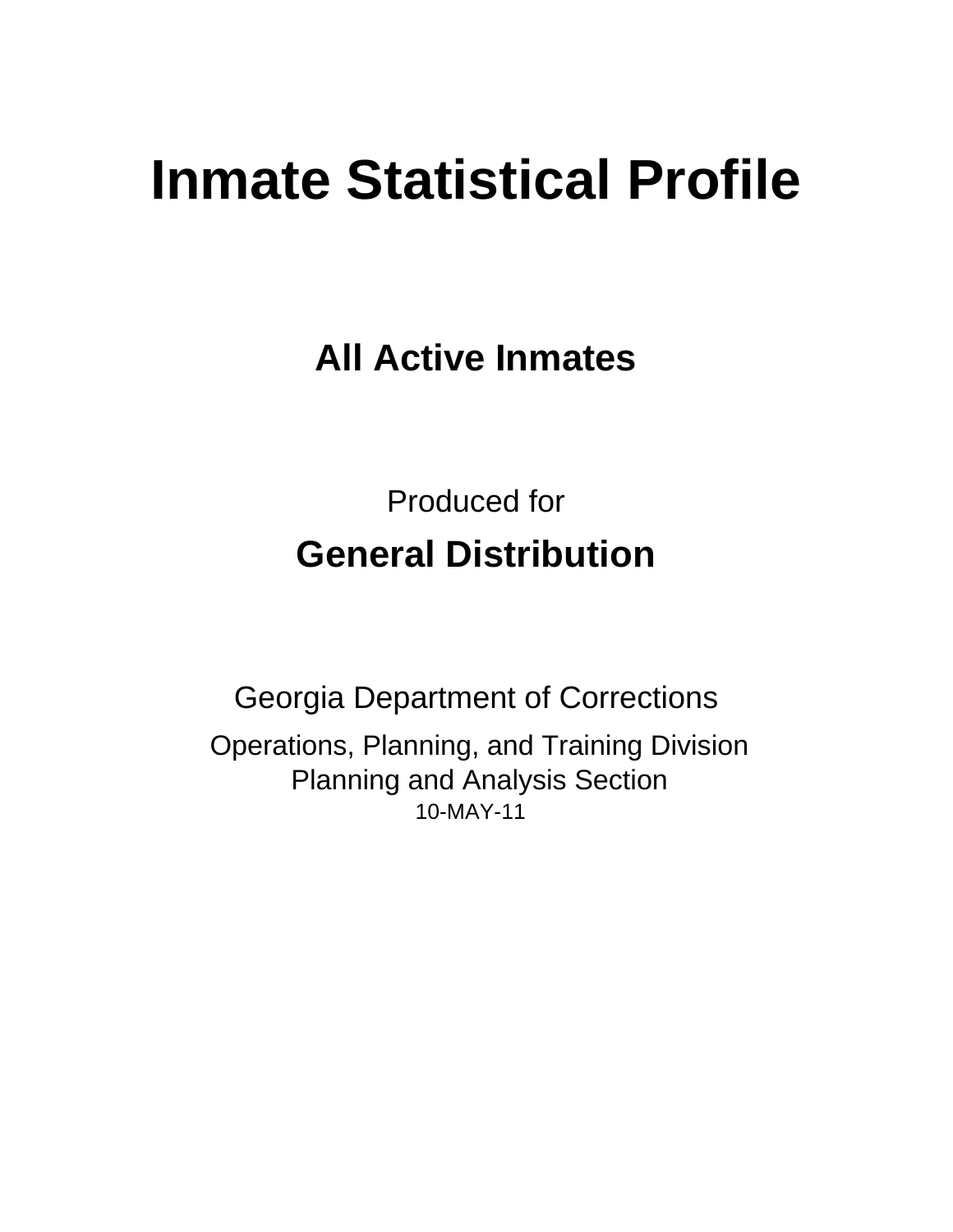#### **Inmate Statistical Profile 10-MAY-11** Contents

**All Active Inmates** 

Produced for General Distribution

## **Table of Contents**

| <b>Demographic information</b>                                       |
|----------------------------------------------------------------------|
| 5 Current age, broken out in ten year age groups                     |
| 6 Race group                                                         |
| 7 Marital status, self-reported at entry to prison                   |
| 8 Number of children, self-reported at entry to prison               |
| 9 Religious affiliation, self-reported at entry to prison            |
| 10 Home county - self-reported at entry to prison                    |
| 15 Socioeconomic class, self-reported at entry to prison             |
| 16 Environment to age 16, self-reported at entry to prison           |
| 17 Guardian status to age 16, self-reported at entry to prison       |
| 18 Employment status before prison, self-reported at entry to prison |
| 19 Age at admission                                                  |
| 21 Height, measured at entry to prison                               |
| 22 Weight, measured at entry to prison                               |
| 24 Military service                                                  |
| <b>Correctional information</b>                                      |
| 25 Type of admission to prison                                       |
| 26 Current / last security status                                    |
| 27 Current / last institution type                                   |
| 28 Institution type - transitional centers                           |
| 29 Institution type - mental hospitals                               |
| 30 Institution type - county prisons                                 |
| 31 Institution type - state prisons                                  |
| 32 Institution type - private prisons                                |
| 33 Institution type - prison annexes                                 |
| 34 Institution type - pre-release centers                            |
| 35 Institution type - inmate boot camp                               |
| 36 Number of disciplinary reports                                    |
| 37 Number of transfers                                               |
| 38 Number of escapes                                                 |
| 40 Probable future release type of still active inmates              |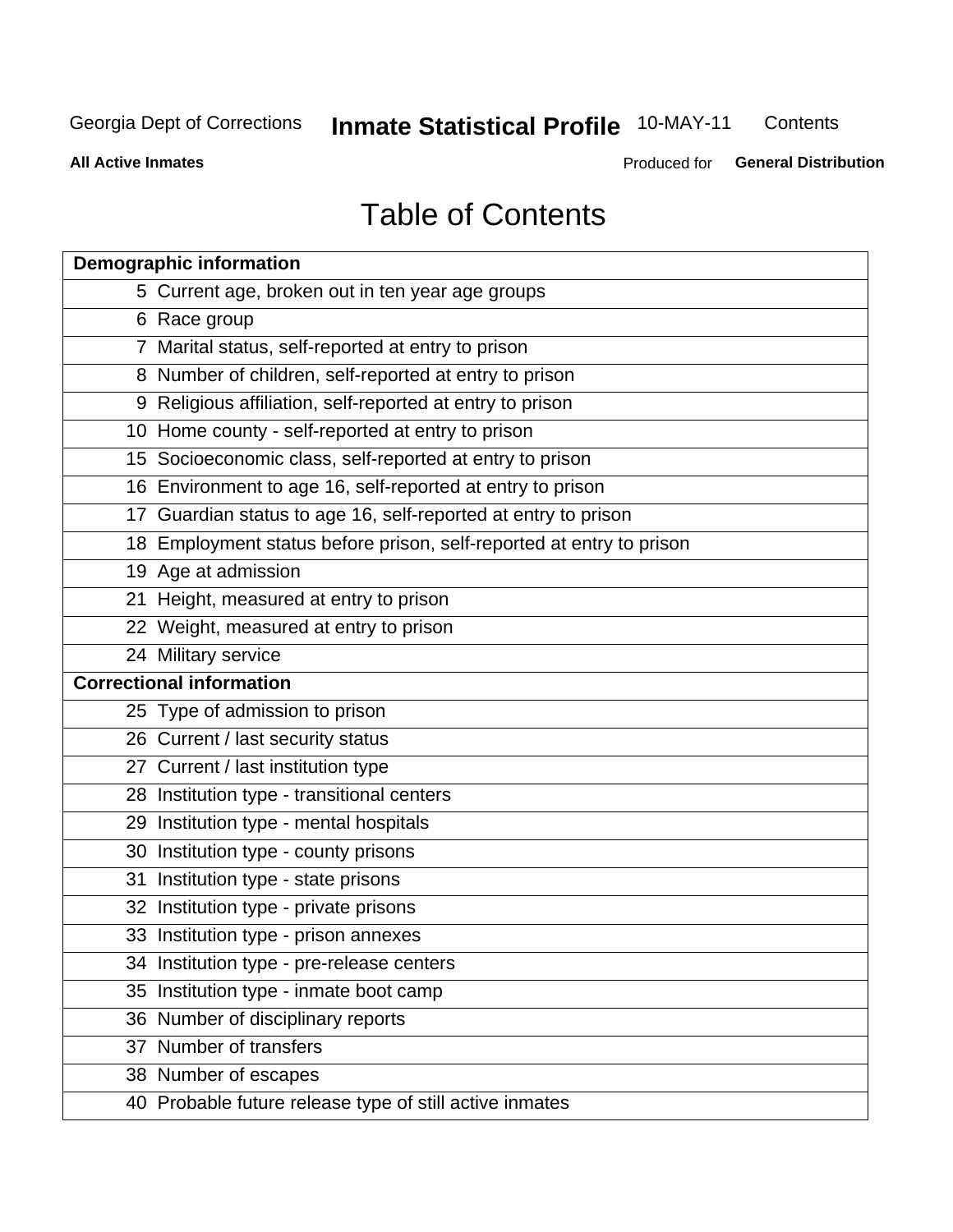#### **Inmate Statistical Profile 10-MAY-11** Contents

**All Active Inmates** 

Produced for General Distribution

## **Table of Contents**

| <b>Correctional information</b>                                  |
|------------------------------------------------------------------|
| 41 Time served in current (or last) institution                  |
| <b>Educational, psychological and physical information</b>       |
| 39 Culture fair IQ scores                                        |
| 42 Highest grade level attained                                  |
| 43 Culture fair IQ scores                                        |
| 44 Wide Range Achievement Test (WRAT) reading score              |
| 45 Wide Range Achievement Test (WRAT) math score                 |
| 46 Wide Range Achievement Test (WRAT) spelling score             |
| 47 Scope of substance abuse - summary                            |
| 48 Scope of substance abuse - detail                             |
| 49 Current / last mental health treatment level                  |
| 50 PULHESDWIT medical scale - 'P' overall condition ('P'hysical) |
| 51 PULHESDWIT medical scale - 'U' upper body                     |
| 52 PULHESDWIT medical scale - 'L' lower body                     |
| 53 PULHESDWIT medical scale - 'H' hearing                        |
| 54 PULHESDWIT medical scale - 'E' vision                         |
| 55 PULHESDWIT medical scale -'S' psychiatric                     |
| 56 PULHESDWIT medical scale - 'D' dental                         |
| 57 PULHESDWIT medical scale - 'W' work ability                   |
| 58 PULHESDWIT medical scale - 'I' impairment                     |
| 59 PULHESDWIT medical scale - 'T' transportability               |
| 60 Criminality in family, self-reported                          |
| 61 Alcoholism in family, self-reported                           |
| 62 Drug abuse in family, self-reported                           |
| 63 Subjected to frequent beatings, self-reported                 |
| 64 Father absent during inmate's childhood                       |
| 65 Mother absent during inmate's childhood                       |
| 66 Inmate diagnosed as manipulative                              |
| 67 Inmate diagnosed as assaultive                                |
| <b>Crimes and criminal history information</b>                   |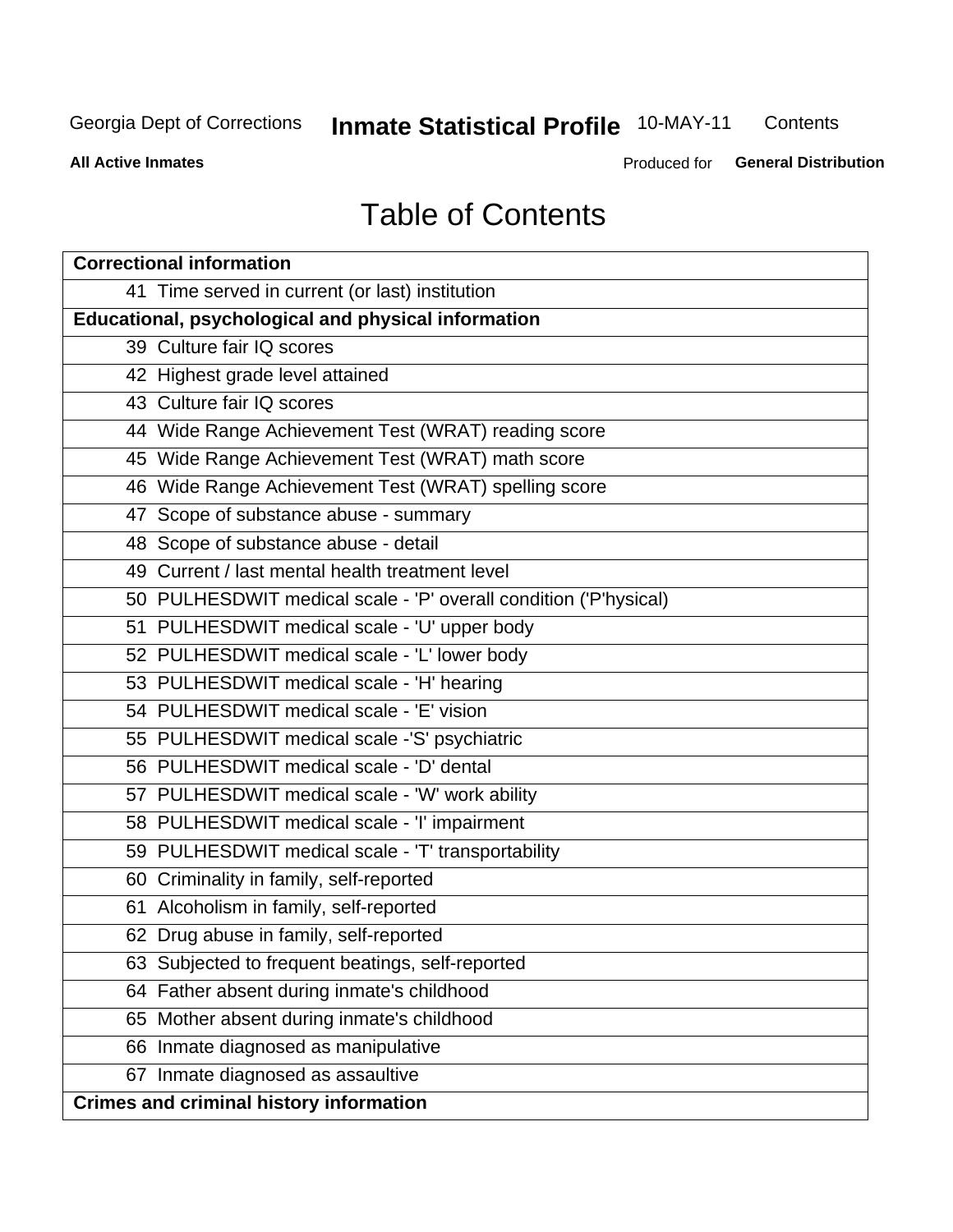#### **Inmate Statistical Profile 10-MAY-11** Contents

**All Active Inmates** 

Produced for General Distribution

## **Table of Contents**

| <b>Crimes and criminal history information</b>                 |
|----------------------------------------------------------------|
| 68 Number of prior Georgia incarcerations                      |
| 69 Prison sentence in years                                    |
| 70 Primary offense, broken out into felonies vs misdemeanors   |
| 71 Primary offense, broken out into six broad crime categories |
| 72 Primary offense, detailed offense code                      |
| 80 County of conviction of primary offense                     |
| 85 Circuit of conviction of primary offense                    |
| 87 Years served (jail + prison) in this incarceration          |
| <b>Medical information</b>                                     |
| 88 Results of most recent HIV test                             |
| 89 Results of most recent tuberculosis test                    |
| 90 Results of most recent syphilis test                        |
| 91 Results of most recent Hepatitis-C test                     |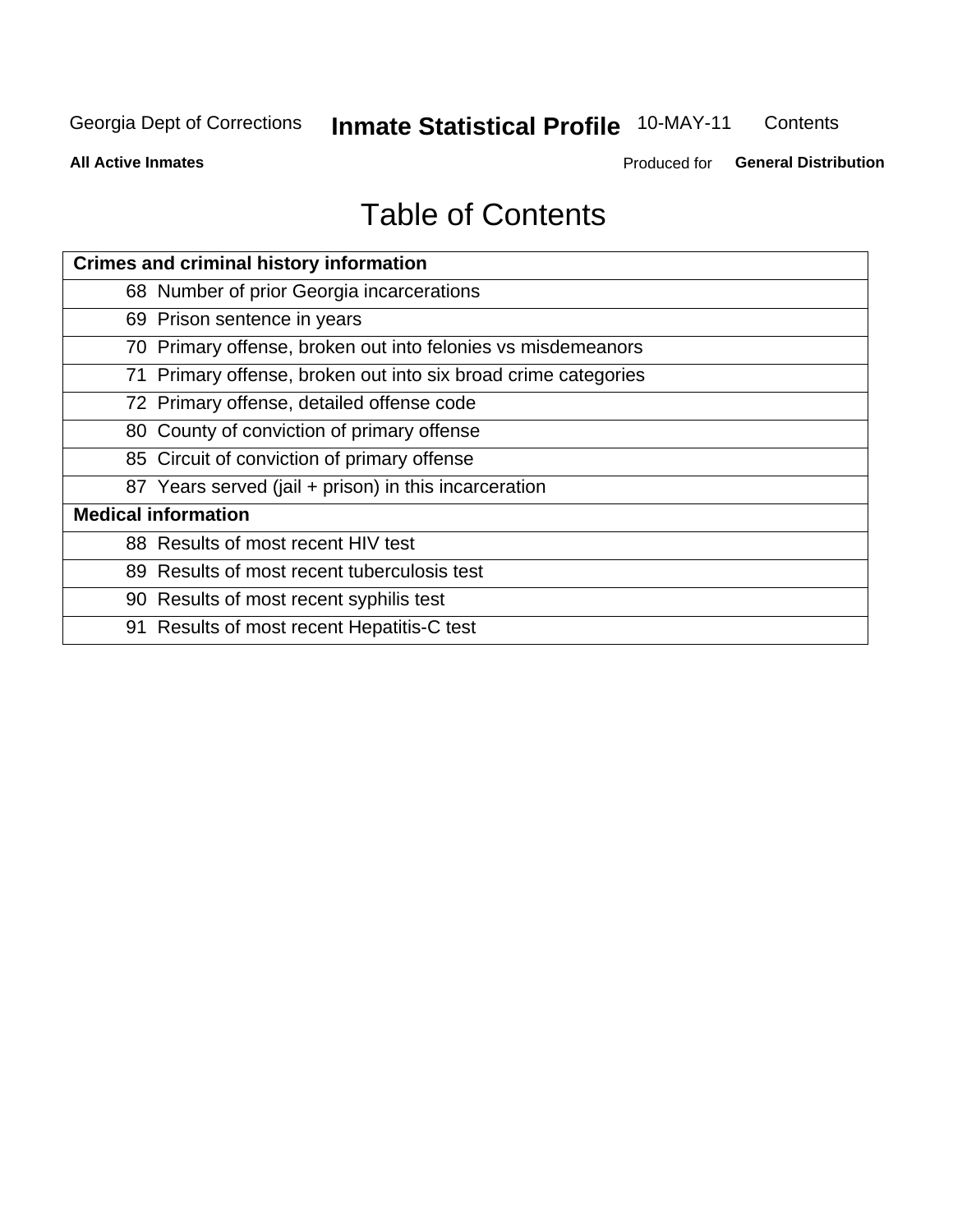#### **All Active Inmates**

#### Produced for General Distribution

### Current age, broken out in ten-year age groups

COL % - percent each COUNT is of its particular column

|                          |              | <b>Male</b> |        |              | <b>Female</b> |          |              | <b>Total</b>  |
|--------------------------|--------------|-------------|--------|--------------|---------------|----------|--------------|---------------|
| <b>Current Age</b>       | <b>Count</b> | Col %       | Row %  | <b>Count</b> | Col %         | Row %    | <b>Total</b> | Col %         |
| <b>Teens (1-19)</b>      | 1,030        | 2.10%       | 97.54% | 26           | 0.73%         | 2.46%    | 1,056        | 2.01%         |
| <b>Twenties (20-29)</b>  | 15,146       | 30.85%      | 93.88% | 988          | 27.78%        | 6.12%    | 16,134       | 30.64%        |
| <b>Thirties (30-39)</b>  | 14,417       | 29.36%      | 92.52% | 1,166        | 32.78%        | 7.48%    |              | 15,583 29.59% |
| <b>Forties (40-49)</b>   | 10,970       | 22.34%      | 91.93% | 963          | 27.07%        | 8.07%    |              | 11,933 22.66% |
| <b>Fifties (50-59)</b>   | 5,850        | 11.91%      | 94.51% | 340          | 9.56%         | 5.49%    | 6,190        | 11.75%        |
| <b>Sixties (60-69)</b>   | 1,438        | 2.93%       | 96.19% | 57           | 1.60%         | 3.81%    | 1,495        | 2.84%         |
| Seventy + (70 and above) | 251          | 0.51%       | 93.66% | 17           | 0.48%         | $6.34\%$ | 268          | 0.51%         |
| <b>Total Reported</b>    | 49,102       | 100%        | 93.25% | 3,557        | 100%          | 6.75%    | 52,659       | 100%          |

| <b>Not Repo</b><br><b>Anorted</b> |              |       |        |
|-----------------------------------|--------------|-------|--------|
| Total                             | 49,102<br>49 | 3,557 | 52,659 |

| Mean<br>(average)              | 36.56 | 36.71 | 36.57 |
|--------------------------------|-------|-------|-------|
| <b>Median (middle)</b>         | 35    | 36    | 35    |
| <b>Mode</b><br>(most frequent) | Ω,    | JZ    | .     |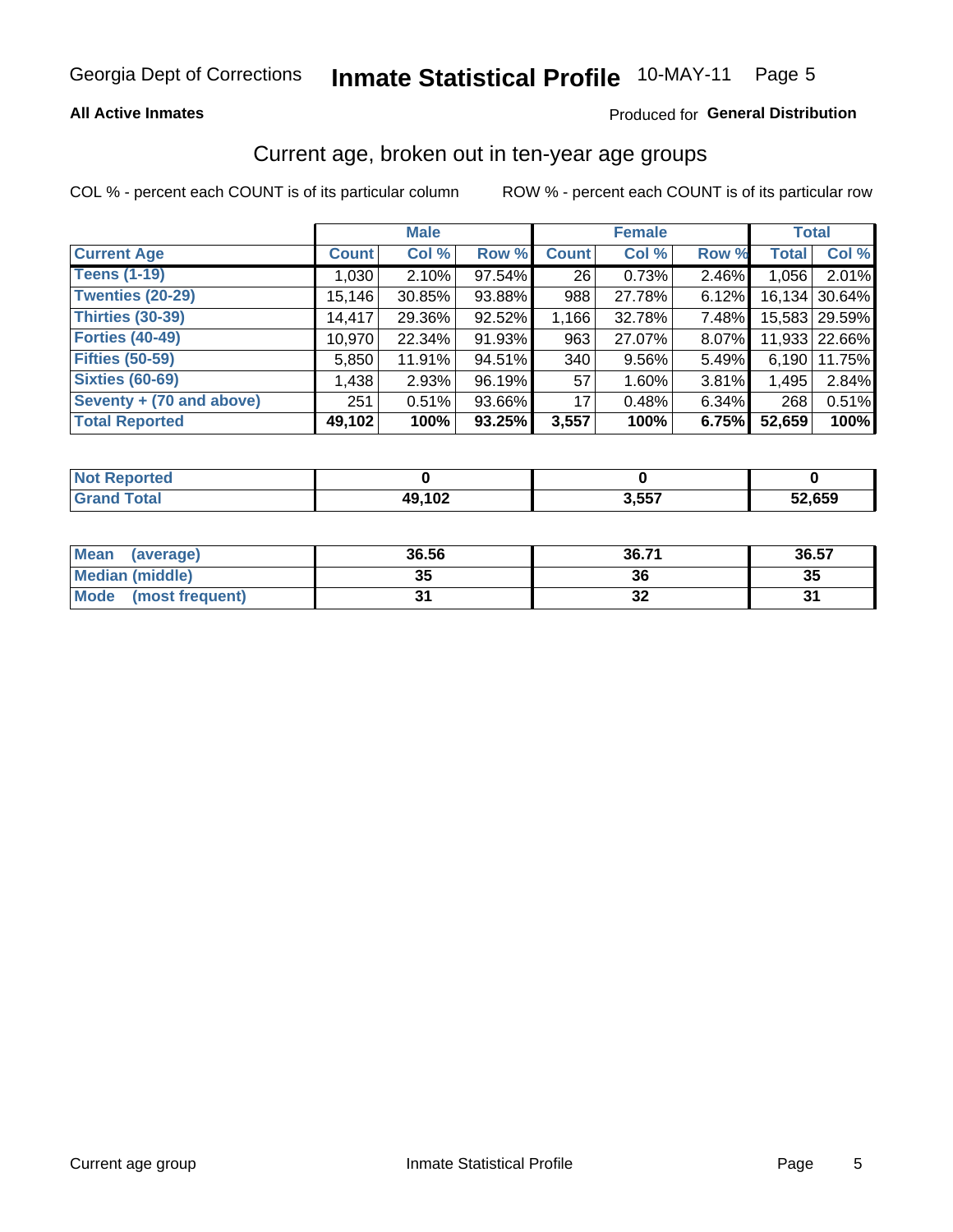#### **Inmate Statistical Profile 10-MAY-11** Page 6

#### **All Active Inmates**

#### Produced for General Distribution

#### Race group

COL % - percent each COUNT is of its particular column

|              |                        |              | <b>Male</b> |        |             | <b>Female</b> |           |              | <b>Total</b> |
|--------------|------------------------|--------------|-------------|--------|-------------|---------------|-----------|--------------|--------------|
|              | <b>Race Group</b>      | <b>Count</b> | Col %       |        | Row % Count | Col %         | Row %     | <b>Total</b> | Col %        |
|              | <b>White</b>           | 15,648       | 31.87%      | 89.39% | 1,858       | 52.24%        | $10.61\%$ | 17,506       | 33.24%       |
| $\mathbf{2}$ | <b>Black</b>           | 31,067       | 63.27%      | 95.07% | 1,612       | 45.32%        | 4.93%     | 32,679       | 62.06%       |
| 5.           | <b>Other</b>           | 48           | .10%        | 92.31% | 4           | $.11\%$       | 7.69%     | 52           | .10%         |
| 6            | <b>Asian</b>           | 118          | .24%        | 97.52% | 3           | $.08\%$       | 2.48%     | 121          | .23%         |
| 10           | <b>Hispanic</b>        | 2,194        | 4.47%       | 96.69% | 75          | 2.11%         | 3.31%     | 2,269        | 4.31%        |
| $12 \,$      | <b>Native American</b> | 27           | $.05\%$     | 87.10% | 4           | .11%          | 12.90%    | 31           | .06%         |
| 13           | <b>Native Hawaiian</b> |              |             |        |             | .03%          | 100.00%   |              | .01%         |
|              | <b>Total Reported</b>  | 49,102       | 100%        | 93.25% | 3,557       | 100%          | 6.75%     | 52,659       | 100%         |

| Reported<br><b>NOT</b> |        |       |        |
|------------------------|--------|-------|--------|
| Total<br>"Grand        | 49,102 | 3,557 | 52.659 |

| M.<br>____ | . | ------- |
|------------|---|---------|
|            |   |         |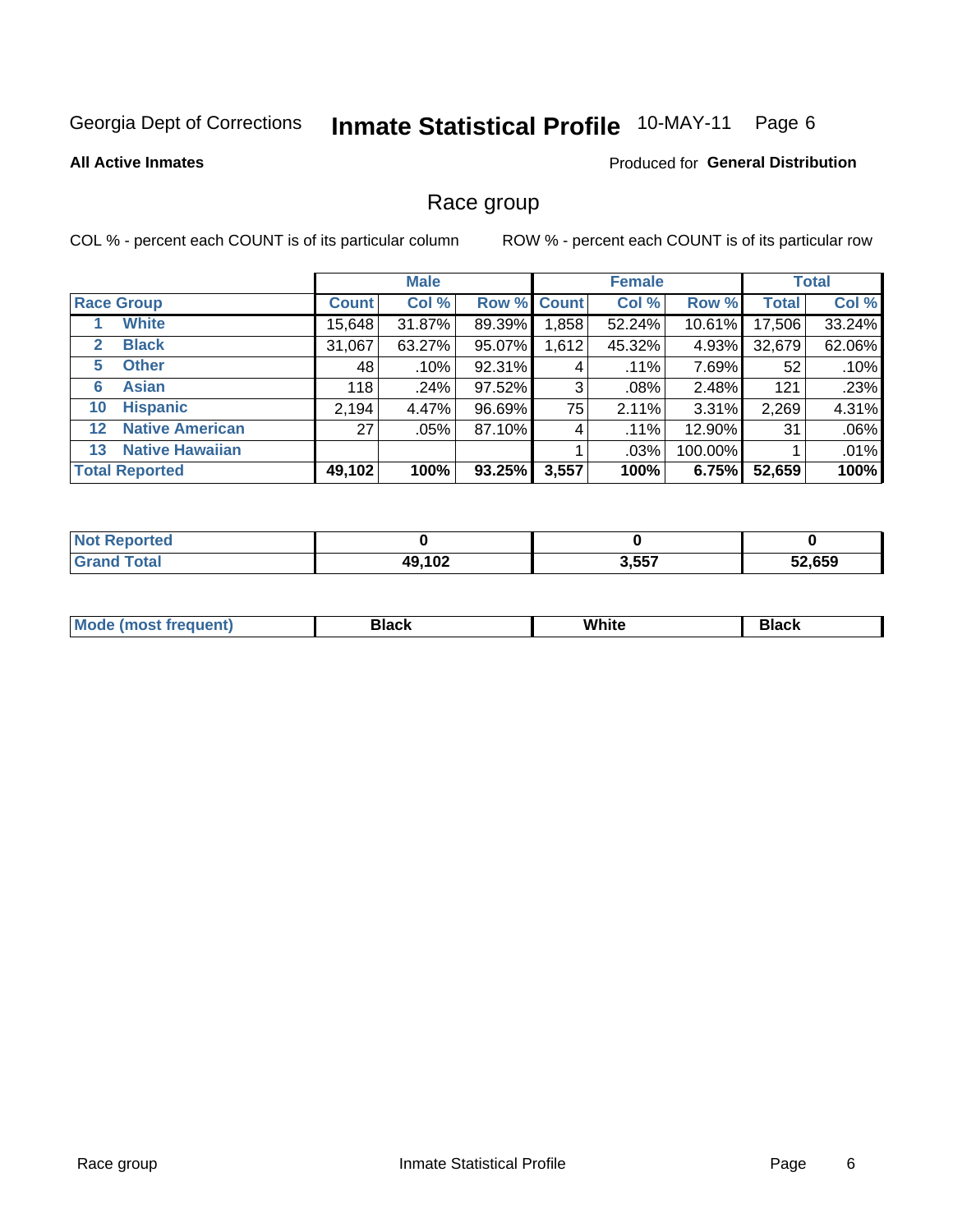#### **Inmate Statistical Profile 10-MAY-11** Page 7

**All Active Inmates** 

#### Produced for General Distribution

### Marital status, self-reported at entry to prison

COL % - percent each COUNT is of its particular column

|                            |              | <b>Male</b> |        |                 | <b>Female</b> |        |              | <b>Total</b> |
|----------------------------|--------------|-------------|--------|-----------------|---------------|--------|--------------|--------------|
| <b>Marital Status</b>      | <b>Count</b> | Col %       | Row %  | <b>Count</b>    | Col %         | Row %  | <b>Total</b> | Col %        |
| <b>Unknown</b><br>$\bf{0}$ | 259          | $.53\%$     | 89.62% | 30 <sub>1</sub> | .84%          | 10.38% | 289          | .55%         |
| <b>Divorced</b><br>D       | 4,820        | 9.82%       | 88.90% | 602             | 16.92%        | 11.10% | 5,422        | 10.30%       |
| <b>Married</b><br>М        | 6,473        | 13.18%      | 91.53% | 599             | 16.84%        | 8.47%  | 7,072        | 13.43%       |
| <b>Separated</b><br>S.     | 1,704        | 3.47%       | 84.52% | 312             | 8.77%         | 15.48% | 2,016        | 3.83%        |
| <b>Unmarried</b><br>U      | 35,386       | 72.07%      | 94.95% | 1,882           | 52.91%        | 5.05%  | 37,268       | 70.77%       |
| <b>Widow</b><br>W          | 460          | $.94\%$     | 77.70% | 132             | 3.71%         | 22.30% | 592          | 1.12%        |
| <b>Total Reported</b>      | 49,102       | 100%        | 93.25% | 3,557           | 100%          | 6.75%  | 52,659       | 100%         |

| <b>Not Reported</b> |        |                |        |
|---------------------|--------|----------------|--------|
| <b>Total</b>        | 49,102 | 2557<br>. טטוי | 52,659 |

|--|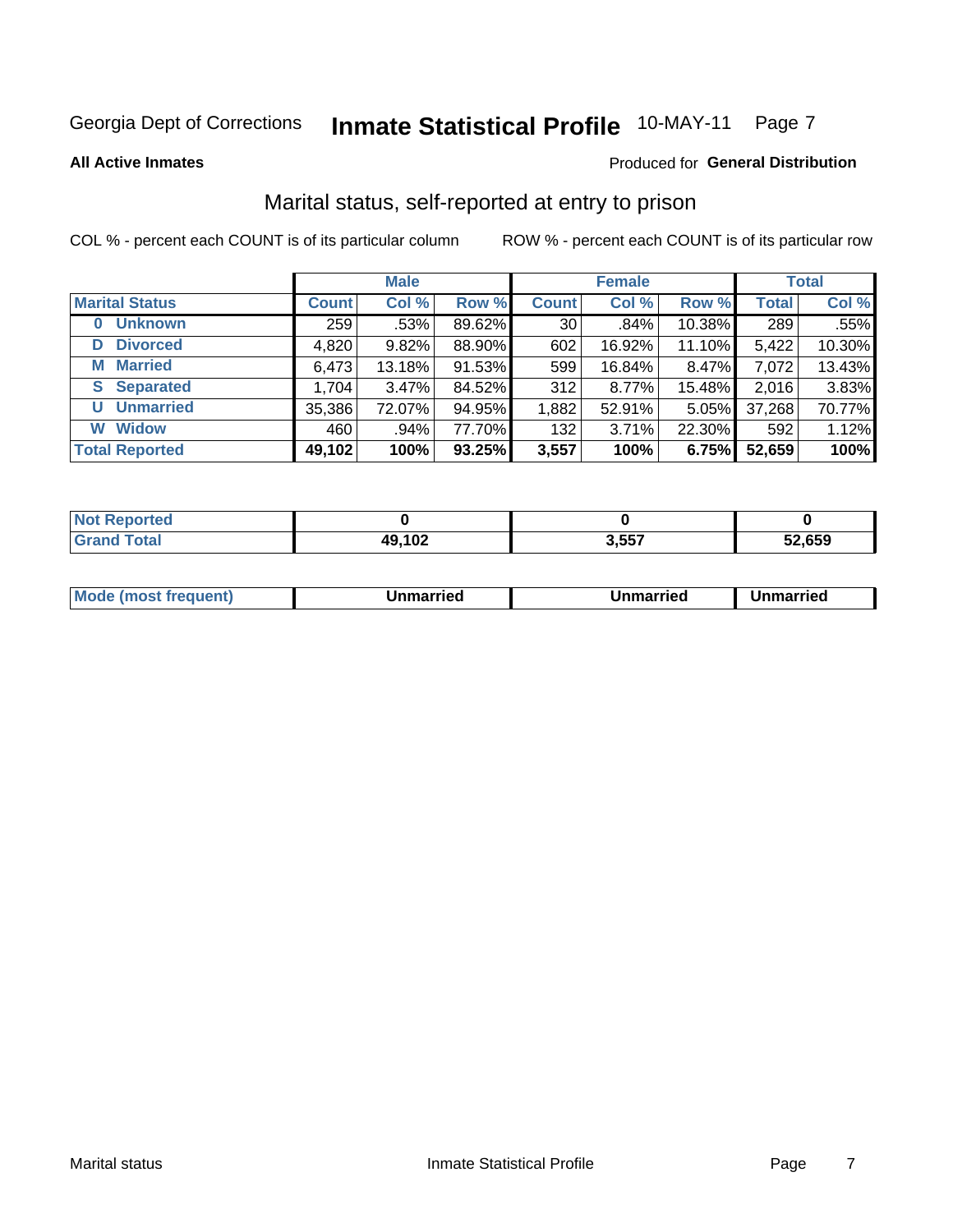#### Inmate Statistical Profile 10-MAY-11 Page 8

#### **All Active Inmates**

#### Produced for General Distribution

### Number of children, self reported at entry to prison

COL % - percent each COUNT is of its particular column

|                           |              | <b>Male</b> |        |              | <b>Female</b> |        | <b>Total</b> |               |
|---------------------------|--------------|-------------|--------|--------------|---------------|--------|--------------|---------------|
| <b>Number of Children</b> | <b>Count</b> | Col %       | Row %  | <b>Count</b> | Col %         | Row %  | <b>Total</b> | Col %         |
| 10                        | 20,420       | 41.82%      | 94.74% | 1,133        | 31.89%        | 5.26%  | 21,553       | 41.15%        |
|                           | 11,031       | 22.59%      | 94.23% | 675          | 19.00%        | 5.77%  |              | 11,706 22.35% |
| $\overline{2}$            | 7,920        | 16.22%      | 91.16% | 768          | 21.62%        | 8.84%  | 8,688        | 16.59%        |
| $\overline{\mathbf{3}}$   | 4,775        | 9.78%       | 89.89% | 537          | 15.11%        | 10.11% | 5,312        | 10.14%        |
| $\overline{\mathbf{4}}$   | 2,345        | 4.80%       | 90.47% | 247          | 6.95%         | 9.53%  | 2,592        | 4.95%         |
| 5                         | 1,159        | 2.37%       | 92.20% | 98           | 2.76%         | 7.80%  | 1,257        | 2.40%         |
| $6\phantom{1}6$           | 564          | 1.16%       | 92.16% | 48           | 1.35%         | 7.84%  | 612          | 1.17%         |
| 7                         | 261          | 0.53%       | 91.58% | 24           | 0.68%         | 8.42%  | 285          | 0.54%         |
| 8                         | 131          | 0.27%       | 94.93% | 7            | 0.20%         | 5.07%  | 138          | 0.26%         |
| 9                         | 89           | 0.18%       | 94.68% | 5            | 0.14%         | 5.32%  | 94           | 0.18%         |
| 10                        | 56           | 0.11%       | 87.50% | 8            | 0.23%         | 12.50% | 64           | 0.12%         |
| Over 10                   | 74           | 0.15%       | 96.10% | 3            | 0.08%         | 3.90%  | 77           | 0.15%         |
| <b>Total Reported</b>     | 48,825       | 100%        | 93.22% | 3,553        | 100%          | 6.78%  | 52,378       | 100%          |

|      | $\sim$<br>- -    |                          | 201<br>ZO I |
|------|------------------|--------------------------|-------------|
| υιαι | $AO$ 102<br>1 UZ | 2 <sub>E</sub> 7<br>וטיי | 52,659      |

| <b>Mean</b><br>(average) | l.33 | 1.68 | 1.35 |
|--------------------------|------|------|------|
| Median (middle)          |      |      |      |
| Mode<br>(most frequent)  |      |      |      |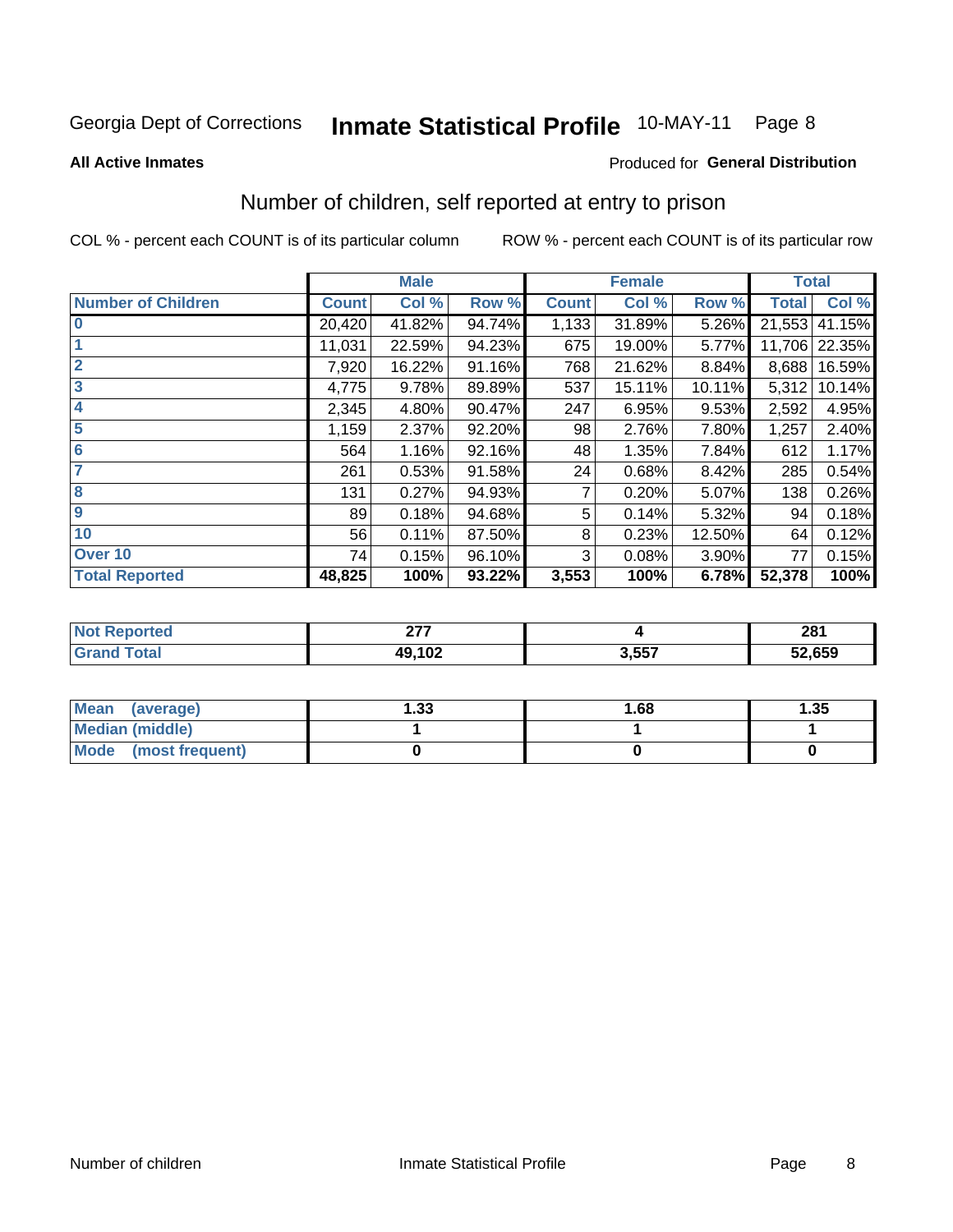#### **Inmate Statistical Profile 10-MAY-11** Page 9

#### **All Active Inmates**

#### Produced for General Distribution

### Religious affiliation, self-reported at entry to prison

COL % - percent each COUNT is of its particular column

|                |                              | <b>Male</b>  |        | <b>Female</b> |                |        | <b>Total</b> |              |        |
|----------------|------------------------------|--------------|--------|---------------|----------------|--------|--------------|--------------|--------|
|                | <b>Religious Affiliation</b> | <b>Count</b> | Col %  | Row %         | <b>Count</b>   | Col %  | Row %        | <b>Total</b> | Col %  |
| 1              | <b>Islam</b>                 | 1,290        | 3.84%  | 97.95%        | 27             | 1.00%  | 2.05%        | 1,317        | 3.63%  |
| $\overline{2}$ | <b>Catholic</b>              | 1,782        | 5.30%  | 91.67%        | 162            | 6.01%  | 8.33%        | 1,944        | 5.36%  |
| 3              | <b>Baptist</b>               | 15,993       | 47.61% | 90.45%        | 1,688          | 62.63% | 9.55%        | 17,681       | 48.72% |
| 4              | <b>Methodist</b>             | 662          | 1.97%  | 88.03%        | 90             | 3.34%  | 11.97%       | 752          | 2.07%  |
| 5              | <b>EpiscopIn</b>             | 50           | .15%   | 90.91%        | 5              | .19%   | 9.09%        | 55           | .15%   |
| $6\phantom{a}$ | <b>Presbytrn</b>             | 93           | .28%   | 90.29%        | 10             | .37%   | 9.71%        | 103          | .28%   |
| 7              | <b>Chc Of God</b>            | 468          | 1.39%  | 83.72%        | 91             | 3.38%  | 16.28%       | 559          | 1.54%  |
| 8              | <b>Holiness</b>              | 1,089        | 3.24%  | 82.44%        | 232            | 8.61%  | 17.56%       | 1,321        | 3.64%  |
| 9              | <b>Jewish</b>                | 44           | .13%   | 95.65%        | $\overline{2}$ | .07%   | 4.35%        | 46           | .13%   |
| 10             | <b>Anglican</b>              | 9            | .03%   | 90.00%        | 1              | .04%   | 10.00%       | 10           | .03%   |
| 11             | <b>Grk Orthdx</b>            | 5            | .01%   | 71.43%        | $\overline{2}$ | .07%   | 28.57%       | 7            | .02%   |
| 12             | <b>Hindu</b>                 | 6            | .02%   | 100.00%       |                |        |              | 6            | .02%   |
| 13             | <b>Buddhist</b>              | 44           | .13%   | 86.27%        | $\overline{7}$ | .26%   | 13.73%       | 51           | .14%   |
| 14             | <b>Taoist</b>                | 3            | .01%   | 100.00%       |                |        |              | 3            | .01%   |
| 15             | <b>Shintoist</b>             | 3            | .01%   | 100.00%       |                |        |              | 3            | .01%   |
| 16             | <b>Seven D Ad</b>            | 108          | .32%   | 89.26%        | 13             | .48%   | 10.74%       | 121          | .33%   |
| 17             | <b>Jehovah Wt</b>            | 400          | 1.19%  | 93.02%        | 30             | 1.11%  | 6.98%        | 430          | 1.18%  |
| 18             | <b>Latr Day S</b>            | 45           | .13%   | 91.84%        | 4              | .15%   | 8.16%        | 49           | .14%   |
| 19             | Quaker                       | 3            | .01%   | 100.00%       |                |        |              | 3            | .01%   |
| 20             | <b>Other Prot</b>            | 5,949        | 17.71% | 95.89%        | 255            | 9.46%  | 4.11%        | 6,204        | 17.10% |
| 96             | <b>None</b>                  | 5,548        | 16.51% | 98.65%        | 76             | 2.82%  | 1.35%        | 5,624        | 15.50% |
|                | <b>Total Reported</b>        | 33,594       | 100%   | 92.57%        | 2,695          | 100%   | 7.43%        | 36,289       | 100%   |

| Reported<br>NO. | 15,508 | 862   | 16,370 |
|-----------------|--------|-------|--------|
| <b>otal</b>     | 49,102 | 3,557 | 52,659 |

| <b>Mode (most frequent)</b><br>Baptist<br>Baptist<br>Baptist |
|--------------------------------------------------------------|
|--------------------------------------------------------------|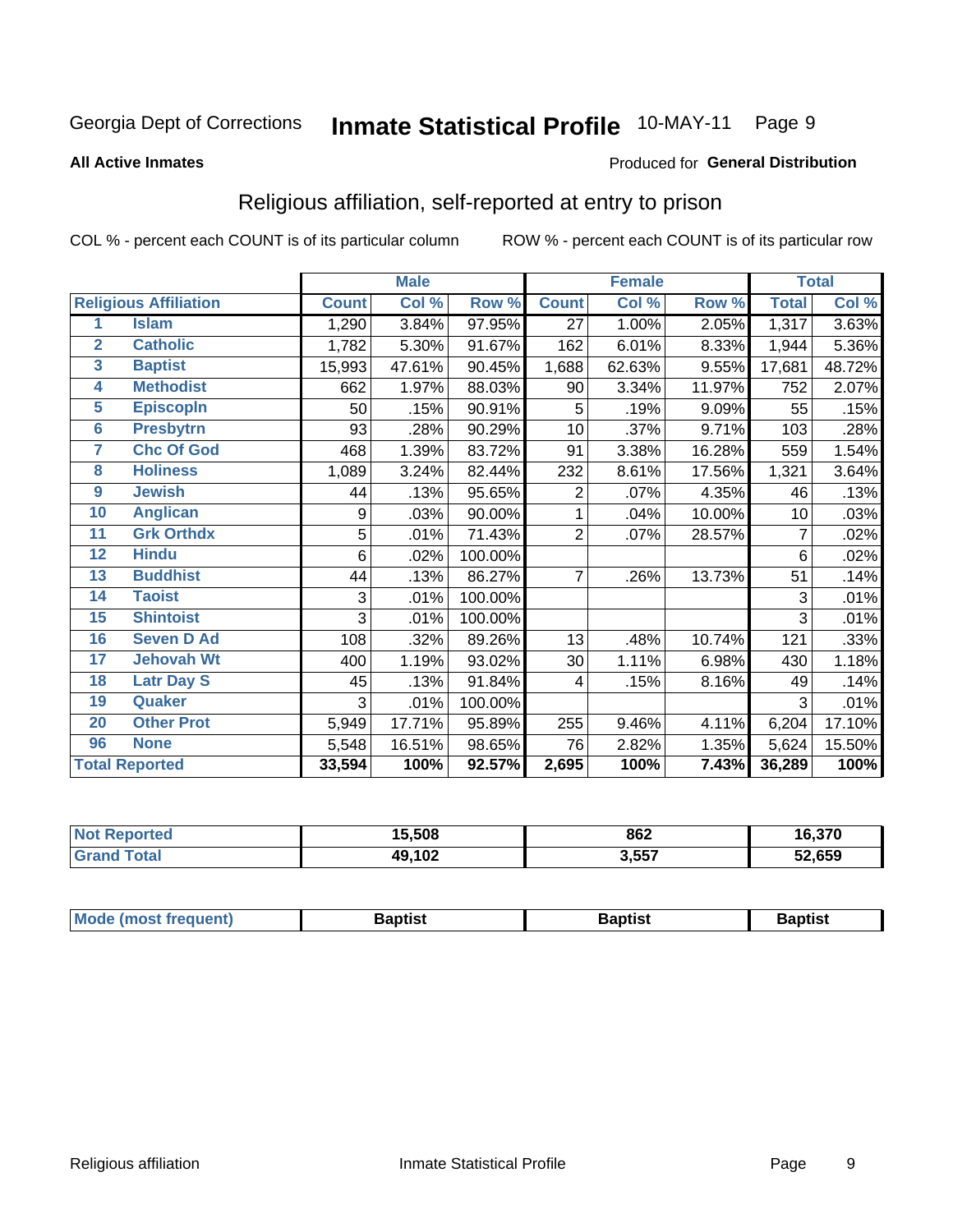#### Inmate Statistical Profile 10-MAY-11 Page 10

**All Active Inmates** 

#### Produced for General Distribution

### Home county, self-reported at entry to prison

COL % - percent each COUNT is of its particular column

|                         |                      |              | <b>Male</b> |         |                  | Female |        | <b>Total</b> |       |
|-------------------------|----------------------|--------------|-------------|---------|------------------|--------|--------|--------------|-------|
|                         | <b>Home County</b>   | <b>Count</b> | Col %       | Row %   | <b>Count</b>     | Col%   | Row %  | <b>Total</b> | Col % |
| $\overline{1}$          | <b>Appling</b>       | 114          | .25%        | 94.21%  | $\overline{7}$   | .21%   | 5.79%  | 121          | .25%  |
| $\overline{2}$          | <b>Atkinson</b>      | 41           | .09%        | 93.18%  | 3                | .09%   | 6.82%  | 44           | .09%  |
| $\overline{\mathbf{3}}$ | <b>Bacon</b>         | 57           | .13%        | 93.44%  | 4                | .12%   | 6.56%  | 61           | .13%  |
| 4                       | <b>Baker</b>         | 15           | .03%        | 100.00% |                  |        |        | 15           | .03%  |
| 5                       | <b>Baldwin</b>       | 225          | .50%        | 92.59%  | 18               | .54%   | 7.41%  | 243          | .50%  |
| $6\phantom{a}$          | <b>Banks</b>         | 46           | .10%        | 83.64%  | 9                | .27%   | 16.36% | 55           | .11%  |
| 7                       | <b>Barrow</b>        | 270          | .60%        | 94.08%  | 17               | .51%   | 5.92%  | 287          | .59%  |
| 8                       | <b>Bartow</b>        | 517          | 1.14%       | 91.18%  | 50               | 1.49%  | 8.82%  | 567          | 1.17% |
| $\overline{9}$          | <b>Ben Hill</b>      | 194          | .43%        | 94.17%  | 12               | .36%   | 5.83%  | 206          | .42%  |
| 10                      | <b>Berrien</b>       | 74           | .16%        | 93.67%  | 5                | .15%   | 6.33%  | 79           | .16%  |
| $\overline{11}$         | <b>Bibb</b>          | 1,163        | 2.58%       | 94.71%  | 65               | 1.93%  | 5.29%  | 1,228        | 2.53% |
| $\overline{12}$         | <b>Bleckley</b>      | 70           | .16%        | 95.89%  | 3                | .09%   | 4.11%  | 73           | .15%  |
| $\overline{13}$         | <b>Brantley</b>      | 48           | .11%        | 92.31%  | 4                | .12%   | 7.69%  | 52           | .11%  |
| 14                      | <b>Brooks</b>        | 104          | .23%        | 94.55%  | $\overline{6}$   | .18%   | 5.45%  | 110          | .23%  |
| 15                      | <b>Bryan</b>         | 100          | .22%        | 95.24%  | $\overline{5}$   | .15%   | 4.76%  | 105          | .22%  |
| 16                      | <b>Bulloch</b>       | 335          | .74%        | 92.03%  | 29               | .86%   | 7.97%  | 364          | .75%  |
| $\overline{17}$         | <b>Burke</b>         | 187          | .41%        | 96.89%  | 6                | .18%   | 3.11%  | 193          | .40%  |
| 18                      | <b>Butts</b>         | 128          | .28%        | 92.09%  | 11               | .33%   | 7.91%  | 139          | .29%  |
| 19                      | <b>Calhoun</b>       | 49           | .11%        | 98.00%  | $\mathbf{1}$     | .03%   | 2.00%  | 50           | .10%  |
| 20                      | <b>Camden</b>        | 127          | .28%        | 93.38%  | $\boldsymbol{9}$ | .27%   | 6.62%  | 136          | .28%  |
| $\overline{21}$         | <b>Candler</b>       | 94           | .21%        | 92.16%  | 8                | .24%   | 7.84%  | 102          | .21%  |
| $\overline{22}$         | <b>Carroll</b>       | 565          | 1.25%       | 89.83%  | 64               | 1.90%  | 10.17% | 629          | 1.30% |
| 23                      | <b>Catoosa</b>       | 217          | .48%        | 89.30%  | 26               | .77%   | 10.70% | 243          | .50%  |
| $\overline{24}$         | <b>Charlton</b>      | 52           | .12%        | 96.30%  | $\overline{2}$   | .06%   | 3.70%  | 54           | .11%  |
| 25                      | <b>Chatham</b>       | 2,175        | 4.82%       | 96.24%  | 85               | 2.53%  | 3.76%  | 2,260        | 4.66% |
| 26                      | <b>Chattahoochee</b> | 23           | .05%        | 95.83%  | $\mathbf 1$      | .03%   | 4.17%  | 24           | .05%  |
| $\overline{27}$         | Chattooga            | 251          | .56%        | 91.61%  | 23               | .68%   | 8.39%  | 274          | .56%  |
| 28                      | <b>Cherokee</b>      | 386          | .85%        | 88.74%  | 49               | 1.46%  | 11.26% | 435          | .90%  |
| 29                      | <b>Clarke</b>        | 487          | 1.08%       | 92.94%  | 37               | 1.10%  | 7.06%  | 524          | 1.08% |
| 30                      | <b>Clay</b>          | 44           | .10%        | 95.65%  | $\overline{2}$   | .06%   | 4.35%  | 46           | .09%  |
| 31                      | <b>Clayton</b>       | 1,386        | 3.07%       | 92.65%  | 110              | 3.27%  | 7.35%  | 1,496        | 3.08% |
| 32                      | <b>Clinch</b>        | 57           | .13%        | 95.00%  | 3                | .09%   | 5.00%  | 60           | .12%  |
| 33                      | <b>Cobb</b>          | 2,045        | 4.53%       | 91.66%  | 186              | 5.53%  | 8.34%  | 2,231        | 4.60% |
| 34                      | <b>Coffee</b>        | 238          | .53%        | 91.89%  | 21               | .62%   | 8.11%  | 259          | .53%  |
| 35                      | <b>Colquitt</b>      | 253          | .56%        | 95.83%  | 11               | .33%   | 4.17%  | 264          | .54%  |
| 36                      | <b>Columbia</b>      | 194          | .43%        | 91.94%  | 17               | .51%   | 8.06%  | 211          | .43%  |
| 37                      | <b>Cook</b>          | 120          | .27%        | 93.75%  | 8                | .24%   | 6.25%  | 128          | .26%  |
| 38                      | <b>Coweta</b>        | 416          | .92%        | 92.04%  | 36               | 1.07%  | 7.96%  | 452          | .93%  |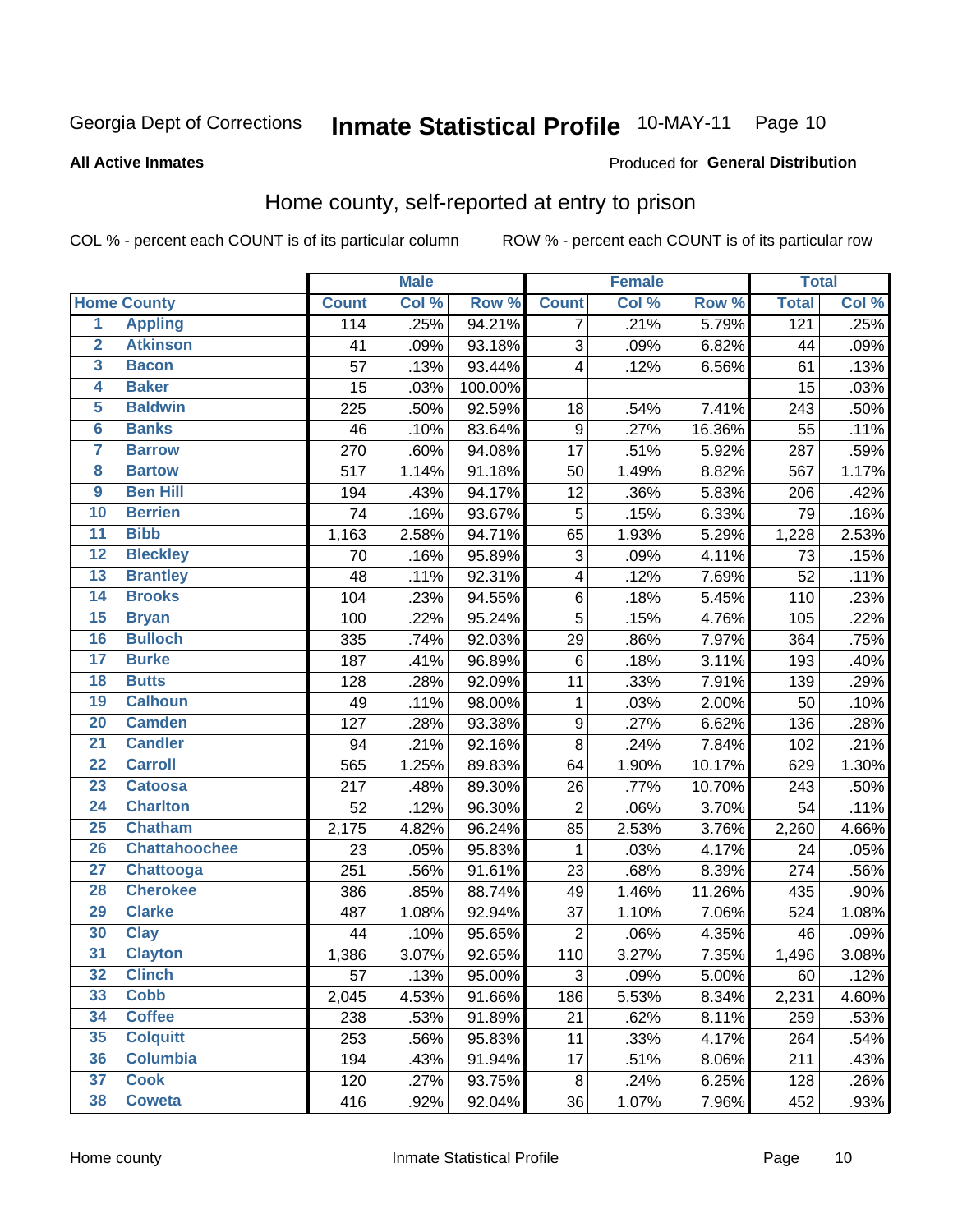#### Inmate Statistical Profile 10-MAY-11 Page 11

#### **All Active Inmates**

#### Produced for General Distribution

### Home county, self-reported at entry to prison

COL % - percent each COUNT is of its particular column

|                 |                    |                 | <b>Male</b> |         |                         | <b>Female</b> |                  | <b>Total</b> |         |
|-----------------|--------------------|-----------------|-------------|---------|-------------------------|---------------|------------------|--------------|---------|
|                 | <b>Home County</b> | <b>Count</b>    | Col %       | Row %   | <b>Count</b>            | Col %         | Row <sup>%</sup> | <b>Total</b> | Col%    |
| 39              | <b>Crawford</b>    | $\overline{27}$ | .06%        | 96.43%  | 1                       | .03%          | 3.57%            | 28           | $.06\%$ |
| 40              | <b>Crisp</b>       | 224             | .50%        | 92.56%  | 18                      | .54%          | 7.44%            | 242          | .50%    |
| 41              | <b>Dade</b>        | 72              | .16%        | 94.74%  | $\overline{\mathbf{4}}$ | .12%          | 5.26%            | 76           | .16%    |
| 42              | <b>Dawson</b>      | 89              | .20%        | 90.82%  | $\boldsymbol{9}$        | .27%          | 9.18%            | 98           | .20%    |
| 43              | <b>Decatur</b>     | 257             | .57%        | 93.80%  | 17                      | .51%          | 6.20%            | 274          | .56%    |
| 44              | <b>Dekalb</b>      | 2,760           | 6.11%       | 94.04%  | 175                     | 5.20%         | 5.96%            | 2,935        | 6.05%   |
| 45              | <b>Dodge</b>       | 144             | .32%        | 91.14%  | 14                      | .42%          | 8.86%            | 158          | .33%    |
| 46              | <b>Dooly</b>       | 77              | .17%        | 92.77%  | $\,6\,$                 | .18%          | 7.23%            | 83           | .17%    |
| 47              | <b>Dougherty</b>   | 878             | 1.94%       | 94.31%  | 53                      | 1.58%         | 5.69%            | 931          | 1.92%   |
| 48              | <b>Douglas</b>     | 627             | 1.39%       | 90.35%  | 67                      | 1.99%         | 9.65%            | 694          | 1.43%   |
| 49              | <b>Early</b>       | 78              | .17%        | 93.98%  | $\mathbf 5$             | .15%          | 6.02%            | 83           | .17%    |
| 50              | <b>Echols</b>      | 10              | .02%        | 100.00% |                         |               |                  | 10           | .02%    |
| $\overline{51}$ | <b>Effingham</b>   | 150             | .33%        | 91.46%  | 14                      | .42%          | 8.54%            | 164          | .34%    |
| 52              | <b>Elbert</b>      | 131             | .29%        | 93.57%  | $\boldsymbol{9}$        | .27%          | 6.43%            | 140          | .29%    |
| 53              | <b>Emanuel</b>     | 155             | .34%        | 91.72%  | 14                      | .42%          | 8.28%            | 169          | .35%    |
| 54              | <b>Evans</b>       | 83              | .18%        | 94.32%  | 5                       | .15%          | 5.68%            | 88           | .18%    |
| 55              | <b>Fannin</b>      | 85              | .19%        | 89.47%  | 10                      | .30%          | 10.53%           | 95           | .20%    |
| 56              | <b>Fayette</b>     | 153             | .34%        | 90.00%  | 17                      | .51%          | 10.00%           | 170          | .35%    |
| 57              | <b>Floyd</b>       | 643             | 1.42%       | 90.18%  | 70                      | 2.08%         | 9.82%            | 713          | 1.47%   |
| 58              | <b>Forsyth</b>     | 198             | .44%        | 88.39%  | 26                      | .77%          | 11.61%           | 224          | .46%    |
| 59              | <b>Franklin</b>    | 115             | .25%        | 91.27%  | 11                      | .33%          | 8.73%            | 126          | .26%    |
| 60              | <b>Fulton</b>      | 5,237           | 11.60%      | 94.94%  | 279                     | 8.29%         | 5.06%            | 5,516        | 11.37%  |
| 61              | <b>Gilmer</b>      | 119             | .26%        | 91.54%  | 11                      | .33%          | 8.46%            | 130          | .27%    |
| 62              | <b>Glascock</b>    | 8               | .02%        | 88.89%  | $\mathbf{1}$            | .03%          | 11.11%           | 9            | .02%    |
| 63              | <b>Glynn</b>       | 352             | .78%        | 94.37%  | 21                      | .62%          | 5.63%            | 373          | .77%    |
| 64              | <b>Gordon</b>      | 254             | .56%        | 88.50%  | 33                      | .98%          | 11.50%           | 287          | .59%    |
| 65              | <b>Grady</b>       | 174             | .39%        | 95.60%  | $\bf 8$                 | .24%          | 4.40%            | 182          | .38%    |
| 66              | <b>Greene</b>      | 108             | .24%        | 93.91%  | $\overline{7}$          | .21%          | 6.09%            | 115          | .24%    |
| 67              | <b>Gwinnett</b>    | 1,609           | 3.56%       | 92.58%  | 129                     | 3.83%         | 7.42%            | 1,738        | 3.58%   |
| 68              | <b>Habersham</b>   | 112             | .25%        | 91.06%  | 11                      | .33%          | 8.94%            | 123          | .25%    |
| 69              | <b>Hall</b>        | 573             | 1.27%       | 90.81%  | 58                      | 1.72%         | 9.19%            | 631          | 1.30%   |
| 70              | <b>Hancock</b>     | 56              | .12%        | 100.00% |                         |               |                  | 56           | .12%    |
| $\overline{71}$ | <b>Haralson</b>    | 120             | .27%        | 94.49%  | $\overline{7}$          | .21%          | 5.51%            | 127          | .26%    |
| 72              | <b>Harris</b>      | 98              | .22%        | 95.15%  | 5                       | .15%          | 4.85%            | 103          | .21%    |
| 73              | <b>Hart</b>        | 99              | .22%        | 95.19%  | $\mathbf 5$             | .15%          | 4.81%            | 104          | .21%    |
| 74              | <b>Heard</b>       | 68              | .15%        | 93.15%  | $\mathbf 5$             | .15%          | 6.85%            | 73           | .15%    |
| 75              | <b>Henry</b>       | 447             | .99%        | 88.87%  | 56                      | 1.66%         | 11.13%           | 503          | 1.04%   |
| 76              | <b>Houston</b>     | 507             | 1.12%       | 92.18%  | 43                      | 1.28%         | 7.82%            | 550          | 1.13%   |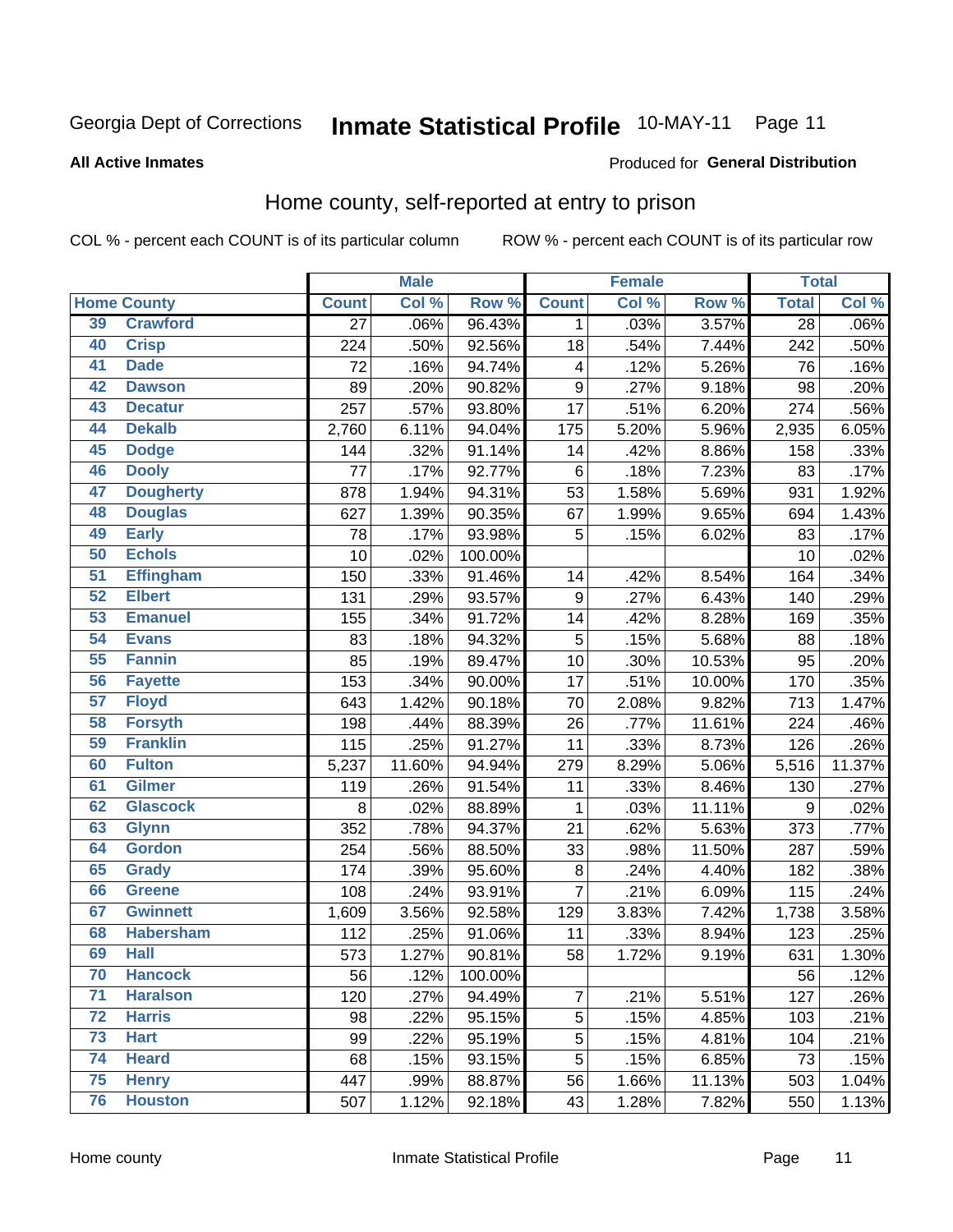#### Inmate Statistical Profile 10-MAY-11 Page 12

#### **All Active Inmates**

#### Produced for General Distribution

### Home county, self-reported at entry to prison

COL % - percent each COUNT is of its particular column

|                  |                    |              | <b>Male</b> |        |                 | <b>Female</b> |        | <b>Total</b> |       |
|------------------|--------------------|--------------|-------------|--------|-----------------|---------------|--------|--------------|-------|
|                  | <b>Home County</b> | <b>Count</b> | Col %       | Row %  | <b>Count</b>    | Col %         | Row %  | <b>Total</b> | Col % |
| 77               | <b>Irwin</b>       | 73           | .16%        | 96.05% | 3               | .09%          | 3.95%  | 76           | .16%  |
| 78               | <b>Jackson</b>     | 199          | .44%        | 92.99% | 15              | .45%          | 7.01%  | 214          | .44%  |
| 79               | <b>Jasper</b>      | 84           | .19%        | 95.45% | 4               | .12%          | 4.55%  | 88           | .18%  |
| 80               | <b>Jeff Davis</b>  | 67           | .15%        | 89.33% | 8               | .24%          | 10.67% | 75           | .15%  |
| $\overline{81}$  | <b>Jefferson</b>   | 147          | .33%        | 96.08% | $\,6$           | .18%          | 3.92%  | 153          | .32%  |
| 82               | <b>Jenkins</b>     | 53           | .12%        | 96.36% | $\overline{2}$  | .06%          | 3.64%  | 55           | .11%  |
| 83               | <b>Johnson</b>     | 38           | .08%        | 82.61% | $\overline{8}$  | .24%          | 17.39% | 46           | .09%  |
| 84               | <b>Jones</b>       | 123          | .27%        | 93.89% | 8               | .24%          | 6.11%  | 131          | .27%  |
| 85               | <b>Lamar</b>       | 67           | .15%        | 89.33% | 8               | .24%          | 10.67% | 75           | .15%  |
| 86               | <b>Lanier</b>      | 42           | .09%        | 95.45% | $\overline{2}$  | .06%          | 4.55%  | 44           | .09%  |
| 87               | <b>Laurens</b>     | 276          | .61%        | 93.56% | 19              | .56%          | 6.44%  | 295          | .61%  |
| 88               | <b>Lee</b>         | 84           | .19%        | 93.33% | 6               | .18%          | 6.67%  | 90           | .19%  |
| 89               | <b>Liberty</b>     | 255          | .56%        | 94.44% | 15              | .45%          | 5.56%  | 270          | .56%  |
| 90               | <b>Lincoln</b>     | 27           | .06%        | 87.10% | 4               | .12%          | 12.90% | 31           | .06%  |
| 91               | Long               | 44           | .10%        | 88.00% | $\,6$           | .18%          | 12.00% | 50           | .10%  |
| 92               | <b>Lowndes</b>     | 446          | .99%        | 93.89% | 29              | .86%          | 6.11%  | 475          | .98%  |
| 93               | <b>Lumpkin</b>     | 84           | .19%        | 90.32% | 9               | .27%          | 9.68%  | 93           | .19%  |
| 94               | <b>Macon</b>       | 84           | .19%        | 95.45% | 4               | .12%          | 4.55%  | 88           | .18%  |
| 95               | <b>Madison</b>     | 110          | .24%        | 89.43% | 13              | .39%          | 10.57% | 123          | .25%  |
| 96               | <b>Marion</b>      | 48           | .11%        | 90.57% | 5               | .15%          | 9.43%  | 53           | .11%  |
| 97               | <b>Mcduffie</b>    | 171          | .38%        | 94.48% | 10              | .30%          | 5.52%  | 181          | .37%  |
| 98               | <b>Mcintosh</b>    | 56           | .12%        | 96.55% | $\overline{2}$  | .06%          | 3.45%  | 58           | .12%  |
| 99               | <b>Meriwether</b>  | 184          | .41%        | 93.88% | $\overline{12}$ | .36%          | 6.12%  | 196          | .40%  |
| 100              | <b>Miller</b>      | 30           | .07%        | 93.75% | $\overline{2}$  | .06%          | 6.25%  | 32           | .07%  |
| 101              | <b>Mitchell</b>    | 194          | .43%        | 93.72% | 13              | .39%          | 6.28%  | 207          | .43%  |
| 102              | <b>Monroe</b>      | 128          | .28%        | 92.09% | 11              | .33%          | 7.91%  | 139          | .29%  |
| 103              | <b>Montgomery</b>  | 50           | .11%        | 90.91% | $\overline{5}$  | .15%          | 9.09%  | 55           | .11%  |
| 104              | <b>Morgan</b>      | 106          | .23%        | 92.17% | 9               | .27%          | 7.83%  | 115          | .24%  |
| 105              | <b>Murray</b>      | 169          | .37%        | 86.67% | 26              | .77%          | 13.33% | 195          | .40%  |
| 106              | <b>Muscogee</b>    | 1,324        | 2.93%       | 95.05% | 69              | 2.05%         | 4.95%  | 1,393        | 2.87% |
| 107              | <b>Newton</b>      | 560          | 1.24%       | 91.80% | 50              | 1.49%         | 8.20%  | 610          | 1.26% |
| 108              | <b>Oconee</b>      | 42           | .09%        | 89.36% | 5               | .15%          | 10.64% | 47           | .10%  |
| 109              | <b>Oglethorpe</b>  | 57           | .13%        | 95.00% | 3               | .09%          | 5.00%  | 60           | .12%  |
| 110              | <b>Paulding</b>    | 290          | .64%        | 89.51% | 34              | 1.01%         | 10.49% | 324          | .67%  |
| 111              | <b>Peach</b>       | 100          | .22%        | 93.46% | 7               | .21%          | 6.54%  | 107          | .22%  |
| 112              | <b>Pickens</b>     | 121          | .27%        | 87.68% | 17              | .51%          | 12.32% | 138          | .28%  |
| $\overline{113}$ | <b>Pierce</b>      | 60           | .13%        | 89.55% | $\overline{7}$  | .21%          | 10.45% | 67           | .14%  |
| $\overline{114}$ | <b>Pike</b>        | 57           | .13%        | 91.94% | 5               | .15%          | 8.06%  | 62           | .13%  |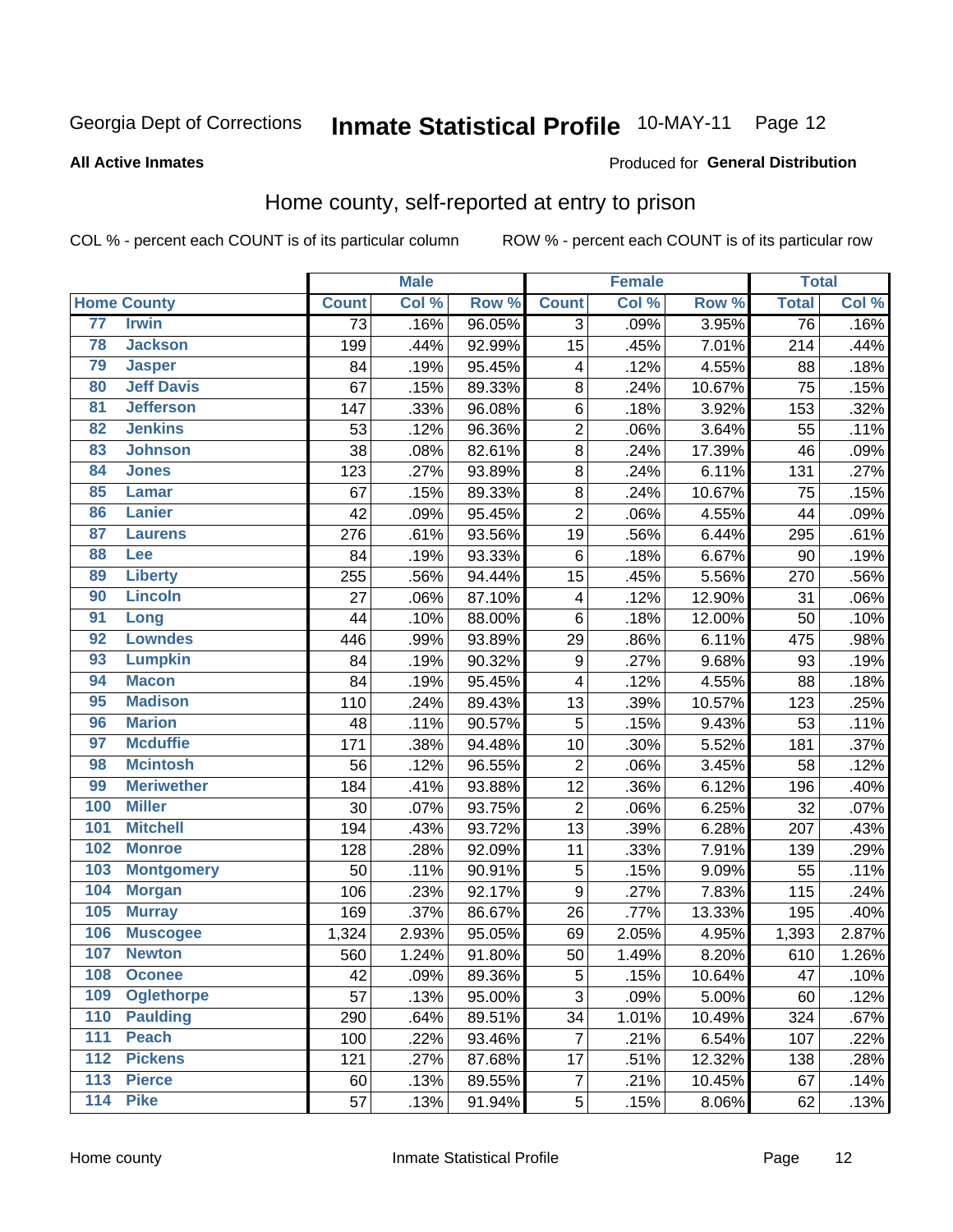#### Inmate Statistical Profile 10-MAY-11 Page 13

#### **All Active Inmates**

#### Produced for General Distribution

### Home county, self-reported at entry to prison

COL % - percent each COUNT is of its particular column

|                  |                    |                  | <b>Male</b> |         |                         | <b>Female</b> |        | <b>Total</b>     |         |
|------------------|--------------------|------------------|-------------|---------|-------------------------|---------------|--------|------------------|---------|
|                  | <b>Home County</b> | <b>Count</b>     | Col %       | Row %   | <b>Count</b>            | Col %         | Row %  | <b>Total</b>     | Col %   |
| 115 Polk         |                    | 204              | .45%        | 87.93%  | 28                      | .83%          | 12.07% | 232              | .48%    |
| $\overline{116}$ | <b>Pulaski</b>     | 79               | .17%        | 95.18%  | 4                       | .12%          | 4.82%  | 83               | .17%    |
| 117              | <b>Putnam</b>      | 133              | .29%        | 95.68%  | $\,6$                   | .18%          | 4.32%  | 139              | .29%    |
| 118              | Quitman            | 13               | .03%        | 86.67%  | $\overline{2}$          | .06%          | 13.33% | 15               | .03%    |
| 119              | <b>Rabun</b>       | 46               | .10%        | 92.00%  | $\overline{\mathbf{4}}$ | .12%          | 8.00%  | 50               | .10%    |
| 120              | <b>Randolph</b>    | 71               | .16%        | 98.61%  | $\mathbf 1$             | .03%          | 1.39%  | $\overline{72}$  | .15%    |
| $\overline{121}$ | <b>Richmond</b>    | 1,596            | 3.53%       | 94.83%  | 87                      | 2.59%         | 5.17%  | 1,683            | 3.47%   |
| 122              | <b>Rockdale</b>    | 328              | .73%        | 90.36%  | 35                      | 1.04%         | 9.64%  | 363              | .75%    |
| 123              | <b>Schley</b>      | 20               | .04%        | 90.91%  | $\overline{\mathbf{c}}$ | .06%          | 9.09%  | 22               | .05%    |
| 124              | <b>Screven</b>     | 119              | .26%        | 95.97%  | 5                       | .15%          | 4.03%  | 124              | .26%    |
| 125              | <b>Seminole</b>    | 51               | .11%        | 82.26%  | 11                      | .33%          | 17.74% | 62               | .13%    |
| 126              | <b>Spalding</b>    | 503              | 1.11%       | 92.46%  | 41                      | 1.22%         | 7.54%  | 544              | 1.12%   |
| 127              | <b>Stephens</b>    | 154              | .34%        | 90.59%  | 16                      | .48%          | 9.41%  | 170              | .35%    |
| 128              | <b>Stewart</b>     | 30               | .07%        | 96.77%  | $\mathbf 1$             | .03%          | 3.23%  | 31               | .06%    |
| 129              | <b>Sumter</b>      | 206              | .46%        | 96.26%  | 8                       | .24%          | 3.74%  | 214              | .44%    |
| 130              | <b>Talbot</b>      | 69               | .15%        | 98.57%  | $\mathbf 1$             | .03%          | 1.43%  | 70               | .14%    |
| 131              | <b>Taliaferro</b>  | $\boldsymbol{9}$ | .02%        | 100.00% |                         |               |        | 9                | .02%    |
| 132              | <b>Tattnall</b>    | 156              | .35%        | 91.23%  | 15                      | .45%          | 8.77%  | 171              | .35%    |
| 133              | <b>Taylor</b>      | 75               | .17%        | 93.75%  | 5                       | .15%          | 6.25%  | 80               | .16%    |
| 134              | <b>Telfair</b>     | 101              | .22%        | 88.60%  | 13                      | .39%          | 11.40% | 114              | .23%    |
| $\overline{135}$ | <b>Terrell</b>     | 62               | .14%        | 96.88%  | $\overline{2}$          | .06%          | 3.13%  | 64               | .13%    |
| 136              | <b>Thomas</b>      | 243              | .54%        | 95.29%  | 12                      | .36%          | 4.71%  | 255              | .53%    |
| 137              | <b>Tift</b>        | 257              | .57%        | 95.90%  | 11                      | .33%          | 4.10%  | 268              | .55%    |
| 138              | <b>Toombs</b>      | 307              | .68%        | 93.31%  | 22                      | .65%          | 6.69%  | 329              | .68%    |
| 139              | <b>Towns</b>       | 39               | .09%        | 82.98%  | 8                       | .24%          | 17.02% | 47               | .10%    |
| 140              | <b>Treutlen</b>    | 53               | .12%        | 92.98%  | 4                       | .12%          | 7.02%  | 57               | .12%    |
| $\overline{141}$ | <b>Troup</b>       | 515              | 1.14%       | 92.13%  | 44                      | 1.31%         | 7.87%  | 559              | 1.15%   |
| 142              | <b>Turner</b>      | 75               | .17%        | 94.94%  | $\overline{\mathbf{4}}$ | .12%          | 5.06%  | 79               | .16%    |
| $\overline{143}$ | <b>Twiggs</b>      | 69               | .15%        | 94.52%  | $\overline{\mathbf{4}}$ | .12%          | 5.48%  | 73               | .15%    |
| 144              | <b>Union</b>       | 56               | .12%        | 84.85%  | 10                      | .30%          | 15.15% | 66               | .14%    |
| 145              | <b>Upson</b>       | 161              | .36%        | 93.06%  | 12                      | .36%          | 6.94%  | 173              | $.36\%$ |
| 146              | <b>Walker</b>      | 363              | .80%        | 91.44%  | 34                      | 1.01%         | 8.56%  | 397              | .82%    |
| $\overline{147}$ | <b>Walton</b>      | 370              | .82%        | 91.81%  | 33                      | .98%          | 8.19%  | 403              | .83%    |
| 148              | <b>Ware</b>        | 238              | .53%        | 93.70%  | 16                      | .48%          | 6.30%  | 254              | .52%    |
| 149              | <b>Warren</b>      | 34               | .08%        | 97.14%  | 1                       | .03%          | 2.86%  | 35               | .07%    |
| 150              | <b>Washington</b>  | 164              | .36%        | 92.13%  | 14                      | .42%          | 7.87%  | 178              | .37%    |
| 151              | <b>Wayne</b>       | 158              | .35%        | 90.80%  | 16                      | .48%          | 9.20%  | 174              | .36%    |
| 152              | <b>Webster</b>     | 8                | .02%        | 88.89%  | $\mathbf{1}$            | .03%          | 11.11% | $\boldsymbol{9}$ | .02%    |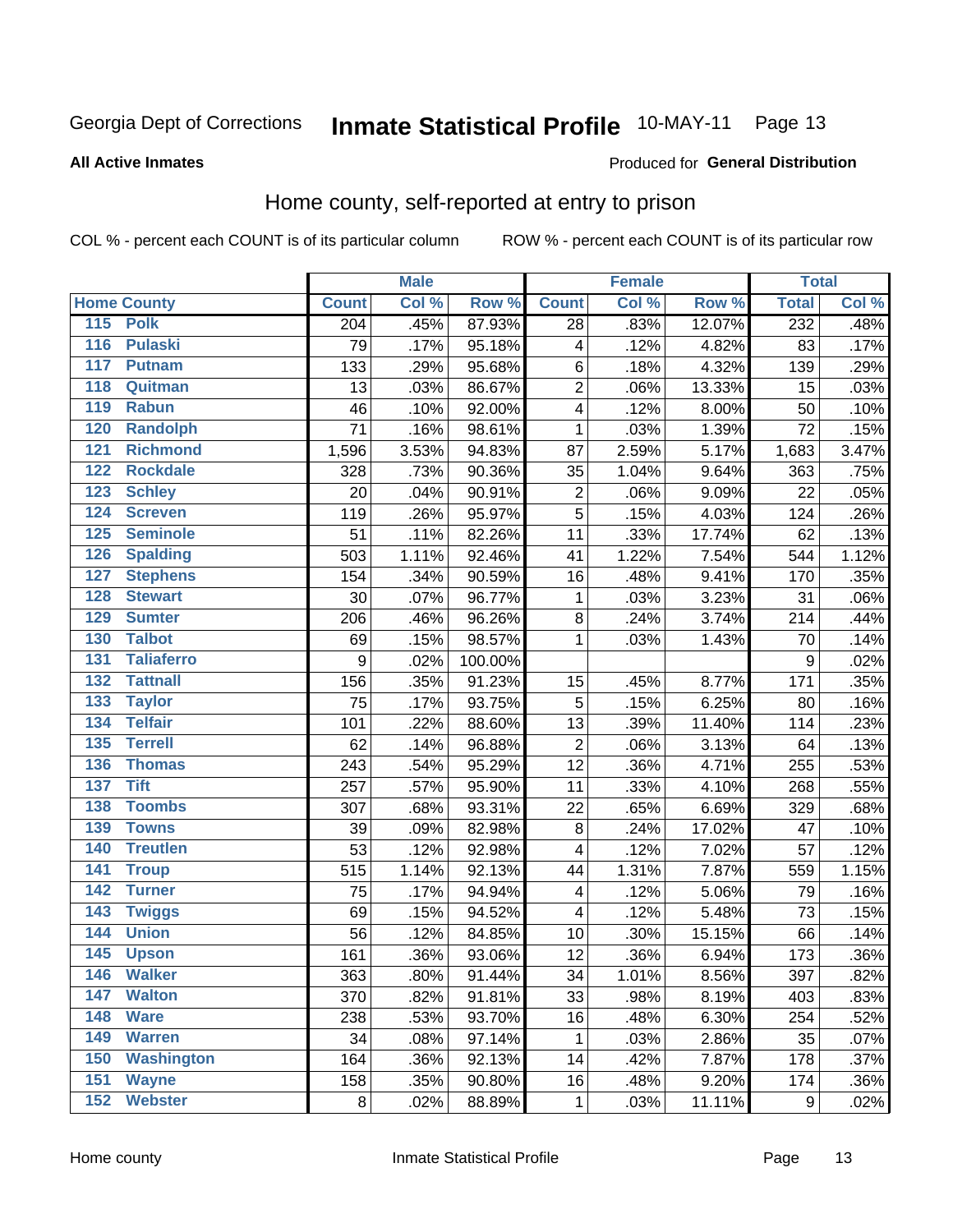## Inmate Statistical Profile 10-MAY-11 Page 14

**All Active Inmates** 

#### Produced for General Distribution

### Home county, self-reported at entry to prison

COL % - percent each COUNT is of its particular column

|                         |              | <b>Male</b> |        |              | <b>Female</b> |        |              | <b>Total</b> |  |
|-------------------------|--------------|-------------|--------|--------------|---------------|--------|--------------|--------------|--|
| <b>Home County</b>      | <b>Count</b> | Col %       | Row %  | <b>Count</b> | Col %         | Row %  | <b>Total</b> | Col %        |  |
| <b>Wheeler</b><br>153   | 31           | .07%        | 83.78% | 6            | .18%          | 16.22% | 37           | .08%         |  |
| <b>White</b><br>154     | 90           | .20%        | 91.84% | 8            | .24%          | 8.16%  | 98           | .20%         |  |
| <b>Whitfield</b><br>155 | 517          | 1.14%       | 88.23% | 69           | 2.05%         | 11.77% | 586          | 1.21%        |  |
| <b>Wilcox</b><br>156    | 57           | .13%        | 90.48% | 6            | .18%          | 9.52%  | 63           | .13%         |  |
| <b>Wilkes</b><br>157    | 56           | .12%        | 94.92% | 3            | .09%          | 5.08%  | 59           | .12%         |  |
| <b>Wilkinson</b><br>158 | 49           | $.11\%$     | 92.45% | 4            | .12%          | 7.55%  | 53           | $.11\%$      |  |
| 159<br><b>Worth</b>     | 106          | .23%        | 93.81% | 7            | .21%          | 6.19%  | 113          | .23%         |  |
| <b>Unknown</b><br>160   | 1,304        | 2.89%       | 93.54% | 90           | 2.68%         | 6.46%  | 1,394        | 2.87%        |  |
| <b>Total Rported</b>    | 45,159       | 100%        | 93.07% | 3,364        | 100%          | 6.93%  | 48,523       | 100%         |  |

| oorted<br>' NOI | 3,943  | 193 | 4,136  |
|-----------------|--------|-----|--------|
| <b>otal</b>     | 49,102 | 257 | 52.659 |

| Mode<br>vremient<br>ns | .<br>uiton | ⊺ulton | ⊺ulton |
|------------------------|------------|--------|--------|
|                        |            |        |        |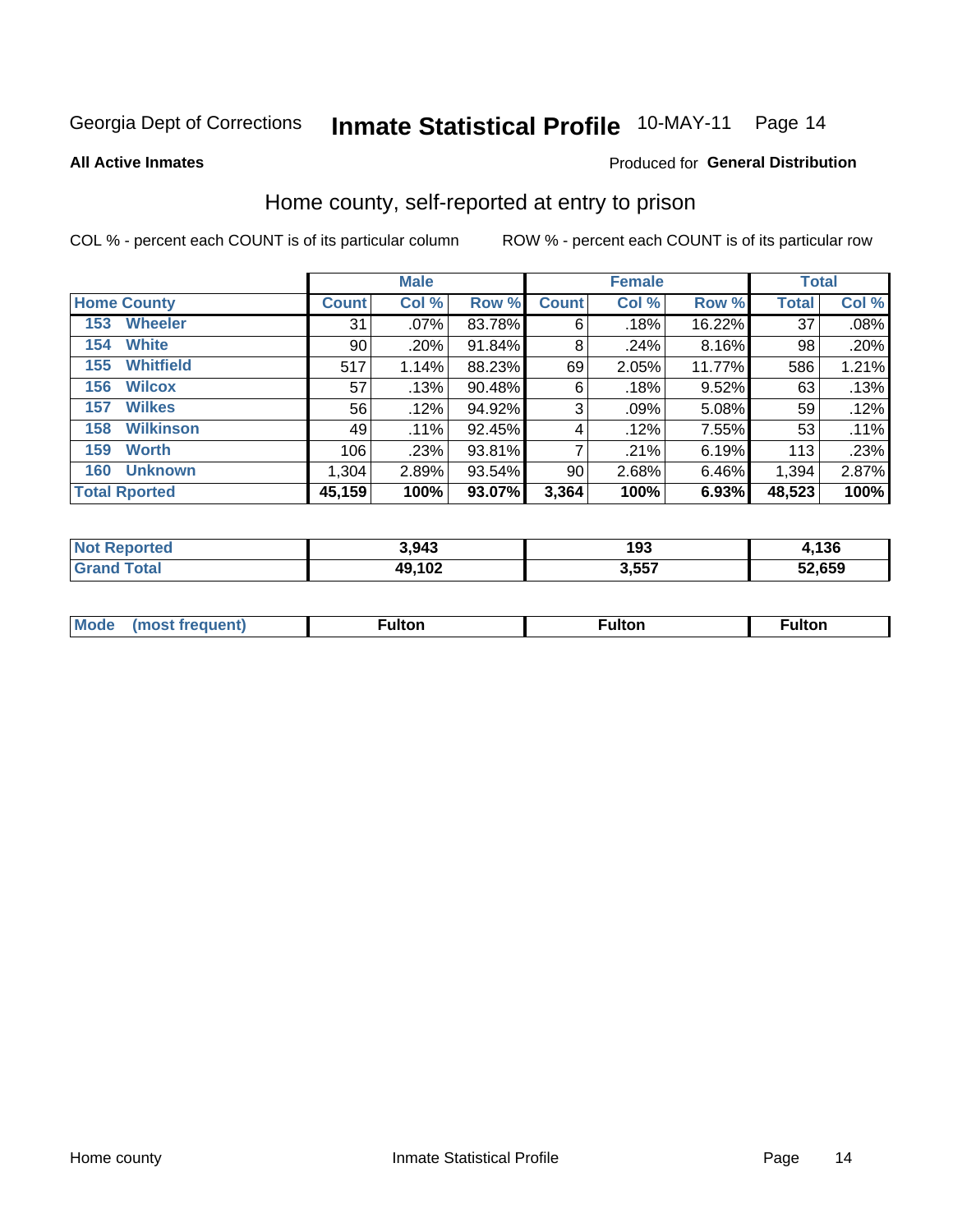## Inmate Statistical Profile 10-MAY-11 Page 15

#### **All Active Inmates**

#### Produced for General Distribution

### Socioeconomic class, self-reported at entry to prison

COL % - percent each COUNT is of its particular column

|                       |                | <b>Male</b> |           |              | <b>Female</b> |       |        | <b>Total</b> |
|-----------------------|----------------|-------------|-----------|--------------|---------------|-------|--------|--------------|
| Socioeconomic Class   | <b>Count</b> l | Col %       | Row %     | <b>Count</b> | Col %         | Row % | Total, | Col %        |
| <b>Welfare</b>        | 2,898          | 9.89%       | 94.92%    | 155          | $10.67\%$     | 5.08% | 3,053  | 9.93%        |
| <b>Occ Employ</b>     | .099           | 3.75%       | 98.48%    | 17           | 1.17%         | 1.52% | 1.116  | $3.63\%$     |
| <b>Minimum Std</b>    | 11,847         | 40.43%      | $96.24\%$ | 463          | $31.87\%$     | 3.76% | 12,310 | 40.02%       |
| <b>Middle</b>         | 13,459         | 45.93%      | $94.27\%$ | 818          | 56.30%        | 5.73% | 14,277 | 46.42%       |
| <b>Total Reported</b> | 29,303         | 100%        | 95.28%    | 1,453        | 100%          | 4.72% | 30,756 | 100%         |

| <b>Not Reported</b> | 19.799         | 2,104 | 21,903 |
|---------------------|----------------|-------|--------|
| Γotal               | 49,102<br>I VZ | 3,557 | 52,659 |

| Mo<br>'dle<br>Middle<br>Mid<br><b>Middle</b><br>____<br>____<br>____ |
|----------------------------------------------------------------------|
|----------------------------------------------------------------------|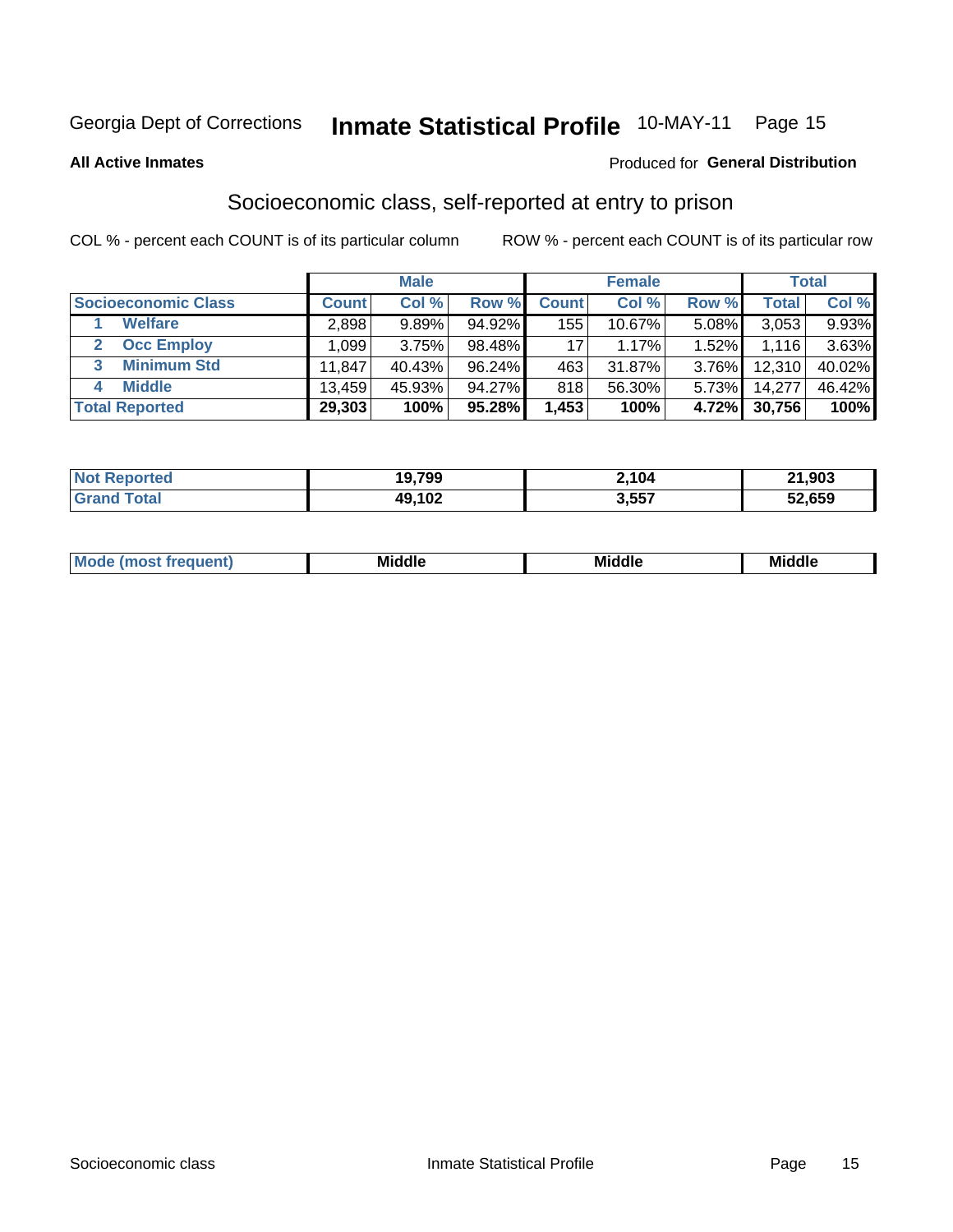## Inmate Statistical Profile 10-MAY-11 Page 16

#### **All Active Inmates**

#### Produced for General Distribution

### Environment to age 16, self-reported at entry to prison

COL % - percent each COUNT is of its particular column

|                                    |              | <b>Male</b> |           |              | <b>Female</b> |          |              | <b>Total</b> |
|------------------------------------|--------------|-------------|-----------|--------------|---------------|----------|--------------|--------------|
| <b>Environment to age 16</b>       | <b>Count</b> | Col %       | Row %     | <b>Count</b> | Col %         | Row %    | <b>Total</b> | Col %        |
| <b>Rural/Farm</b>                  | 1,120        | 3.80%       | 95.97%    | 47           | $3.24\%$      | $4.03\%$ | 1,167        | 3.77%        |
| <b>Rural/Nfarm</b><br>$\mathbf{2}$ | 1,615        | 5.47%       | 91.19%    | 156          | 10.74%        | $8.81\%$ | 1,771        | 5.72%        |
| <b>S.M.S.A</b><br>$\mathbf{3}$     | 10,244       | 34.72%      | $97.27\%$ | 287          | 19.77%        | $2.73\%$ | 10,531       | 34.02%       |
| <b>Urban</b><br>4                  | 6,505        | 22.05%      | 92.74%    | 509          | 35.06%        | 7.26%    | 7,014        | 22.66%       |
| <b>Small Town</b><br>5.            | 10,022       | 33.97%      | 95.68%    | 453          | 31.20%        | 4.32%    | 10,475       | 33.84%       |
| <b>Total Reported</b>              | 29,506       | 100%        | 95.31%    | 1,452        | 100%          | 4.69%    | 30,958       | 100%         |

| <b>Not Reported</b> | 19,596 | 2,105 | $-1,701$ |
|---------------------|--------|-------|----------|
| ™otal               | 49,102 | 3,557 | 52,659   |

| Mo | M<br>______ | Irhan<br>rva<br>______ | M<br>______ |
|----|-------------|------------------------|-------------|
|    |             |                        |             |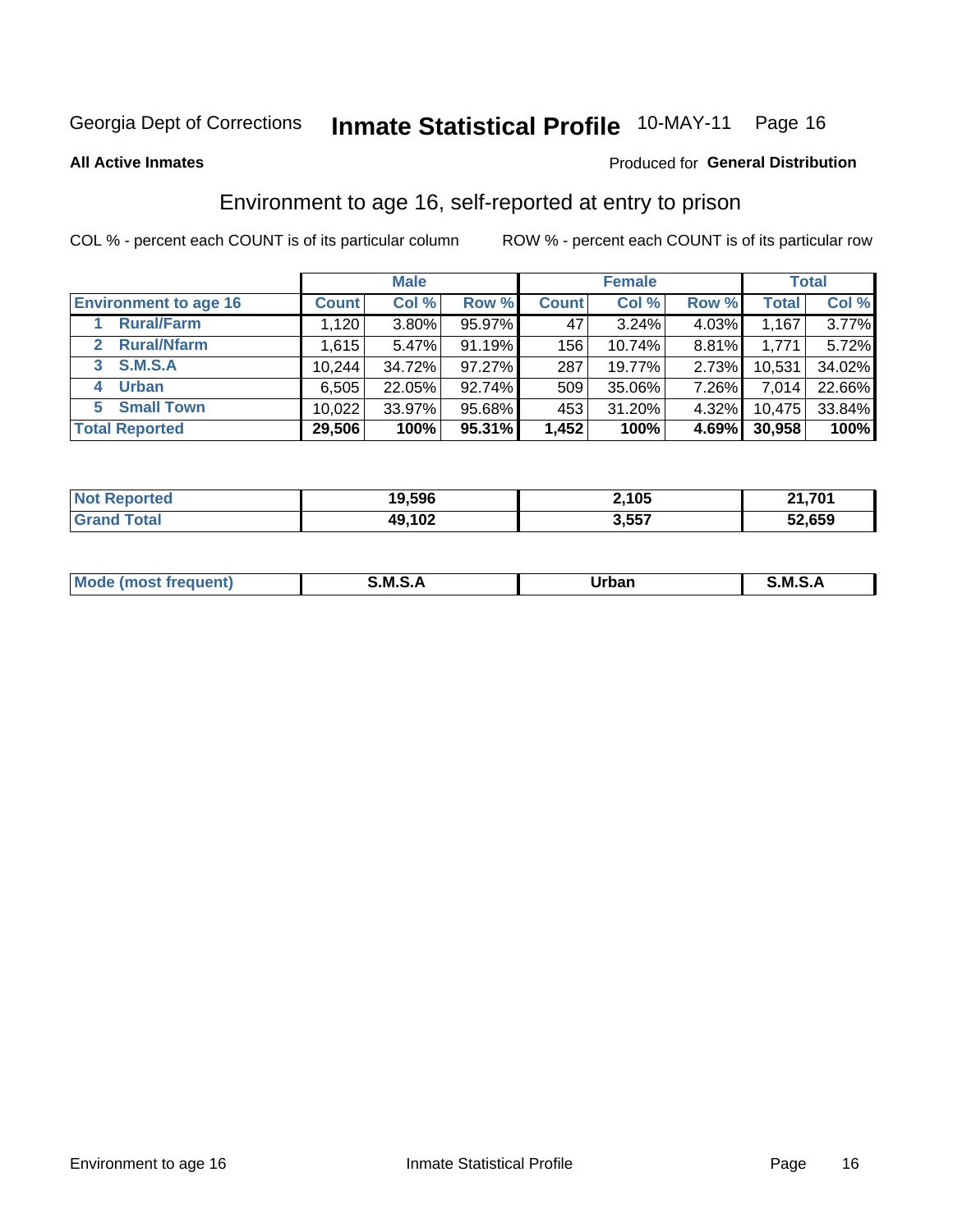## Inmate Statistical Profile 10-MAY-11 Page 17

#### **All Active Inmates**

#### **Produced for General Distribution**

### Guardian status to age 16, self-reported at entry to prison

COL % - percent each COUNT is of its particular column

|                                  |              | <b>Male</b> |           |              | <b>Female</b> |       |        | <b>Total</b> |
|----------------------------------|--------------|-------------|-----------|--------------|---------------|-------|--------|--------------|
| <b>Guardian Status To Age 16</b> | <b>Count</b> | Col %       | Row %     | <b>Count</b> | Col %         | Row % | Total  | Col %        |
| 1 Orphanage                      | 21           | .10%        | 100.00%   |              |               |       | 21     | $.10\%$      |
| 2 Father Only                    | 603          | 2.97%       | 97.89%    | 13           | 2.43%         | 2.11% | 616    | 2.96%        |
| <b>3 Both Parents</b>            | 7,948        | 39.21%      | $97.20\%$ | 229          | 42.72%        | 2.80% | 8,177  | 39.30%       |
| <b>4 Mother Only</b>             | 8,835        | 43.58%      | 97.94%    | 186          | 34.70%        | 2.06% | 9,021  | 43.36%       |
| <b>6 Oth Female</b>              | 530          | 2.61%       | $97.61\%$ | 13           | 2.43%         | 2.39% | 543    | 2.61%        |
| <b>7 Oth Male</b>                | 85           | .42%        | 97.70%    | 2            | $.37\%$       | 2.30% | 87     | .42%         |
| 8 Step-Parents                   | 191          | .94%        | 100.00%   |              |               |       | 191    | $.92\%$      |
| 9 Foster Home                    | 336          | 1.66%       | 96.28%    | 13           | 2.43%         | 3.72% | 349    | 1.68%        |
| <b>10 Grand Parents</b>          | 1,722        | 8.49%       | 95.56%    | 80           | 14.93%        | 4.44% | 1,802  | 8.66%        |
| <b>Total Reported</b>            | 20,271       | 100%        | 97.42%    | 536          | 100%          | 2.58% | 20,807 | 100%         |

| <b>orted</b><br>' NOL | 28,831 | 3,021 | 31,852 |
|-----------------------|--------|-------|--------|
| Grz                   | 49,102 | 3,557 | 52,659 |

| Mode | วทIv<br>Mot | <b>Both Parents</b><br>Parents | lM.<br>Only<br>. |
|------|-------------|--------------------------------|------------------|
|      |             |                                |                  |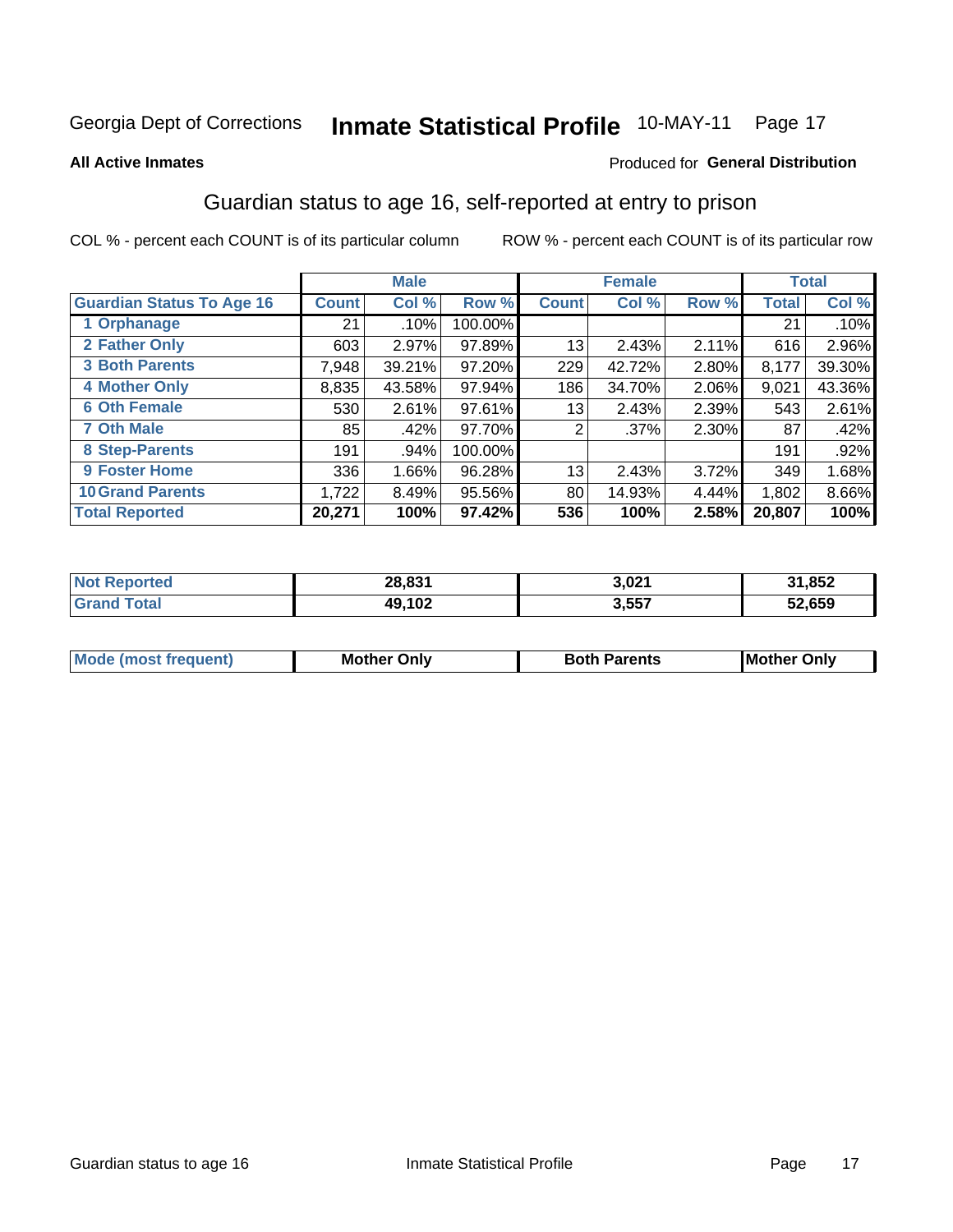## Inmate Statistical Profile 10-MAY-11 Page 18

#### **All Active Inmates**

#### Produced for General Distribution

### Employment status before prison, self-reported at entry to prison

COL % - percent each COUNT is of its particular column

|                                  |              | <b>Male</b> |        |              | <b>Female</b> |          |        | <b>Total</b> |
|----------------------------------|--------------|-------------|--------|--------------|---------------|----------|--------|--------------|
| <b>Employment Status</b>         | <b>Count</b> | Col %       | Row %  | <b>Count</b> | Col %         | Row %    | Total  | Col %        |
| <b>Full Time</b>                 | 20,482       | 49.46%      | 96.17% | 816          | 38.20%        | $3.83\%$ | 21,298 | 48.90%       |
| <b>Part Time</b><br>$\mathbf{2}$ | 3,560        | 8.60%       | 96.11% | 144          | 6.74%         | 3.89%    | 3,704  | 8.51%        |
| Unempl $<$ 6m<br>3               | 3,925        | 9.48%       | 96.58% | 139          | 6.51%         | 3.42%    | 4,064  | 9.33%        |
| Unempl > 6m<br>4                 | 7,327        | 17.69%      | 92.57% | 588          | 27.53%        | 7.43%    | 7,915  | 18.17%       |
| <b>Never Workd</b><br>5          | 3,840        | 9.27%       | 96.31% | 147          | 6.88%         | 3.69%    | 3,987  | 9.15%        |
| <b>Student</b><br>6              | 628          | 1.52%       | 89.46% | 74           | 3.46%         | 10.54%   | 702    | 1.61%        |
| <b>Incapable</b>                 | ,652         | 3.99%       | 87.87% | 228          | 10.67%        | 12.13%   | 1,880  | 4.32%        |
| <b>Total Reported</b>            | 41,414       | 100%        | 95.1%  | 2,136        | 100%          | 4.9%     | 43,550 | 100%         |

| Tet.<br>NO | 7,688  | $\overline{A}$<br>$   -$ | ,109   |
|------------|--------|--------------------------|--------|
| $\sim$     | 49,102 | 3,557                    | 52,659 |

| Mc | ∙u∥<br>----<br>ıme | ίuΙ<br>Πmε |
|----|--------------------|------------|
|    |                    |            |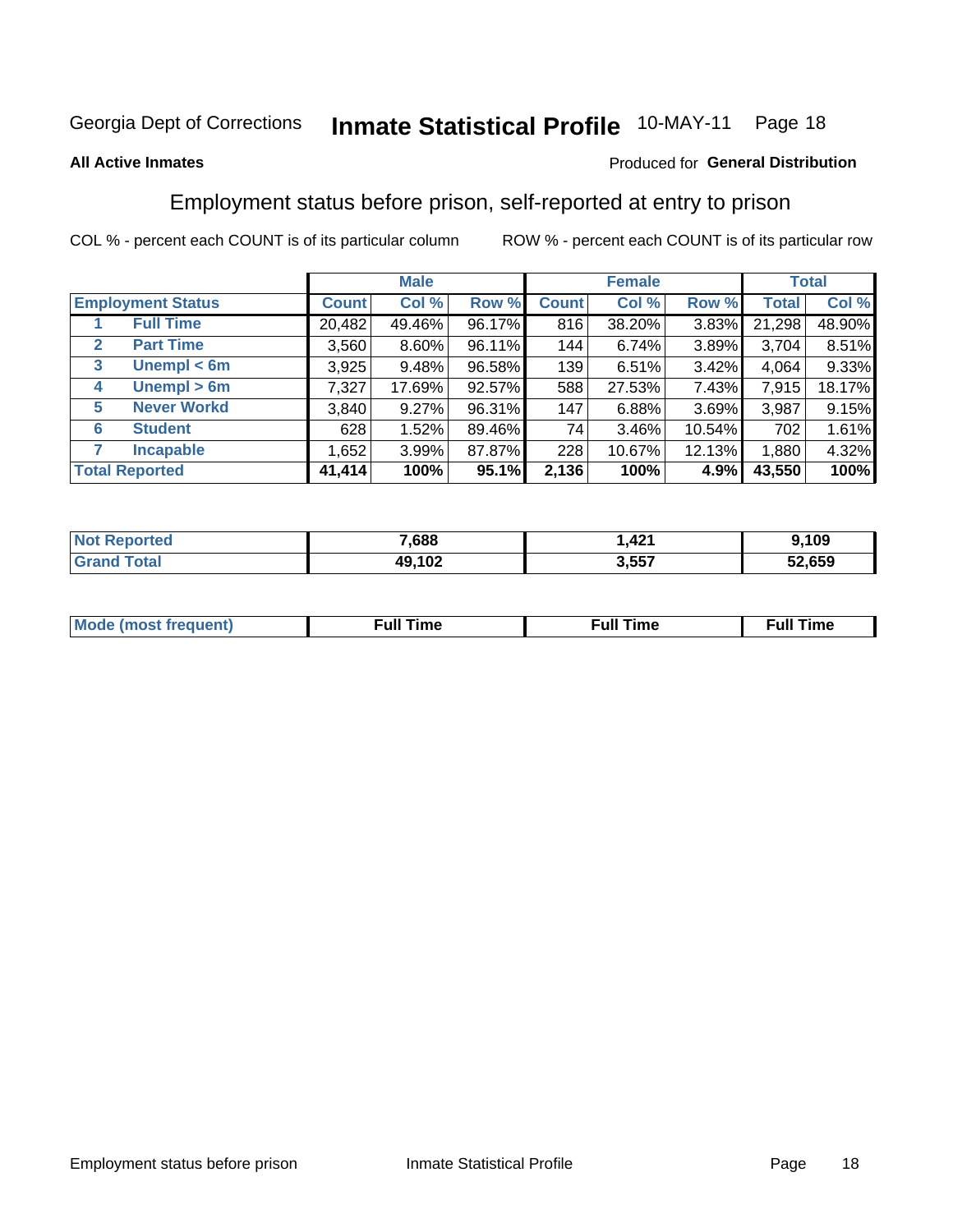#### **All Active Inmates**

Produced for General Distribution

#### Age at admission

COL % - percent each COUNT is of its particular column

|                         |              | <b>Male</b> |        |              | <b>Female</b> |        |              | <b>Total</b> |
|-------------------------|--------------|-------------|--------|--------------|---------------|--------|--------------|--------------|
| <b>Age At Admission</b> | <b>Count</b> | Col %       | Row %  | <b>Count</b> | Col %         | Row %  | <b>Total</b> | Col %        |
| 14                      | 14           | 0.03%       | 93.33% | 1            | 0.03%         | 6.67%  | 15           | 0.03%        |
| $\overline{15}$         | 62           | 0.13%       | 98.41% | $\mathbf 1$  | 0.03%         | 1.59%  | 63           | 0.12%        |
| 16                      | 177          | 0.36%       | 95.16% | 9            | 0.25%         | 4.84%  | 186          | 0.35%        |
| $\overline{17}$         | 765          | 1.56%       | 96.96% | 24           | 0.67%         | 3.04%  | 789          | 1.50%        |
| $\overline{18}$         | 1,585        | 3.23%       | 97.54% | 40           | 1.12%         | 2.46%  | 1,625        | 3.09%        |
| 19                      | 2,181        | 4.44%       | 96.85% | 71           | 2.00%         | 3.15%  | 2,252        | 4.28%        |
| $\overline{20}$         | 2,197        | 4.47%       | 95.15% | 112          | 3.15%         | 4.85%  | 2,309        | 4.38%        |
| $\overline{21}$         | 2,214        | 4.51%       | 95.23% | 111          | 3.12%         | 4.77%  | 2,325        | 4.42%        |
| $\overline{22}$         | 2,165        | 4.41%       | 94.96% | 115          | 3.23%         | 5.04%  | 2,280        | 4.33%        |
| $\overline{23}$         | 1,978        | 4.03%       | 94.73% | 110          | 3.09%         | 5.27%  | 2,088        | 3.97%        |
| $\overline{24}$         | 1,999        | 4.07%       | 93.67% | 135          | 3.80%         | 6.33%  | 2,134        | 4.05%        |
| 25                      | 1,869        | 3.81%       | 93.26% | 135          | 3.80%         | 6.74%  | 2,004        | 3.81%        |
| $\overline{26}$         | 1,773        | 3.61%       | 93.76% | 118          | 3.32%         | 6.24%  | 1,891        | 3.59%        |
| $\overline{27}$         | 1,748        | 3.56%       | 93.28% | 126          | 3.54%         | 6.72%  | 1,874        | 3.56%        |
| 28                      | 1,769        | 3.60%       | 93.40% | 125          | 3.51%         | 6.60%  | 1,894        | 3.60%        |
| $\overline{29}$         | 1,662        | 3.38%       | 93.48% | 116          | 3.26%         | 6.52%  | 1,778        | 3.38%        |
| 30                      | 1,604        | 3.27%       | 91.97% | 140          | 3.94%         | 8.03%  | 1,744        | 3.31%        |
| $\overline{31}$         | 1,522        | 3.10%       | 91.58% | 140          | 3.94%         | 8.42%  | 1,662        | 3.16%        |
| 32                      | 1,410        | 2.87%       | 93.13% | 104          | 2.92%         | 6.87%  | 1,514        | 2.88%        |
| 33                      | 1,322        | 2.69%       | 92.32% | 110          | 3.09%         | 7.68%  | 1,432        | 2.72%        |
| 34                      | 1,234        | 2.51%       | 91.54% | 114          | 3.20%         | 8.46%  | 1,348        | 2.56%        |
| 35                      | 1,206        | 2.46%       | 93.34% | 86           | 2.42%         | 6.66%  | 1,292        | 2.45%        |
| 36                      | 1,199        | 2.44%       | 91.88% | 106          | 2.98%         | 8.12%  | 1,305        | 2.48%        |
| $\overline{37}$         | 1,196        | 2.44%       | 92.36% | 99           | 2.78%         | 7.64%  | 1,295        | 2.46%        |
| 38                      | 1,085        | 2.21%       | 91.87% | 96           | 2.70%         | 8.13%  | 1,181        | 2.24%        |
| 39                      | 1,080        | 2.20%       | 89.70% | 124          | 3.49%         | 10.30% | 1,204        | 2.29%        |
| 40                      | 1,069        | 2.18%       | 91.76% | 96           | 2.70%         | 8.24%  | 1,165        | 2.21%        |
| 41                      | 964          | 1.96%       | 90.35% | 103          | 2.90%         | 9.65%  | 1,067        | 2.03%        |
| 42                      | 971          | 1.98%       | 91.17% | 94           | 2.64%         | 8.83%  | 1,065        | 2.02%        |
| 43                      | 924          | 1.88%       | 91.21% | 89           | 2.50%         | 8.79%  | 1,013        | 1.92%        |
| 44                      | 878          | 1.79%       | 90.24% | 95           | 2.67%         | 9.76%  | 973          | 1.85%        |
| 45                      | 820          | 1.67%       | 90.41% | 87           | 2.45%         | 9.59%  | 907          | 1.72%        |
| 46                      | 811          | 1.65%       | 90.41% | 86           | 2.42%         | 9.59%  | 897          | 1.70%        |
| 47                      | 732          | 1.49%       | 91.16% | 71           | 2.00%         | 8.84%  | 803          | 1.52%        |
| 48                      | 671          | 1.37%       | 91.29% | 64           | 1.80%         | 8.71%  | 735          | 1.40%        |
| 49                      | 614          | 1.25%       | 93.31% | 44           | 1.24%         | 6.69%  | 658          | 1.25%        |
| 50                      | 531          | 1.08%       | 93.32% | 38           | 1.07%         | 6.68%  | 569          | 1.08%        |
| 51                      | 463          | 0.94%       | 92.05% | 40           | 1.12%         | 7.95%  | 503          | 0.96%        |
| 52                      | 434          | 0.88%       | 93.74% | 29           | 0.82%         | 6.26%  | 463          | 0.88%        |
| 53                      | 373          | 0.76%       | 90.75% | 38           | 1.07%         | 9.25%  | 411          | 0.78%        |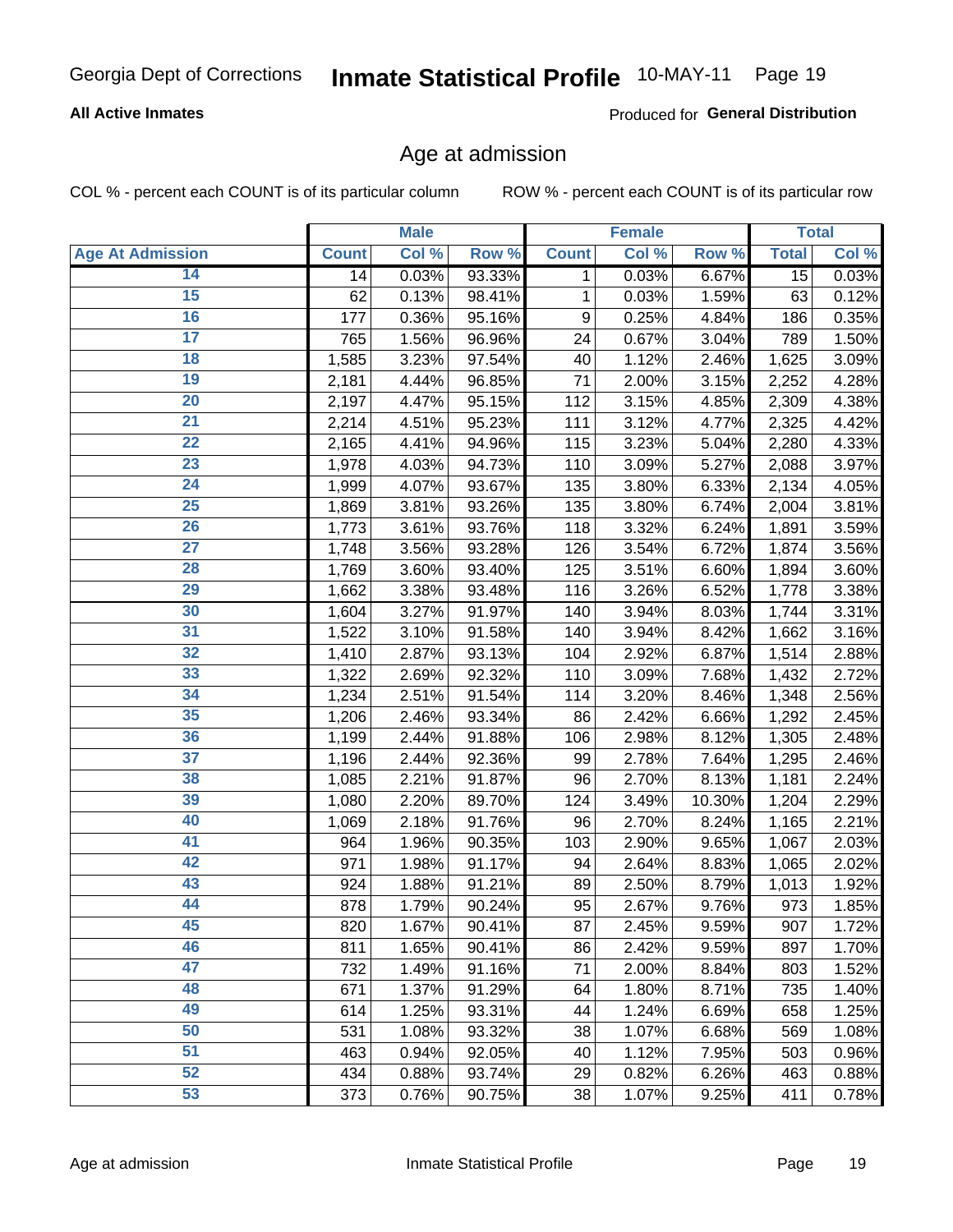#### **All Active Inmates**

Produced for General Distribution

### Age at admission

COL % - percent each COUNT is of its particular column

|                         |                  | <b>Male</b> |         |                | <b>Female</b> |        |                | <b>Total</b> |
|-------------------------|------------------|-------------|---------|----------------|---------------|--------|----------------|--------------|
| <b>Age At Admission</b> | <b>Count</b>     | Col %       | Row %   | <b>Count</b>   | Col %         | Row %  | <b>Total</b>   | Col %        |
| 54                      | $\overline{273}$ | 0.56%       | 93.17%  | 20             | 0.56%         | 6.83%  | 293            | 0.56%        |
| 55                      | 271              | 0.55%       | 91.55%  | 25             | 0.70%         | 8.45%  | 296            | 0.56%        |
| 56                      | 239              | 0.49%       | 94.84%  | 13             | 0.37%         | 5.16%  | 252            | 0.48%        |
| $\overline{57}$         | 170              | 0.35%       | 95.51%  | 8              | 0.22%         | 4.49%  | 178            | 0.34%        |
| 58                      | 134              | 0.27%       | 93.06%  | 10             | 0.28%         | 6.94%  | 144            | 0.27%        |
| 59                      | 147              | 0.30%       | 93.04%  | 11             | 0.31%         | 6.96%  | 158            | 0.30%        |
| 60                      | 108              | 0.22%       | 93.10%  | 8              | 0.22%         | 6.90%  | 116            | 0.22%        |
| 61                      | 90               | 0.18%       | 97.83%  | $\overline{2}$ | 0.06%         | 2.17%  | 92             | 0.17%        |
| 62                      | 77               | 0.16%       | 98.72%  | 1              | 0.03%         | 1.28%  | 78             | 0.15%        |
| 63                      | 60               | 0.12%       | 96.77%  | $\overline{2}$ | 0.06%         | 3.23%  | 62             | 0.12%        |
| 64                      | 50               | 0.10%       | 98.04%  | 1              | 0.03%         | 1.96%  | 51             | 0.10%        |
| 65                      | 38               | 0.08%       | 97.44%  | 1              | 0.03%         | 2.56%  | 39             | 0.07%        |
| 66                      | 24               | 0.05%       | 96.00%  | 1              | 0.03%         | 4.00%  | 25             | 0.05%        |
| 67                      | 25               | 0.05%       | 89.29%  | 3              | 0.08%         | 10.71% | 28             | 0.05%        |
| 68                      | 22               | 0.04%       | 91.67%  | $\overline{2}$ | 0.06%         | 8.33%  | 24             | 0.05%        |
| 69                      | 29               | 0.06%       | 100.00% |                |               |        | 29             | 0.06%        |
| 70                      | 15               | 0.03%       | 88.24%  | $\overline{2}$ | 0.06%         | 11.76% | 17             | 0.03%        |
| $\overline{71}$         | 8                | 0.02%       | 100.00% |                |               |        | 8              | 0.02%        |
| $\overline{72}$         | 9                | 0.02%       | 75.00%  | 3              | 0.08%         | 25.00% | 12             | 0.02%        |
| $\overline{73}$         | $\overline{7}$   | 0.01%       | 100.00% |                |               |        | $\overline{7}$ | 0.01%        |
| $\overline{74}$         | 5                | 0.01%       | 100.00% |                |               |        | 5              | 0.01%        |
| $\overline{75}$         | 8                | 0.02%       | 100.00% |                |               |        | 8              | 0.02%        |
| 76                      | 9                | 0.02%       | 100.00% |                |               |        | 9              | 0.02%        |
| $\overline{77}$         | 4                | 0.01%       | 80.00%  | 1              | 0.03%         | 20.00% | 5              | 0.01%        |
| 78                      | 4                | 0.01%       | 100.00% |                |               |        | 4              | 0.01%        |
| 79                      | $\overline{2}$   | 0.01%       | 66.67%  | 1              | 0.03%         | 33.33% | 3              | 0.01%        |
| 80                      | $\mathbf{1}$     | 0.01%       | 100.00% |                |               |        | $\mathbf{1}$   | 0.01%        |
| 82                      | 1                | 0.01%       | 100.00% |                |               |        | $\mathbf 1$    | 0.01%        |
| <b>Total Reported</b>   | 49,101           | 100%        | 93.25%  | 3,557          | 100%          | 6.75%  | 52,658         | 100%         |

| w<br>reo    |        |       |        |
|-------------|--------|-------|--------|
| <b>otal</b> | 49,102 | 3,557 | 52,659 |

| Mean<br>(average)       | 31.92 | 34.07   | 32.07 |
|-------------------------|-------|---------|-------|
| Median (middle)         | 30    | ົ<br>აა | 30    |
| Mode<br>(most frequent) |       | 30      | ົ     |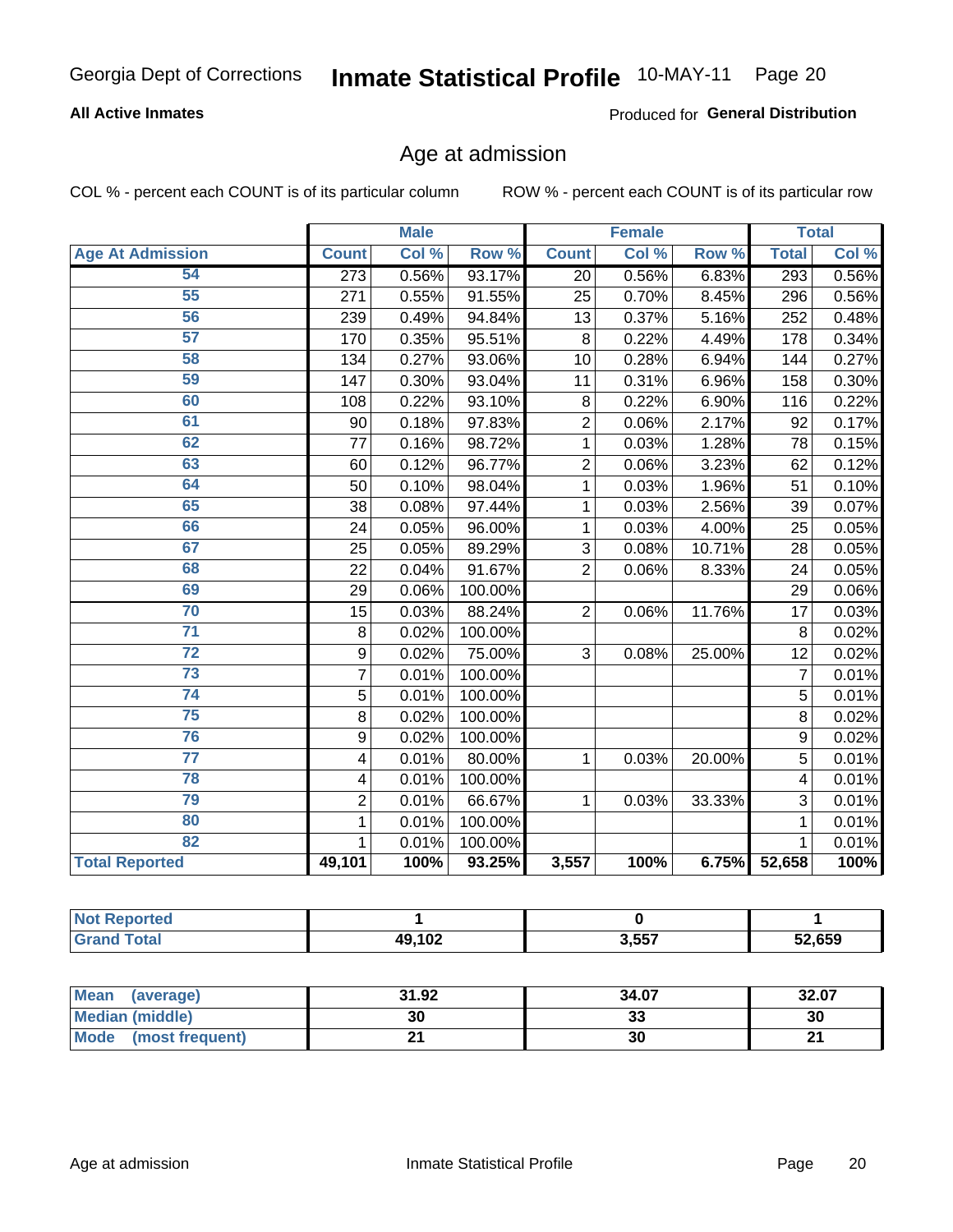#### **All Active Inmates**

#### Produced for General Distribution

#### Height, measured at entry to prison

COL % - percent each COUNT is of its particular column

|                       |                           | <b>Male</b> |         |                  | <b>Female</b> |        |                 | <b>Total</b> |
|-----------------------|---------------------------|-------------|---------|------------------|---------------|--------|-----------------|--------------|
| <b>Height</b>         | <b>Count</b>              | Col %       | Row %   | <b>Count</b>     | Col %         | Row %  | <b>Total</b>    | Col %        |
| 4'10''                | $\overline{3}$            | 0.03%       | 25.00%  | 9                | 4.25%         | 75.00% | $\overline{12}$ | 0.10%        |
| 4'11''                | 12                        | 0.10%       | 16.22%  | 62               | 29.25%        | 83.78% | 74              | 0.62%        |
| 5'02''                | $\overline{c}$            | 0.02%       | 66.67%  | 1                | 0.47%         | 33.33% | 3               | 0.02%        |
| 5'03''                | $\overline{2}$            | 0.02%       | 66.67%  | $\mathbf 1$      | 0.47%         | 33.33% | 3               | 0.02%        |
| 5'04''                | 1                         | 0.01%       | 100.00% |                  |               |        | 1               | 0.01%        |
| 5'05''                | 13                        | 0.11%       | 100.00% |                  |               |        | 13              | 0.11%        |
| 5'06''                | 15                        | 0.13%       | 88.24%  | $\overline{2}$   | 0.94%         | 11.76% | 17              | 0.14%        |
| 5'07''                | 21                        | 0.18%       | 100.00% |                  |               |        | 21              | 0.17%        |
| 5'08''                | 17                        | 0.14%       | 100.00% |                  |               |        | 17              | 0.14%        |
| 5'09''                | 21                        | 0.18%       | 100.00% |                  |               |        | 21              | 0.17%        |
| 5'10''                | 5,758                     | 48.73%      | 98.60%  | 82               | 38.68%        | 1.40%  | 5,840           | 48.55%       |
| 5'11''                | 5,874                     | 49.71%      | 99.07%  | 55               | 25.94%        | 0.93%  | 5,929           | 49.29%       |
| 6'00''                | 20                        | 0.17%       | 100.00% |                  |               |        | 20              | 0.17%        |
| 6'01''                | 13                        | 0.11%       | 100.00% |                  |               |        | 13              | 0.11%        |
| 6'02''                | 14                        | 0.12%       | 100.00% |                  |               |        | 14              | 0.12%        |
| 6'03''                | 4                         | 0.03%       | 100.00% |                  |               |        | 4               | 0.03%        |
| 6'04''                | $\ensuremath{\mathsf{3}}$ | 0.03%       | 100.00% |                  |               |        | 3               | 0.02%        |
| 6'05''                | $\ensuremath{\mathsf{3}}$ | 0.03%       | 100.00% |                  |               |        | 3               | 0.02%        |
| 6'06''                | 1                         | 0.01%       | 100.00% |                  |               |        | 1               | 0.01%        |
| 6'10''                | $\overline{\mathbf{4}}$   | 0.03%       | 100.00% |                  |               |        | 4               | 0.03%        |
| 6'11''                | 14                        | 0.12%       | 100.00% |                  |               |        | 14              | 0.12%        |
| Seven feet +          | 1                         | 0.01%       | 100.00% |                  |               |        |                 | 0.01%        |
| <b>Total Reported</b> | 11,816                    | 100%        | 98.24%  | $\overline{212}$ | 100%          | 1.76%  | 12,028          | 100%         |

| <b>Reported</b><br>∵N∩f | 37,286 | 3,345 | 40,63  |
|-------------------------|--------|-------|--------|
| $\sim$<br>GT2           | 49,102 | 3,557 | 52,659 |

| <b>Mean</b><br>(average)       | 5'10'' | 5'06" | 5'10"  |
|--------------------------------|--------|-------|--------|
| <b>Median (middle)</b>         | 5'11"  | 5'10" | 5'10'' |
| <b>Mode</b><br>(most frequent) | 5'11"  | 5'10" | 5'11"  |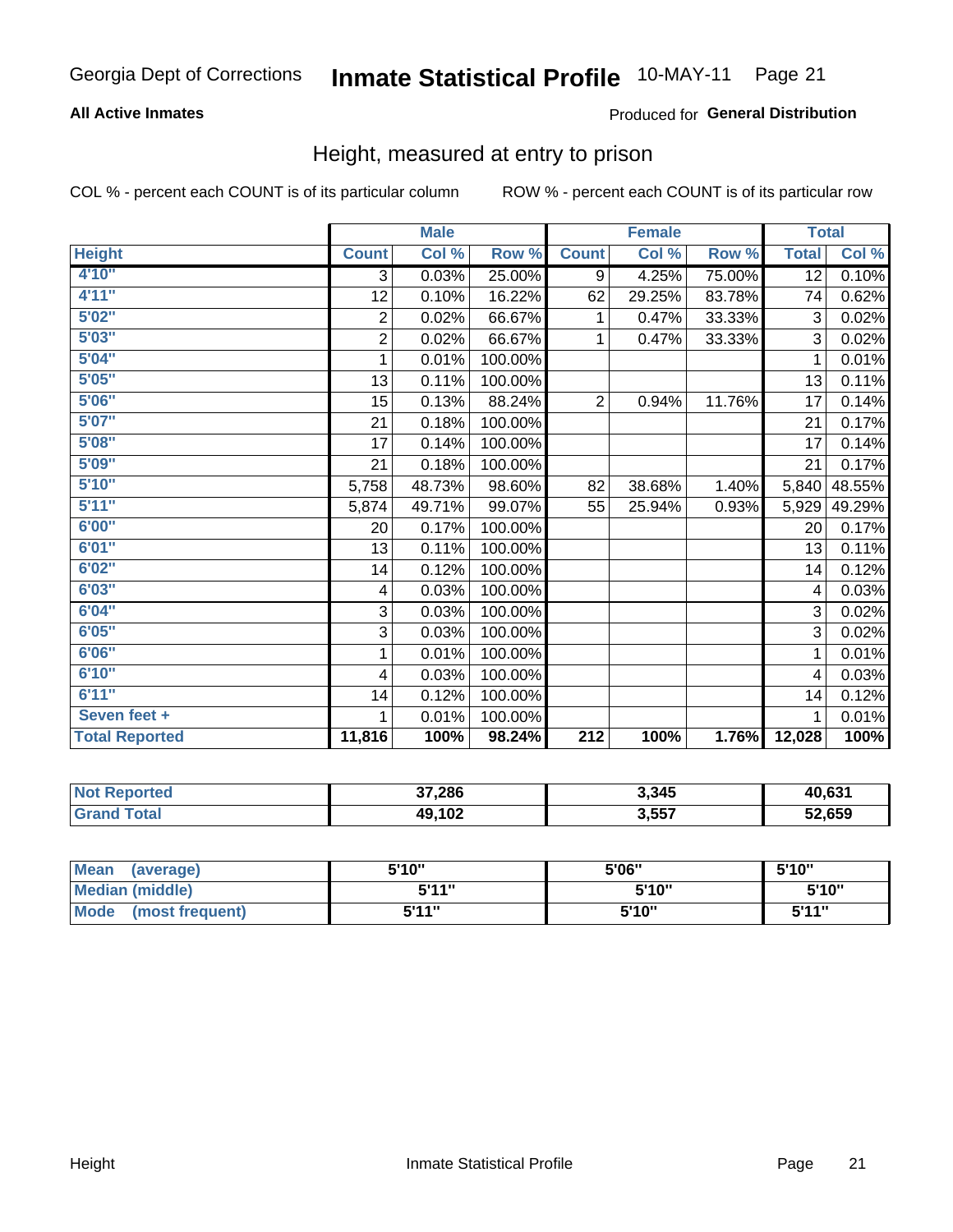#### **All Active Inmates**

#### Produced for General Distribution

### Weight, measured at entry to prison

COL % - percent each COUNT is of its particular column

|                        |                         | <b>Male</b> |         |                         | <b>Female</b> |        | <b>Total</b>    |                     |
|------------------------|-------------------------|-------------|---------|-------------------------|---------------|--------|-----------------|---------------------|
| <b>Weight</b>          | <b>Count</b>            | Col %       | Row %   | <b>Count</b>            | Col %         | Row %  | <b>Total</b>    | Col %               |
| <b>Under 80 pounds</b> | $\overline{31}$         | 0.06%       | 100.00% |                         |               |        | $\overline{31}$ | 0.06%               |
| 80 - 89 pounds         | 12                      | 0.02%       | 80.00%  | 3                       | 0.08%         | 20.00% | 15              | 0.03%               |
| 90 - 99 pounds         | 4                       | 0.01%       | 28.57%  | $\overline{10}$         | 0.28%         | 71.43% | 14              | 0.03%               |
| 100 - 109 pounds       | 13                      | 0.03%       | 25.49%  | $\overline{38}$         | 1.07%         | 74.51% | 51              | 0.10%               |
| 110 - 119 pounds       | 88                      | 0.18%       | 36.82%  | 151                     | 4.25%         | 63.18% | 239             | 0.46%               |
| 120 - 129 pounds       | 413                     | 0.85%       | 61.37%  | 260                     | 7.32%         | 38.63% | 673             | 1.28%               |
| 130 - 139 pounds       | 1,311                   | 2.68%       | 77.12%  | 389                     | 10.95%        | 22.88% | 1,700           | 3.25%               |
| 140 - 149 pounds       | 3,225                   | 6.60%       | 88.19%  | 432                     | 12.17%        | 11.81% | 3,657           | 6.98%               |
| 150 - 159 pounds       | 4,602                   | 9.42%       | 92.99%  | 347                     | 9.77%         | 7.01%  | 4,949           | 9.45%               |
| 160 - 169 pounds       | 6,909                   | 14.15%      | 94.45%  | 406                     | 11.43%        | 5.55%  | 7,315           | 13.96%              |
| 170 - 179 pounds       | 6,141                   | 12.58%      | 95.18%  | 311                     | 8.76%         | 4.82%  | 6,452           | 12.32%              |
| 180 - 189 pounds       | 6,800                   | 13.93%      | 95.34%  | 332                     | 9.35%         | 4.66%  | 7,132           | 13.62%              |
| 190 - 199 pounds       | 4,447                   | 9.11%       | 95.68%  | 201                     | 5.66%         | 4.32%  | 4,648           | 8.87%               |
| 200 - 209 pounds       | 4,056                   | 8.31%       | 96.02%  | 168                     | 4.73%         | 3.98%  | 4,224           | 8.06%               |
| 210 - 219 pounds       | 2,902                   | 5.94%       | 96.19%  | 115                     | 3.24%         | 3.81%  | 3,017           | 5.76%               |
| 220 - 229 pounds       | 2,438                   | 4.99%       | 96.33%  | 93                      | 2.62%         | 3.67%  | 2,531           | 4.83%               |
| 230 - 239 pounds       | 1,609                   | 3.30%       | 95.15%  | 82                      | 2.31%         | 4.85%  | 1,691           | 3.23%               |
| 240 - 249 pounds       | 1,260                   | 2.58%       | 95.82%  | 55                      | 1.55%         | 4.18%  | 1,315           | 2.51%               |
| 250 - 259 pounds       | 774                     | 1.59%       | 94.74%  | 43                      | 1.21%         | 5.26%  | 817             | 1.56%               |
| 260 - 269 pounds       | 620                     | 1.27%       | 94.22%  | 38                      | 1.07%         | 5.78%  | 658             | 1.26%               |
| 270 - 279 pounds       | 343                     | 0.70%       | 94.75%  | 19                      | 0.54%         | 5.25%  | 362             | 0.69%               |
| 280 - 289 pounds       | 277                     | 0.57%       | 93.90%  | 18                      | 0.51%         | 6.10%  | 295             | 0.56%               |
| 290 - 299 pounds       | 129                     | 0.26%       | 94.85%  | 7                       | 0.20%         | 5.15%  | 136             | $\overline{0.26\%}$ |
| 300 - 309 pounds       | 135                     | 0.28%       | 90.60%  | 14                      | 0.39%         | 9.40%  | 149             | 0.28%               |
| 310 - 319 pounds       | 73                      | 0.15%       | 96.05%  | 3                       | 0.08%         | 3.95%  | 76              | 0.15%               |
| 320 - 329 pounds       | 83                      | 0.17%       | 95.40%  | $\overline{\mathbf{4}}$ | 0.11%         | 4.60%  | 87              | 0.17%               |
| 330 - 339 pounds       | 26                      | 0.05%       | 96.30%  | $\mathbf 1$             | 0.03%         | 3.70%  | 27              | 0.05%               |
| 340 - 349 pounds       | 18                      | 0.04%       | 81.82%  | $\overline{\mathbf{4}}$ | 0.11%         | 18.18% | 22              | 0.04%               |
| 350 - 359 pounds       | 37                      | 0.08%       | 88.10%  | 5                       | 0.14%         | 11.90% | 42              | 0.08%               |
| 360 - 369 pounds       | 12                      | 0.02%       | 100.00% |                         |               |        | 12              | 0.02%               |
| 370 - 379 pounds       | 14                      | 0.03%       | 93.33%  | $\mathbf{1}$            | 0.03%         | 6.67%  | 15              | 0.03%               |
| 380 - 389 pounds       | $\overline{7}$          | 0.01%       | 100.00% |                         |               |        | $\overline{7}$  | 0.01%               |
| 390 - 399 pounds       | $\overline{\mathbf{4}}$ | 0.01%       | 100.00% |                         |               |        | $\overline{4}$  | 0.01%               |
| 400 pounds and over    | 18                      | 0.04%       | 94.74%  | $\mathbf{1}$            | 0.03%         | 5.26%  | 19              | 0.04%               |
| <b>Total Reported</b>  | 48,831                  | 100%        | 93.22%  | 3,551                   | 100%          | 6.78%  | 52,382          | 100.0%              |

| NOI<br>rteo | <b>074</b><br>--- |       | $\sim$ |
|-------------|-------------------|-------|--------|
|             | 49,102            | 3,557 | 52,659 |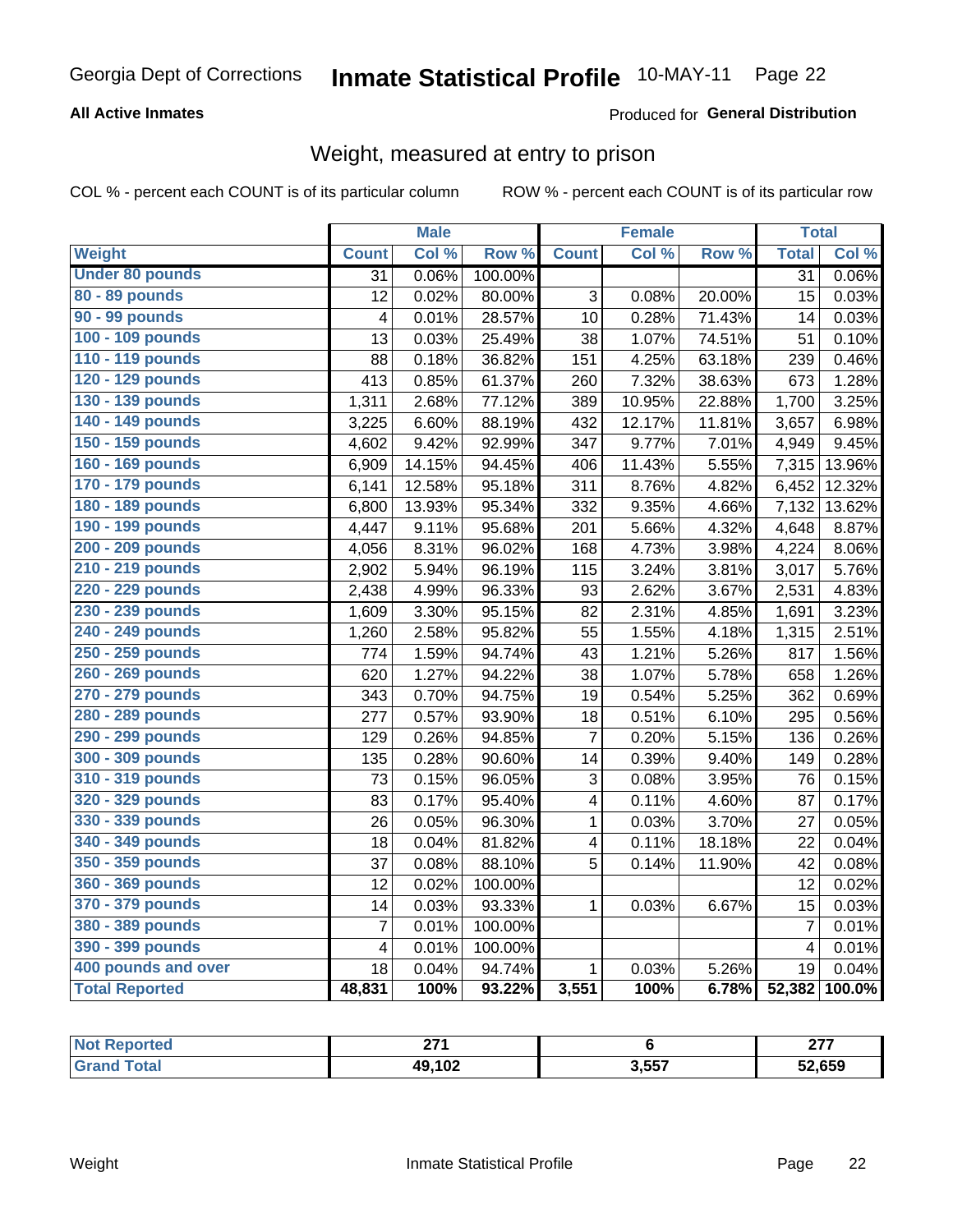#### **All Active Inmates**

#### Produced for General Distribution

### Weight, measured at entry to prison

COL % - percent each COUNT is of its particular column

|                          | <b>Male</b> | <b>Female</b> | Total |
|--------------------------|-------------|---------------|-------|
| <b>Mean</b><br>(average) | 185         | 168           | 184   |
| <b>Median (middle)</b>   | 180         | 160           | 180   |
| Mode<br>(most frequent)  | 180         | 140           | 180   |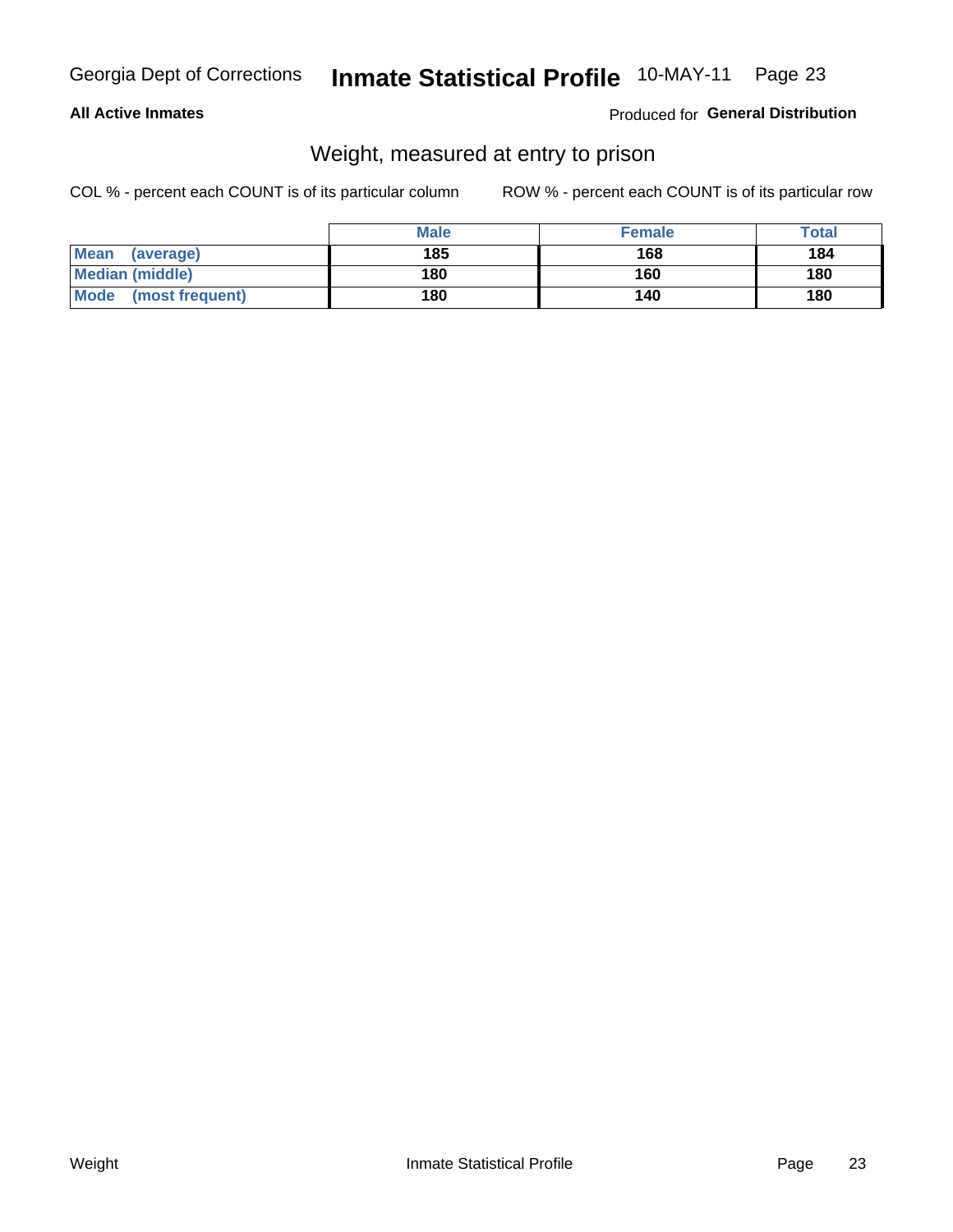#### **Inmate Statistical Profile 10-MAY-11** Page 24

**All Active Inmates** 

Produced for General Distribution

### Military service

COL % - percent each COUNT is of its particular column

|                          | <b>Male</b>  |         |             | <b>Female</b> |        |       | <b>Total</b> |        |
|--------------------------|--------------|---------|-------------|---------------|--------|-------|--------------|--------|
| <b>Military service</b>  | <b>Count</b> | Col %   | Row % Count |               | Col %  | Row % | <b>Total</b> | Col %  |
| <b>Air Force</b>         | 1.733        | 5.35%   | 98.47%      | 27            | 1.12%  | 1.53% | 1,760        | 5.06%  |
| $\mathbf{2}$<br>Army     | 311          | .96%    | 97.49%      | 8             | .33%   | 2.51% | 319          | .92%   |
| <b>Navy</b><br>3         | 573          | 1.77%   | 98.62%      | 8             | .33%   | 1.38% | 581          | 1.67%  |
| <b>Marines</b><br>4      | 34           | $.10\%$ | 100.00%     |               |        |       | 34           | .10%   |
| <b>Coast Guard</b><br>5. | 403          | 1.24%   | 99.51%      | റ             | .08%   | .49%  | 405          | 1.16%  |
| <b>None</b><br>96        | 29,337       | 90.57%  | 92.55%      | 2,361         | 98.13% | 7.45% | 31,698       | 91.09% |
| <b>Total Reported</b>    | 32,391       | 100%    | $93.09\%$   | 2,406         | 100%   | 6.91% | 34,797       | 100%   |

| <b>Not</b><br>Reported | 16.71'<br>טי.<br>. | <b>454</b><br>. | 17,862 |
|------------------------|--------------------|-----------------|--------|
| ™otai                  | 49,102             | 3,557           | 52,659 |

| Mode (most frequent) | Force | <b>Force</b> | <b>orce</b> |
|----------------------|-------|--------------|-------------|
|                      |       |              |             |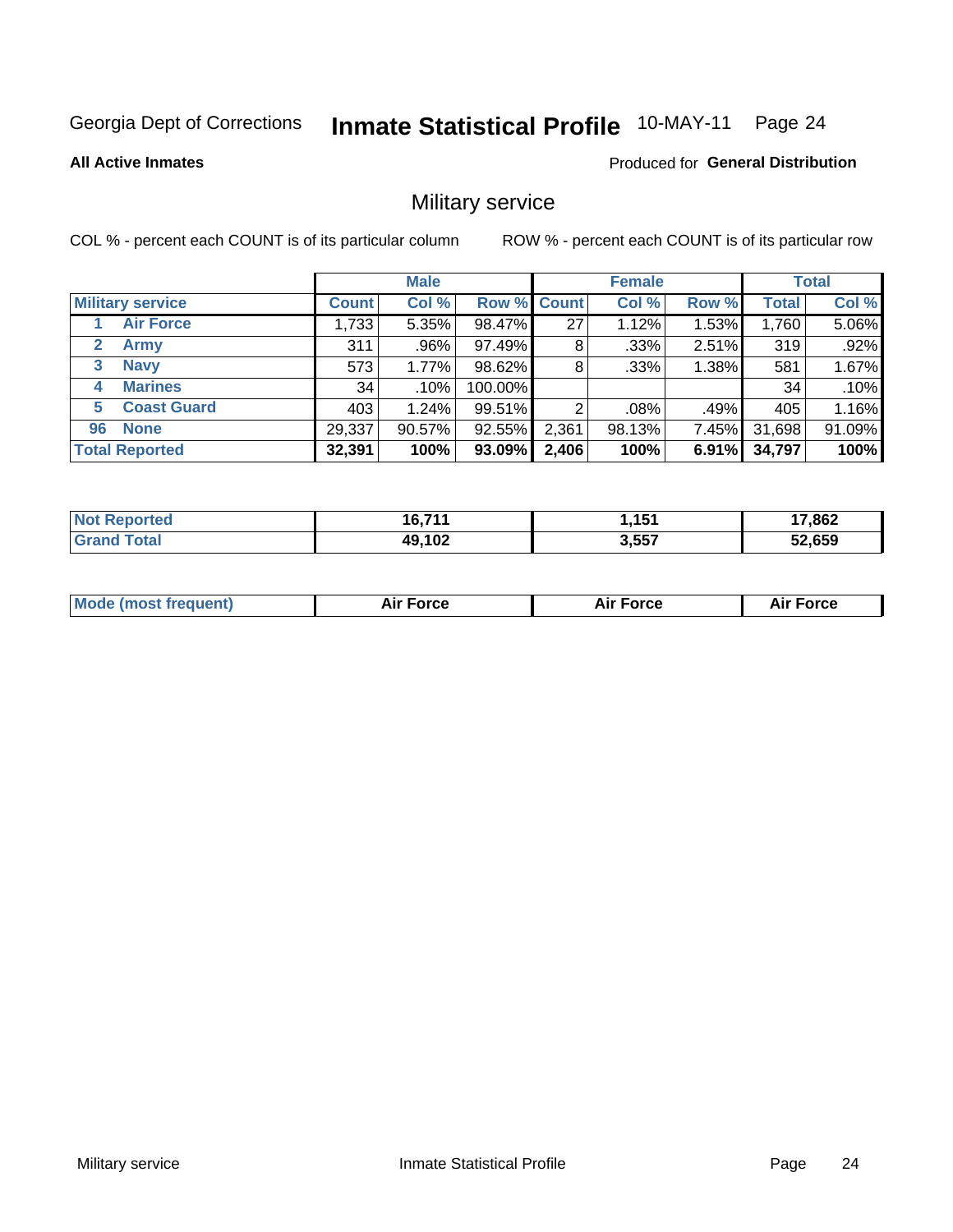#### **Inmate Statistical Profile 10-MAY-11** Page 25

#### **All Active Inmates**

#### Produced for General Distribution

#### Type of admission to prison

COL % - percent each COUNT is of its particular column

|                |                             |                  | <b>Male</b> |                    |     | <b>Female</b> |        | <b>Total</b> |        |
|----------------|-----------------------------|------------------|-------------|--------------------|-----|---------------|--------|--------------|--------|
|                | <b>Type of Admission</b>    | <b>Count</b>     | Col %       | <b>Row % Count</b> |     | Col %         | Row %  | <b>Total</b> | Col %  |
|                | <b>Committed From Court</b> | 41,951           | 85.55%      | 93.41% 2,961       |     | 83.29%        | 6.59%  | 44,912       | 85.39% |
| $\overline{2}$ | <b>Return Appeal/Bond</b>   | 3                | .01%        | 100.00%            |     |               |        | 3            | .01%   |
| 3              | <b>Parole Rev/New Sent</b>  | 2,559            | 5.22%       | 95.20%             | 129 | 3.63%         | 4.80%  | 2,688        | 5.11%  |
| 4              | <b>Par Rev/No New Sent</b>  | 1,047            | 2.14%       | 94.67%             | 59  | 1.66%         | 5.33%  | 1,106        | 2.10%  |
| 5              | <b>Prob Viol/Total Rev</b>  |                  | .01%        | 100.00%            |     |               |        |              | .01%   |
| $6\phantom{a}$ | <b>Prob Viol/Partial</b>    | 1,385            | 2.82%       | 87.71%             | 194 | 5.46%         | 12.29% | 1,579        | 3.00%  |
| 7              | <b>Admit Fm Other Cust</b>  | 8                | .02%        | 100.00%            |     |               |        | 8            | .02%   |
| 9              | <b>Prob Rev/Remainder</b>   | 2,008            | 4.09%       | 90.49%             | 211 | 5.94%         | 9.51%  | 2,219        | 4.22%  |
| 10             | <b>New Sent/Par Rev Pnd</b> | 9                | .02%        | 100.00%            |     |               |        | 9            | .02%   |
| 11             | <b>Life W/O Parole</b>      | 15 <sub>15</sub> | .03%        | 100.00%            |     |               |        | 15           | .03%   |
| 30             | <b>Par Rev/Rsn Unknown</b>  | 24               | .05%        | 100.00%            |     |               |        | 24           | .05%   |
| 32             | <b>Pb Parole Rescinded</b>  | $\overline{c}$   | .01%        | 100.00%            |     |               |        | 2            | .01%   |
| 33             | <b>Prob Revoc/Spec Cond</b> | 9                | $.02\%$     | 100.00%            |     |               |        | 9            | .02%   |
| 40             | <b>Par Rev/Revoc Center</b> | 8                | .02%        | 100.00%            |     |               |        | 8            | .02%   |
| 44             | <b>Whitworth Detention</b>  | $\overline{2}$   | .01%        | 100.00%            |     |               |        | 2            | .01%   |
| 50             | <b>Dcys At Risk</b>         | 1                | .01%        | 100.00%            |     |               |        |              | .01%   |
| 97             | <b>Other</b>                | 7                | .01%        | 87.50%             |     | .03%          | 12.50% | 8            | .02%   |
|                | <b>Total Reported</b>       | 49,039           | 100%        | 93.24% 3,555       |     | 100%          | 6.76%  | 52,594       | 100%   |

| <b>Not</b>              | ^^                     |       | - -    |  |  |
|-------------------------|------------------------|-------|--------|--|--|
| <b>Reported</b>         | υJ                     |       | ხე     |  |  |
| <b><sup>r</sup>otal</b> | $49.10^{\circ}$<br>IVŁ | 3,557 | 52.659 |  |  |

| <b>Mode (most frequent)</b> | Court Cmmt | <b>Court Cmmt</b> | <b>Court Cmmt</b> |
|-----------------------------|------------|-------------------|-------------------|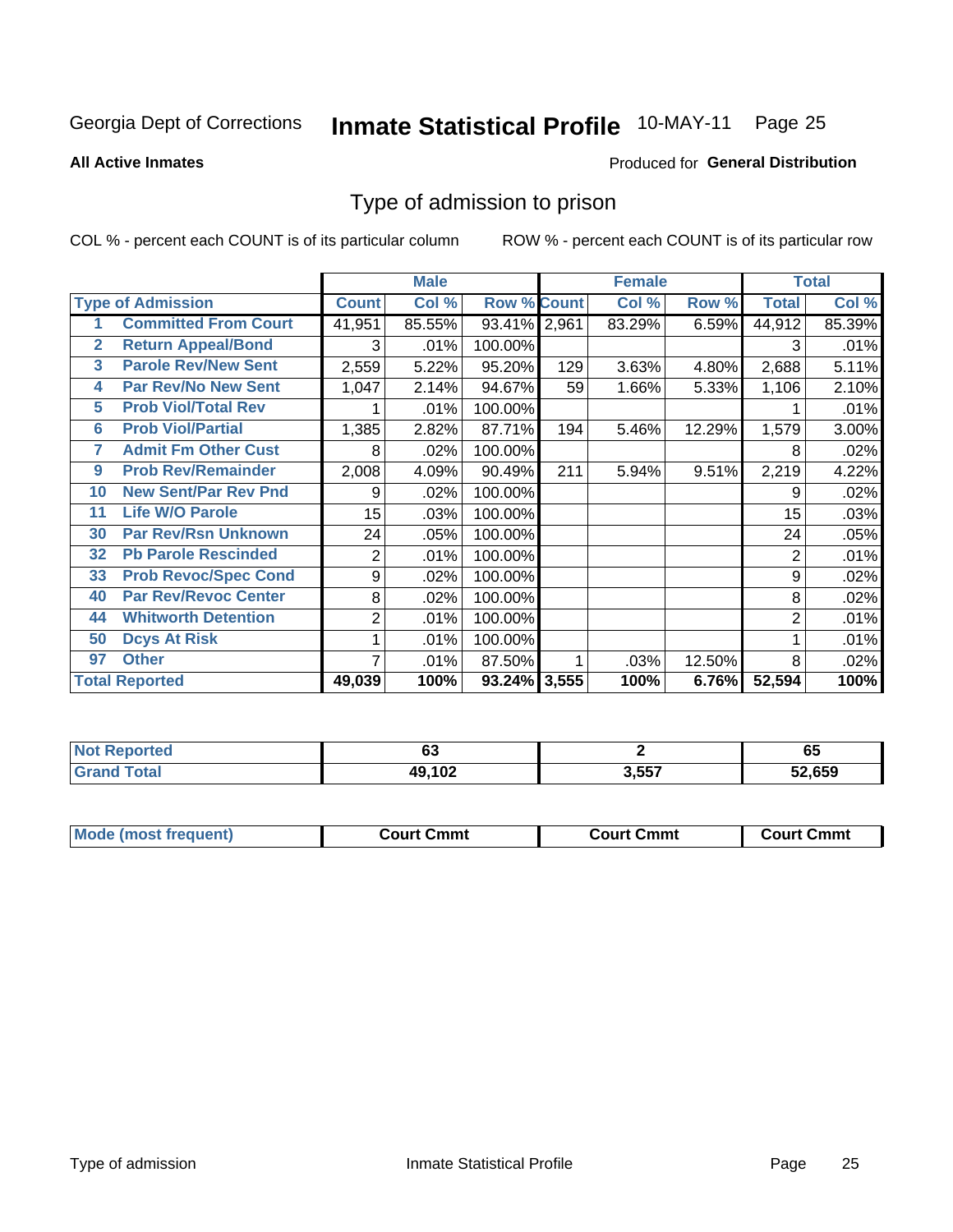## Inmate Statistical Profile 10-MAY-11 Page 26

**All Active Inmates** 

#### Produced for General Distribution

#### Current / last security status

COL % - percent each COUNT is of its particular column

|                        |                 | <b>Male</b> |             |       | <b>Female</b> |          |              | <b>Total</b> |
|------------------------|-----------------|-------------|-------------|-------|---------------|----------|--------------|--------------|
| <b>Security Status</b> | <b>Count</b>    | Col %       | Row % Count |       | Col %         | Row %    | <b>Total</b> | Col %        |
| 0 Diag Incom           | 2,054           | 4.74%       | $99.18\%$   | 17    | $.61\%$       | $.82\%$  | 2,071        | 4.49%        |
| 1 Wrk Releas           | 34              | $.08\%$     | 94.44%      | 2     | $.07\%$       | 5.56%    | 36           | .08%         |
| 2 Trusty               | 42 <sup>1</sup> | $.10\%$     | 95.45%      | 2     | .07%          | 4.55%    | 44           | .10%         |
| 3 Minimum              | 9,509           | 21.95%      | 86.45%      | 1,491 | 53.54%        | 13.55%   | 11,000       | 23.86%       |
| 4 Medium               | 24,195          | 55.86%      | 95.75%      | 1,075 | 38.60%        | 4.25%    | 25,270       | 54.81%       |
| 5 Close                | 7,389           | 17.06%      | 97.40%      | 197   | 7.07%         | 2.60%    | 7,586        | 16.46%       |
| <b>6 Maximum</b>       | 93              | .21%        | 98.94%      |       | $.04\%$       | $1.06\%$ | 94           | .20%         |
| <b>Total Reported</b>  | 43,316          | 100%        | 93.96%      | 2,785 | 100%          | 6.04%    | 46,101       | 100%         |

| <b>Still being diagnosed</b> | 272. ا | 195   | 1,467  |
|------------------------------|--------|-------|--------|
| <b>Not Reported</b>          | 4,514  | 577   | 5,091  |
| <b>Grand Total</b>           | 49,102 | 3,557 | 52,659 |

| <b>Mo</b><br><b>quent</b> | <b>Medium</b> | Mi<br>num | <b>Medium</b> |
|---------------------------|---------------|-----------|---------------|
|                           |               |           |               |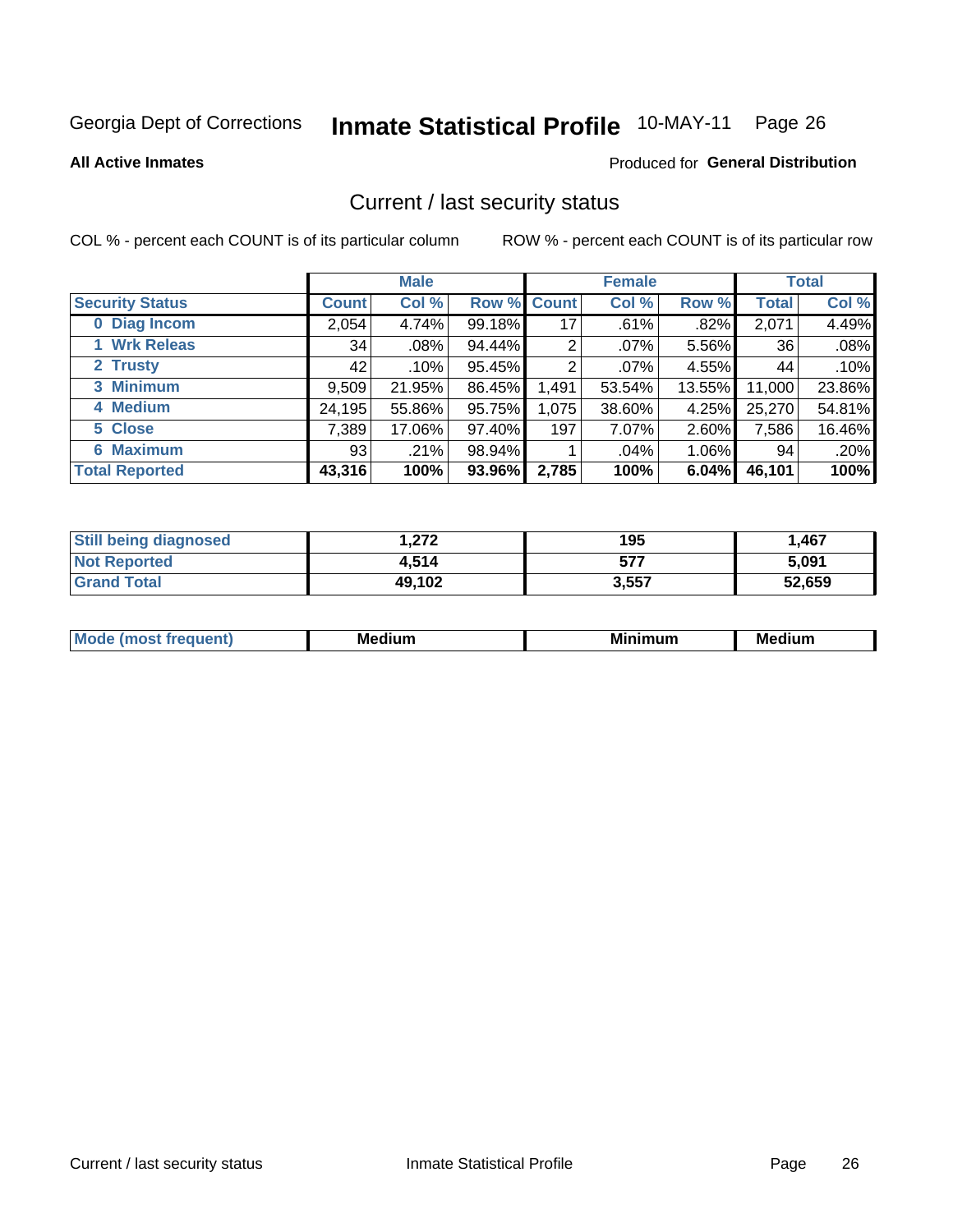#### Inmate Statistical Profile 10-MAY-11 Page 27

**All Active Inmates** 

#### Produced for General Distribution

### Current / last type of institution

COL % - percent each COUNT is of its particular column

|                            |              | <b>Male</b> |             |       | <b>Female</b> |        |              | <b>Total</b> |
|----------------------------|--------------|-------------|-------------|-------|---------------|--------|--------------|--------------|
| <b>Type of Institution</b> | <b>Count</b> | Col %       | Row % Count |       | Col %         | Row %  | <b>Total</b> | Col %        |
| <b>Transitional Center</b> | 1,925        | $3.96\%$    | 89.33%      | 230   | 6.49%         | 10.67% | 2,155        | 4.13%        |
| <b>County Camp</b>         | 4,808        | 9.88%       | 100.00%     |       |               |        | 4,808        | 9.21%        |
| <b>State Prison</b>        | 35,444       | 72.84%      | 91.87%      | 3,136 | 88.51%        | 8.13%  | 38,580       | 73.91%       |
| <b>Private Prison</b>      | 6,029        | 12.39%      | 100.00%     |       |               |        | 6,029        | 11.55%       |
| <b>Pre Release Center</b>  | 449          | .92%        | 71.73%      | 177   | $5.00\%$      | 28.27% | 626          | 1.20%        |
| <b>Detention Center</b>    |              | $.01\%$     | 100.00%     |       |               |        |              | .01%         |
| <b>Parole Revoc Center</b> | 3            | .01%        | 100.00%     |       |               |        |              | .01%         |
| <b>Total Reported</b>      | 48,659       | 100%        | 93.21%      | 3,543 | 100%          | 6.79%  | 52,202       | 100%         |

| n a<br>тео | 443                 | 14    | <b>AE7</b><br>TJ. |
|------------|---------------------|-------|-------------------|
|            | 49,102<br>лv<br>то. | 3,557 | 52.659            |

| <b>Mode (most frequent)</b> | <b>State Prison</b> | <b>State Prison</b> | <b>State Prison</b> |
|-----------------------------|---------------------|---------------------|---------------------|
|                             |                     |                     |                     |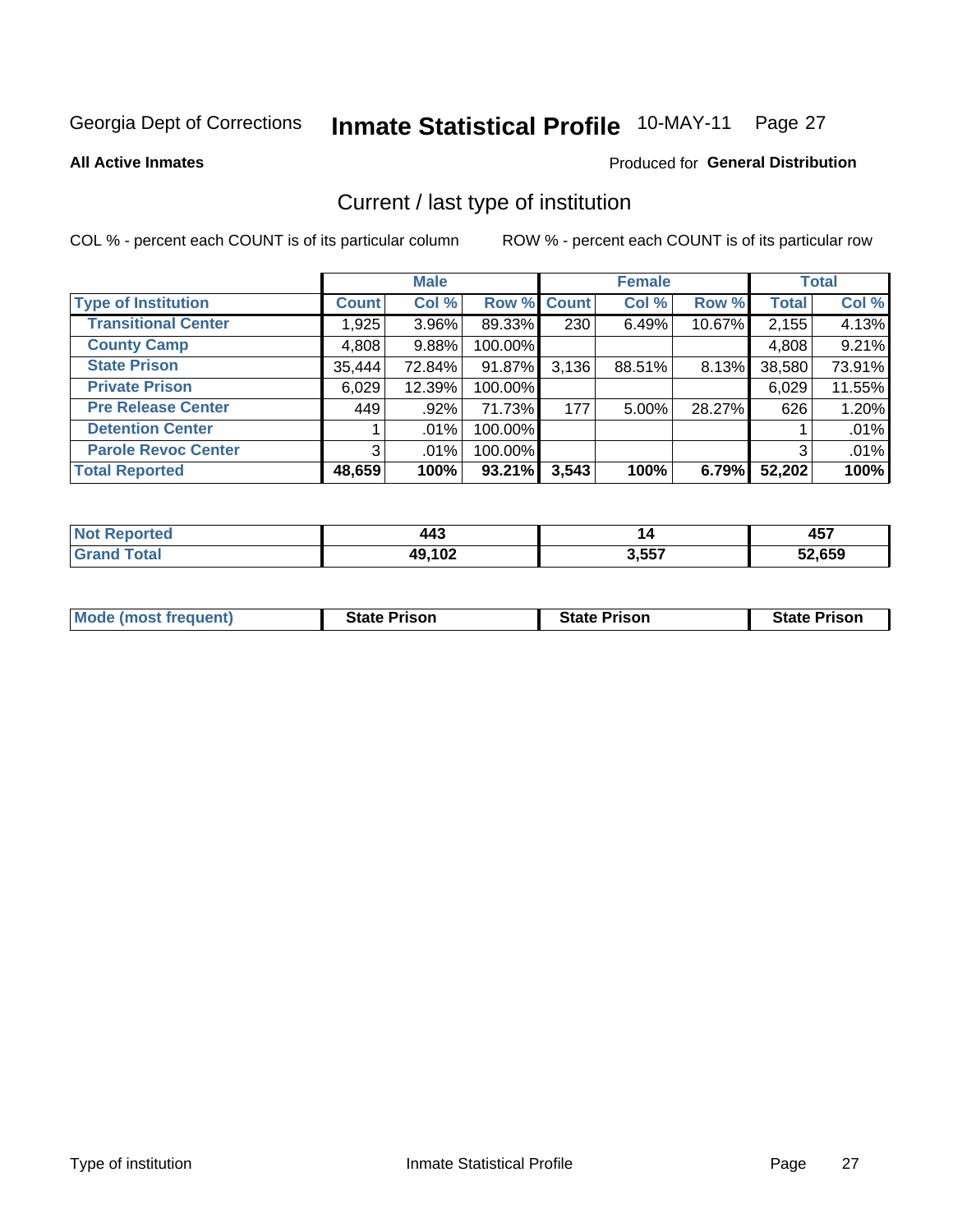#### **Inmate Statistical Profile 10-MAY-11** Page 28

**All Active Inmates** 

#### Produced for General Distribution

#### Institution type - transitional centers

COL % - percent each COUNT is of its particular column

|     |                                          | <b>Male</b>  |        | <b>Female</b> |              |        | <b>Total</b> |              |        |
|-----|------------------------------------------|--------------|--------|---------------|--------------|--------|--------------|--------------|--------|
|     | <b>Institution Type - Trans. Centers</b> | <b>Count</b> | Col %  | Row %         | <b>Count</b> | Col %  | Row %        | <b>Total</b> | Col %  |
| 220 | <b>Albany Trans-Ctr</b>                  | 148          | 7.69%  | 100.00%       |              |        |              | 148          | 6.87%  |
| 223 | <b>Atlanta Male Trans-Ctr</b>            | 251          | 13.04% | 100.00%       |              |        |              | 251          | 11.65% |
| 246 | <b>Augusta Trans-Ctr</b>                 | 196          | 10.18% | 100.00%       |              |        |              | 196          | 9.10%  |
| 249 | <b>Clayton Transitional Ctr</b>          | 343          | 17.82% | 100.00%       |              |        |              | 343          | 15.92% |
| 247 | <b>Coastal Transitional Ctr</b>          | 247          | 12.83% | 100.00%       |              |        |              | 247          | 11.46% |
| 225 | <b>Columbus Trans-Ctr</b>                | 172          | 8.94%  | 100.00%       |              |        |              | 172          | 7.98%  |
| 250 | <b>Helms Trans-Ctr</b>                   | 8            | .42%   | 42.11%        | 11           | 4.78%  | 57.89%       | 19           | .88%   |
| 248 | <b>Lagrange Trans Ctr</b>                | 143          | 7.43%  | 100.00%       |              |        |              | 143          | 6.64%  |
| 231 | <b>Macon Male Trans-Ctr</b>              | 128          | 6.65%  | 100.00%       |              |        |              | 128          | 5.94%  |
| 235 | <b>Metro Womens Trans-Ctr</b>            |              |        |               | 219          | 95.22% | 100.00%      | 219          | 10.16% |
| 233 | <b>Phillips Trans-Ctr</b>                | 1            | .05%   | 100.00%       |              |        |              |              | .05%   |
| 253 | <b>Smith Trans-Ctr</b>                   | 187          | 9.71%  | 100.00%       |              |        |              | 187          | 8.68%  |
| 230 | <b>Valdosta Trans-Ctr</b>                | 101          | 5.25%  | 100.00%       |              |        |              | 101          | 4.69%  |
|     | <b>Total Reported</b>                    | 1,925        | 100%   | 89.33%        | 230          | 100%   | 10.67%       | 2,155        | 100%   |

| <u>teportea</u> |      |               |      |
|-----------------|------|---------------|------|
| _____           | ,925 | $\sim$<br>zju | ,155 |

| Mode (most frequent) | 249 Clayton Transitional Ctr 235 Metro Womens Trans- | Ctr | 249 Clayton<br>Transitional Ctr |
|----------------------|------------------------------------------------------|-----|---------------------------------|
|                      |                                                      |     |                                 |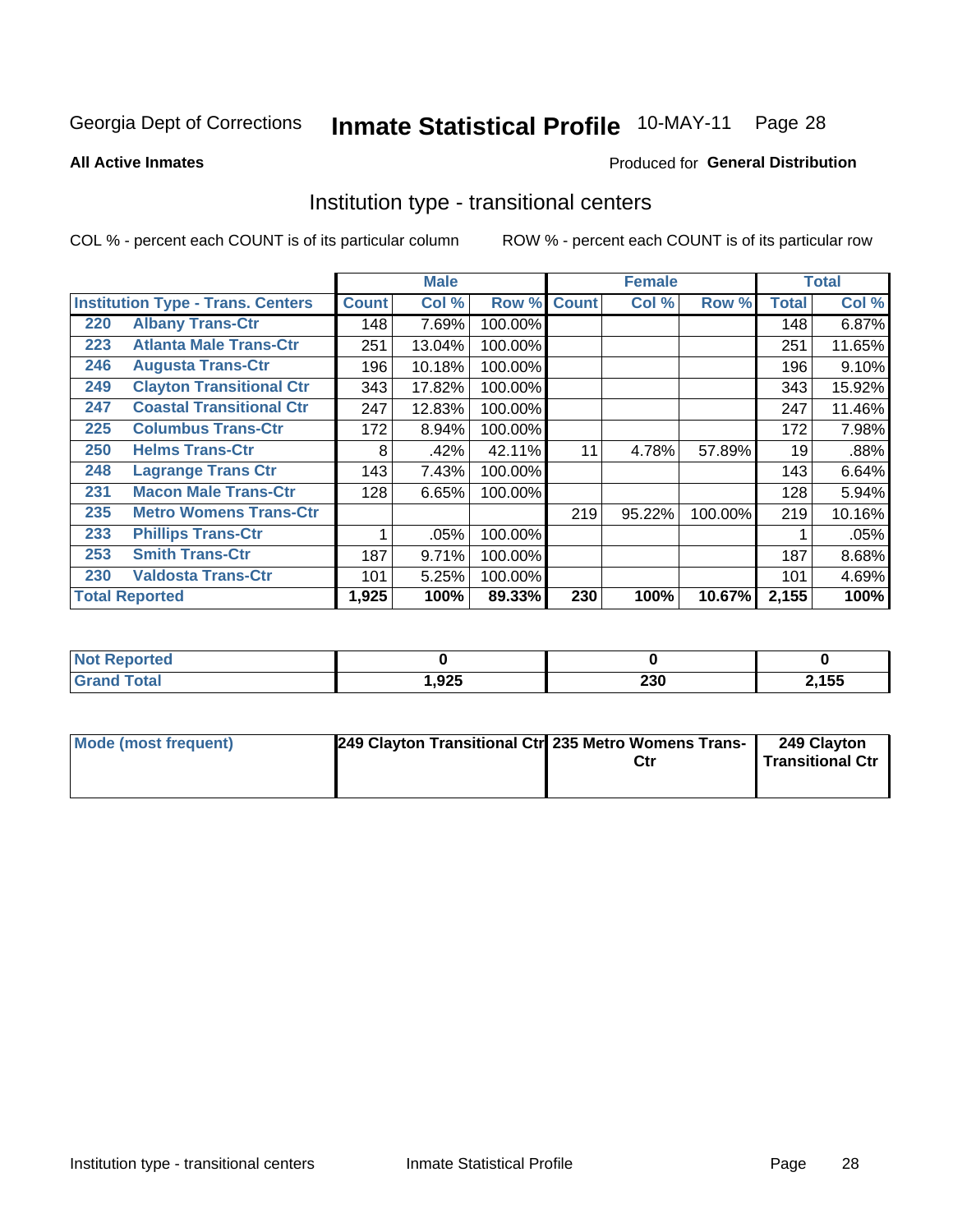#### 10-MAY-11 **Inmate Statistical Profile** Page 29

#### **All Active Inmates**

#### Produced for General Distribution

### Institution type - mental hospitals

COL % - percent each COUNT is of its particular column

|                                                  | Male |      |                    | <b>Female</b> |  |                   | <b>Total</b> |       |
|--------------------------------------------------|------|------|--------------------|---------------|--|-------------------|--------------|-------|
| <b>Institution Type - Mental Hospitals Count</b> |      | Col% | <b>Row % Count</b> |               |  | Col % Row % Total |              | Col % |
| <b>Total Reported</b>                            |      |      |                    |               |  |                   |              |       |

| <b>Not Reported</b>                     |  |  |
|-----------------------------------------|--|--|
| <b>otal</b><br>C <sub>r</sub><br>______ |  |  |

| Mode.<br>frequent) | <b>Nul</b><br>_____ | <b>Null</b> | <b>Null</b> |
|--------------------|---------------------|-------------|-------------|
|                    |                     |             |             |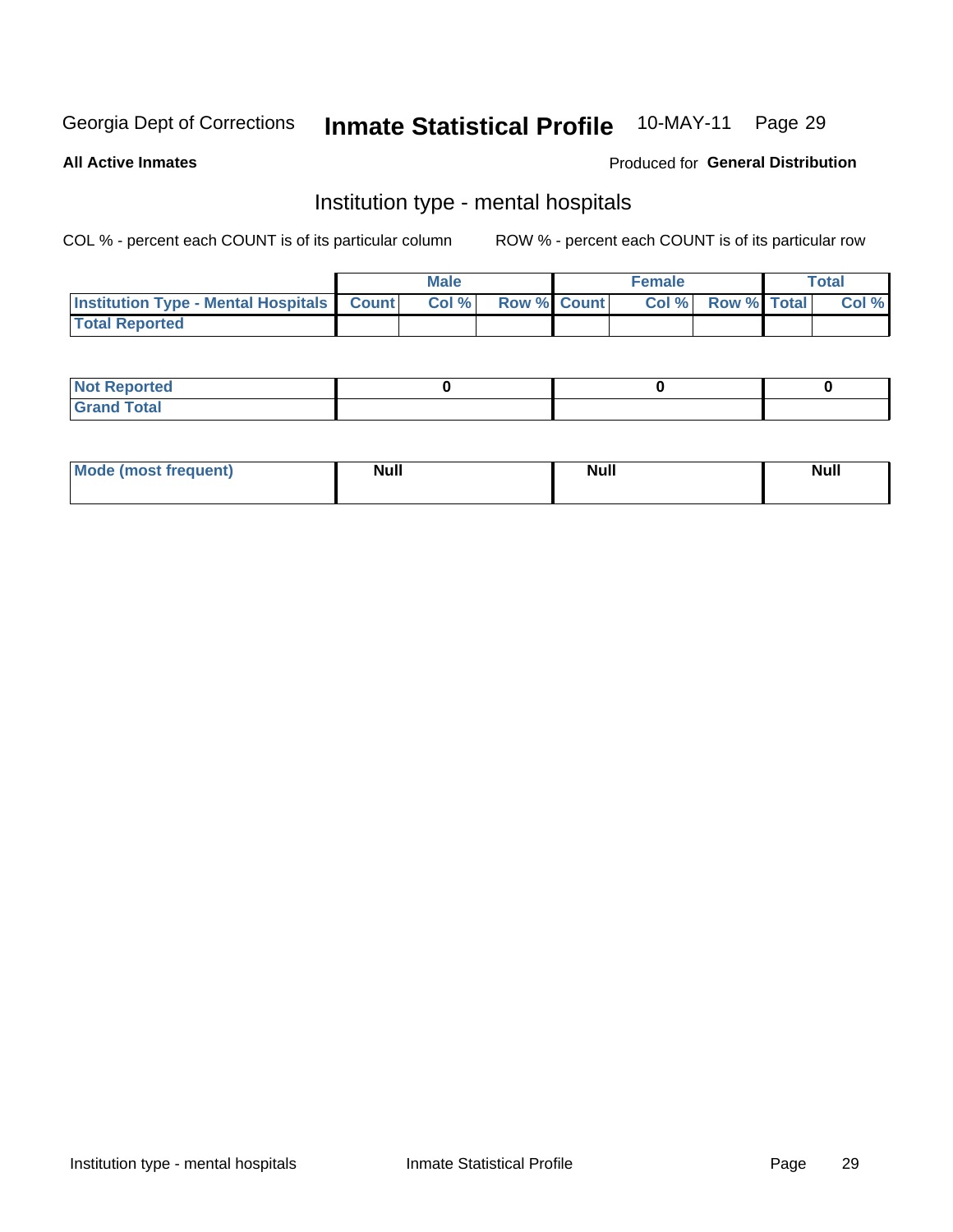#### **Inmate Statistical Profile 10-MAY-11** Page 30

#### **All Active Inmates**

#### Produced for General Distribution

#### Institution type - county prisons

COL % - percent each COUNT is of its particular column

|                                          |              | <b>Male</b> |         |              | <b>Female</b> |               |              | <b>Total</b> |
|------------------------------------------|--------------|-------------|---------|--------------|---------------|---------------|--------------|--------------|
| <b>Institution Type - County Prisons</b> | <b>Count</b> | Col %       | Row %   | <b>Count</b> | Col %         | Row %         | <b>Total</b> | Col %        |
| <b>Bulloch County Ci</b><br>402          | 132          | 2.75%       | 100.00% |              |               |               | 132          | 2.75%        |
| <b>Carroll County Ci</b><br>404          | 207          | 4.31%       | 100.00% |              |               |               | 207          | 4.31%        |
| <b>Clarke County Ci</b><br>406           | 106          | 2.20%       | 100.00% |              |               |               | 106          | 2.20%        |
| <b>Clayton County Ci</b><br>456          | 227          | 4.72%       | 100.00% |              |               |               | 227          | 4.72%        |
| <b>Colquitt County Ci</b><br>407         | 172          | 3.58%       | 100.00% |              |               |               | 172          | 3.58%        |
| <b>Coweta County Ci</b><br>409           | 196          | 4.08%       | 100.00% |              |               |               | 196          | 4.08%        |
| <b>Decatur County Ci</b><br>411          | 205          | 4.26%       | 100.00% |              |               |               | 205          | 4.26%        |
| <b>Effingham County Ci</b><br>413        | 240          | 4.99%       | 100.00% |              |               |               | 240          | 4.99%        |
| <b>Floyd County Ci</b><br>415            | 333          | 6.93%       | 100.00% |              |               |               | 333          | 6.93%        |
| <b>Gwinnett County Ci</b><br>419         | 126          | 2.62%       | 100.00% |              |               |               | 126          | 2.62%        |
| <b>Hall County Ci</b><br>420             | 149          | 3.10%       | 100.00% |              |               |               | 149          | 3.10%        |
| <b>Harris County Ci</b><br>422           | 106          | 2.20%       | 100.00% |              |               |               | 106          | 2.20%        |
| <b>Jackson County Ci</b><br>426          | 193          | 4.01%       | 100.00% |              |               |               | 193          | 4.01%        |
| <b>Jefferson County Ci</b><br>428        | 181          | 3.76%       | 100.00% |              |               |               | 181          | 3.76%        |
| <b>Mitchell County Ci</b><br>433         | 111          | 2.31%       | 100.00% |              |               |               | 111          | 2.31%        |
| <b>Muscogee County Ci</b><br>435         | 516          | 10.73%      | 100.00% |              |               |               | 516          | 10.73%       |
| <b>Richmond County Ci</b><br>439         | 208          | 4.33%       | 100.00% |              |               |               | 208          | 4.33%        |
| <b>Screven County Prison</b><br>440      | 145          | 3.02%       | 100.00% |              |               |               | 145          | 3.02%        |
| <b>Spalding County Ci</b><br>441         | 364          | 7.57%       | 100.00% |              |               |               | 364          | 7.57%        |
| <b>Sumter County Ci</b><br>443           | 337          | 7.01%       | 100.00% |              |               |               | 337          | 7.01%        |
| <b>Terrell County Ci</b><br>444          | 130          | 2.70%       | 100.00% |              |               |               | 130          | 2.70%        |
| <b>Thomas County Ci</b><br>445           | 159          | 3.31%       | 100.00% |              |               |               | 159          | 3.31%        |
| <b>Troup County Ci</b><br>447            | 265          | 5.51%       | 100.00% |              |               |               | 265          | 5.51%        |
| <b>Total Reported</b>                    | 4,808        | 100%        | 100%    |              |               | $\frac{9}{6}$ | 4,808        | 100%         |

| <b>Not</b><br>Reported       |       |       |
|------------------------------|-------|-------|
| <b>Total</b><br><b>Grand</b> | 4.808 | 4,808 |

| Mode (most frequent) | 435 Muscogee County Ci | <b>Null</b> | 435 Muscogee<br><b>County Ci</b> |
|----------------------|------------------------|-------------|----------------------------------|
|----------------------|------------------------|-------------|----------------------------------|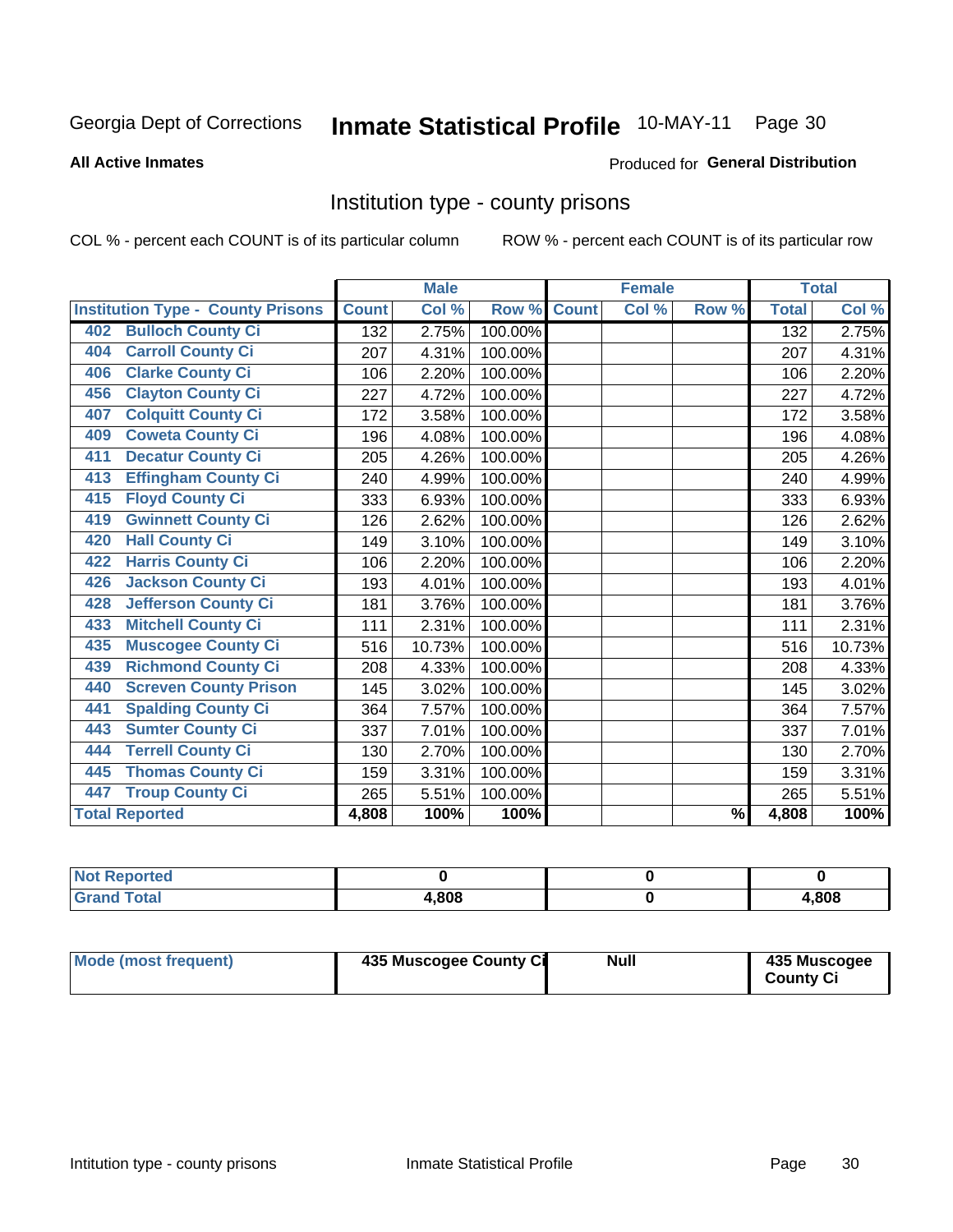## Inmate Statistical Profile 10-MAY-11 Page 31

#### **All Active Inmates**

#### Produced for General Distribution

#### Institution type - state prisons

COL % - percent each COUNT is of its particular column

|                                         |                | <b>Male</b> |         |                | <b>Female</b> |         | <b>Total</b> |       |
|-----------------------------------------|----------------|-------------|---------|----------------|---------------|---------|--------------|-------|
| <b>Institution Type - State Prisons</b> | <b>Count</b>   | Col %       | Row %   | <b>Count</b>   | Col %         | Row %   | <b>Total</b> | Col % |
| <b>Arrendale State Prison</b><br>508    | 1              | .01%        | .07%    | 1,422          | 45.34%        | 99.93%  | 1,423        | 3.69% |
| 532<br><b>Augusta State Med.</b>        | 1,154          | 3.26%       | 99.23%  | 9              | .29%          | .77%    | 1,163        | 3.01% |
| <b>Prison</b>                           |                |             |         |                |               |         |              |       |
| <b>Autry State Prison</b><br>543        | 1,668          | 4.71%       | 100.00% |                |               |         | 1,668        | 4.32% |
| <b>Baldwin State Prison</b><br>553      | 907            | 2.56%       | 100.00% |                |               |         | 907          | 2.35% |
| <b>Burrus Corr Trn Cntr</b><br>534      | 666            | 1.88%       | 100.00% |                |               |         | 666          | 1.73% |
| <b>Calhoun State Prison</b><br>547      | 1,651          | 4.66%       | 100.00% |                |               |         | 1,651        | 4.28% |
| <b>Central State Prison</b><br>531      | 843            | 2.38%       | 100.00% |                |               |         | 843          | 2.19% |
| <b>Coastal State Prison</b><br>523      | 1,545          | 4.36%       | 100.00% |                |               |         | 1,545        | 4.00% |
| <b>Dodge State Prison</b><br>503        | 1,217          | 3.43%       | 100.00% |                |               |         | 1,217        | 3.15% |
| <b>Dooly State Prison</b><br>548        | 1,678          | 4.73%       | 100.00% |                |               |         | 1,678        | 4.35% |
| <b>Emanuel-Swainsboro Sp</b><br>252     |                |             |         | 524            | 16.71%        | 100.00% | 524          | 1.36% |
| <b>Ga Diag &amp; Class Pris</b><br>521  | 2,068          | 5.83%       | 100.00% |                |               |         | 2,068        | 5.36% |
| 517<br><b>Ga State Prison</b>           | 1,483          | 4.18%       | 100.00% |                |               |         | 1,483        | 3.84% |
| <b>Hancock State Prison</b><br>541      | 1,448          | 4.09%       | 100.00% |                |               |         | 1,448        | 3.75% |
| 540<br><b>Hays State Prison</b>         | 1,673          | 4.72%       | 100.00% |                |               |         | 1,673        | 4.34% |
| <b>Johnson State Prison</b><br>545      | 1,544          | 4.36%       | 100.00% |                |               |         | 1,544        | 4.00% |
| 510<br><b>Lee State Prison</b>          | 753            | 2.12%       | 100.00% |                |               |         | 753          | 1.95% |
| <b>Long State Prison</b><br>564         | 221            | .62%        | 100.00% |                |               |         | 221          | .57%  |
| <b>Macon State Prison</b><br>549        | 1,717          | 4.84%       | 100.00% |                |               |         | 1,717        | 4.45% |
| <b>Metro State Prison (W)</b><br>554    | $\overline{2}$ | .01%        | 50.00%  | $\overline{2}$ | .06%          | 50.00%  | 4            | .01%  |
| <b>Montgomery State Prison</b><br>509   | 415            | 1.17%       | 100.00% |                |               |         | 415          | 1.08% |
| <b>Phillips State Prison</b><br>505     | 1,134          | 3.20%       | 100.00% |                |               |         | 1,134        | 2.94% |
| 557<br><b>Pulaski State Prison (W)</b>  |                |             |         | 1,179          | 37.60%        | 100.00% | 1,179        | 3.06% |
| <b>Rogers State Prison</b><br>533       | 1,452          | 4.10%       | 100.00% |                |               |         | 1,452        | 3.76% |
| <b>Rutledge State Prison</b><br>530     | 615            | 1.74%       | 100.00% |                |               |         | 615          | 1.59% |
| <b>Smith State Prison</b><br>550        | 1,599          | 4.51%       | 100.00% |                |               |         | 1,599        | 4.14% |
| <b>Telfair State Prison</b><br>542      | 1,182          | 3.33%       | 100.00% |                |               |         | 1,182        | 3.06% |
| 537<br><b>Valdosta State Prison</b>     | 1,390          | 3.92%       | 100.00% |                |               |         | 1,390        | 3.60% |
| <b>Walker State Prison</b><br>506       | 423            | 1.19%       | 100.00% |                |               |         | 423          | 1.10% |
| <b>Ware State Prison</b><br>501         | 1,594          | 4.50%       | 100.00% |                |               |         | 1,594        | 4.13% |
| <b>Washington Sp</b><br>552             | 1,548          | 4.37%       | 100.00% |                |               |         | 1,548        | 4.01% |
| <b>Wilcox State Prison</b><br>546       | 1,853          | 5.23%       | 100.00% |                |               |         | 1,853        | 4.80% |
| <b>Total Reported</b>                   | 35,444         | 100%        | 91.87%  | 3,136          | 100%          | 8.13%   | 38,580       | 100%  |

| Reported<br><b>NOT</b> |     |       |        |
|------------------------|-----|-------|--------|
| <b>Total</b>           | 444 | 3,136 | 38,580 |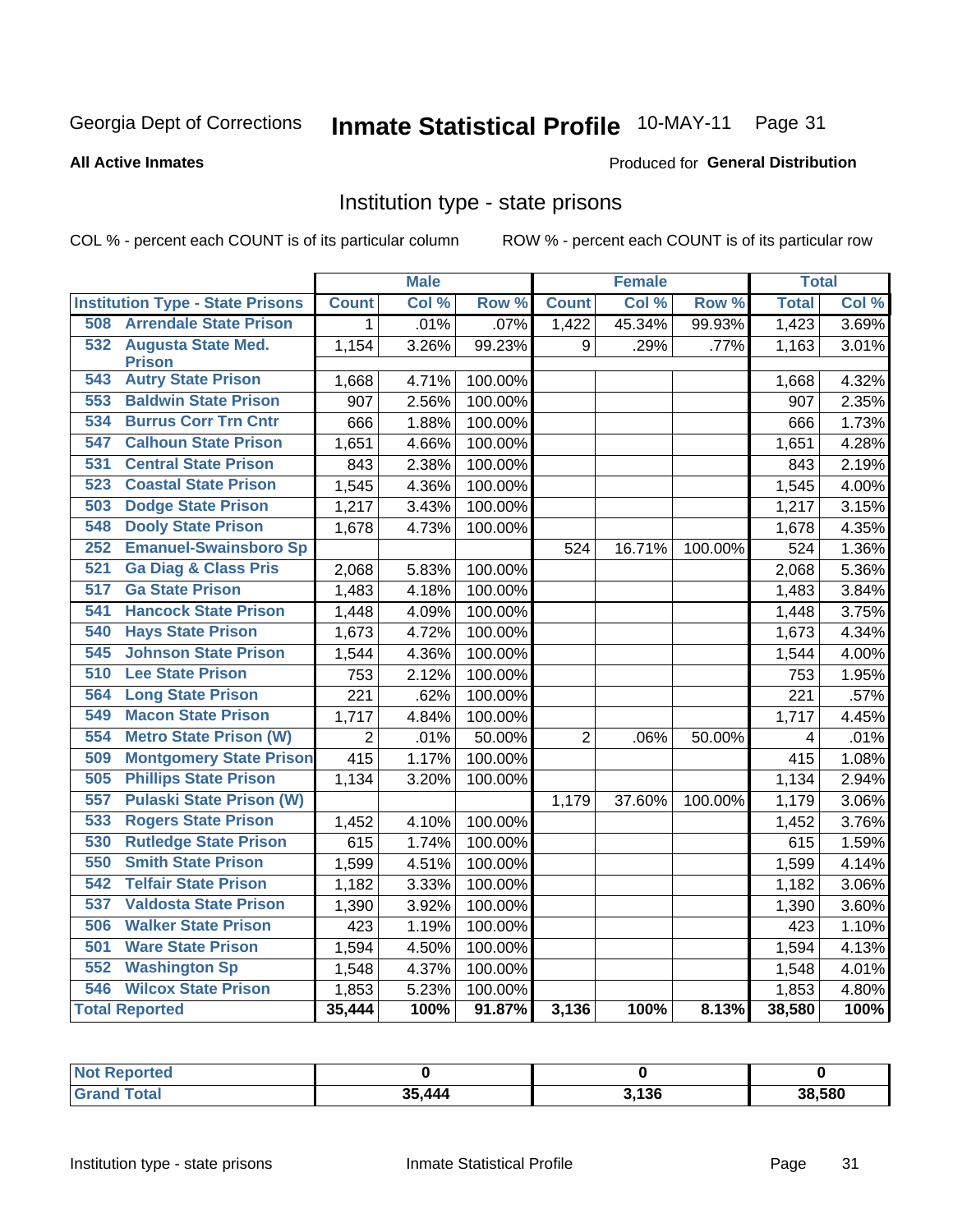## Inmate Statistical Profile 10-MAY-11 Page 32

#### **All Active Inmates**

#### Produced for General Distribution

### Institution type - state prisons

COL % - percent each COUNT is of its particular column

|                      | Male                                | <b>Female</b>                     | Total                              |
|----------------------|-------------------------------------|-----------------------------------|------------------------------------|
| Mode (most frequent) | <b>521 Ga Diag &amp; Class Pris</b> | <b>508 Arrendale State Prison</b> | 521 Ga Diag &<br><b>Class Pris</b> |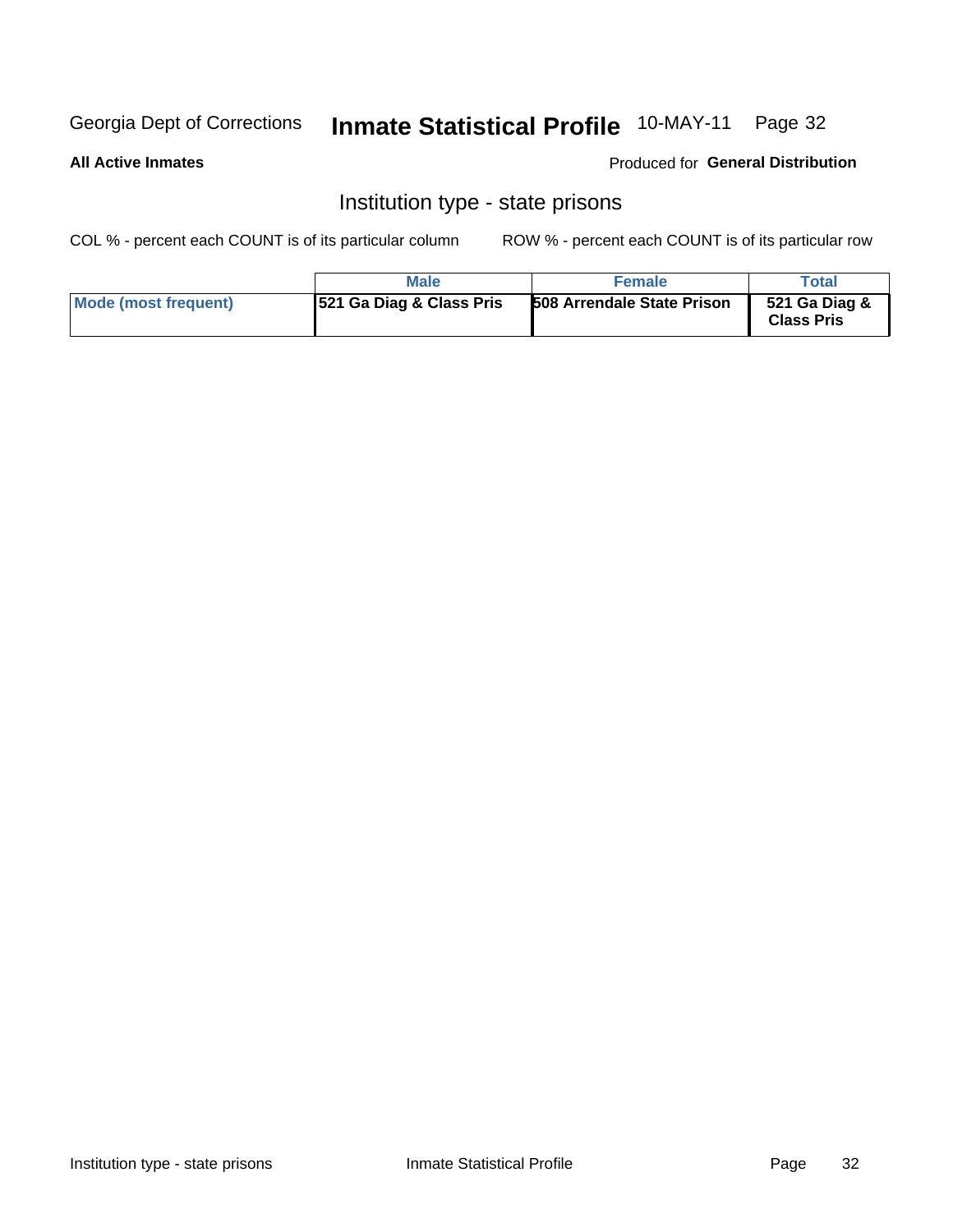## Inmate Statistical Profile 10-MAY-11 Page 32

**All Active Inmates** 

#### Produced for General Distribution

### Institution type - private prisons

COL % - percent each COUNT is of its particular column

|                                           | <b>Male</b>  |           |                    | <b>Female</b> |       |       | <b>Total</b> |        |
|-------------------------------------------|--------------|-----------|--------------------|---------------|-------|-------|--------------|--------|
| <b>Institution Type - Private Prisons</b> | <b>Count</b> | Col%      | <b>Row % Count</b> |               | Col % | Row % | Total        | Col %  |
| 569<br><b>Coffee Corr Facility</b>        | 3.0101       | 49.93%    | $100.00\%$         |               |       |       | 3.010        | 49.93% |
| <b>Wheeler Corr Facility</b><br>571       | 3.019        | $50.07\%$ | 100.00%            |               |       |       | 3.019        | 50.07% |
| <b>Total Reported</b>                     | 6.029        | 100%      | $100\%$            |               |       | %I    | 6,029        | 100%   |

| portea |       |               |
|--------|-------|---------------|
|        | 6,029 | מרח ב<br>,uzy |

| Mode (most frequent) | 571 Wheeler Corr Facility | <b>Null</b> | <b>571 Wheeler Corrl</b><br>Facilitv |
|----------------------|---------------------------|-------------|--------------------------------------|
|----------------------|---------------------------|-------------|--------------------------------------|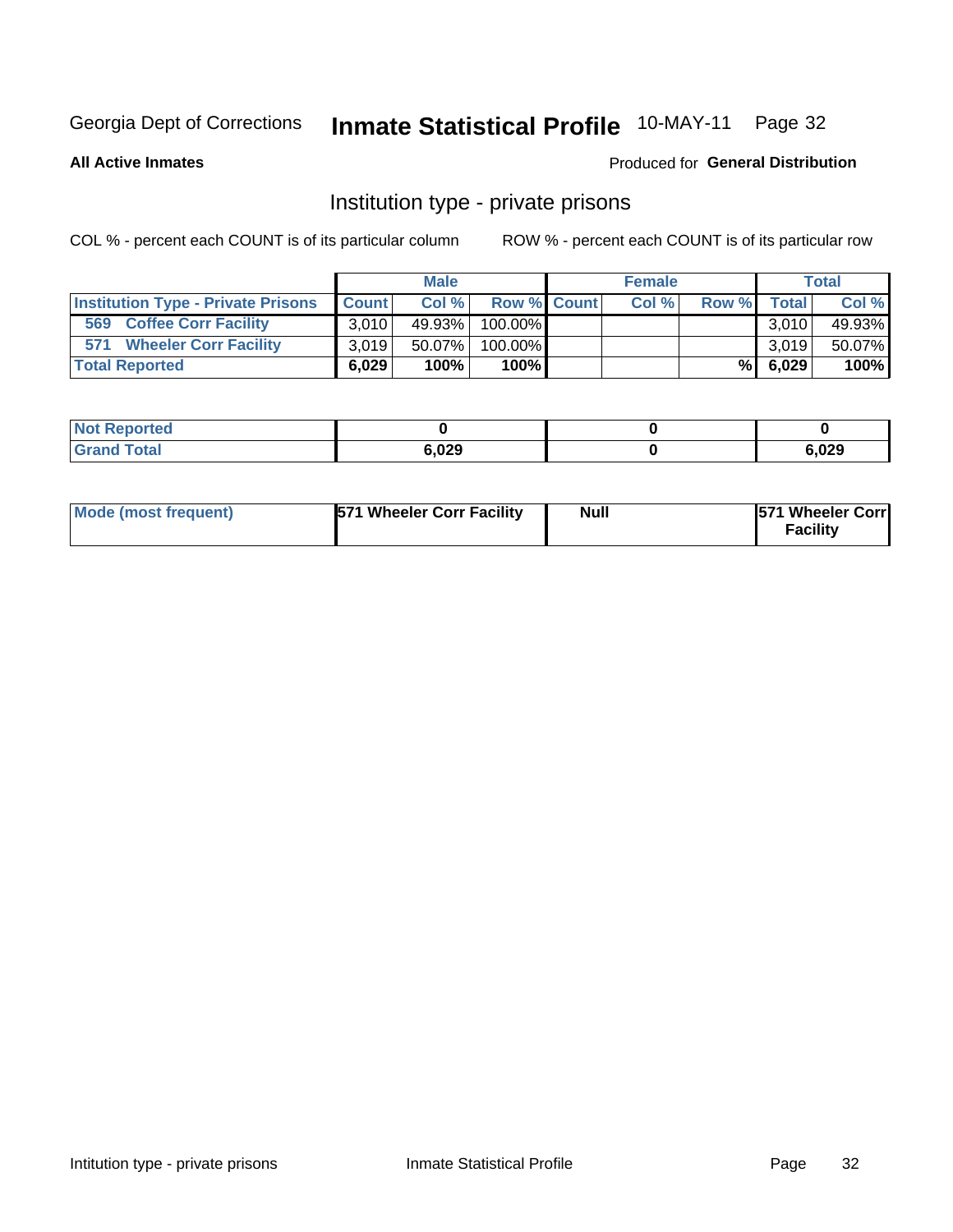## Inmate Statistical Profile 10-MAY-11 Page 33

**All Active Inmates** 

**Produced for General Distribution** 

### Institution type - prison annexes

COL % - percent each COUNT is of its particular column

|                                                   | <b>Male</b> |       |              | <b>Female</b> |             | <b>Total</b> |
|---------------------------------------------------|-------------|-------|--------------|---------------|-------------|--------------|
| <b>Institution Type - Prison Annexe   Count  </b> | Col %       | Row % | <b>Count</b> | Col %         | Row % Total | Col %        |
| <b>Total Reported</b>                             |             |       |              |               |             |              |

| <b>Reported</b><br>I NOT |  |  |
|--------------------------|--|--|
| <b>Total</b><br>$C$ ren  |  |  |

| <b>Mode</b>     | <b>Null</b> | <b>Null</b> | <b>Null</b> |
|-----------------|-------------|-------------|-------------|
| most frequent). |             |             |             |
|                 |             |             |             |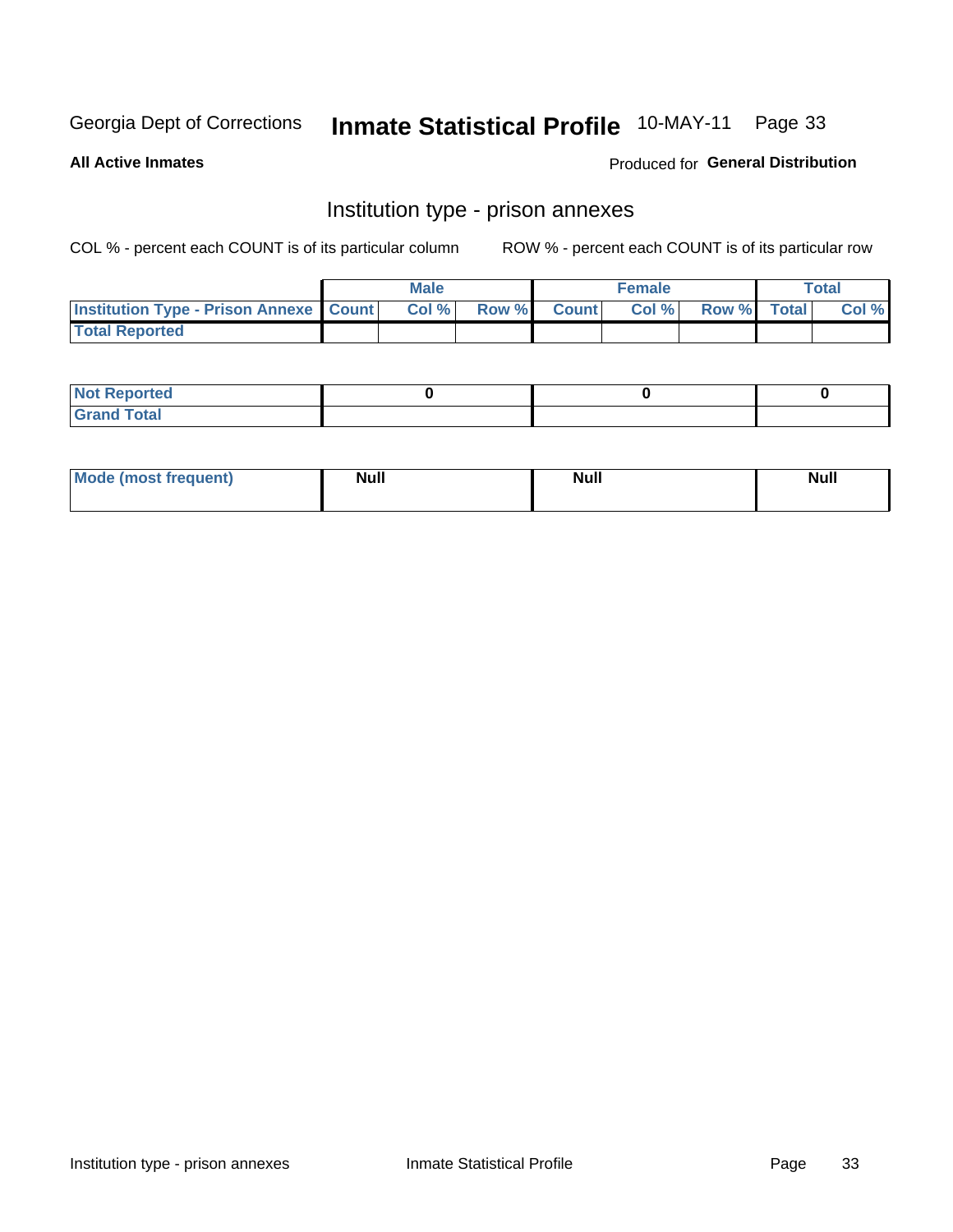## Inmate Statistical Profile 10-MAY-11 Page 34

**All Active Inmates** 

Produced for General Distribution

## Institution type - pre-release centers

COL % - percent each COUNT is of its particular column

|                                         |              | <b>Male</b> |         |              | <b>Female</b> |         |              | <b>Total</b> |
|-----------------------------------------|--------------|-------------|---------|--------------|---------------|---------|--------------|--------------|
| <b>Institution Type - Prison Annexe</b> | <b>Count</b> | Col %       | Row %   | <b>Count</b> | Col %         | Row %   | <b>Total</b> | Col %        |
| 7507 Appling Pre-Release Ctr            | 225          | 50.11%      | 100.00% |              |               |         | 225          | 35.94%       |
| <b>7546 Turner Pre-Release</b>          | 211          | 46.99%      | 100.00% |              |               |         | 211          | 33.71%       |
| <b>Center</b>                           |              |             |         |              |               |         |              |              |
| 7538 W Central Pre-Release Ctr          |              |             |         | 177          | 100.00%       | 100.00% | 177          | 28.27%       |
| 556 Western Pre-Release Cntr            |              | $.22\%$     | 100.00% |              |               |         |              | .16%         |
| 7572 Wilkes Pre-Release                 | 12           | 2.67%       | 100.00% |              |               |         | 12           | 1.92%        |
| <b>Center</b>                           |              |             |         |              |               |         |              |              |
| <b>Total Reported</b>                   | 449          | 100%        | 71.73%  | 177          | 100%          | 28.27%  | 626          | 100%         |

| neo            |     |            |
|----------------|-----|------------|
| otal<br>$\sim$ | 449 | coc<br>νΣο |

| Mode (most frequent) |  | 17507 Appling Pre-Release   7538 W Central Pre-Release  <br>Ctı | 7507 Appling<br><b>Pre-Release Ctr</b> |
|----------------------|--|-----------------------------------------------------------------|----------------------------------------|
|----------------------|--|-----------------------------------------------------------------|----------------------------------------|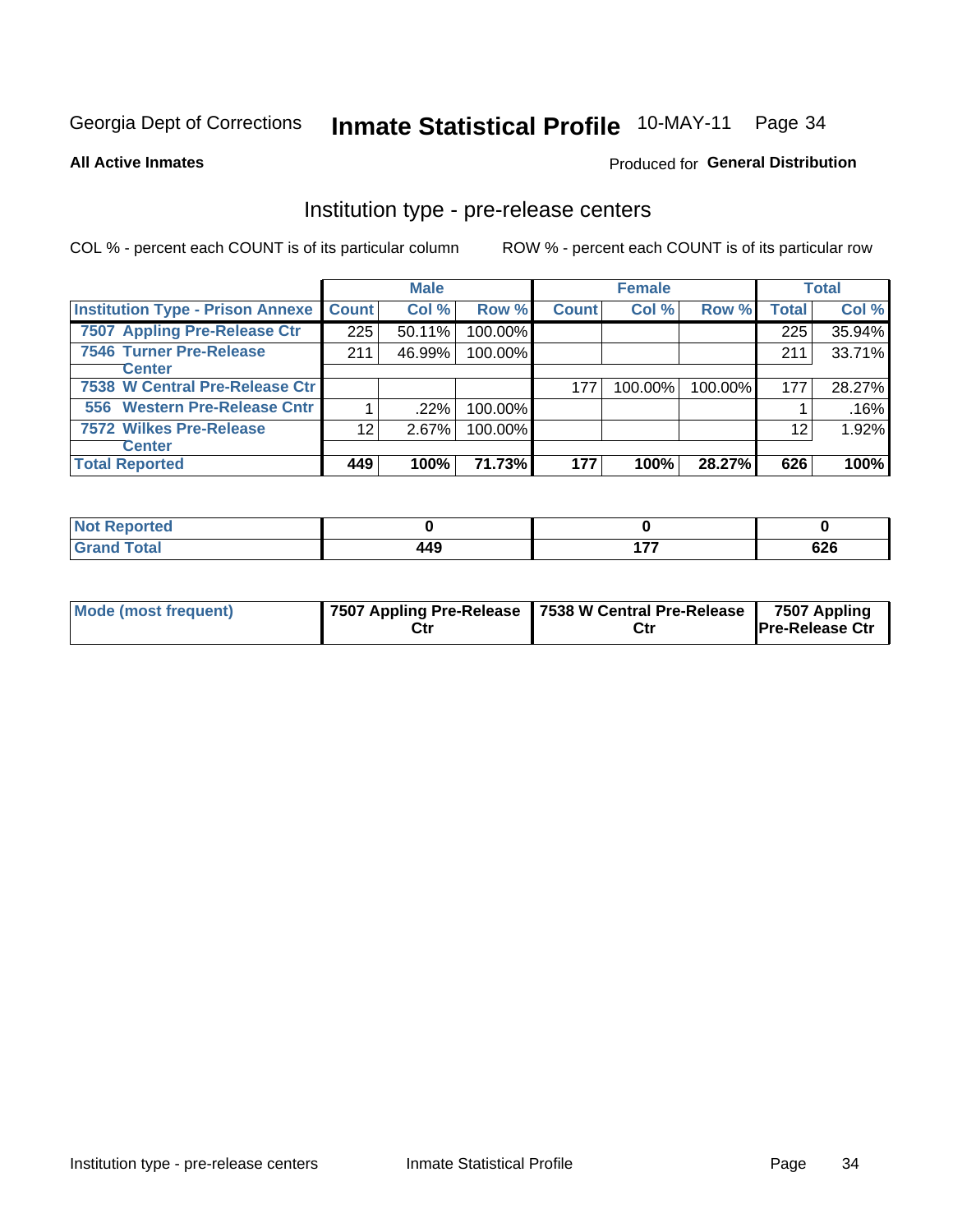#### **Inmate Statistical Profile 10-MAY-11** Page 35

**All Active Inmates** 

#### Produced for General Distribution

### Institution type - inmate boot camp

COL % - percent each COUNT is of its particular column

|                                      |              | <b>Male</b> |               |              | <b>Female</b> |             | <b>Total</b> |
|--------------------------------------|--------------|-------------|---------------|--------------|---------------|-------------|--------------|
| <b>Institution Type - Boot Camps</b> | <b>Count</b> | Col %       | <b>Row %I</b> | <b>Count</b> | Col %         | Row % Total | Col %        |
| <b>Total Rported</b>                 |              |             |               |              |               |             |              |

| <b>Not Reported</b>            |  |  |
|--------------------------------|--|--|
| <b>Total</b><br>C <sub>r</sub> |  |  |

| <b>I Mode (most frequent)</b> | <b>Null</b> | <b>Null</b> | <b>Null</b> |
|-------------------------------|-------------|-------------|-------------|
|                               |             |             |             |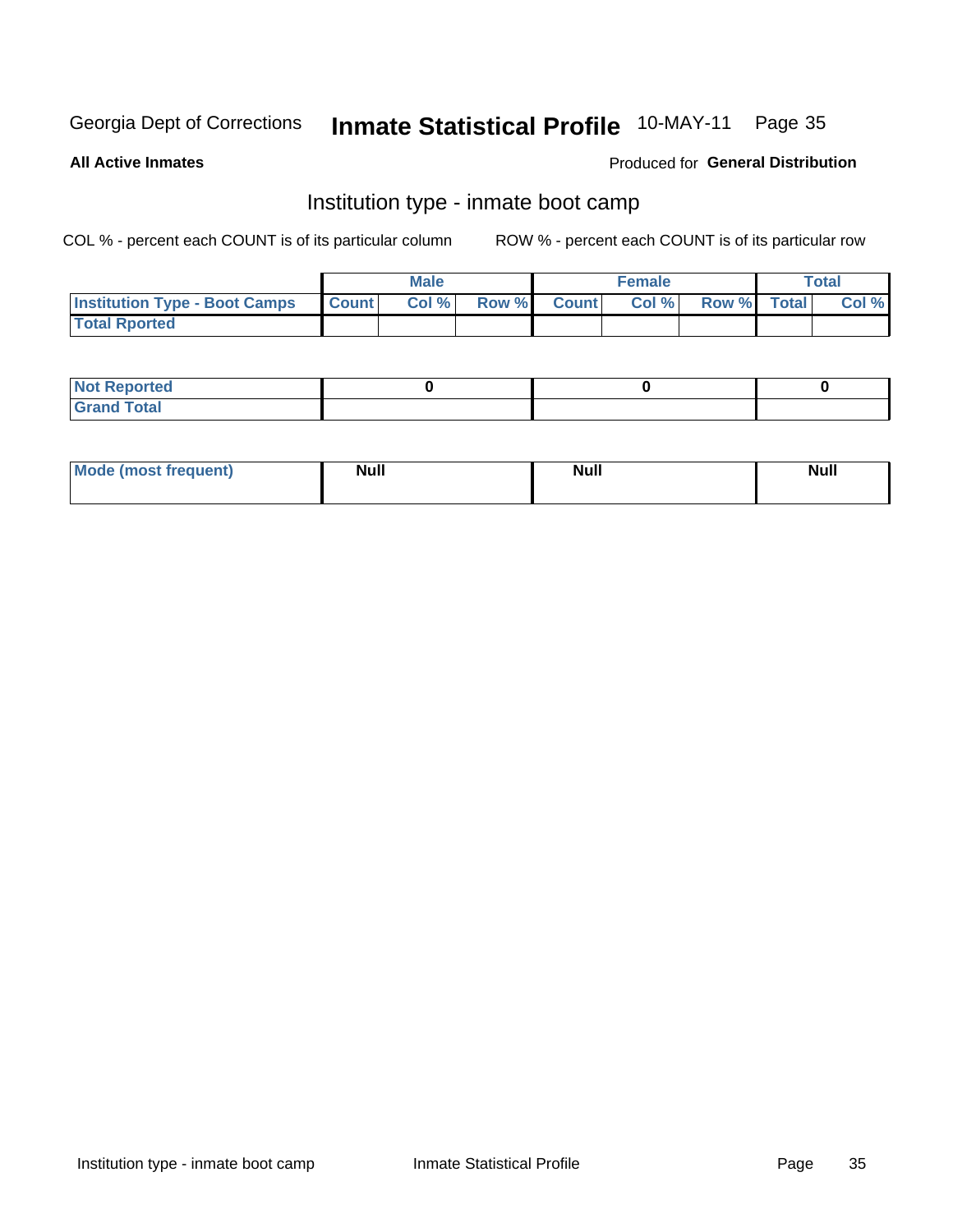# Inmate Statistical Profile 10-MAY-11 Page 36

**All Active Inmates** 

### Produced for General Distribution

## Number of disciplinary reports

COL % - percent each COUNT is of its particular column

|                                       |              | <b>Male</b> |             |       | <b>Female</b> |       |        | <b>Total</b> |
|---------------------------------------|--------------|-------------|-------------|-------|---------------|-------|--------|--------------|
| <b>Number of Disciplinary Reports</b> | <b>Count</b> | Col %       | Row % Count |       | Col %         | Row % | Total  | Col %        |
|                                       | 21,002       | 42.77%      | 91.04%      | 2,068 | 58.14%        | 8.96% | 23,070 | 43.81%       |
|                                       | 4,150        | 8.45%       | $93.11\%$   | 307   | 8.63%         | 6.89% | 4,457  | 8.46%        |
|                                       | 4,373        | 8.91%       | 92.86%      | 336   | 9.45%         | 7.14% | 4,709  | 8.94%        |
| 3                                     | 2,193        | 4.47%       | 94.20%      | 135   | 3.80%         | 5.80% | 2,328  | 4.42%        |
|                                       | 2,294        | 4.67%       | 94.64%      | 130   | 3.65%         | 5.36% | 2,424  | 4.60%        |
| 5                                     | .472         | $3.00\%$    | 95.77%      | 65    | 1.83%         | 4.23% | 1,537  | 2.92%        |
| <b>More Than 5</b>                    | 13,618       | 27.73%      | 96.35%      | 516   | 14.51%        | 3.65% | 14,134 | 26.84%       |
| <b>Total Reported</b>                 | 49,102       | 100%        | 93.25%      | 3,557 | 100.0%        | 6.75% | 52,659 | 100%         |

| <b>Not Reported</b> |        |       |        |
|---------------------|--------|-------|--------|
| <b>Total</b>        | 49,102 | 3,557 | 52.659 |

| Mean (average)       | 6.09 | 3.10 | 5.89 |
|----------------------|------|------|------|
| Median (middle)      |      |      |      |
| Mode (most frequent) |      |      |      |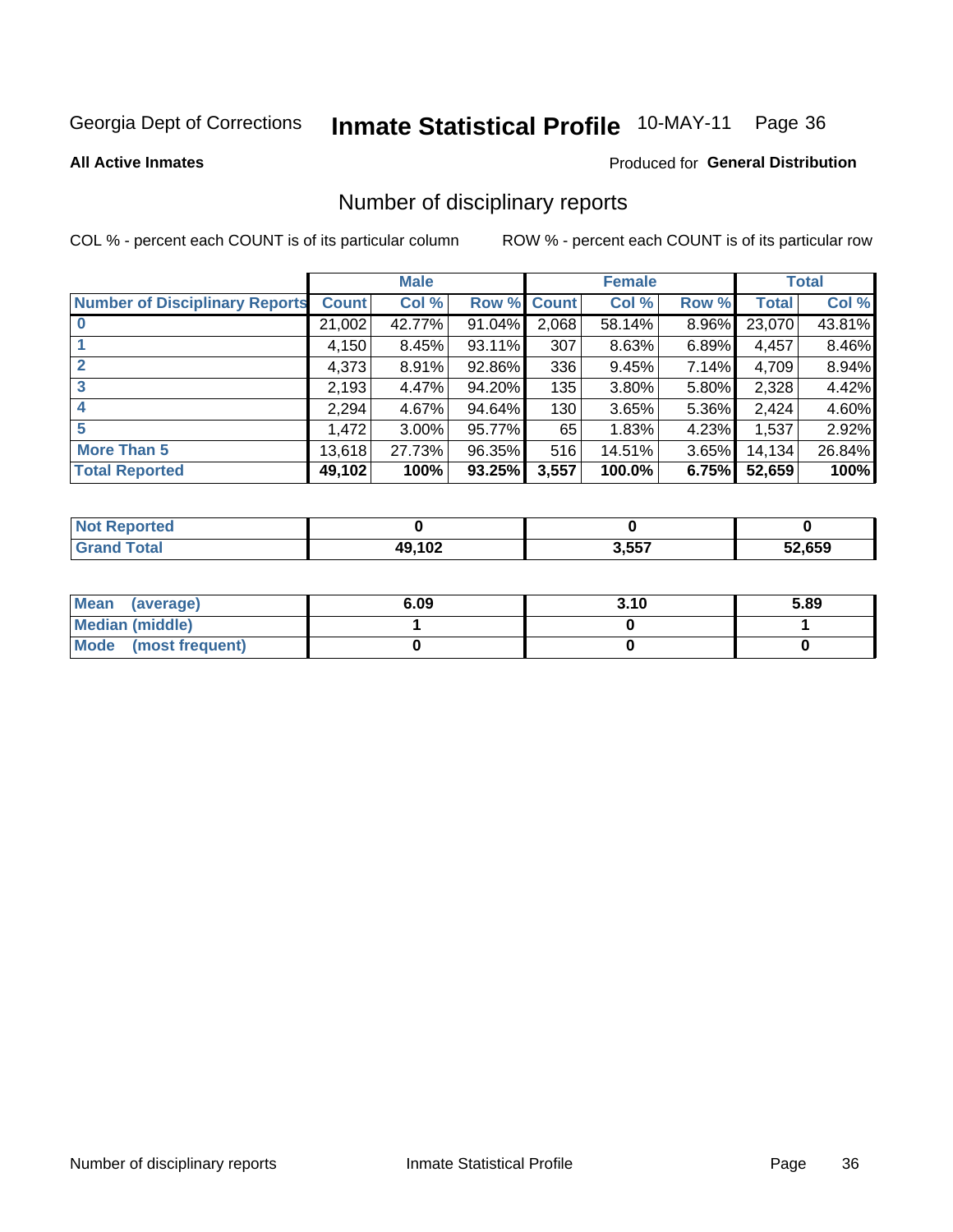# Inmate Statistical Profile 10-MAY-11 Page 37

**All Active Inmates** 

## **Produced for General Distribution**

## Number of transfers

COL % - percent each COUNT is of its particular column

|                            |         | <b>Male</b> |        |              | <b>Female</b> |          |              | <b>Total</b> |
|----------------------------|---------|-------------|--------|--------------|---------------|----------|--------------|--------------|
| <b>Number of Transfers</b> | Count l | Col %       | Row %  | <b>Count</b> | Col %         | Row %    | <b>Total</b> | Col %        |
|                            | 3,510   | 7.15%       | 94.18% | 217          | 6.10%         | $5.82\%$ | 3,727        | 7.08%        |
|                            | 8,528   | 17.37%      | 90.45% | 900          | 25.30%        | $9.55\%$ | 9,428        | 17.90%       |
| $\mathbf{2}$               | 10,819  | 22.03%      | 90.32% | 1,160        | 32.61%        | 9.68%    | 11,979       | 22.75%       |
| 3                          | 6,668   | 13.58%      | 91.69% | 604          | 16.98%        | 8.31%    | 7,272        | 13.81%       |
| 4                          | 5,079   | 10.34%      | 93.80% | 336          | 9.45%         | $6.20\%$ | 5,415        | 10.28%       |
| 5                          | 4,078   | $8.31\%$    | 95.93% | 173          | 4.86%         | 4.07%    | 4,251        | 8.07%        |
| <b>More Than 5</b>         | 10,420  | 21.22%      | 98.42% | 167          | 4.69%         | $1.58\%$ | 10,587       | 20.10%       |
| <b>Total Reported</b>      | 49,102  | 100%        | 93.25% | 3,557        | 100%          | 6.75%    | 52,659       | 100%         |

| prted<br><b>NOT</b> |                    |       |        |
|---------------------|--------------------|-------|--------|
| ⊺otar               | 49.10 <sup>-</sup> | 3,557 | 52.659 |

| Mean (average)       | יד כ<br>- J.IL | 2.38 | 3.63 |
|----------------------|----------------|------|------|
| Median (middle)      |                |      |      |
| Mode (most frequent) |                |      |      |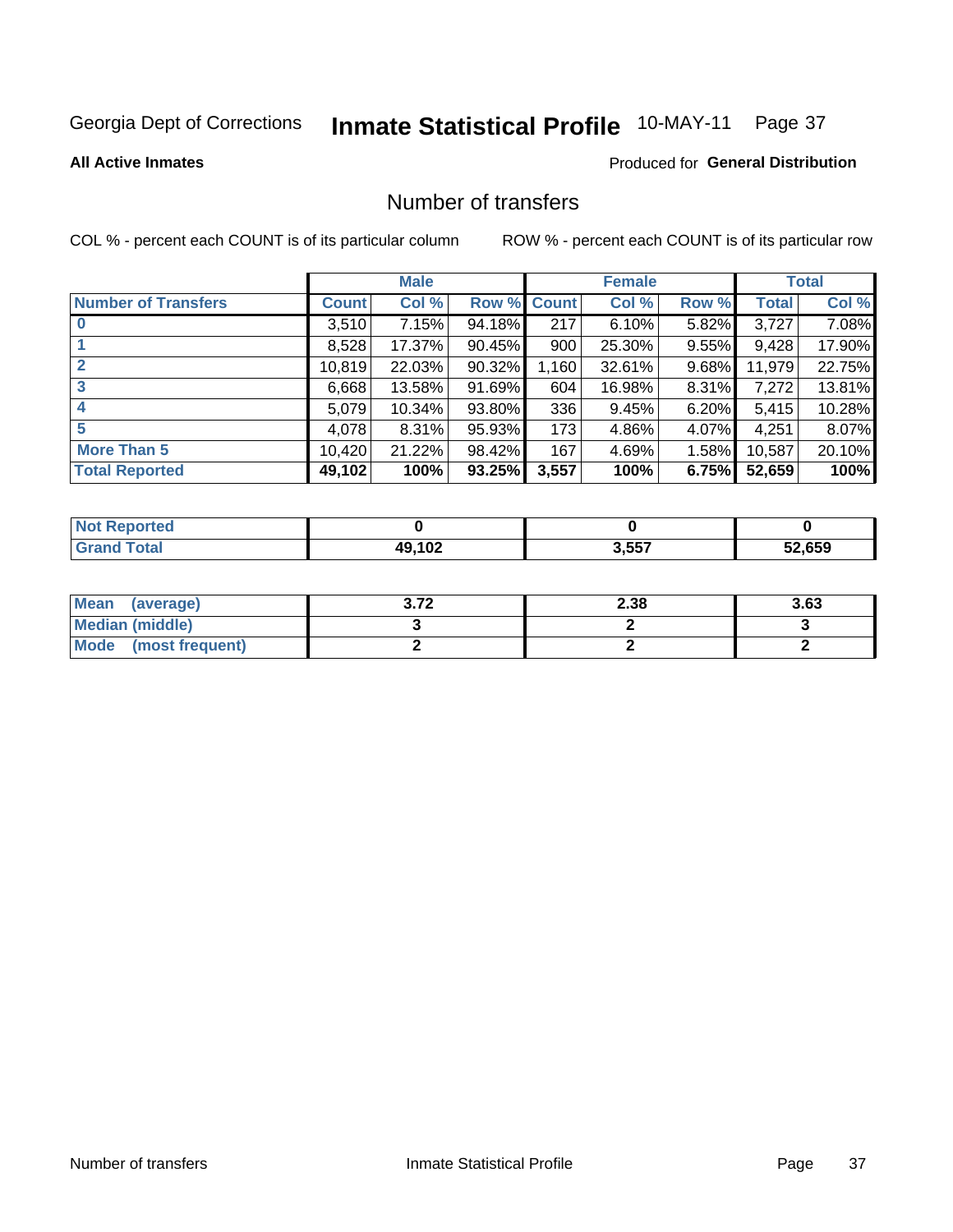# Inmate Statistical Profile 10-MAY-11 Page 38

**All Active Inmates** 

### Produced for General Distribution

## Number of escapes

COL % - percent each COUNT is of its particular column

|                          |              | <b>Male</b> |             |       | <b>Female</b> |          |        | <b>Total</b> |
|--------------------------|--------------|-------------|-------------|-------|---------------|----------|--------|--------------|
| <b>Number of Escapes</b> | <b>Count</b> | Col %       | Row % Count |       | Col %         | Row %    | Total  | Col %        |
|                          | 48,806       | 99.40%      | 93.22%      | 3,551 | 99.83%        | $6.78\%$ | 52,357 | 99.43%       |
|                          | 152          | 0.31%       | 98.70%      | 2     | $0.06\%$      | $1.30\%$ | 154    | 0.29%        |
| 2                        | 133          | 0.27%       | 97.08%      | 4     | 0.11%         | $2.92\%$ | 137    | 0.26%        |
| 3                        | 8            | 0.02%       | 100.00%     |       |               |          | 8      | 0.02%        |
|                          | 3            | 0.01%       | 100.00%     |       |               |          | 3      | 0.01%        |
| <b>Total Reported</b>    | 49,102       | 100%        | $93.25\%$   | 3,557 | 100%          | 6.75%    | 52,659 | 100.0%       |

| ported<br>NOT. |        |       |        |
|----------------|--------|-------|--------|
| <b>Total</b>   | 49,102 | 3,557 | 52,659 |

| Mean (average)       |  | .0 <sup>1</sup> |
|----------------------|--|-----------------|
| Median (middle)      |  |                 |
| Mode (most frequent) |  |                 |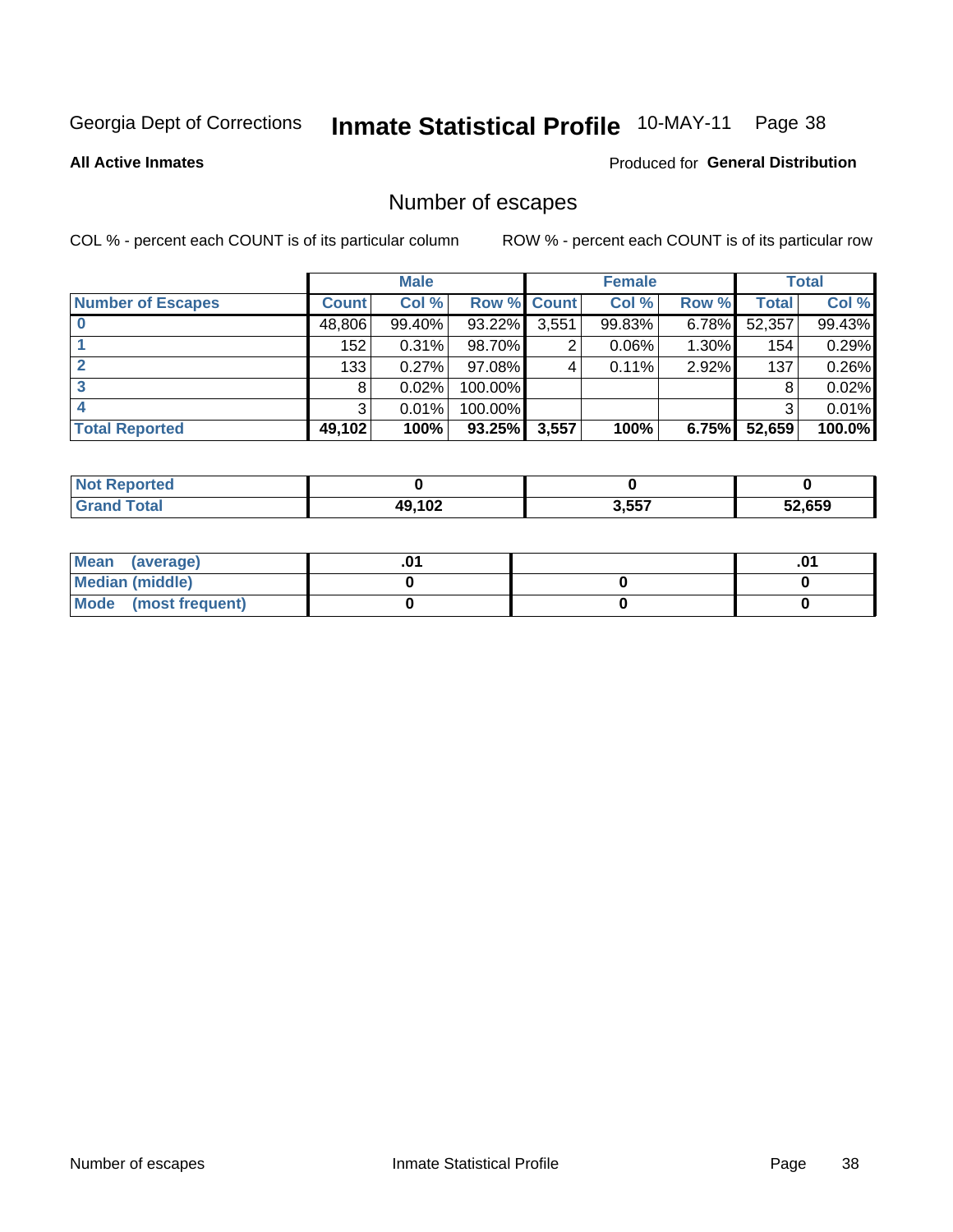#### **Inmate Statistical Profile 10-MAY-11** Page 39

**All Active Inmates** 

#### Produced for General Distribution

## Split sentences - Probation to follow

COL % - percent each COUNT is of its particular column

|                            |              | <b>Male</b> |                    |       | <b>Female</b> |          |                 | <b>Total</b> |
|----------------------------|--------------|-------------|--------------------|-------|---------------|----------|-----------------|--------------|
| <b>Probation to follow</b> | <b>Count</b> | Col%        | <b>Row % Count</b> |       | Col %         | Row %    | Total           | Col %        |
| <b>Yes</b>                 | 26.900       | 54.78%      | $92.66\%$ 2.131    |       | 59.91%        | $7.34\%$ | 29,031          | 55.13%       |
| <b>No</b>                  | 22,202       | 45.22%      | 93.96%             | 1.426 | 40.09%        |          | $6.04\%$ 23,628 | 44.87%       |
| <b>Total Reported</b>      | 49,102       | 100%        | $93.25\%$ 3,557    |       | 100%          |          | 6.75% 52,659    | 100%         |

|  |  | .102<br>10<br>1 V 4 | . <i></i> .<br>3.557 | 52,659 |
|--|--|---------------------|----------------------|--------|
|--|--|---------------------|----------------------|--------|

| M<br>reauent)<br>/٥<br>$\sim$<br>v.,<br>.<br>w<br>$\cdot$ - $\cdot$ |
|---------------------------------------------------------------------|
|---------------------------------------------------------------------|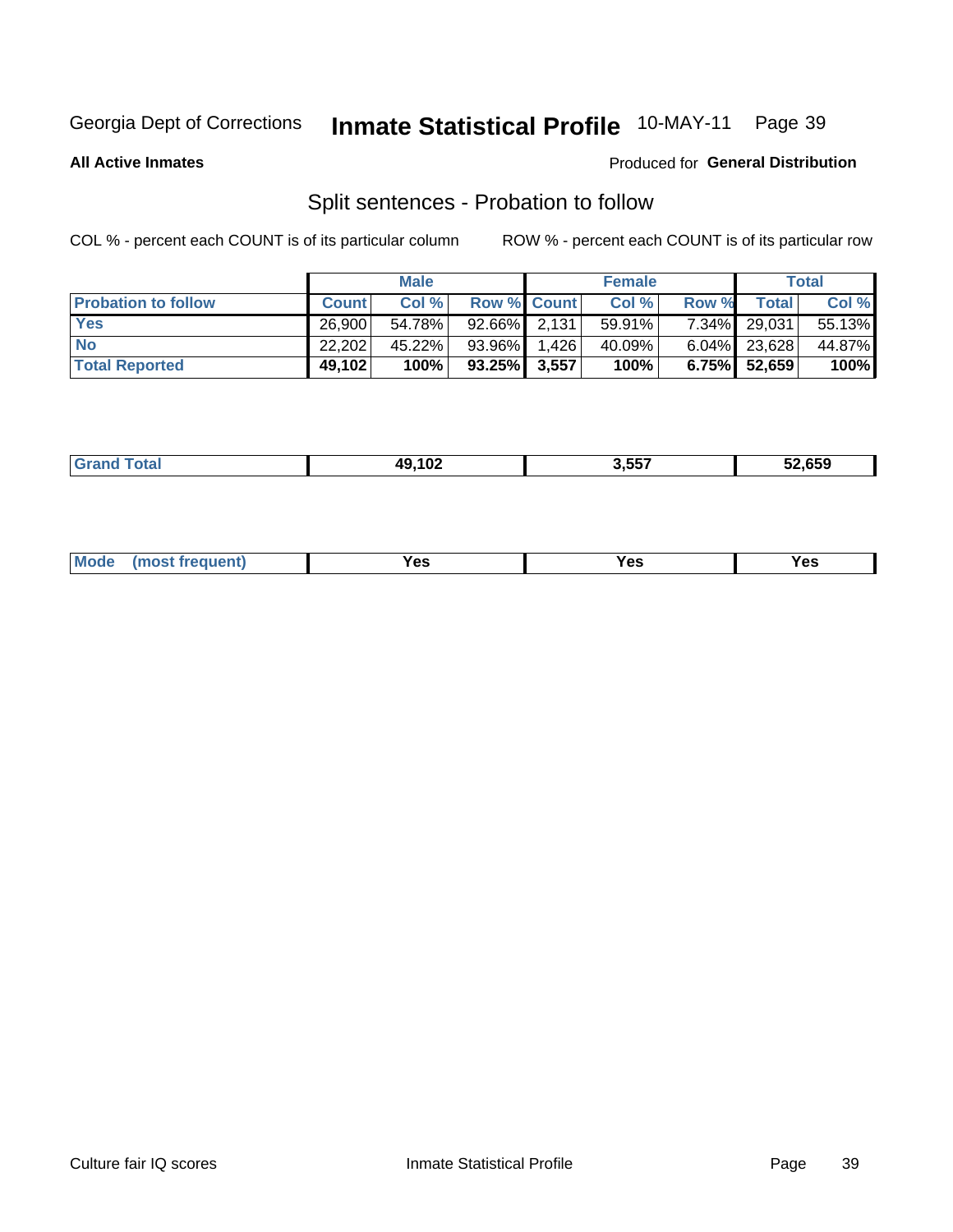#### Inmate Statistical Profile 10-MAY-11 Page 40

**All Active Inmates** 

#### Produced for General Distribution

## Probable future release type of still active inmates

COL % - percent each COUNT is of its particular column

|                                         |              | <b>Male</b> |                    |     | <b>Female</b> |          | <b>Total</b> |        |
|-----------------------------------------|--------------|-------------|--------------------|-----|---------------|----------|--------------|--------|
| <b>Probable Future Release Type</b>     | <b>Count</b> | Col %       | <b>Row % Count</b> |     | Col %         | Row %    | <b>Total</b> | Col %  |
| <b>Paroled with probation to follow</b> | 5,241        | 10.70%      | 94.23%             | 321 | 9.04%         | 5.77%    | 5,562        | 10.59% |
| Paroled w/o probation to follow         | 3,436        | 7.02%       | 95.44%             | 164 | 4.62%         | 4.56%    | 3,600        | 6.85%  |
| <b>Maxout with probation to follow</b>  | 21,085       | 43.06%      | 92.15% 1.795       |     | 50.56%        | 7.85%    | 22,880       | 43.57% |
| <b>Maxout w/o probation to follow</b>   | 11,896       | 24.29%      | 92.62%             | 948 | 26.70%        | 7.38%    | 12,844       | 24.46% |
| Life, LWOP or death sentence            | 7,309        | 14.93%      | 95.78%             | 322 | 9.07%         | $4.22\%$ | 7,631        | 14.53% |
| <b>Total Reported</b>                   | 48,967       | 100%        | $93.24\%$ 3,550    |     | 100%          | 6.76%    | 52,517       | 100%   |

| 48.967 | 3.550 | <b>50517</b><br>JZ,J I 1 |
|--------|-------|--------------------------|

| <b>Mode (most frequent)</b> | Maxout with PROB follow   Maxout with PROB follow   Maxout with PROB |        |
|-----------------------------|----------------------------------------------------------------------|--------|
|                             |                                                                      | follow |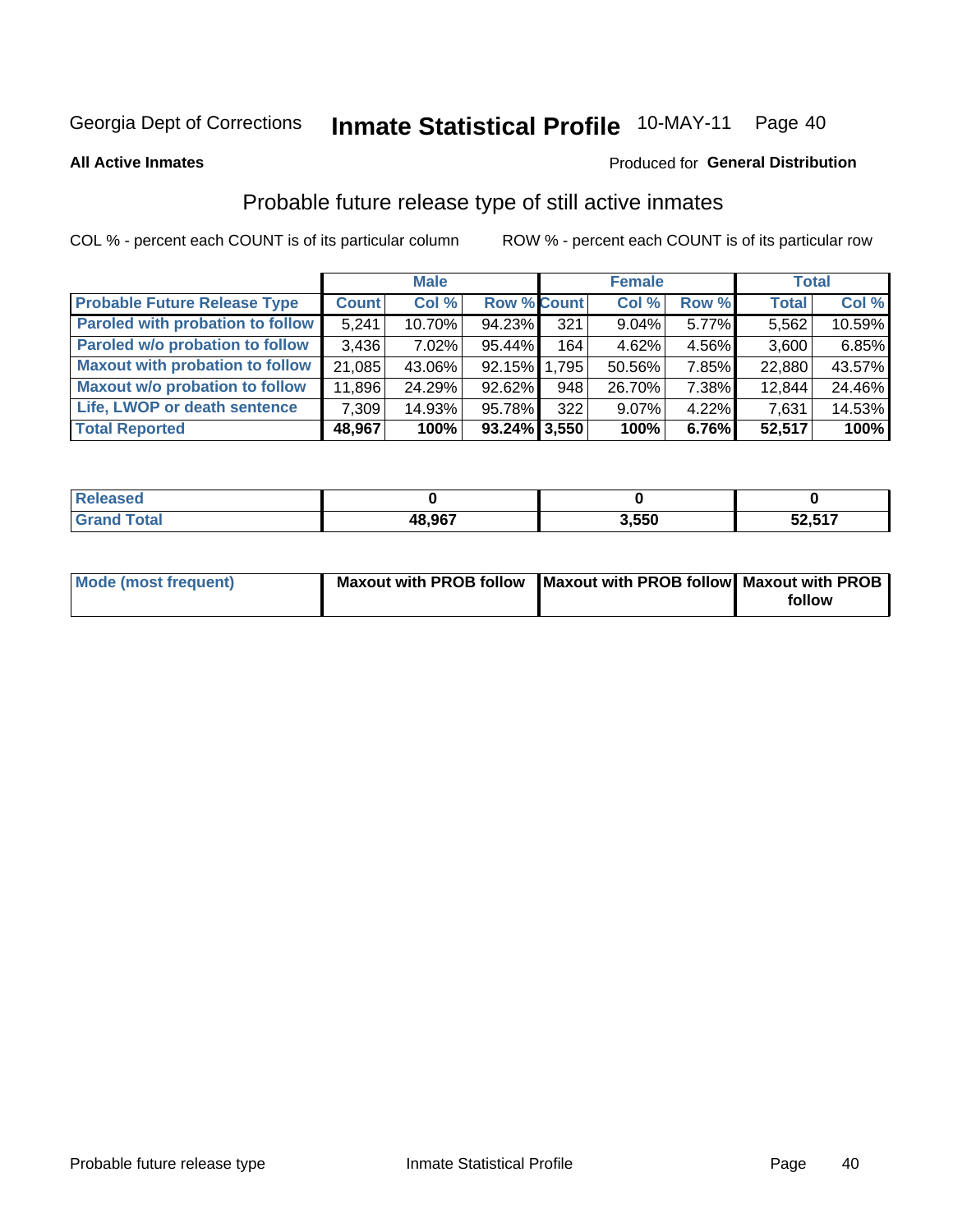## **All Active Inmates**

## **Produced for General Distribution**

# Time served in current (or last) institution

COL % - percent each COUNT is of its particular column

|                            |              | <b>Male</b> |        |              | <b>Female</b> |        |              | <b>Total</b> |
|----------------------------|--------------|-------------|--------|--------------|---------------|--------|--------------|--------------|
| <b>Time In Institution</b> | <b>Count</b> | Col %       | Row %  | <b>Count</b> | Col %         | Row %  | <b>Total</b> | Col %        |
| 0 to 3 months              | 12,544       | 25.55%      | 88.05% | 1,703        | 47.88%        | 11.95% | 14,247       | 27.06%       |
| <b>3.01 to 6 months</b>    | 6,432        | 13.10%      | 95.19% | 325          | 9.14%         | 4.81%  | 6,757        | 12.83%       |
| 6.01 to 9 months           | 6,189        | 12.60%      | 94.91% | 332          | 9.33%         | 5.09%  | 6,521        | 12.38%       |
| 9.01 to 12 months          | 4,550        | 9.27%       | 93.91% | 295          | 8.29%         | 6.09%  | 4,845        | 9.20%        |
| <b>12.01 to 18 months</b>  | 5,651        | 11.51%      | 94.88% | 305          | 8.57%         | 5.12%  | 5,956        | 11.31%       |
| <b>18.01 to 24 months</b>  | 3,667        | 7.47%       | 96.27% | 142          | 3.99%         | 3.73%  | 3,809        | 7.23%        |
| 2.01 to 3 years            | 4,486        | 9.14%       | 95.94% | 190          | 5.34%         | 4.06%  | 4,676        | 8.88%        |
| 3.01 to 4 years            | 1,861        | 3.79%       | 96.98% | 58           | 1.63%         | 3.02%  | 1,919        | 3.64%        |
| 4.01 to 5 years            | 969          | 1.97%       | 95.19% | 49           | 1.38%         | 4.81%  | 1,018        | 1.93%        |
| 5.01 to 6 years            | 748          | 1.52%       | 94.21% | 46           | 1.29%         | 5.79%  | 794          | 1.51%        |
| $6.01$ to 7 years          | 451          | 0.92%       | 87.57% | 64           | 1.80%         | 12.43% | 515          | 0.98%        |
| 7.01 to 8 years            | 356          | 0.73%       | 97.00% | 11           | 0.31%         | 3.00%  | 367          | 0.70%        |
| 8.01 to 9 years            | 283          | 0.58%       | 98.61% | 4            | 0.11%         | 1.39%  | 287          | 0.55%        |
| 9.01 to 10 years           | 211          | 0.43%       | 96.79% | 7            | 0.20%         | 3.21%  | 218          | 0.41%        |
| Over 10 years              | 704          | 1.43%       | 96.44% | 26           | 0.73%         | 3.56%  | 730          | 1.39%        |
| <b>Total Reported</b>      | 49,102       | 100%        | 93.25% | 3,557        | 100%          | 6.75%  | 52,659       | 100%         |

| orted<br><b>NOT</b> |        |      |        |
|---------------------|--------|------|--------|
| ntai                | 49,102 | 3557 | 52.659 |

| <b>Mean</b><br>(average) | 19 months | 11 months | 18 months |  |
|--------------------------|-----------|-----------|-----------|--|
| Median (middle)          | 9 months  | 4 months  | 9 months  |  |
| Mode<br>(most frequent)  | months    | months    | ∖ months  |  |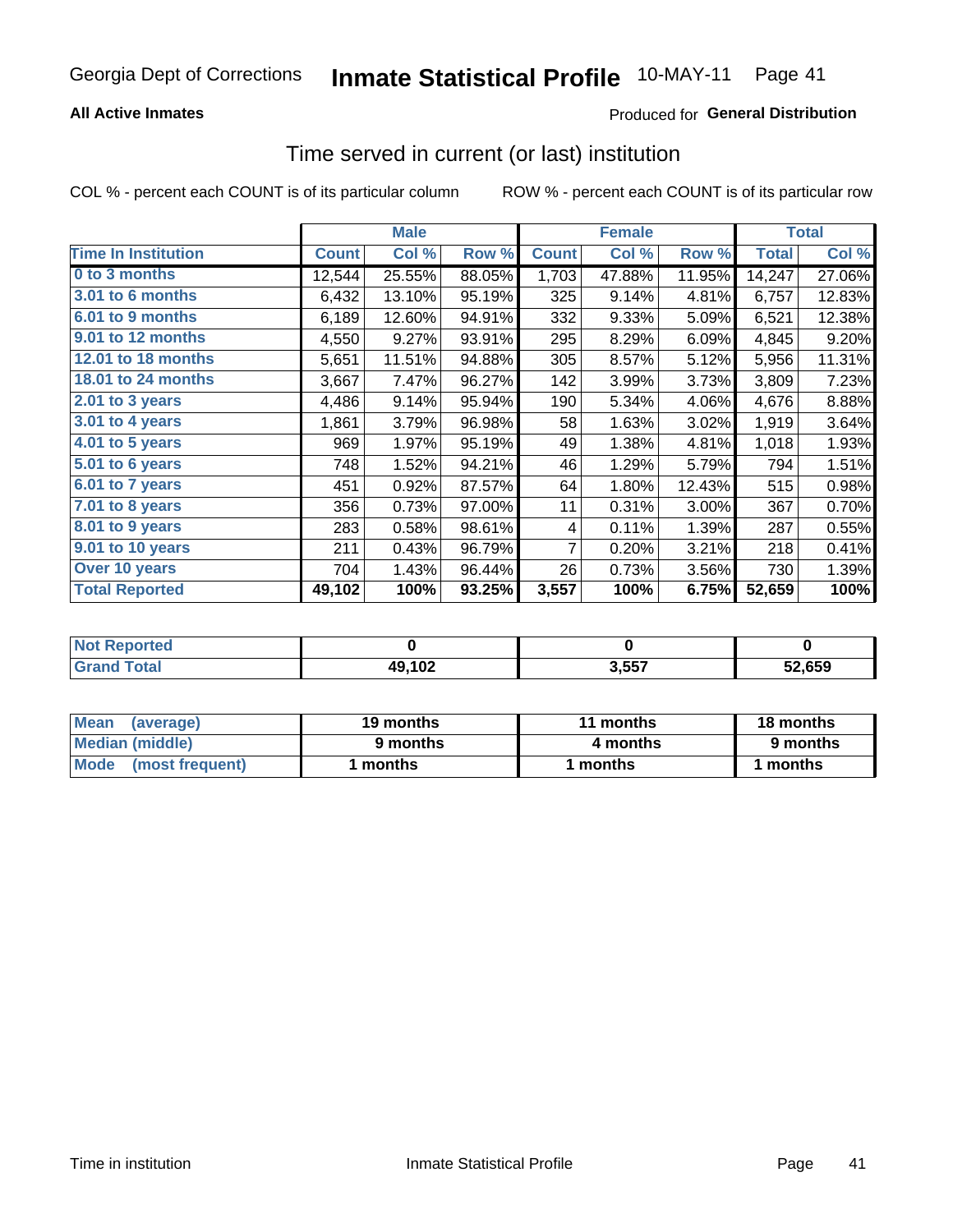#### Inmate Statistical Profile 10-MAY-11 Page 42

#### **All Active Inmates**

### Produced for General Distribution

## Highest grade level attained

COL % - percent each COUNT is of its particular column

|                              |              | <b>Male</b> |         |                | <b>Female</b> |        |              | <b>Total</b> |
|------------------------------|--------------|-------------|---------|----------------|---------------|--------|--------------|--------------|
| <b>Grade Level</b>           | <b>Count</b> | Col %       | Row %   | <b>Count</b>   | Col %         | Row %  | <b>Total</b> | Col %        |
| No school at all             | 32           | 0.07%       | 100.00% |                |               |        | 32           | 0.06%        |
| Grade 1                      | 42           | 0.09%       | 95.45%  | $\overline{c}$ | 0.06%         | 4.55%  | 44           | 0.09%        |
| <b>Grade 2</b>               | 84           | 0.18%       | 97.67%  | $\overline{2}$ | 0.06%         | 2.33%  | 86           | 0.17%        |
| <b>Grade 3</b>               | 115          | 0.24%       | 93.50%  | 8              | 0.23%         | 6.50%  | 123          | 0.24%        |
| Grade 4                      | 149          | 0.31%       | 94.90%  | 8              | 0.23%         | 5.10%  | 157          | 0.31%        |
| Grade 5                      | 185          | 0.39%       | 92.96%  | 14             | 0.41%         | 7.04%  | 199          | 0.39%        |
| Grade 6                      | 711          | 1.50%       | 95.31%  | 35             | 1.02%         | 4.69%  | 746          | 1.46%        |
| <b>Grade 7</b>               | 989          | 2.08%       | 94.91%  | 53             | 1.54%         | 5.09%  | 1,042        | 2.04%        |
| <b>Grade 8</b>               | 3,516        | 7.39%       | 93.99%  | 225            | 6.55%         | 6.01%  | 3,741        | 7.34%        |
| Grade 9                      | 6,224        | 13.09%      | 94.65%  | 352            | 10.25%        | 5.35%  | 6,576        | 12.90%       |
| Grade 10                     | 8,267        | 17.39%      | 95.14%  | 422            | 12.29%        | 4.86%  | 8,689        | 17.04%       |
| Grade 11                     | 8,079        | 16.99%      | 95.15%  | 412            | 12.00%        | 4.85%  | 8,491        | 16.65%       |
| <b>Grade 12 or GED</b>       | 14,113       | 29.68%      | 92.51%  | 1,143          | 33.28%        | 7.49%  | 15,256       | 29.92%       |
| <b>Some tech school</b>      | 339          | 0.71%       | 86.92%  | 51             | 1.49%         | 13.08% | 390          | 0.76%        |
| <b>Completed tech school</b> | 380          | 0.80%       | 86.96%  | 57             | 1.66%         | 13.04% | 437          | 0.86%        |
| College, 1 year              | 1,299        | 2.73%       | 85.86%  | 214            | 6.23%         | 14.14% | 1,513        | 2.97%        |
| College, 2 year              | 1,793        | 3.77%       | 87.38%  | 259            | 7.54%         | 12.62% | 2,052        | 4.02%        |
| College, 3 year              | 469          | 0.99%       | 89.50%  | 55             | 1.60%         | 10.50% | 524          | 1.03%        |
| <b>Bachelor's degree</b>     | 612          | 1.29%       | 86.08%  | 99             | 2.88%         | 13.92% | 711          | 1.39%        |
| <b>Master's degree</b>       | 110          | 0.23%       | 84.62%  | 20             | 0.58%         | 15.38% | 130          | 0.25%        |
| Ph.D. degree                 | 20           | 0.04%       | 95.24%  | 1              | 0.03%         | 4.76%  | 21           | 0.04%        |
| Law degree                   | 14           | 0.03%       | 87.50%  | $\overline{2}$ | 0.06%         | 12.50% | 16           | 0.03%        |
| Some medical school          | 1            | 0.01%       | 100.00% |                |               |        | $\mathbf{1}$ | 0.01%        |
| <b>Medical degree</b>        | 8            | 0.02%       | 100.00% |                |               |        | 8            | 0.02%        |
| <b>Total Reported</b>        | 47,551       | 100%        | 93.26%  | 3,434          | 100%          | 6.74%  | 50,985       | 100%         |

| 551 | ィクク<br>12J      | $\sim$         |
|-----|-----------------|----------------|
| 102 | 2557<br>່ ບ.ບບ. | 52.65Q<br>.ujj |

| <b>Mean</b><br>(average)       | 10.72           | 11.31           | 10.76           |  |
|--------------------------------|-----------------|-----------------|-----------------|--|
| Median (middle)                | Grade 11        | Grade 12 or GED | Grade 11        |  |
| <b>Mode</b><br>(most frequent) | Grade 12 or GED | Grade 12 or GED | Grade 12 or GED |  |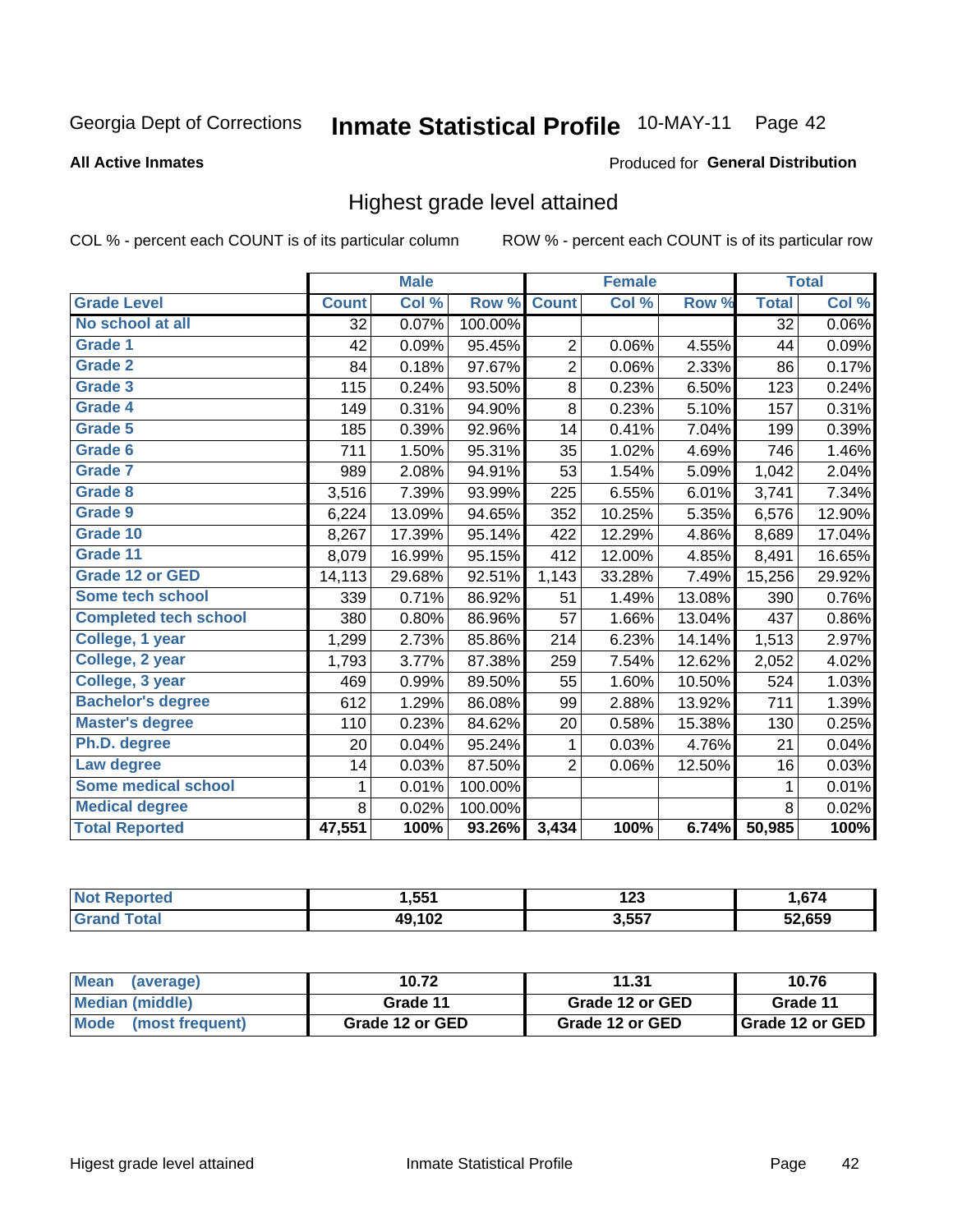#### **Inmate Statistical Profile 10-MAY-11** Page 43

#### **All Active Inmates**

## **Produced for General Distribution**

## Culture fair IQ scores

COL % - percent each COUNT is of its particular column

|                       |                 | <b>Male</b> |        |              | <b>Female</b> |          |              | <b>Total</b> |
|-----------------------|-----------------|-------------|--------|--------------|---------------|----------|--------------|--------------|
| <b>IQ Scores</b>      | <b>Count</b>    | Col %       | Row %  | <b>Count</b> | Col %         | Row %    | <b>Total</b> | Col %        |
| $60 - 69$             | 1,258           | 3.20%       | 95.67% | 57           | 2.32%         | 4.33%    | 1,315        | 3.15%        |
| $70 - 79$             | 3,152           | 8.03%       | 93.42% | 222          | 9.05%         | 6.58%    | 3,374        | 8.09%        |
| $80 - 89$             | 6,010           | 15.31%      | 90.99% | 595          | 24.26%        | $9.01\%$ | 6,605        | 15.83%       |
| $90 - 99$             | 10,328          | 26.31%      | 92.54% | 833          | 33.96%        | 7.46%    | 11,161       | 26.76%       |
| $100 - 109$           | 10,608          | 27.02%      | 96.80% | 351          | 14.31%        | $3.20\%$ | 10,959       | 26.27%       |
| $110 - 119$           | 6,522           | 16.61%      | 97.47% | 169          | 6.89%         | 2.53%    | 6,691        | 16.04%       |
| $120 - 129$           | 1,318           | $3.36\%$    | 91.34% | 125          | 5.10%         | 8.66%    | 1,443        | 3.46%        |
| $130 - 139$           | 54              | 0.14%       | 42.86% | 72           | 2.94%         | 57.14%   | 126          | 0.30%        |
| 140 & Up              | 12 <sub>1</sub> | 0.03%       | 29.27% | 29           | 1.18%         | 70.73%   | 41           | 0.10%        |
| <b>Total Reported</b> | 39,262          | 100%        | 94.12% | 2,453        | 100.0%        | 5.88%    | 41,715       | 100%         |

| <b>Not Reported</b>         | 9,108  | 900   | 10,008 |
|-----------------------------|--------|-------|--------|
| <b>Not Valid (under 60)</b> | 732    | 204   | 936    |
| <b>Grand Total</b>          | 49,102 | 3,557 | 52,659 |

| <b>Mean</b><br>(average) | 98  | 96 | 97 |
|--------------------------|-----|----|----|
| <b>Median (middle)</b>   | 99  | 94 | 99 |
| Mode<br>(most frequent)  | 103 | 94 | 99 |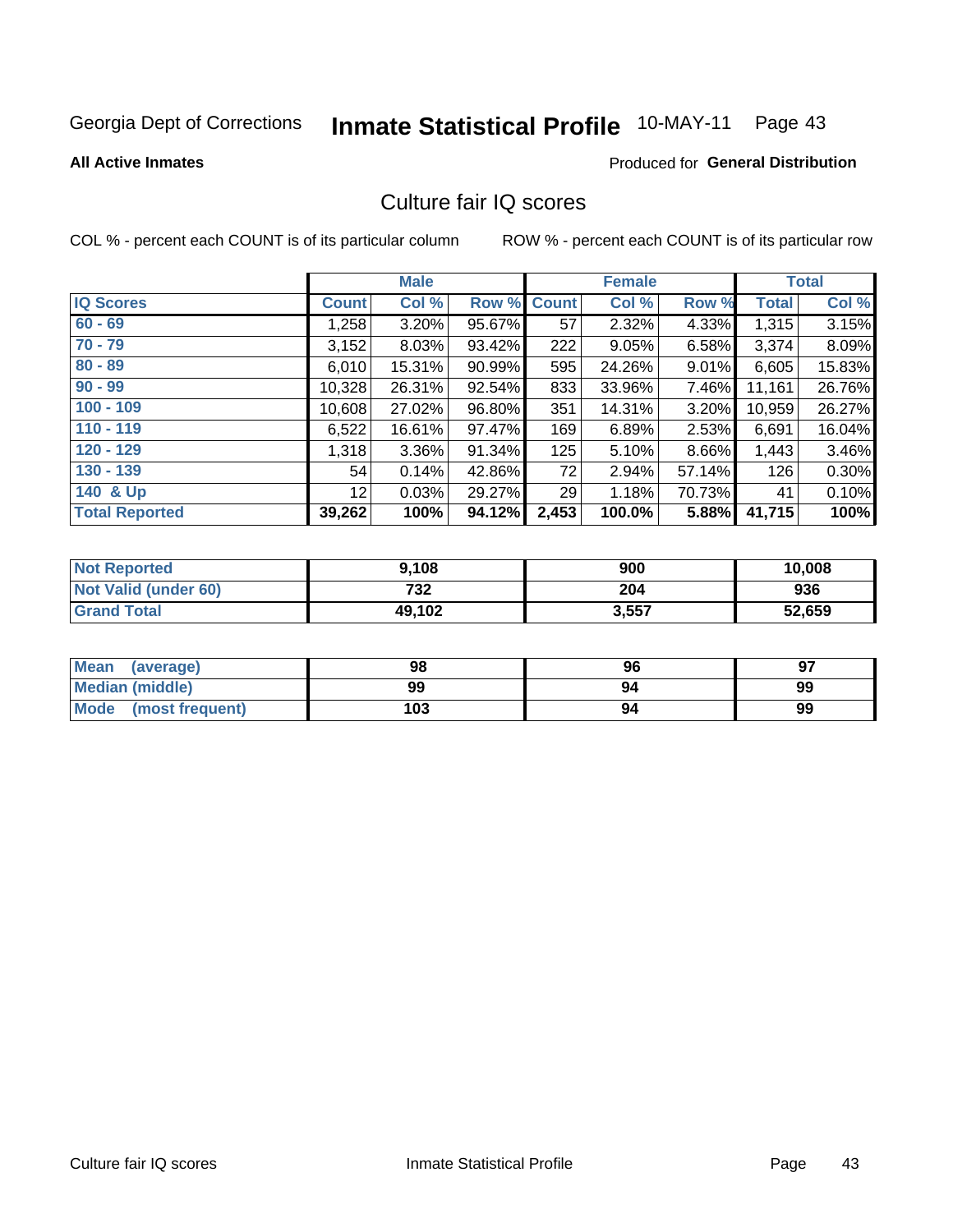#### Inmate Statistical Profile 10-MAY-11 Page 44

**All Active Inmates** 

## Produced for General Distribution

## Wide Range Achievement Test (WRAT) reading score

COL % - percent each COUNT is of its particular column

|                           |              | <b>Male</b> |        |              | <b>Female</b> |       |              | <b>Total</b> |
|---------------------------|--------------|-------------|--------|--------------|---------------|-------|--------------|--------------|
| <b>WRAT Reading Score</b> | <b>Count</b> | Col %       | Row %  | <b>Count</b> | Col %         | Row % | <b>Total</b> | Col %        |
| $0.1$ to $0.9$            | 851          | 2.13%       | 98.27% | 15           | 0.56%         | 1.73% | 866          | 2.03%        |
| 1.0 to 1.9                | 996          | 2.49%       | 97.65% | 24           | 0.90%         | 2.35% | 1,020        | 2.39%        |
| 2.0 to 2.9                | 1,765        | 4.42%       | 96.61% | 62           | 2.33%         | 3.39% | 1,827        | 4.29%        |
| 3.0 to 3.9                | 3,331        | 8.34%       | 95.39% | 161          | 6.06%         | 4.61% | 3,492        | 8.20%        |
| 4.0 to 4.9                | 3,801        | 9.52%       | 95.22% | 191          | 7.19%         | 4.78% | 3,992        | 9.37%        |
| 5.0 to 5.9                | 3,352        | 8.39%       | 95.47% | 159          | 5.98%         | 4.53% | 3,511        | 8.24%        |
| 6.0 to 6.9                | 3,483        | 8.72%       | 94.42% | 206          | 7.75%         | 5.58% | 3,689        | 8.66%        |
| 7.0 to 7.9                | 1,565        | 3.92%       | 94.68% | 88           | 3.31%         | 5.32% | 1,653        | 3.88%        |
| 8.0 to 8.9                | 3,114        | 7.80%       | 94.42% | 184          | 6.92%         | 5.58% | 3,298        | 7.74%        |
| 9.0 to 9.9                | 2,359        | 5.91%       | 95.58% | 109          | 4.10%         | 4.42% | 2,468        | 5.79%        |
| 10.0 to 10.9              | 2,325        | 5.82%       | 93.19% | 170          | 6.40%         | 6.81% | 2,495        | 5.86%        |
| 11.0 to 11.9              | 2,935        | 7.35%       | 92.38% | 242          | 9.10%         | 7.62% | 3,177        | 7.46%        |
| 12.0 to 12.9              | 8,512        | 21.32%      | 90.64% | 879          | 33.07%        | 9.36% | 9,391        | 22.05%       |
| 13                        | 1,545        | 3.87%       | 90.19% | 168          | 6.32%         | 9.81% | 1,713        | 4.02%        |
| <b>Total Reported</b>     | 39,934       | 100%        | 93.76% | 2,658        | 100%          | 6.24% | 42,592       | 100%         |

| <b>Not</b><br><b>Reported</b> | ,168   | 899   | 10,067 |
|-------------------------------|--------|-------|--------|
| ™otal                         | 49,102 | 3,557 | 52,659 |

| <b>Mean</b><br>(average)       | 8.06       | 9.42 | 8.15 |
|--------------------------------|------------|------|------|
| <b>Median (middle)</b>         | י ה<br>0.Z | 10.8 | O.A  |
| <b>Mode</b><br>(most frequent) | 12.9       | 12.9 | 12.9 |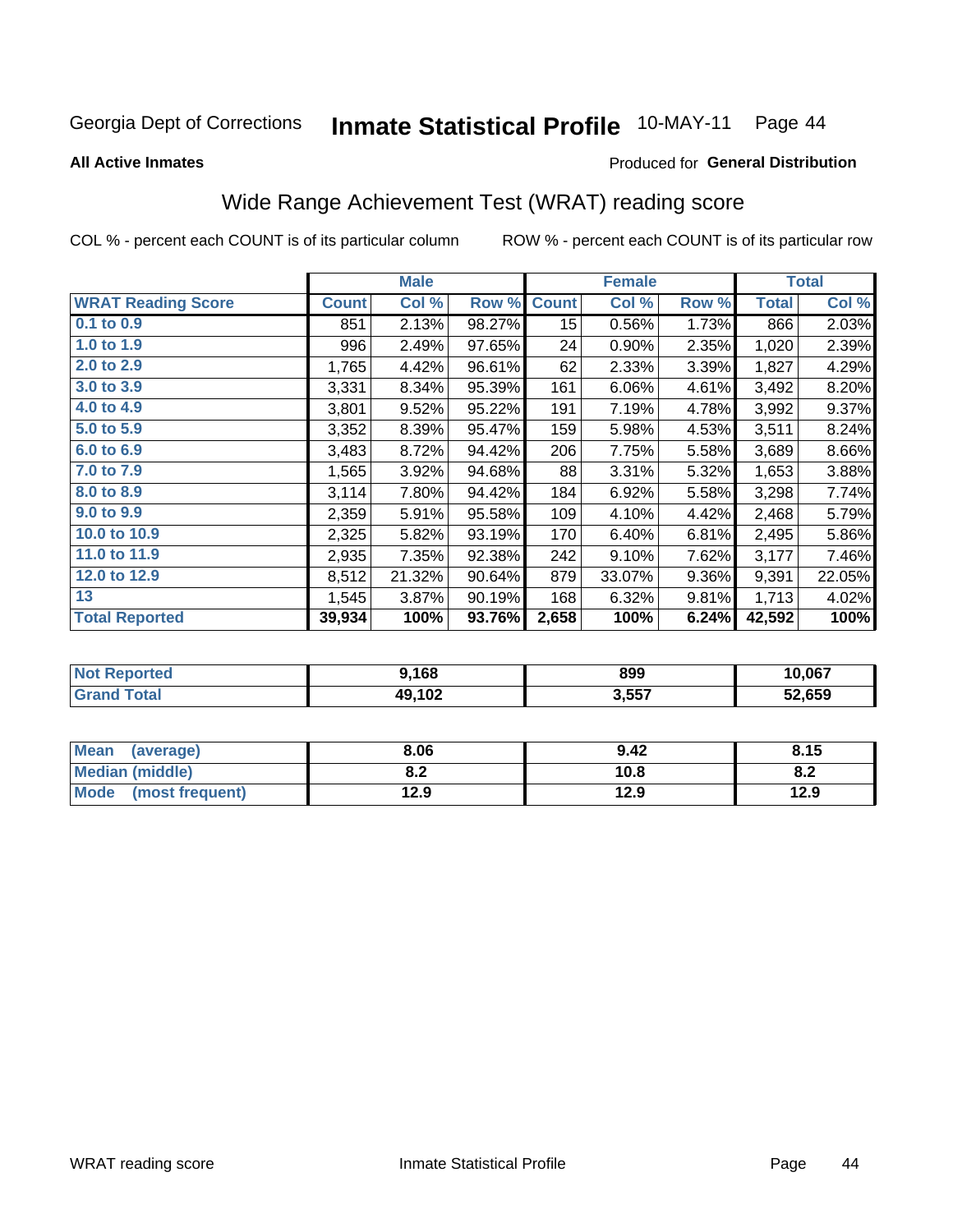#### **Inmate Statistical Profile 10-MAY-11** Page 45

**All Active Inmates** 

### Produced for General Distribution

## Wide Range Achievement Test (WRAT) math score

COL % - percent each COUNT is of its particular column

|                              |              | <b>Male</b> |        |              | <b>Female</b> |        |              | <b>Total</b> |
|------------------------------|--------------|-------------|--------|--------------|---------------|--------|--------------|--------------|
| <b>WRAT Mathematic Score</b> | <b>Count</b> | Col %       | Row %  | <b>Count</b> | Col %         | Row %  | <b>Total</b> | Col %        |
| 0.1 to 0.9                   | 127          | 0.32%       | 97.69% | 3            | 0.11%         | 2.31%  | 130          | 0.31%        |
| 1.0 to 1.9                   | 295          | 0.74%       | 97.36% | 8            | 0.30%         | 2.64%  | 303          | 0.71%        |
| 2.0 to 2.9                   | 1,009        | 2.53%       | 95.64% | 46           | 1.73%         | 4.36%  | 1,055        | 2.48%        |
| 3.0 to 3.9                   | 2,324        | 5.82%       | 96.07% | 95           | 3.57%         | 3.93%  | 2,419        | 5.68%        |
| 4.0 to 4.9                   | 4,893        | 12.25%      | 95.21% | 246          | 9.26%         | 4.79%  | 5,139        | 12.06%       |
| 5.0 to 5.9                   | 5,899        | 14.77%      | 94.98% | 312          | 11.74%        | 5.02%  | 6,211        | 14.58%       |
| 6.0 to 6.9                   | 8,755        | 21.92%      | 94.38% | 521          | 19.60%        | 5.62%  | 9,276        | 21.77%       |
| 7.0 to 7.9                   | 4,287        | 10.73%      | 95.06% | 223          | 8.39%         | 4.94%  | 4,510        | 10.59%       |
| 8.0 to 8.9                   | 3,513        | 8.80%       | 91.48% | 327          | 12.30%        | 8.52%  | 3,840        | 9.01%        |
| 9.0 to 9.9                   | 2,563        | 6.42%       | 93.44% | 180          | 6.77%         | 6.56%  | 2,743        | 6.44%        |
| 10.0 to 10.9                 | 1,104        | 2.76%       | 96.76% | 37           | 1.39%         | 3.24%  | 1,141        | 2.68%        |
| 11.0 to 11.9                 | 1,469        | 3.68%       | 90.68% | 151          | 5.68%         | 9.32%  | 1,620        | 3.80%        |
| 12.0 to 12.9                 | 3,518        | 8.81%       | 87.97% | 481          | 18.10%        | 12.03% | 3,999        | 9.39%        |
| 13                           | 187          | 0.47%       | 86.98% | 28           | 1.05%         | 13.02% | 215          | 0.50%        |
| <b>Total Reported</b>        | 39,943       | 100%        | 93.76% | 2,658        | 100%          | 6.24%  | 42,601       | 100%         |

| <b>Not</b><br><b>Reported</b> | 9,159  | 899   | 10,058 |
|-------------------------------|--------|-------|--------|
| <b>Total</b>                  | 49,102 | 3,557 | 52,659 |

| <b>Mean</b><br>(average)       | 712<br>. | 8.05 | 7.18 |
|--------------------------------|----------|------|------|
| <b>Median (middle)</b>         | כ.ס      |      | o.o  |
| <b>Mode</b><br>(most frequent) | 6.9      | 12.9 | 6.9  |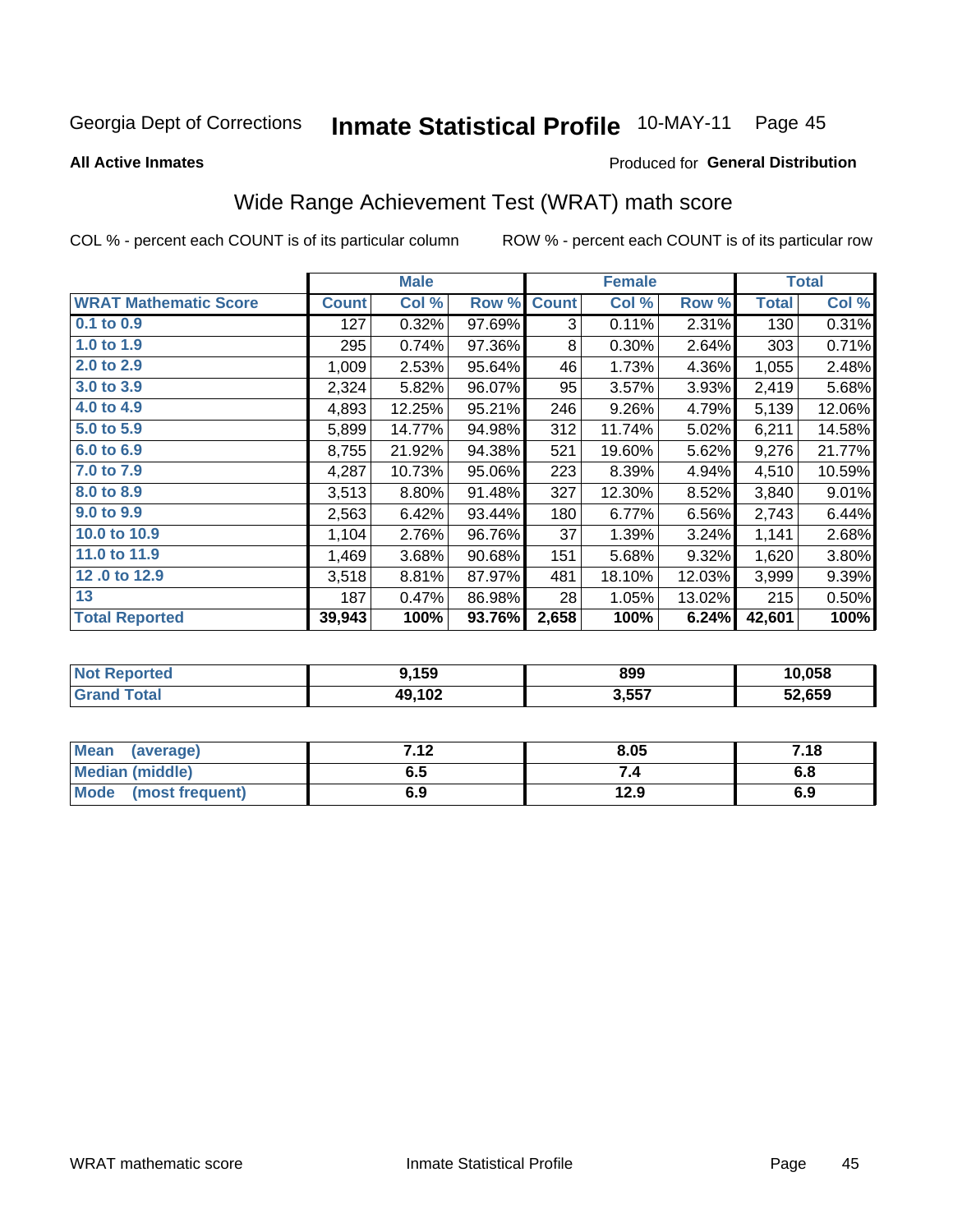#### **Inmate Statistical Profile 10-MAY-11** Page 46

#### **All Active Inmates**

## Produced for General Distribution

## Wide Range Achievement Test (WRAT) spelling score

COL % - percent each COUNT is of its particular column

|                            |              | <b>Male</b> |        |                 | <b>Female</b> |        |              | <b>Total</b> |
|----------------------------|--------------|-------------|--------|-----------------|---------------|--------|--------------|--------------|
| <b>WRAT Spelling Score</b> | <b>Count</b> | Col %       | Row %  | <b>Count</b>    | Col %         | Row %  | <b>Total</b> | Col %        |
| $0.1$ to $0.9$             | 986          | 2.47%       | 98.50% | 15 <sub>1</sub> | 0.56%         | 1.50%  | 1,001        | 2.35%        |
| 1.0 to 1.9                 | 1,522        | 3.81%       | 98.45% | 24              | 0.90%         | 1.55%  | 1,546        | 3.63%        |
| 2.0 to 2.9                 | 2,569        | 6.43%       | 97.90% | 55              | 2.07%         | 2.10%  | 2,624        | 6.16%        |
| 3.0 to 3.9                 | 3,276        | 8.20%       | 96.98% | 102             | 3.83%         | 3.02%  | 3,378        | 7.93%        |
| 4.0 to 4.9                 | 3,254        | 8.15%       | 96.50% | 118             | 4.44%         | 3.50%  | 3,372        | 7.91%        |
| 5.0 to 5.9                 | 4,711        | 11.79%      | 95.46% | 224             | 8.42%         | 4.54%  | 4,935        | 11.58%       |
| 6.0 to 6.9                 | 4,157        | 10.41%      | 94.97% | 220             | 8.27%         | 5.03%  | 4,377        | 10.27%       |
| 7.0 to 7.9                 | 3,390        | 8.49%       | 93.59% | 232             | 8.72%         | 6.41%  | 3,622        | 8.50%        |
| 8.0 to 8.9                 | 3,152        | 7.89%       | 93.42% | 222             | 8.35%         | 6.58%  | 3,374        | 7.92%        |
| 9.0 to 9.9                 | 2,275        | 5.70%       | 94.28% | 138             | 5.19%         | 5.72%  | 2,413        | 5.66%        |
| 10.0 to 10.9               | 2,151        | 5.39%       | 94.22% | 132             | 4.96%         | 5.78%  | 2,283        | 5.36%        |
| 11.0 to 11.9               | 2,300        | 5.76%       | 92.04% | 199             | 7.48%         | 7.96%  | 2,499        | 5.87%        |
| 12.0 to 12.9               | 5,488        | 13.74%      | 86.25% | 875             | 32.89%        | 13.75% | 6,363        | 14.94%       |
| 13                         | 712          | 1.78%       | 87.25% | 104             | 3.91%         | 12.75% | 816          | 1.92%        |
| <b>Total Reported</b>      | 39,943       | 100%        | 93.76% | 2,660           | 100%          | 6.24%  | 42,603       | 100%         |

| prtea<br>NO      | <b>1,159</b> | 897   | 10,056 |
|------------------|--------------|-------|--------|
| $T_{\Delta}$ ini | 49,102       | 3,557 | 52,659 |

| <b>Mean</b><br>(average) | 7.24 | 9.34 | 7.37  |
|--------------------------|------|------|-------|
| Median (middle)          |      | 9.6  | . . Z |
| Mode (most frequent)     | 12.9 | 12.9 | 12.9  |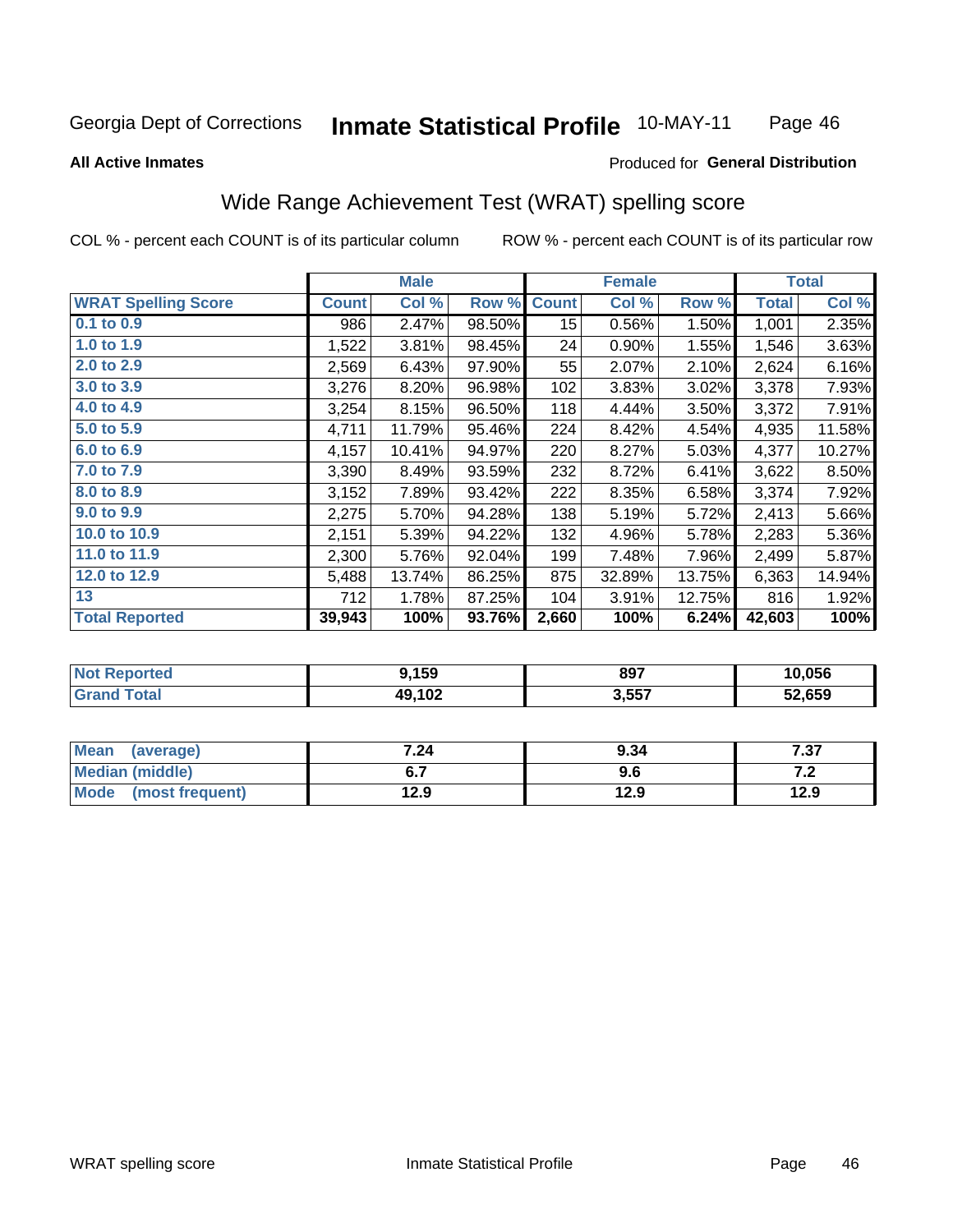## **All Active Inmates**

## Produced for General Distribution

## Scope of substance abuse - summary

COL % - percent each COUNT is of its particular column

|                        |              | <b>Male</b> |           |              | <b>Female</b> |          |        | <b>Total</b> |
|------------------------|--------------|-------------|-----------|--------------|---------------|----------|--------|--------------|
| <b>Substance Abuse</b> | <b>Count</b> | Col %       | Row %     | <b>Count</b> | Col %         | Row %    | Total  | Col %        |
| <b>None</b>            | 29,389       | 59.85%      | 91.83%    | 2,616        | 73.55%        | $8.17\%$ | 32,005 | 60.78%       |
| <b>Drugs only</b>      | 10,777       | 21.95%      | $93.59\%$ | 738          | 20.75%        | $6.41\%$ | 11,515 | 21.87%       |
| <b>Alcohol only</b>    | 2.207        | 4.49%       | 98.18%    | 41           | 1.15%         | $1.82\%$ | 2,248  | 4.27%        |
| Drugs and alcohol      | 6.729        | 13.70%      | 97.65%    | 162          | 4.55%         | 2.35%    | 6,891  | 13.09%       |
| <b>Total Reported</b>  | 49,102       | 100%        | $93.25\%$ | 3,557        | 100%          | 6.75%    | 52,659 | 100.0%       |

| <b>Not Reported</b> |        |       |        |
|---------------------|--------|-------|--------|
| <b>Grand Total</b>  | 49,102 | 3,557 | 52,659 |

|  | Mode<br>auenu | None | None | None |
|--|---------------|------|------|------|
|--|---------------|------|------|------|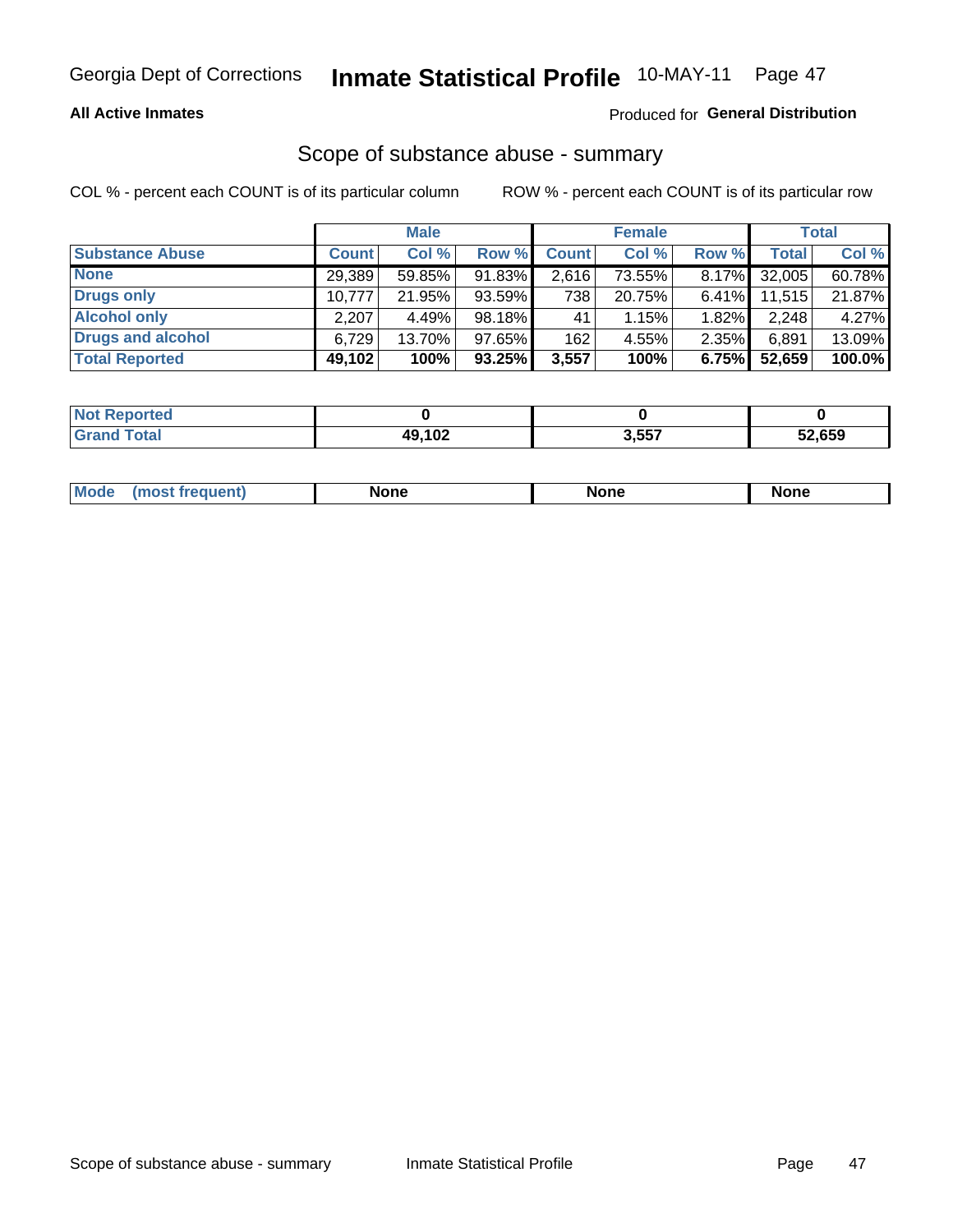## **All Active Inmates**

## **Produced for General Distribution**

## Scope of substance abuse - detail

COL % - percent each COUNT is of its particular column

|                                      |              | <b>Male</b> |        |              | <b>Female</b> |       |              | <b>Total</b> |
|--------------------------------------|--------------|-------------|--------|--------------|---------------|-------|--------------|--------------|
| <b>Substance Abuse</b>               | <b>Count</b> | Col %       | Row %  | <b>Count</b> | Col %         | Row % | <b>Total</b> | Col %        |
| No drug or alcohol problems          | 29,389       | 59.85%      | 91.83% | 2,616        | 73.55%        | 8.17% | 32,005       | 60.78%       |
| Drug addiction but no alcohol        | 190          | 0.39%       | 91.35% | 18           | 0.51%         | 8.65% | 208          | 0.39%        |
| <b>Drug addiction and alcohol</b>    | 78           | 0.16%       | 98.73% |              | 0.03%         | 1.27% | 79           | 0.15%        |
| <b>labuse</b>                        |              |             |        |              |               |       |              |              |
| <b>Drug addiction and alcoholism</b> | 61           | 0.12%       | 96.83% | 2            | 0.06%         | 3.17% | 63           | 0.12%        |
| No drug problem but alcohol          | 1,819        | 3.70%       | 99.07% | 17           | 0.48%         | 0.93% | 1,836        | 3.49%        |
| <b>labuse</b>                        |              |             |        |              |               |       |              |              |
| No drug problem but alcoholism       | 388          | 0.79%       | 94.17% | 24           | 0.67%         | 5.83% | 412          | 0.78%        |
| Drug experiment but no alcohol       | 5,281        | 10.76%      | 96.81% | 174          | 4.89%         | 3.19% | 5,455        | 10.36%       |
| <b>Drug experiment &amp; alcohol</b> | 1,030        | 2.10%       | 98.47% | 16           | 0.45%         | 1.53% | 1,046        | 1.99%        |
| <b>labuse</b>                        |              |             |        |              |               |       |              |              |
| Drug experiment & alcoholism         | 321          | 0.65%       | 95.25% | 16           | 0.45%         | 4.75% | 337          | 0.64%        |
| Drug abuse but no alcohol            | 5,306        | 10.81%      | 90.67% | 546          | 15.35%        | 9.33% | 5,852        | 11.11%       |
| Drug abuse and alcohol abuse         | 4,470        | 9.10%       | 98.68% | 60           | 1.69%         | 1.32% | 4,530        | 8.60%        |
| <b>Drug abuse and alcoholism</b>     | 769          | 1.57%       | 91.99% | 67           | 1.88%         | 8.01% | 836          | 1.59%        |
| <b>Total Reported</b>                | 49,102       | 100%        | 93.25% | 3,557        | 100%          | 6.75% | 52,659       | 100%         |

| orted<br>NOT |        |       |        |
|--------------|--------|-------|--------|
| <b>otal</b>  | 49,102 | 3,557 | 52,659 |

| Mode (most frequent) | No drug or alcohol problems No drug or alcohol problems No drug or alcohol |          |
|----------------------|----------------------------------------------------------------------------|----------|
|                      |                                                                            | problems |
|                      |                                                                            |          |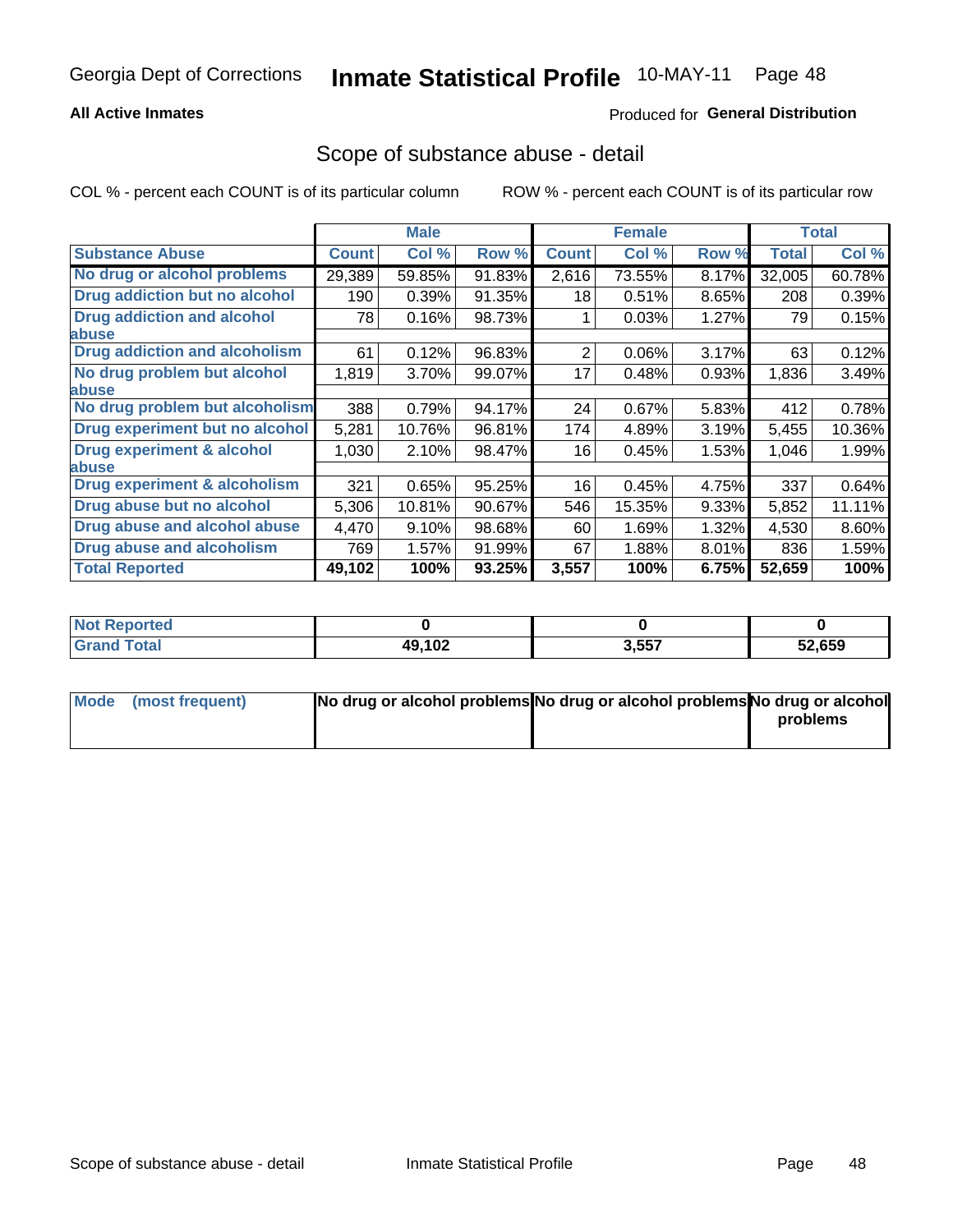# Inmate Statistical Profile 10-MAY-11 Page 49

**All Active Inmates** 

## **Produced for General Distribution**

## Current / last mental health treatment level

COL % - percent each COUNT is of its particular column

|                                    |              | <b>Male</b> |           |              | <b>Female</b> |        |              | <b>Total</b> |
|------------------------------------|--------------|-------------|-----------|--------------|---------------|--------|--------------|--------------|
| <b>Mental Health Treatment Lev</b> | <b>Count</b> | Col %       | Row %     | <b>Count</b> | Col %         | Row %  | <b>Total</b> | Col %        |
| 1 No problem at current time       | 2,017        | 17.92%      | $97.20\%$ | 58           | 2.98%         | 2.80%  | 2,075        | 15.72%       |
| 2 Receiving outpatient             | 7,382        | 65.60%      | 80.05%    | 1,840        | 94.55%        | 19.95% | 9,222        | 69.87%       |
| <b>Treatment</b>                   |              |             |           |              |               |        |              |              |
| 3 Inpatient, moderate              | 1,421        | 12.63%      | 97.60%    | 35           | 1.80%         | 2.40%  | 1,456        | 11.03%       |
| <b>Treatment</b>                   |              |             |           |              |               |        |              |              |
| 4 Inpatient, intensive             | 401          | 3.56%       | 96.86%    | 13           | 0.67%         | 3.14%  | 414          | 3.14%        |
| <b>Treatment</b>                   |              |             |           |              |               |        |              |              |
| <b>5 Undergoing crisis</b>         | 25           | 0.22%       | 100.00%   |              |               |        | 25           | 0.19%        |
| <b>stabilization</b>               |              |             |           |              |               |        |              |              |
| <b>6 Hospital for criminally</b>   | 7            | 0.06%       | 100.00%   |              |               |        |              | 0.05%        |
| <b>Tinsane</b>                     |              |             |           |              |               |        |              |              |
| <b>Total Evaluated</b>             | 11,253       | 100%        | 85.26%    | 1,946        | 100%          | 14.74% | 13,199       | 100%         |

| Never had MH evaluation | 37,849 | 611. ا | 39,460 |
|-------------------------|--------|--------|--------|
| <b>Grand Total</b>      | 49,102 | 3,557  | 52,659 |

| <b>Median (middle)</b>         | <b>Receiving outpatient</b><br>treatment | <b>Receiving outpatient</b><br>treatment | <b>Receiving</b><br>outpatient<br>treatment |
|--------------------------------|------------------------------------------|------------------------------------------|---------------------------------------------|
| <b>Mode</b><br>(most frequent) | <b>Receiving outpatient</b><br>treatment | <b>Receiving outpatient</b><br>treatment | Receiving<br>outpatient<br>treatment        |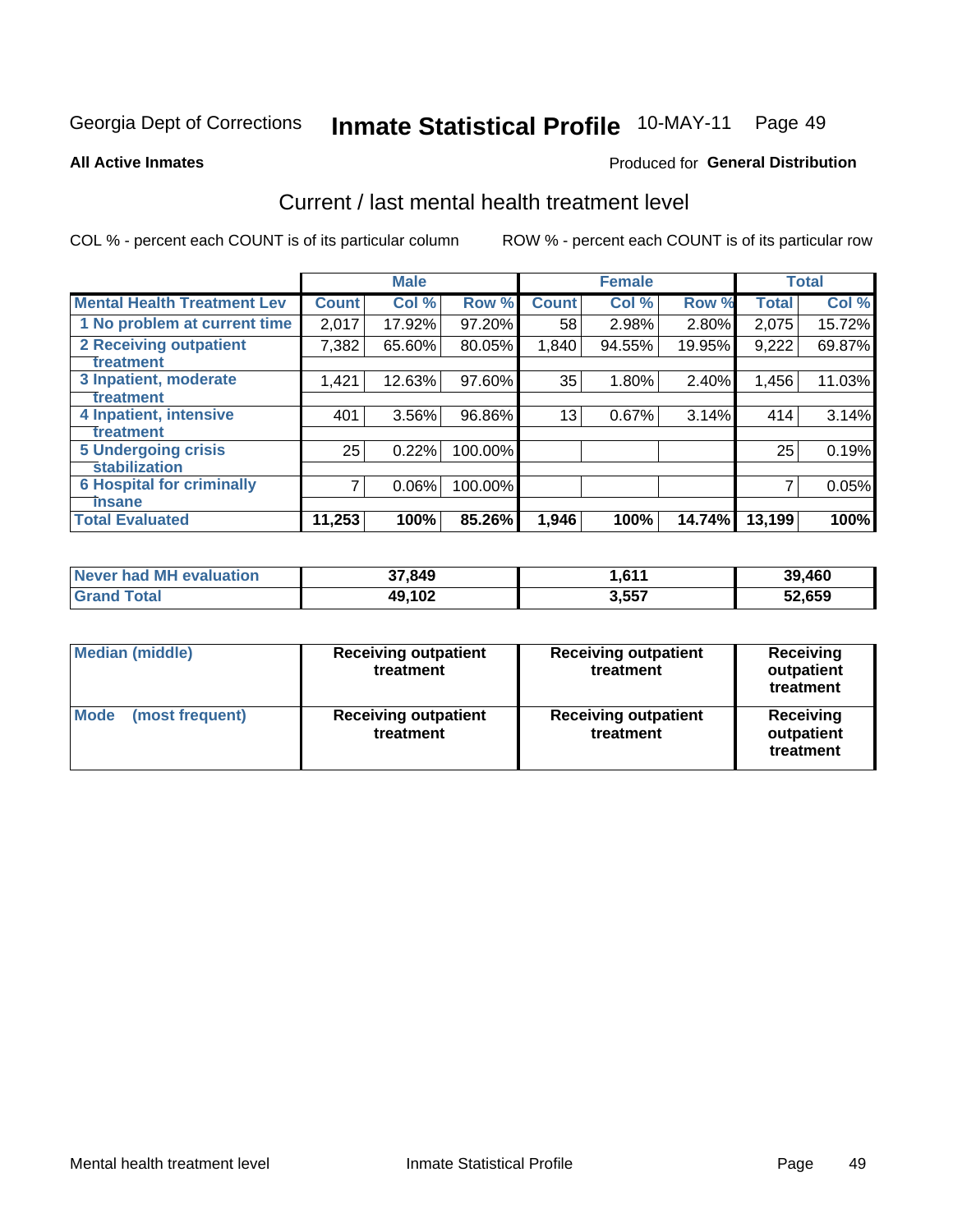## **All Active Inmates**

## Produced for General Distribution

## PULHESDWIT medical scale - 'P' overall condition ('P'hysical)

COL % - percent each COUNT is of its particular column

|                                  |              | <b>Male</b> |        |              | <b>Female</b> |         |              | <b>Total</b> |
|----------------------------------|--------------|-------------|--------|--------------|---------------|---------|--------------|--------------|
| 'P' Overall Condition            | <b>Count</b> | Col %       | Row %  | <b>Count</b> | Col %         | Row %   | <b>Total</b> | Col %        |
| 1 No medical illness             | 34,269       | 75.00%      | 94.75% | 1.900        | 56.43%        | 5.25%   | 36,169       | 73.72%       |
| 2 Well-controlled chronic        | 9,962        | 21.80%      | 88.06% | 1,351        | 40.12%        | 11.94%  | 11,313       | 23.06%       |
| <b>illness</b>                   |              |             |        |              |               |         |              |              |
| 3 Poorly-controlled chronic      | 1,340        | 2.93%       | 94.83% | 73           | 2.17%         | 5.17%   | 1,413        | 2.88%        |
| <b>illness</b>                   |              |             |        |              |               |         |              |              |
| 4 Significant problems requiring | 117          | 0.26%       | 94.35% |              | 0.21%         | 5.65%   | 124          | 0.25%        |
| special housing                  |              |             |        |              |               |         |              |              |
| 5 Terminal illness, < 6 months   | 5            | 0.01%       | 83.33% |              | 0.03%         | 16.67%  | 6            | 0.01%        |
| to live                          |              |             |        |              |               |         |              |              |
| 6 Inmate is pregnant             |              |             |        | 35           | 1.04%         | 100.00% | 35           | 0.07%        |
| <b>Total Reported</b>            | 45,693       | 100%        | 93.14% | 3,367        | 100%          | 6.86%   | 49,060       | 100%         |

| <b>rted</b> | .409       | 1 M M<br>ט ט | ,599   |
|-------------|------------|--------------|--------|
|             | ,102<br>40 | E E 7        | 52,659 |

| Mode | (most frequent) | 1 No medical illness | 1 No medical illness | 1 No medical<br>illness |
|------|-----------------|----------------------|----------------------|-------------------------|
|------|-----------------|----------------------|----------------------|-------------------------|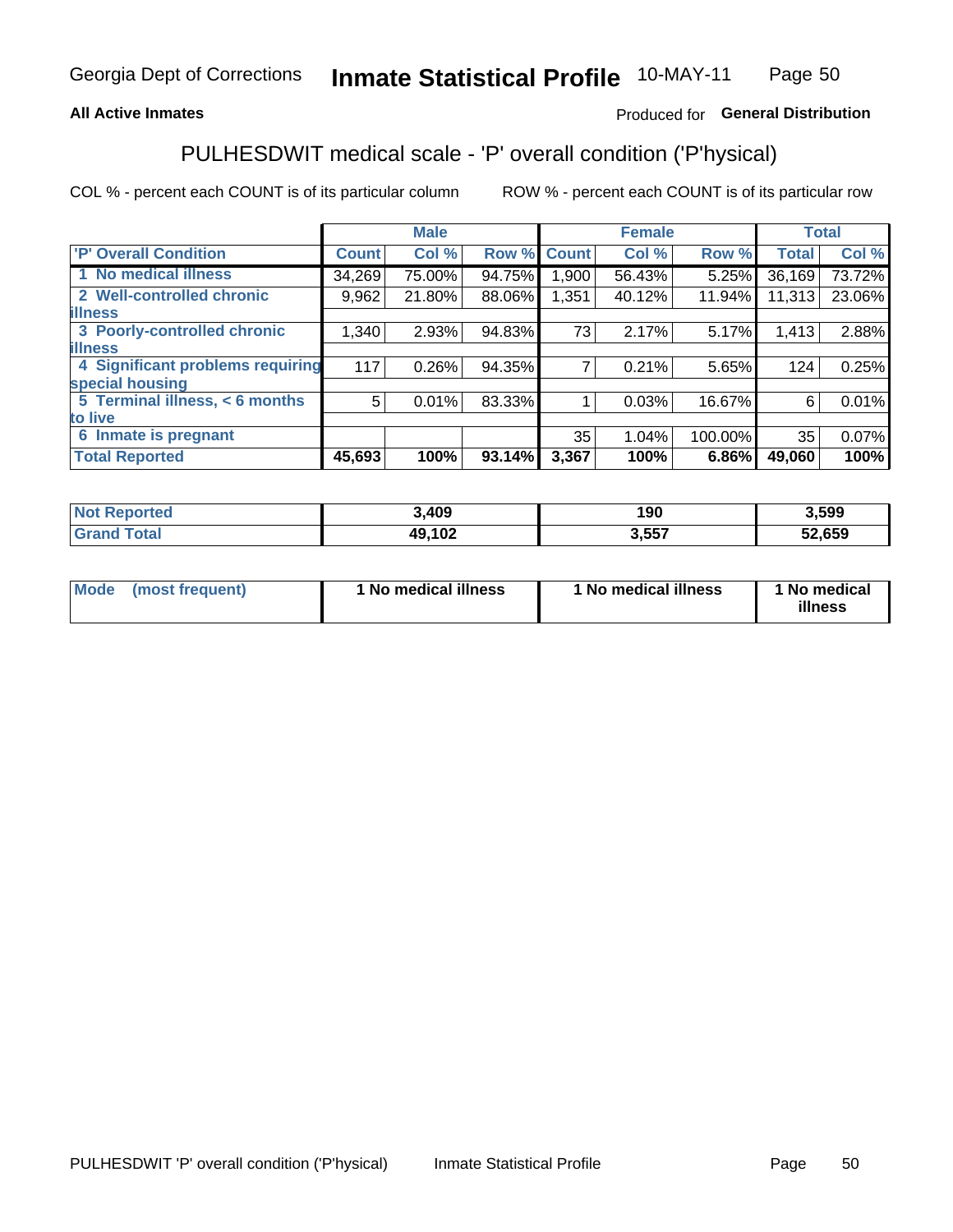### **All Active Inmates**

## Produced for General Distribution

# PULHESDWIT medical scale - 'U' upper body

COL % - percent each COUNT is of its particular column

|                              |              | <b>Male</b> |         |                | <b>Female</b> |        |              | <b>Total</b> |
|------------------------------|--------------|-------------|---------|----------------|---------------|--------|--------------|--------------|
| <b>U' Upper Body</b>         | <b>Count</b> | Col %       | Row %   | <b>Count</b>   | Col %         | Row %  | <b>Total</b> | Col %        |
| 1 Upper bones, joints,       | 43,710       | 95.86%      | 93.27%  | 3,152          | 93.50%        | 6.73%  | 46,862       | 95.69%       |
| muscles all OK               |              |             |         |                |               |        |              |              |
| 2 One or both arms minimally | 1,591        | 3.49%       | 88.54%  | 206            | 6.11%         | 11.46% | 1,797        | 3.67%        |
| limited                      |              |             |         |                |               |        |              |              |
| 3 One or both arms           | 255          | 0.56%       | 95.86%  | 11             | 0.33%         | 4.14%  | 266          | 0.54%        |
| <b>moderately limited</b>    |              |             |         |                |               |        |              |              |
| 4 One arm disabled,          | 41           | 0.09%       | 95.35%  | $\overline{2}$ | 0.06%         | 4.65%  | 43           | 0.09%        |
| paralyzed, or amputated      |              |             |         |                |               |        |              |              |
| 5 Both arms disabled,        | 3            | 0.01%       | 100.00% |                |               |        | 3            | 0.01%        |
| paralyzed, or amputated      |              |             |         |                |               |        |              |              |
| <b>Total Reported</b>        | 45,600       | 100%        | 93.12%  | 3,371          | 100%          | 6.88%  | 48,971       | 100%         |

| <b>Not Reported</b> | 3,502  | 186   | 3,688  |
|---------------------|--------|-------|--------|
| <b>Grand Total</b>  | 49,102 | 3,557 | 52,659 |

| <b>Mode</b> | (most frequent) | 1 Upper bones, joints,<br>muscles all OK | 1 Upper bones, joints,<br>muscles all OK | 1 Upper bones,<br>joints, muscles all<br>ΟK |
|-------------|-----------------|------------------------------------------|------------------------------------------|---------------------------------------------|
|-------------|-----------------|------------------------------------------|------------------------------------------|---------------------------------------------|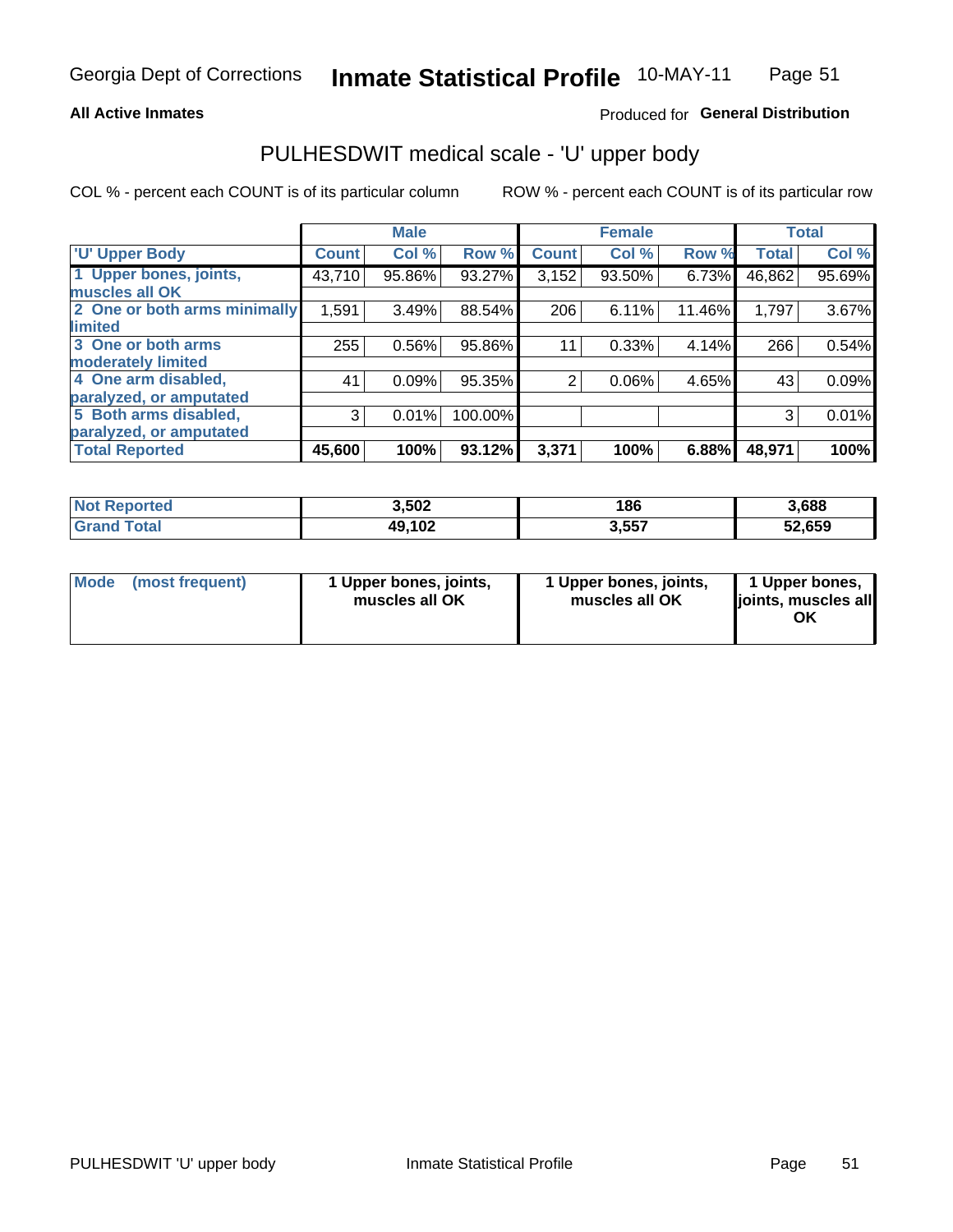### **All Active Inmates**

## Produced for General Distribution

## PULHESDWIT medical scale - 'L' lower body

COL % - percent each COUNT is of its particular column

|                                |              | <b>Male</b> |        |              | <b>Female</b> |        |              | <b>Total</b> |
|--------------------------------|--------------|-------------|--------|--------------|---------------|--------|--------------|--------------|
| 'L' Lower Body                 | <b>Count</b> | Col %       | Row %  | <b>Count</b> | Col %         | Row %  | <b>Total</b> | Col %        |
| 1 Lower bones, joints,         | 40,490       | 88.78%      | 93.81% | 2,672        | 79.24%        | 6.19%  | 43,162       | 88.12%       |
| muscles all OK                 |              |             |        |              |               |        |              |              |
| 2 One or both legs minimally   | 4,302        | 9.43%       | 86.52% | 670          | 19.87%        | 13.48% | 4,972        | 10.15%       |
| limited                        |              |             |        |              |               |        |              |              |
| 3 One or both legs             | 699          | 1.53%       | 96.95% | 22           | 0.65%         | 3.05%  | 721          | 1.47%        |
| moderately limited             |              |             |        |              |               |        |              |              |
| 4 One leg disabled, paralyzed, | 106          | 0.23%       | 94.64% | 6            | 0.18%         | 5.36%  | 112          | 0.23%        |
| or amputated                   |              |             |        |              |               |        |              |              |
| 5 Both legs disabled,          | 11           | 0.02%       | 84.62% | 2            | 0.06%         | 15.38% | 13           | 0.03%        |
| paralyzed, or amputated        |              |             |        |              |               |        |              |              |
| <b>Total Reported</b>          | 45,608       | 100%        | 93.12% | 3,372        | 100%          | 6.88%  | 48,980       | 100%         |

| <b>Not Reported</b>   | 3,494  | 185   | 3,679  |
|-----------------------|--------|-------|--------|
| <b>Total</b><br>Grand | 49,102 | 3,557 | 52,659 |

| Mode | (most frequent) | 1 Lower bones, joints,<br>muscles all OK | I Lower bones, joints,<br>muscles all OK | 1 Lower bones,<br>joints, muscles all<br>ΟK |
|------|-----------------|------------------------------------------|------------------------------------------|---------------------------------------------|
|------|-----------------|------------------------------------------|------------------------------------------|---------------------------------------------|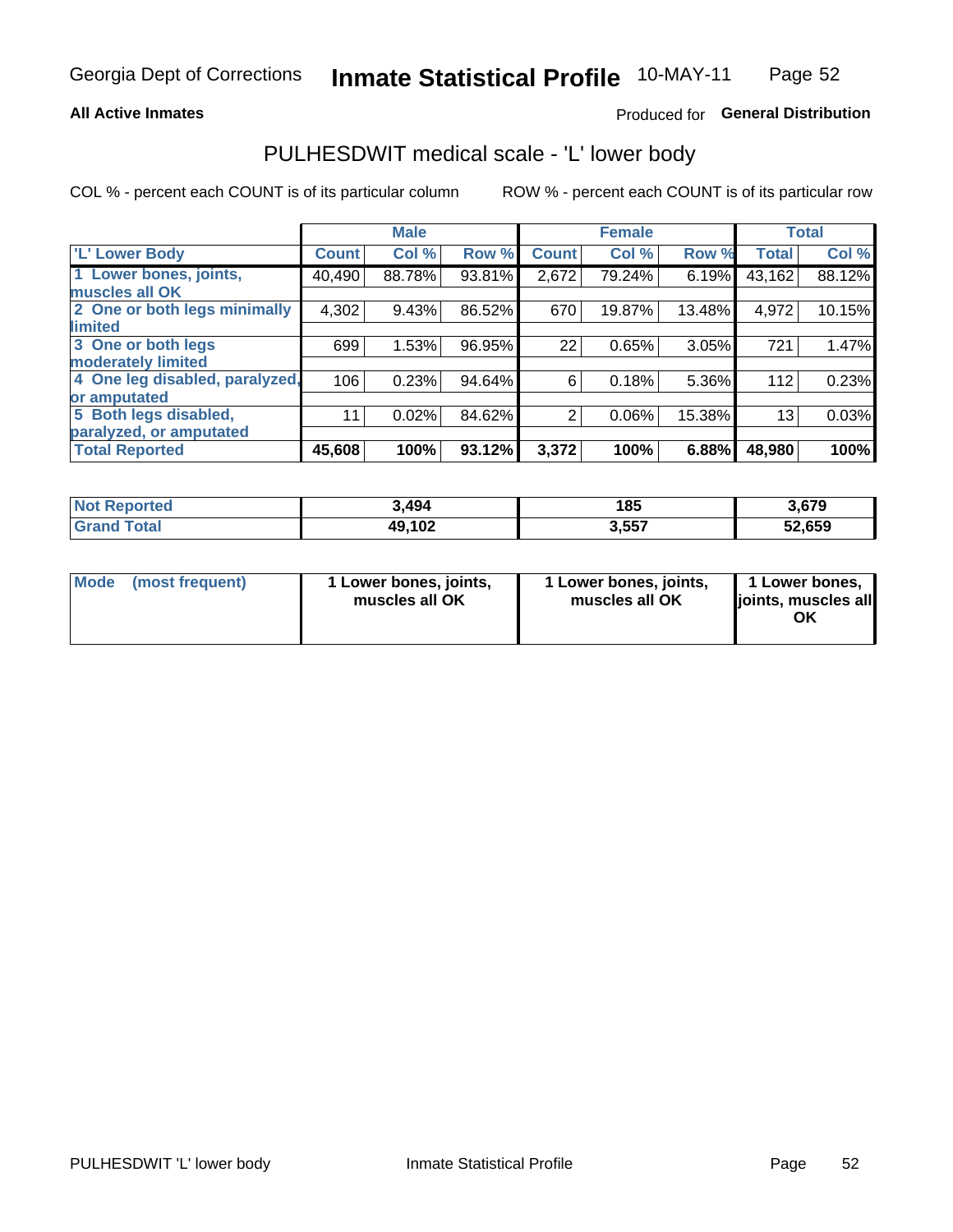### **All Active Inmates**

## Produced for General Distribution

# PULHESDWIT medical scale - 'H' hearing

COL % - percent each COUNT is of its particular column

|                                |              | <b>Male</b> |             |                 | <b>Female</b> |       | <b>Total</b> |        |
|--------------------------------|--------------|-------------|-------------|-----------------|---------------|-------|--------------|--------|
| <b>H' Hearing</b>              | <b>Count</b> | Col %       | Row % Count |                 | Col %         | Row % | <b>Total</b> | Col %  |
| 1 Normal hearing both ears     | 45,080       | 98.87%      | 93.12%      | 3,332           | 98.81%        | 6.88% | 48,412       | 98.86% |
| 2 Some loss in one ear with    | 403          | 0.88%       | 91.59%      | 37 <sup>1</sup> | 1.10%         | 8.41% | 440          | 0.90%  |
| other OK, or mild loss in both |              |             |             |                 |               |       |              |        |
| 3 Total loss in one ear with   | 76           | 0.17%       | 97.44%      | 2               | $0.06\%$      | 2.56% | 78           | 0.16%  |
| mild loss in other             |              |             |             |                 |               |       |              |        |
| 4 Severe loss in both ears     | 21           | 0.05%       | 100.00%     |                 |               |       | 21           | 0.04%  |
| 5 Total loss in both ears,     | 16           | 0.04%       | 94.12%      |                 | 0.03%         | 5.88% | 17           | 0.03%  |
| requiring special housing      |              |             |             |                 |               |       |              |        |
| <b>Total Reported</b>          | 45,596       | 100%        | 93.11%      | 3,372           | 100%          | 6.89% | 48,968       | 100%   |

| <b>Not Reno</b><br>ాorted | 3,506  | 185   | 3,691  |
|---------------------------|--------|-------|--------|
| Total                     | 49,102 | 3,557 | 52,659 |

| Mode (most frequent) | 1 Normal hearing both ears 11 Normal hearing both ears 1 Normal hearing | both ears |
|----------------------|-------------------------------------------------------------------------|-----------|
|                      |                                                                         |           |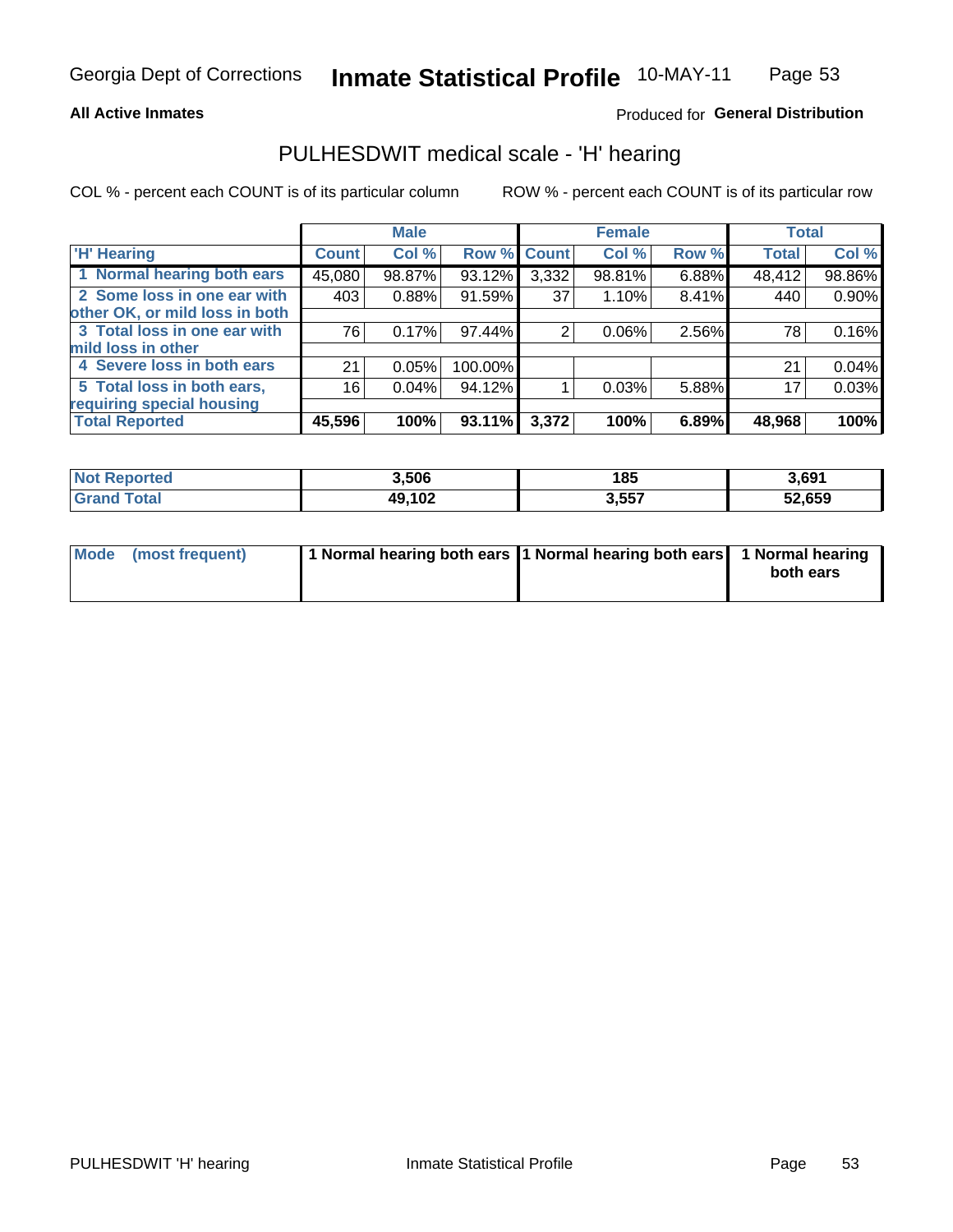### **All Active Inmates**

## Produced for General Distribution

## PULHESDWIT medical scale - 'E' vision

COL % - percent each COUNT is of its particular column

|                                 |              | <b>Male</b> |         |              | <b>Female</b> |        |              | <b>Total</b> |
|---------------------------------|--------------|-------------|---------|--------------|---------------|--------|--------------|--------------|
| 'E' Vision                      | <b>Count</b> | Col %       | Row %   | <b>Count</b> | Col %         | Row %  | <b>Total</b> | Col %        |
| 1 Correctable to 20/40 in both  | 37,637       | 84.03%      | 95.11%  | .937         | 57.48%        | 4.89%  | 39,574       | 82.17%       |
| eyes                            |              |             |         |              |               |        |              |              |
| 2 Correctable to 20/70 in one   | 6,324        | 14.12%      | 83.06%  | 1,290        | 38.28%        | 16.94% | 7,614        | 15.81%       |
| eye, may be blind in other      |              |             |         |              |               |        |              |              |
| 3 Correctable to 20/200 in one  | 702          | 1.57%       | 83.97%  | 134          | 3.98%         | 16.03% | 836          | 1.74%        |
| eye, may be blind in other      |              |             |         |              |               |        |              |              |
| 4 One eye not correctable to    | 116          | 0.26%       | 92.80%  | 9            | 0.27%         | 7.20%  | 125          | 0.26%        |
| 20/200, other may be blind      |              |             |         |              |               |        |              |              |
| 5 Blind in both eyes, requiring | 12           | 0.03%       | 100.00% |              |               |        | 12           | 0.02%        |
| special housing                 |              |             |         |              |               |        |              |              |
| <b>Total Reported</b>           | 44,791       | 100%        | 93.00%  | 3,370        | 100%          | 7.00%  | 48,161       | 100%         |

| <b>Not Reported</b> | 0.11<br>- - | 187   | 4,498  |
|---------------------|-------------|-------|--------|
| <b>Total</b>        | 49,102      | 3,557 | 52,659 |

| Mode (most frequent) | 1 Correctable to 20/40 in both<br>eves | 1 Correctable to 20/40 in   1 Correctable to  <br>both eves | 20/40 in both eyes |
|----------------------|----------------------------------------|-------------------------------------------------------------|--------------------|
|                      |                                        |                                                             |                    |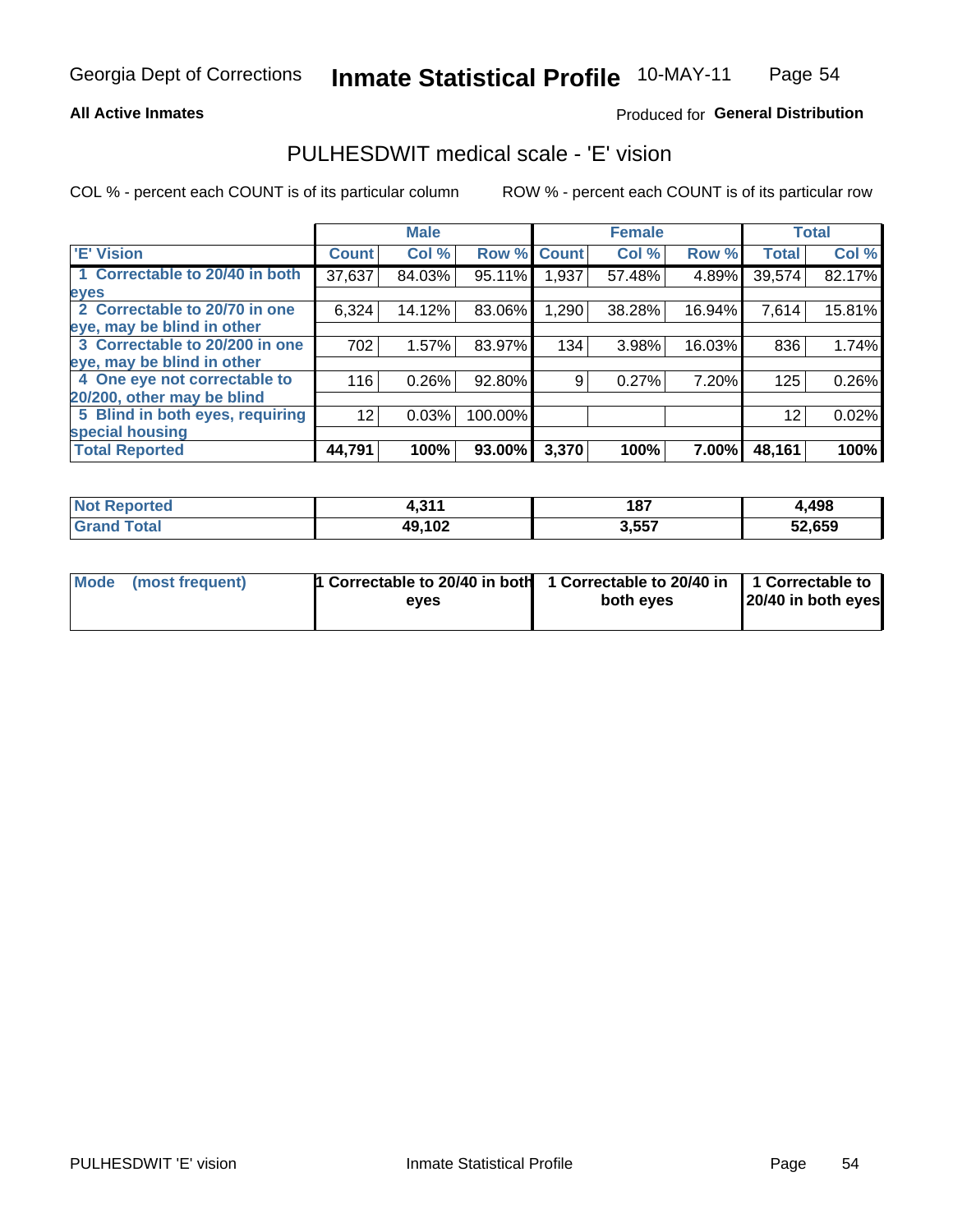### **All Active Inmates**

## Produced for General Distribution

## PULHESDWIT medical scale - 'S' pSychiatric

COL % - percent each COUNT is of its particular column

|                                        |              | <b>Male</b> |         |              | <b>Female</b> |        |              | <b>Total</b> |
|----------------------------------------|--------------|-------------|---------|--------------|---------------|--------|--------------|--------------|
| 'S' pSychiatric                        | <b>Count</b> | Col %       | Row %   | <b>Count</b> | Col %         | Row %  | <b>Total</b> | Col %        |
| 1 No impairment or disorders           | 38,964       | 86.17%      | 95.13%  | .996         | 60.01%        | 4.87%  | 40,960       | 84.38%       |
| 2 Stable, or in remission, or          | 4,805        | 10.63%      | 78.71%  | 1,300        | 39.09%        | 21.29% | 6,105        | 12.58%       |
| mild impairment or retardation         |              |             |         |              |               |        |              |              |
| 3 Requires moderate inpatient          | 1,218        | 2.69%       | 98.15%  | 23           | 0.69%         | 1.85%  | 1,241        | 2.56%        |
| treatment                              |              |             |         |              |               |        |              |              |
| 4 Requires intensive inpatient         | 211          | 0.47%       | 96.79%  |              | 0.21%         | 3.21%  | 218          | 0.45%        |
| treatment                              |              |             |         |              |               |        |              |              |
| <b>5 Requires Crisis Stabilization</b> | 21           | 0.05%       | 100.00% |              |               |        | 21           | 0.04%        |
| Unit (CSU) inpatient care              |              |             |         |              |               |        |              |              |
| <b>Total Reported</b>                  | 45,219       | 100%        | 93.15%  | 3,326        | 100%          | 6.85%  | 48,545       | 100.0%       |

| <b>Not Reported</b> | 3,883  | 221<br>ا د∠ | 1,114  |
|---------------------|--------|-------------|--------|
| Total<br>Grand      | 49,102 | 3,557       | 52,659 |

| Mode            | <b>1 No impairment or disorders</b> | 1 No impairment or | 1 No impairment or |
|-----------------|-------------------------------------|--------------------|--------------------|
| (most frequent) |                                     | disorders          | disorders          |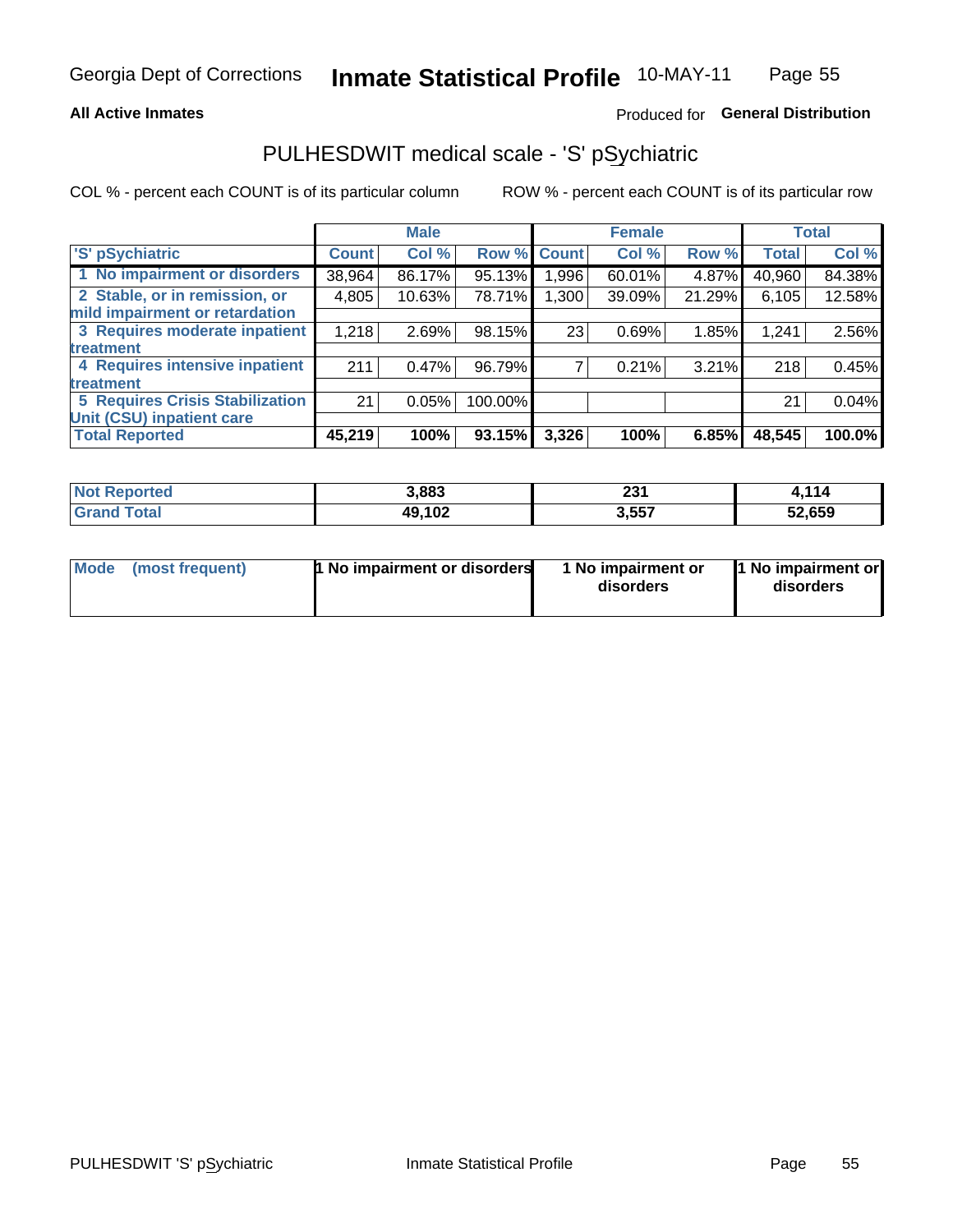### **All Active Inmates**

## Produced for General Distribution

## PULHESDWIT medical scale - 'D' dental

COL % - percent each COUNT is of its particular column

|                                 |              | <b>Male</b> |         |              | <b>Female</b> |       |              | <b>Total</b> |
|---------------------------------|--------------|-------------|---------|--------------|---------------|-------|--------------|--------------|
| <b>D'</b> Dental                | <b>Count</b> | Col %       | Row %   | <b>Count</b> | Col %         | Row % | <b>Total</b> | Col %        |
| 1 Minimal routine dental health | 20,282       | 47.06%      | 91.21%  | .954         | 58.89%        | 8.79% | 22,236       | 47.90%       |
| <b>needs</b>                    |              |             |         |              |               |       |              |              |
| 2 Moderate cavities and/or gum  | 15,390       | 35.71%      | 93.03%  | 1,153        | 34.75%        | 6.97% | 16,543       | 35.64%       |
| disease                         |              |             |         |              |               |       |              |              |
| 3 Extensive gum disease         | 7,412        | 17.20%      | 97.23%  | 211          | 6.36%         | 2.77% | 7,623        | 16.42%       |
| and/or widespread decay         |              |             |         |              |               |       |              |              |
| 4 Urgent need for dental        | 15           | 0.03%       | 100.00% |              |               |       | 15           | 0.03%        |
| <b>services</b>                 |              |             |         |              |               |       |              |              |
| 5 Life-threatening disease or   |              | 0.01%       | 100.00% |              |               |       |              | 0.01%        |
| extreme pain or infection       |              |             |         |              |               |       |              |              |
| <b>Total Reported</b>           | 43,100       | 100%        | 92.85%  | 3,318        | 100%          | 7.15% | 46,418       | 100%         |

| <b>Not Reported</b> | 6,002  | 239   | 6,241  |
|---------------------|--------|-------|--------|
| <b>Grand Total</b>  | 49,102 | 3,557 | 52,659 |

| 1 Minimal routine dental<br>Mode<br>(most frequent)<br>health needs | 1 Minimal routine dental 1 Minimal routine<br>health needs | dental health<br>needs |
|---------------------------------------------------------------------|------------------------------------------------------------|------------------------|
|---------------------------------------------------------------------|------------------------------------------------------------|------------------------|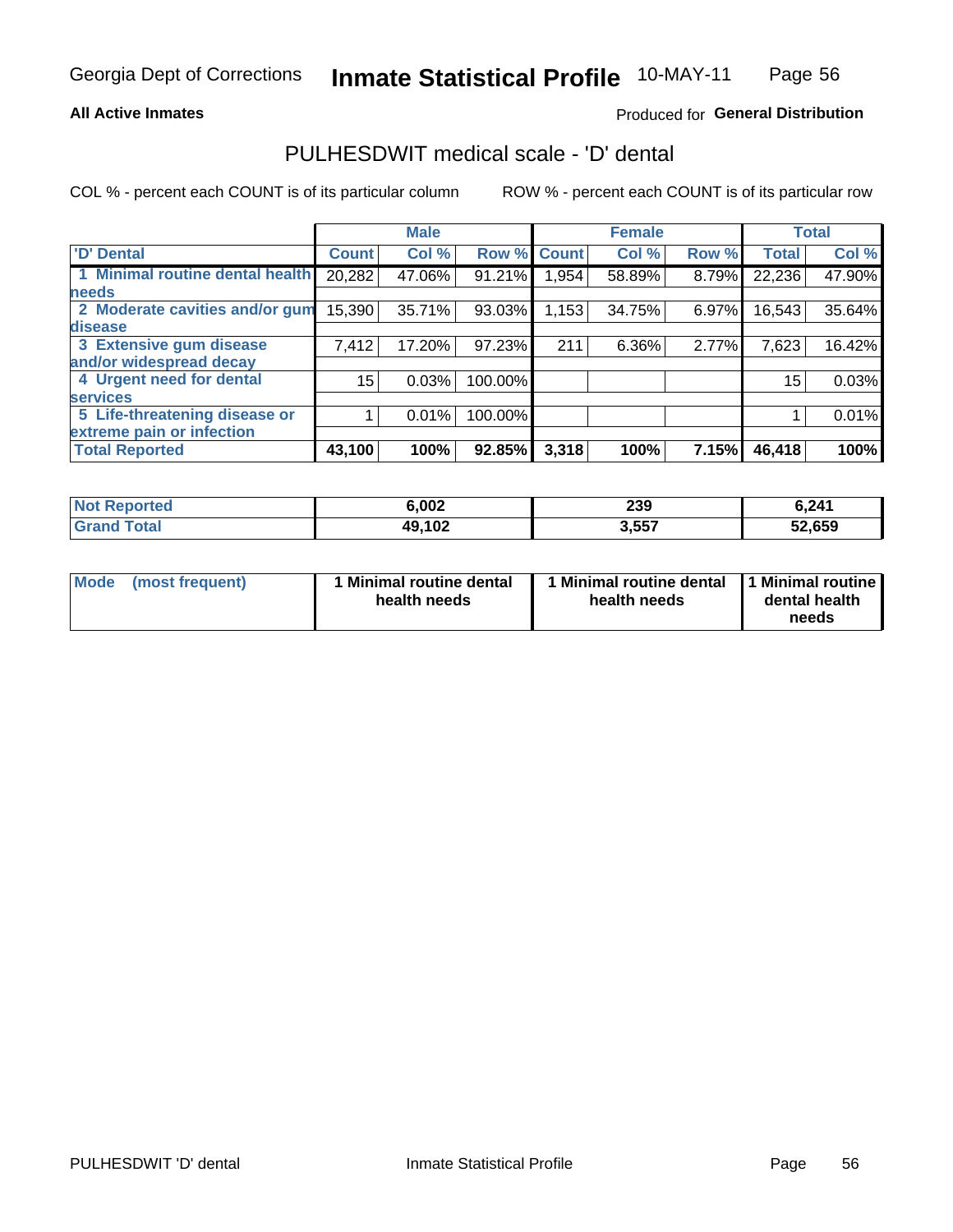### **All Active Inmates**

## Produced for General Distribution

## PULHESDWIT medical scale - 'W' work ability

COL % - percent each COUNT is of its particular column

|                                 |                    | <b>Male</b> |        |             | <b>Female</b> |          |              | <b>Total</b> |
|---------------------------------|--------------------|-------------|--------|-------------|---------------|----------|--------------|--------------|
| <b>W' work ability</b>          | Count <sup>1</sup> | Col %       |        | Row % Count | Col %         | Row %    | <b>Total</b> | Col %        |
| 1 Unrestricted work or activity | 37,964             | 83.26%      | 93.64% | 2,579       | 76.48%        | $6.36\%$ | 40,543       | 82.79%       |
| 2 Minor restrictions on type of | 6,000              | 13.16%      | 89.82% | 680         | 20.17%        | 10.18%   | 6,680        | 13.64%       |
| <b>work</b>                     |                    |             |        |             |               |          |              |              |
| 3 Moderate restrictions on type | 1,139              | $2.50\%$    | 94.92% | 61          | 1.81%         | 5.08%    | 1,200        | 2.45%        |
| lof work                        |                    |             |        |             |               |          |              |              |
| 4 Major restrictions on type of | 376                | 0.82%       | 88.47% | 49          | 1.45%         | 11.53%   | 425          | 0.87%        |
| <b>work</b>                     |                    |             |        |             |               |          |              |              |
| 5 Cannot work under any         | 119                | 0.26%       | 97.54% | 3           | 0.09%         | 2.46%    | 122          | 0.25%        |
| <b>circumstances</b>            |                    |             |        |             |               |          |              |              |
| <b>Total Reported</b>           | 45,598             | 100%        | 93.11% | 3,372       | 100%          | 6.89%    | 48,970       | 100%         |

| <b>Not Reported</b>          | 3,504  | 185   | 3,689  |
|------------------------------|--------|-------|--------|
| <b>Total</b><br><b>Grand</b> | 49,102 | 3,557 | 52,659 |

| Mode            | 1 Unrestricted work or | 1 Unrestricted work or | 1 Unrestricted   |
|-----------------|------------------------|------------------------|------------------|
| (most frequent) | activity               | activity               | work or activity |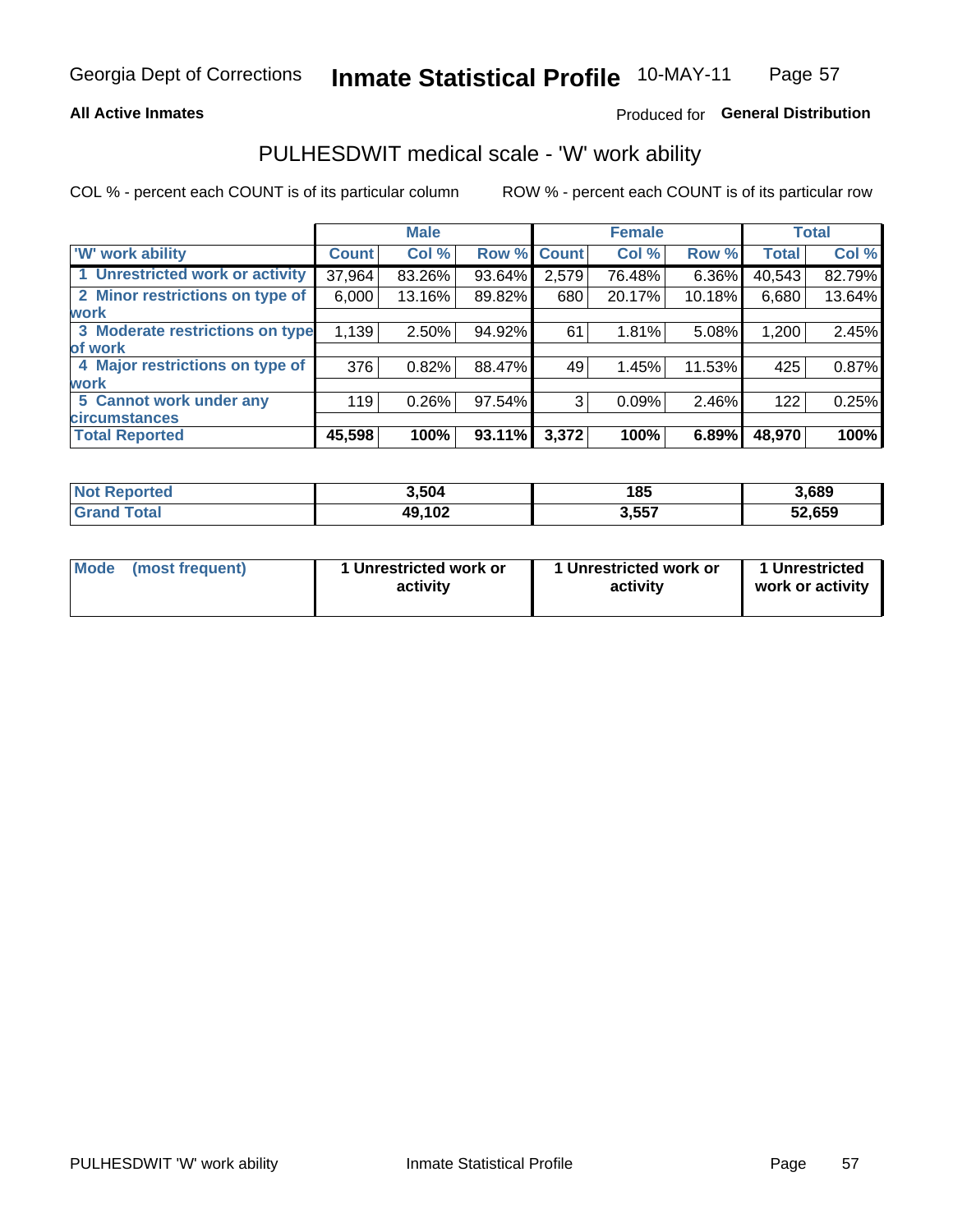### **All Active Inmates**

## Produced for General Distribution

## PULHESDWIT medical scale - 'I' impairment

COL % - percent each COUNT is of its particular column

|                                                              |              | <b>Male</b> |         |             | <b>Female</b> |        |              | <b>Total</b> |
|--------------------------------------------------------------|--------------|-------------|---------|-------------|---------------|--------|--------------|--------------|
| <b>T' Impairment</b>                                         | <b>Count</b> | Col %       |         | Row % Count | Col %         | Row %  | <b>Total</b> | Col %        |
| 1 No impairments or<br>disabilities                          | 45,315       | 99.44%      | 93.14%  | 3,339       | 99.11%        | 6.86%  | 48,654       | 99.42%       |
| 2 Wheelchair-bound but<br>otherwise OK                       | 164          | 0.36%       | 87.23%  | 24          | 0.71%         | 12.77% | 188          | 0.38%        |
| <b>3 Needs low-level Assisted</b><br>Living (level I)        | 37           | 0.08%       | 90.24%  | 4           | 0.12%         | 9.76%  | 41           | 0.08%        |
| 4 Needs moderate Assisted<br><b>Living (level II)</b>        |              | 0.01%       | 100.00% |             |               |        |              | 0.01%        |
| <b>5 Needs maximal Assisted</b><br><b>Living (level III)</b> | 52           | 0.11%       | 96.30%  | 2           | 0.06%         | 3.70%  | 54           | 0.11%        |
| <b>Total Reported</b>                                        | 45,570       | 100%        | 93.12%  | 3,369       | 100%          | 6.88%  | 48,939       | 100%         |

| <b>Not</b><br>Reported | 3,532  | 188   | 3,720  |
|------------------------|--------|-------|--------|
| Total                  | 49,102 | 3,557 | 52,659 |

| Mode | (most frequent) | 1 No impairments or<br>disabilities | 1 No impairments or<br>disabilities | 1 No impairments<br>or disabilities |
|------|-----------------|-------------------------------------|-------------------------------------|-------------------------------------|
|------|-----------------|-------------------------------------|-------------------------------------|-------------------------------------|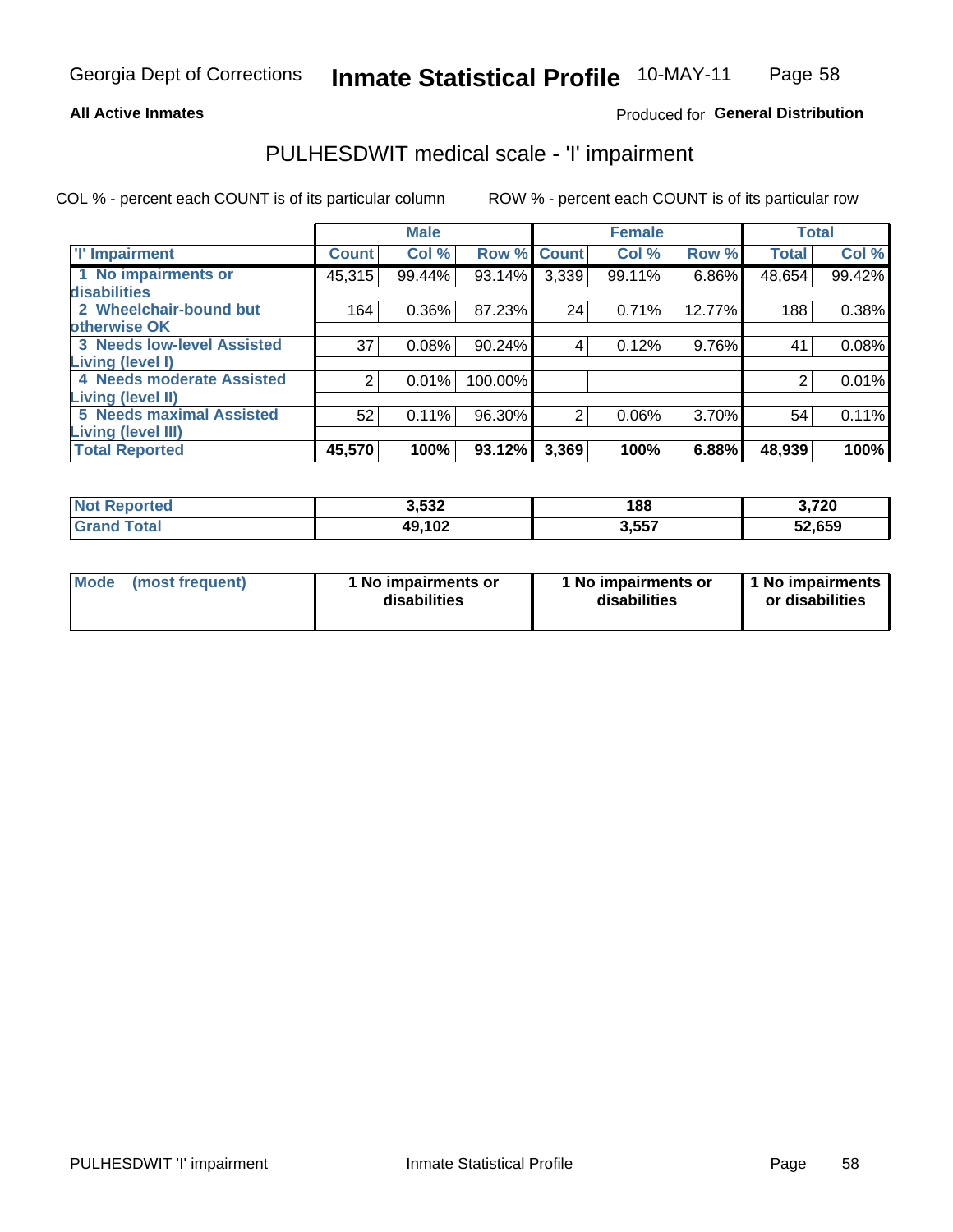### **All Active Inmates**

## Produced fo General Distribution

## PULHESDWIT medical scale - 'T' transportability

COL % - percent each COUNT is of its particular column

|                              |                    | <b>Male</b> |         |              | <b>Female</b> |        |              | <b>Total</b> |
|------------------------------|--------------------|-------------|---------|--------------|---------------|--------|--------------|--------------|
| <b>T' Transportability</b>   | Count <sup>!</sup> | Col %       | Row %   | <b>Count</b> | Col %         | Row %  | <b>Total</b> | Col %        |
| 1 Can be transported in any  | 45,423             | 99.65%      | 93.14%  | 3,346        | 99.61%        | 6.86%  | 48,769       | 99.65%       |
| ordinary approved vehicle    |                    |             |         |              |               |        |              |              |
| 2 Wheelchair-bound, not      | 67                 | 0.15%       | 88.16%  | 9            | 0.27%         | 11.84% | 76           | 0.16%        |
| needing special vehicle      |                    |             |         |              |               |        |              |              |
| 3 Wheelchair-bound, requires | 13 <sub>1</sub>    | 0.03%       | 100.00% |              |               |        | 13           | 0.03%        |
| special vehicle              |                    |             |         |              |               |        |              |              |
| 4 Needs specially-equipped   | 3                  | 0.01%       | 100.00% |              |               |        |              | 0.01%        |
| medical vehicle              |                    |             |         |              |               |        |              |              |
| <b>5 Requires ambulance</b>  | 75                 | 0.16%       | 94.94%  | 4            | 0.12%         | 5.06%  | 79           | 0.16%        |
| transport                    |                    |             |         |              |               |        |              |              |
| <b>Total Reported</b>        | 45,581             | 100%        | 93.14%  | 3,359        | 100%          | 6.86%  | 48,940       | 100.0%       |

| <b>eported</b><br>ומש | 3,521  | 198         | 3,719  |
|-----------------------|--------|-------------|--------|
| 'otal                 | 49,102 | 2557<br>טט. | 52,659 |

|  | Mode (most frequent) | 1 Can be transported in any 1 Can be transported in any<br>ordinary approved vehicle   ordinary approved vehicle   transported in any |  | 1 Can be<br>  ordinary approved  <br>vehicle |
|--|----------------------|---------------------------------------------------------------------------------------------------------------------------------------|--|----------------------------------------------|
|--|----------------------|---------------------------------------------------------------------------------------------------------------------------------------|--|----------------------------------------------|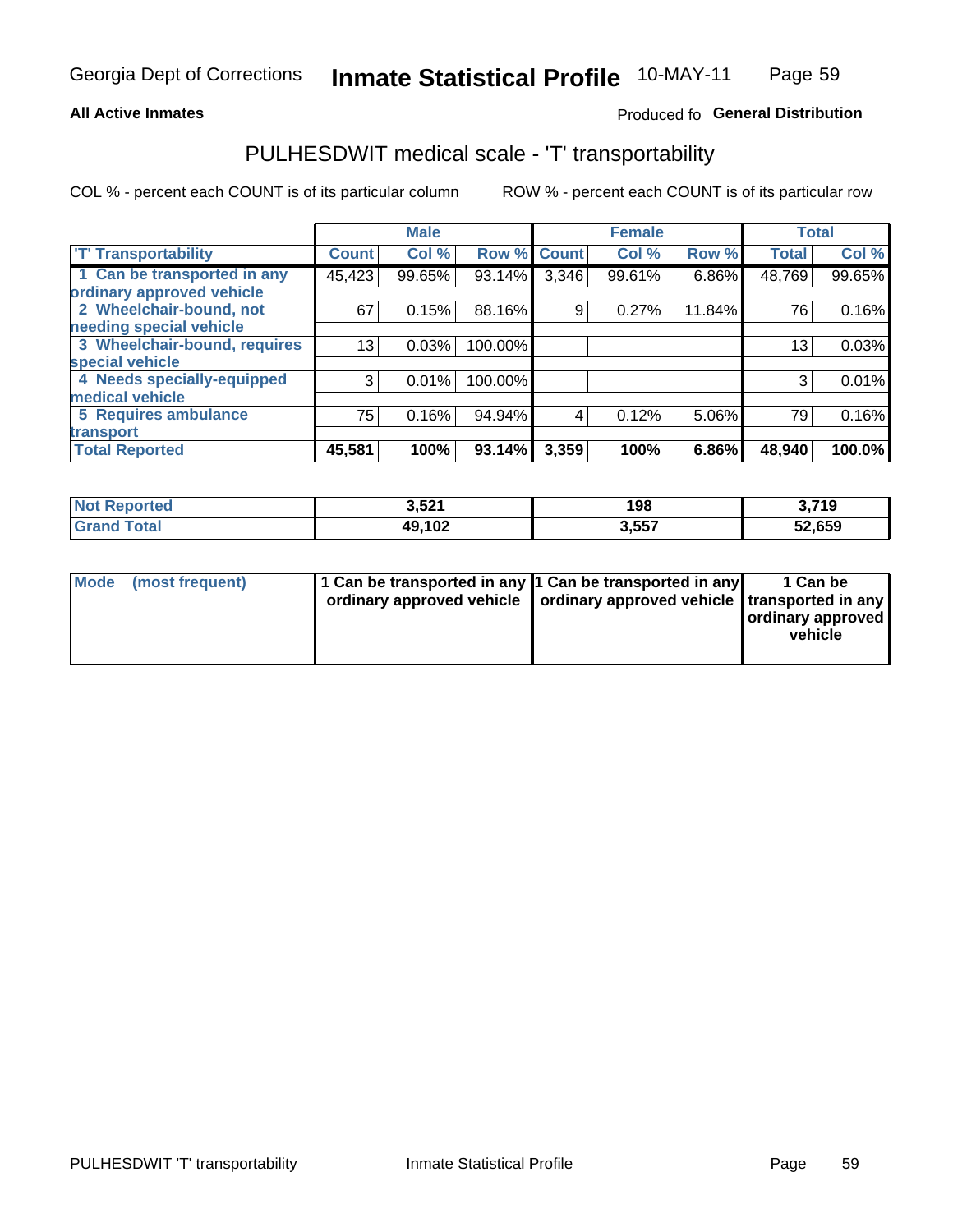## **All Active Inmates**

## Produced for General Distribution

## Criminality in family, self-reported

COL % - percent each COUNT is of its particular column

|                              |              | <b>Male</b> |           |              | <b>Female</b> |       |              | Total   |
|------------------------------|--------------|-------------|-----------|--------------|---------------|-------|--------------|---------|
| <b>Criminality In Family</b> | <b>Count</b> | Col%        | Row %     | <b>Count</b> | Col %         | Row % | <b>Total</b> | Col %   |
| Yes, criminality in family   | 7.032        | $22.52\%$   | $92.02\%$ | 610          | 41.33%        | 7.98% | 7,642        | 23.37%  |
| No criminality in family     | 24.194       | 77.48%      | $96.54\%$ | 866          | 58.67%        |       | 3.46% 25,060 | 76.63%  |
| <b>Total Reported</b>        | 31,226       | 100%        | 95.49%    | 1.476        | 100%          |       | 4.51% 32,702 | $100\%$ |

| <b>Not Reported</b> | 7,876<br>. – | 2,081 | 19,957 |
|---------------------|--------------|-------|--------|
| ⊺otai               | 49,102       | 3,557 | 52,659 |

|  | Mode (most frequent) | No criminality in family | No criminality in family | No criminality in<br>family |
|--|----------------------|--------------------------|--------------------------|-----------------------------|
|--|----------------------|--------------------------|--------------------------|-----------------------------|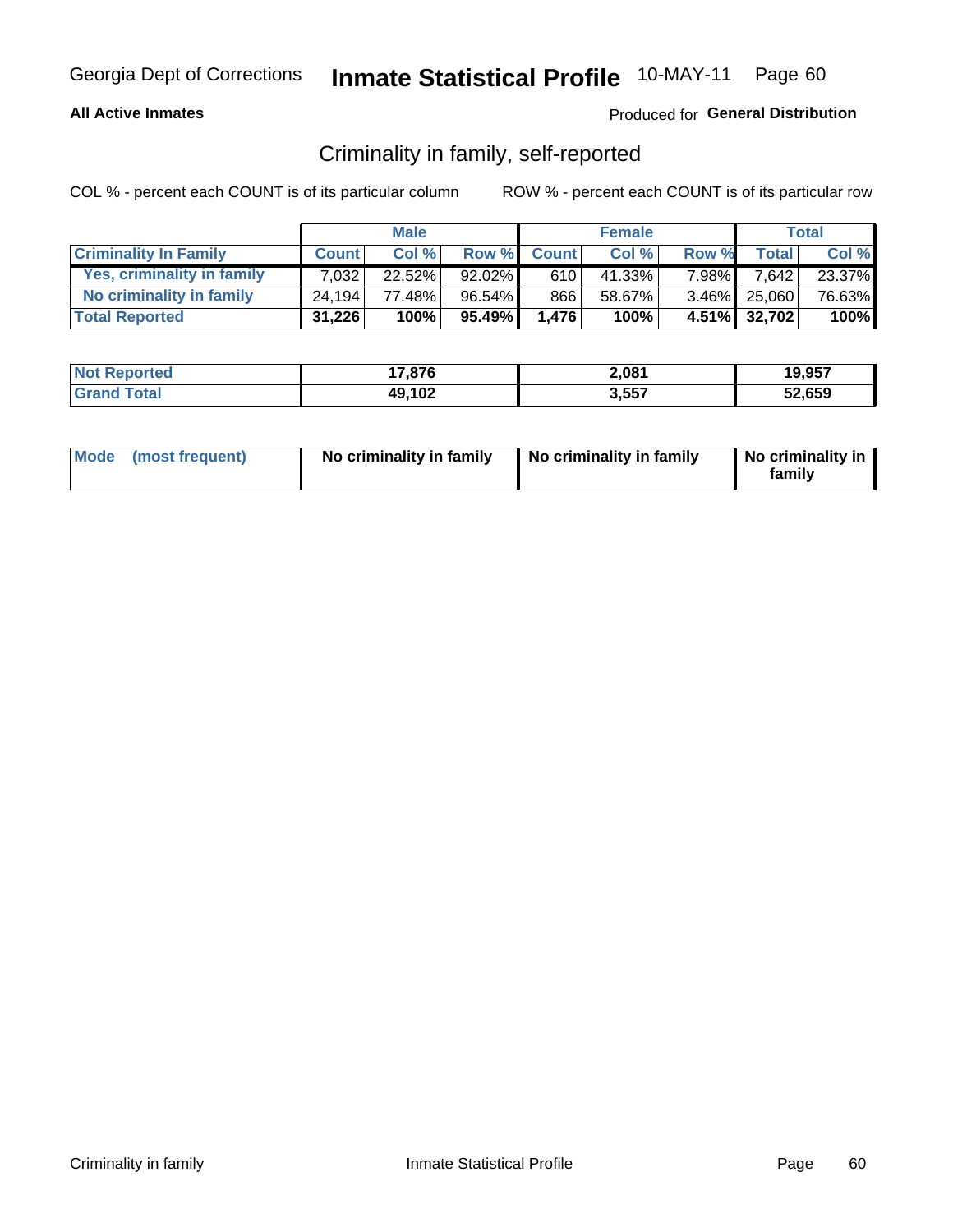## **All Active Inmates**

## Produced for General Distribution

## Alcoholism in family, self-reported

COL % - percent each COUNT is of its particular column

|                             |              | <b>Male</b> |              |              | <b>Female</b> |       |              | Total   |
|-----------------------------|--------------|-------------|--------------|--------------|---------------|-------|--------------|---------|
| <b>Alcoholism In Family</b> | <b>Count</b> | Col %       | <b>Row %</b> | <b>Count</b> | Col %         | Row % | <b>Total</b> | Col %   |
| Yes, alcoholism in family   | 4.462        | 14.29%      | $92.02\%$    | 387          | 26.22%        | 7.98% | 4.849        | 14.83%  |
| No alcoholism in family     | 26,764       | 85.71%      | 96.09%       | 1.089        | 73.78%        |       | 3.91% 27,853 | 85.17%  |
| <b>Total Reported</b>       | 31,226       | 100%        | 95.49%       | 1.476        | 100%          |       | 4.51% 32,702 | $100\%$ |

| <b>Not Reported</b> | 7.876<br>. – | 2,081 | 19.957 |
|---------------------|--------------|-------|--------|
| l Grand T<br>Гоtаl  | 49,102       | 3,557 | 52,659 |

|  | Mode (most frequent) | No alcoholism in family | No alcoholism in family | No alcoholism in<br>family |
|--|----------------------|-------------------------|-------------------------|----------------------------|
|--|----------------------|-------------------------|-------------------------|----------------------------|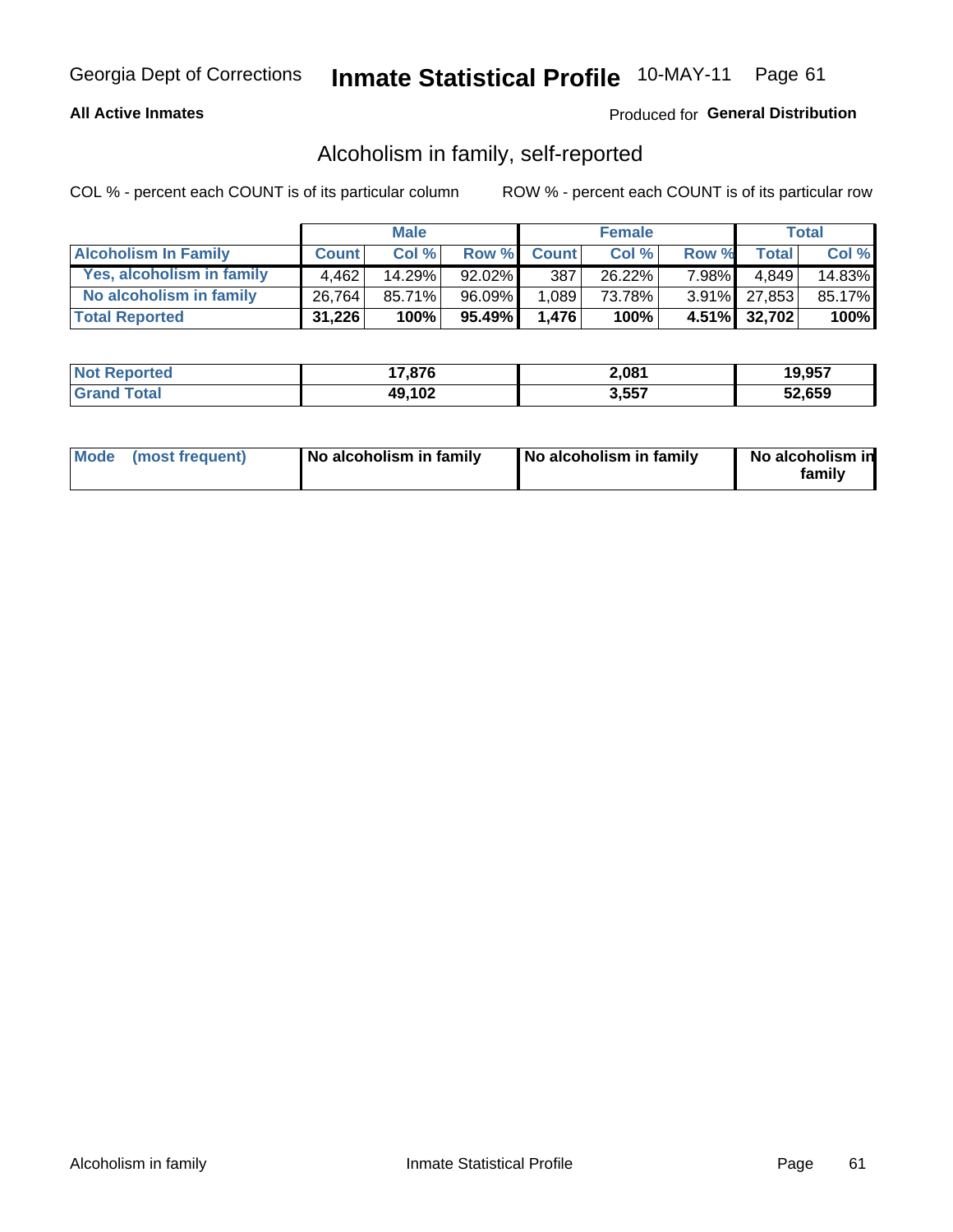## **All Active Inmates**

## Produced for General Distribution

## Drug abuse in family, self-reported

COL % - percent each COUNT is of its particular column

|                           |              | <b>Male</b> |        |              | <b>Female</b> |           |              | Total    |
|---------------------------|--------------|-------------|--------|--------------|---------------|-----------|--------------|----------|
| Drug Abuse In Family      | <b>Count</b> | Col%        | Row %  | <b>Count</b> | Col %         | Row %     | <b>Total</b> | Col %    |
| Yes, drug abuse in family | 2,485        | 7.96%       | 88.62% | 319          | 21.61%        | $11.38\%$ | 2,804        | $8.57\%$ |
| No drug abuse in family   | 28,741,      | $92.04\%$   | 96.13% | 1.157        | 78.39%        |           | 3.87% 29,898 | 91.43%   |
| <b>Total Reported</b>     | 31,226       | 100%        | 95.49% | 1,476        | 100%          |           | 4.51% 32,702 | $100\%$  |

| <b>Not Reported</b> | 7,876<br>. – | 2,081 | 19,957 |
|---------------------|--------------|-------|--------|
| ⊺otai               | 49,102       | 3,557 | 52,659 |

|  | Mode (most frequent) | No drug abuse in family | No drug abuse in family | No drug abuse in<br>familv |
|--|----------------------|-------------------------|-------------------------|----------------------------|
|--|----------------------|-------------------------|-------------------------|----------------------------|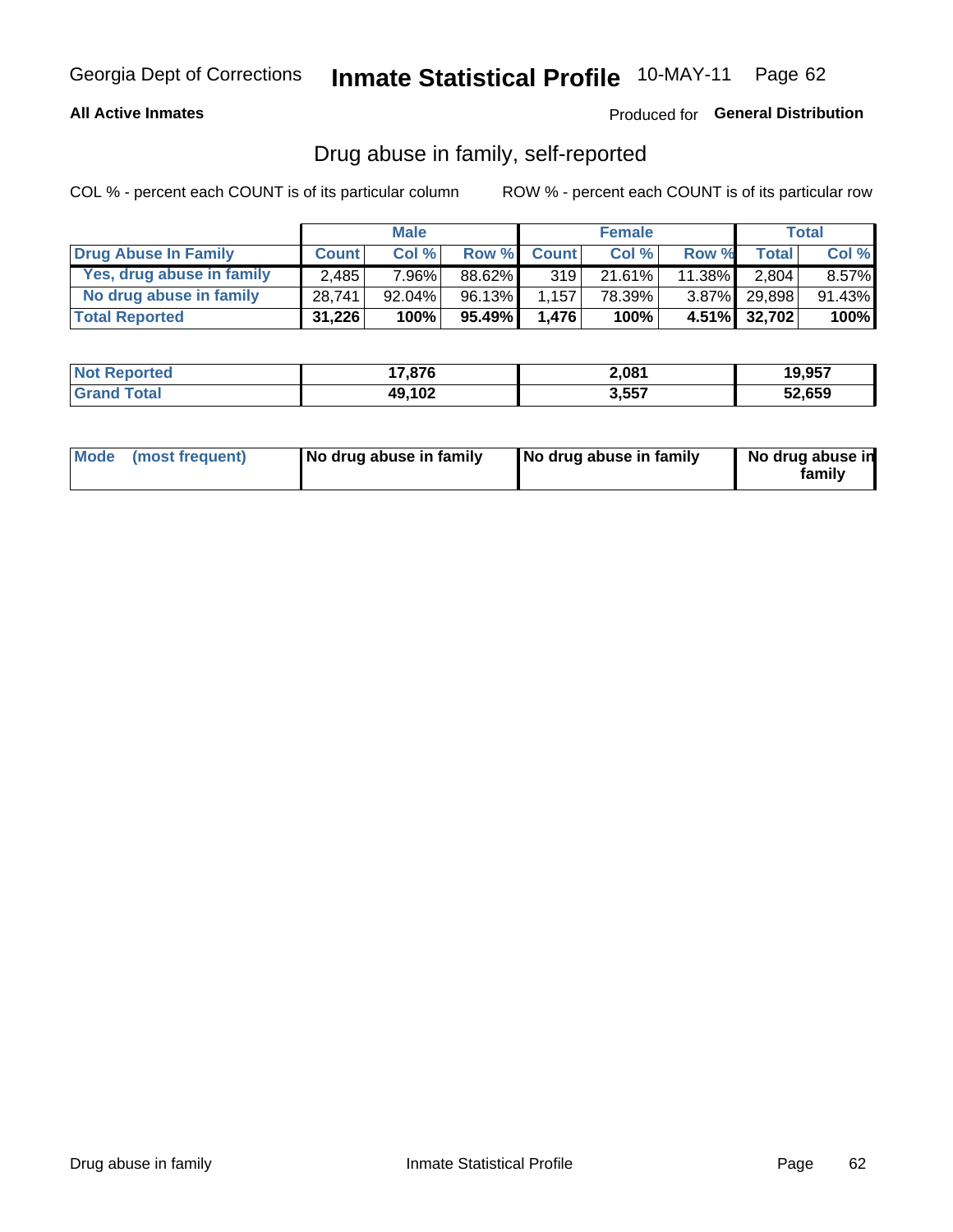## **All Active Inmates**

## Produced for General Distribution

## Subjected to frequent beatings, self-reported

COL % - percent each COUNT is of its particular column

|                            |              | <b>Male</b> |           |              | <b>Female</b> |          |        | Total  |
|----------------------------|--------------|-------------|-----------|--------------|---------------|----------|--------|--------|
| <b>Frequent beatings</b>   | <b>Count</b> | Col %       | Row %     | <b>Count</b> | Col %         | Row %    | Total  | Col%   |
| Yes, subjected to frequent | 1.3531       | 4.33%       | 85.15%    | 236          | $15.99\%$     | 14.85%   | .589   | 4.86%  |
| beatings                   |              |             |           |              |               |          |        |        |
| Not subjected to frequent  | 29,873       | 95.67%      | 96.01%    | 1,240        | 84.01%        | $3.99\%$ | 31.113 | 95.14% |
| beatings                   |              |             |           |              |               |          |        |        |
| <b>Total Reported</b>      | 31,226       | 100%        | $95.49\%$ | 1,476        | 100%          | 4.51%    | 32,702 | 100%   |

| <b>Not</b><br>Reported | .876   | 2,081 | 19,957 |
|------------------------|--------|-------|--------|
| 'Grand Total           | 49,102 | 3,557 | 52,659 |

| Mode (most frequent) | Not subjected to frequent<br>beatings | Not subjected to frequent<br>beatings | Not subjected to<br><b>frequent beatings</b> |
|----------------------|---------------------------------------|---------------------------------------|----------------------------------------------|
|                      |                                       |                                       |                                              |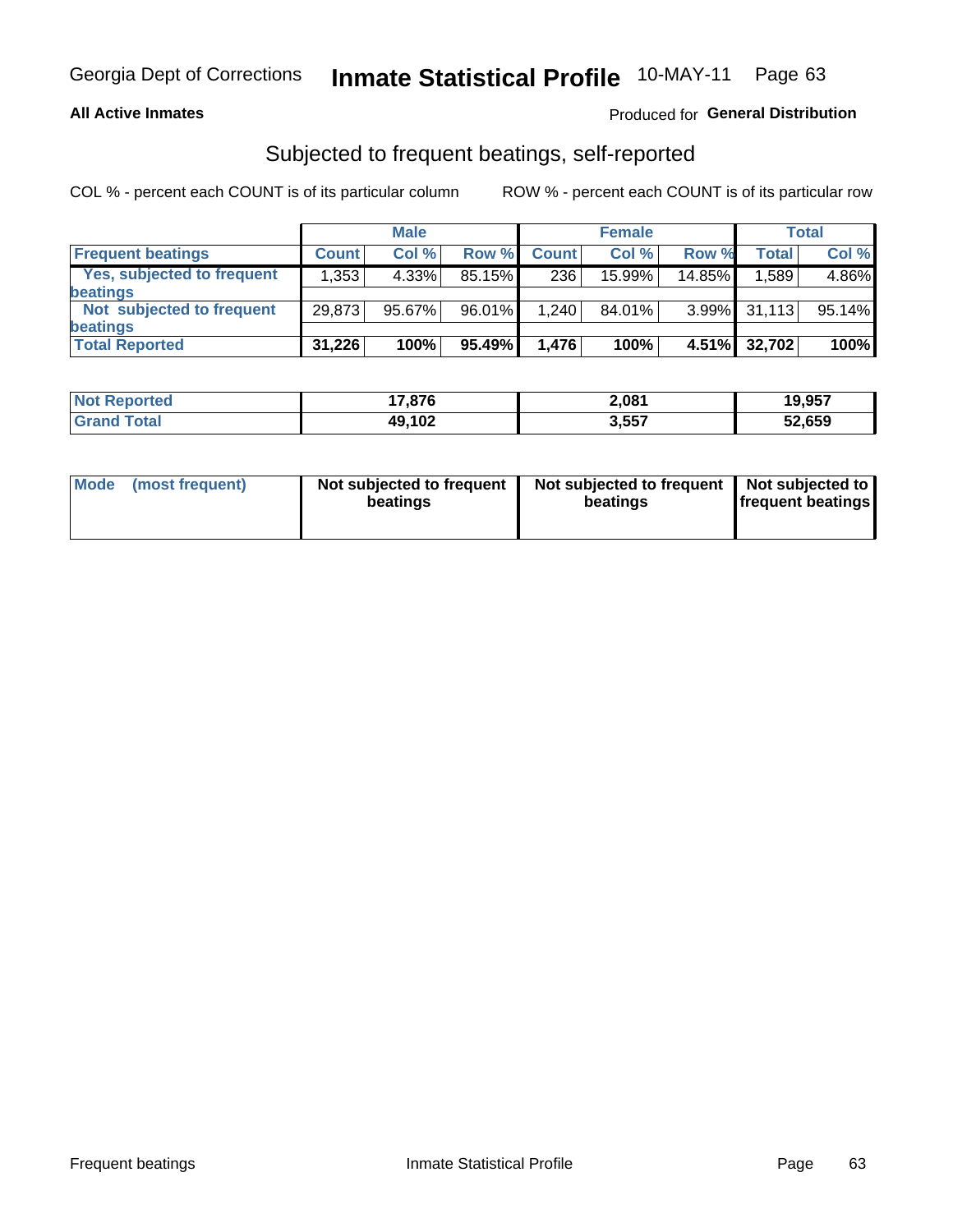## **All Active Inmates**

## **Produced for General Distribution**

## Father absent during inmate's childhood

COL % - percent each COUNT is of its particular column

|                           |              | <b>Male</b> |           |              | <b>Female</b> |          |              | Total  |
|---------------------------|--------------|-------------|-----------|--------------|---------------|----------|--------------|--------|
| <b>Father Absent</b>      | <b>Count</b> | Col%        | Row %     | <b>Count</b> | Col %         | Row %    | <b>Total</b> | Col %  |
| Yes, father was absent    | 15.119       | 48.42%      | $96.45\%$ | 556          | 37.67%        | $3.55\%$ | 15.675       | 47.93% |
| No, father was not absent | 16.107       | 51.58%      | 94.60%    | 920          | 62.33%        | $5.40\%$ | 17.027       | 52.07% |
| <b>Total Reported</b>     | 31,226       | 100%        | 95.49%    | 1.476        | 100%          |          | 4.51% 32,702 | 100%   |

| <b>Not Reported</b> | 7,876<br>. . | 2,081 | 19,957 |
|---------------------|--------------|-------|--------|
| <b>Srand Total</b>  | 49,102       | 3,557 | 52,659 |

|  | Mode (most frequent) |  | No, father was not absent No, father was not absent No, father was not | absent |
|--|----------------------|--|------------------------------------------------------------------------|--------|
|--|----------------------|--|------------------------------------------------------------------------|--------|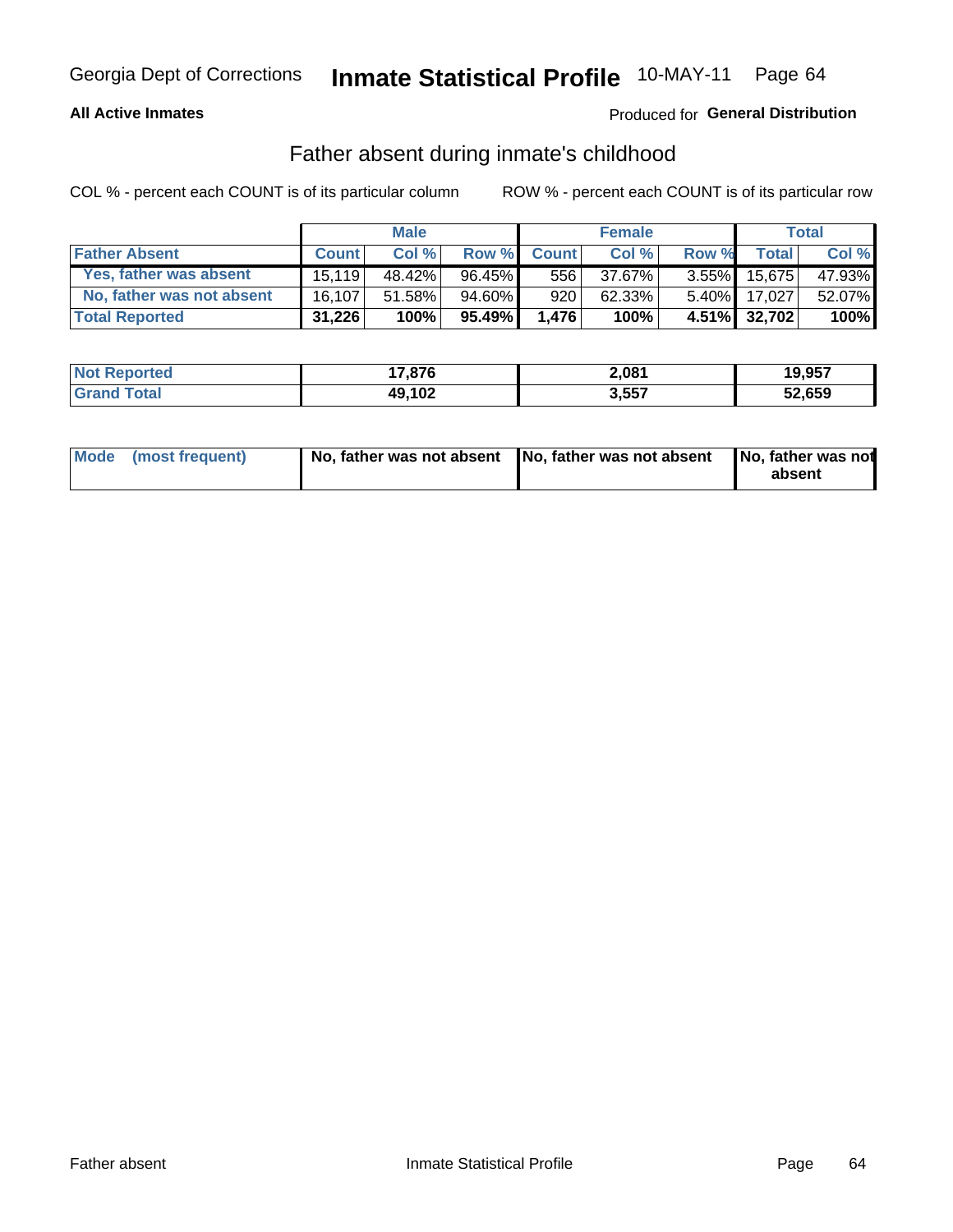## **All Active Inmates**

## **Produced for General Distribution**

## Mother absent during inmate's childhood

COL % - percent each COUNT is of its particular column

|                           |              | <b>Male</b> |           |              | <b>Female</b> |          |              | Total  |
|---------------------------|--------------|-------------|-----------|--------------|---------------|----------|--------------|--------|
| <b>Mother Absent</b>      | <b>Count</b> | Col%        | Row %     | <b>Count</b> | Col %         | Row %    | <b>Total</b> | Col %  |
| Yes, mother was absent    | 3.992        | 12.78%      | $95.50\%$ | 188          | 12.74%        | $4.50\%$ | 4.180        | 12.78% |
| No, mother was not absent | 27.234       | 87.22%      | 95.48%    | 1,288        | 87.26%        | $4.52\%$ | 28,522       | 87.22% |
| <b>Total Reported</b>     | 31,226       | 100%        | 95.49%    | 1.476        | 100%          |          | 4.51% 32,702 | 100%   |

| <b>Not Reported</b> | 7.876<br>. – | 2,081 | 19.957 |
|---------------------|--------------|-------|--------|
| l Grand T<br>Гоtаl  | 49,102       | 3,557 | 52,659 |

| Mode (most frequent) | No, mother was not absent   No, mother was not absent   No, mother was | not absent |
|----------------------|------------------------------------------------------------------------|------------|
|                      |                                                                        |            |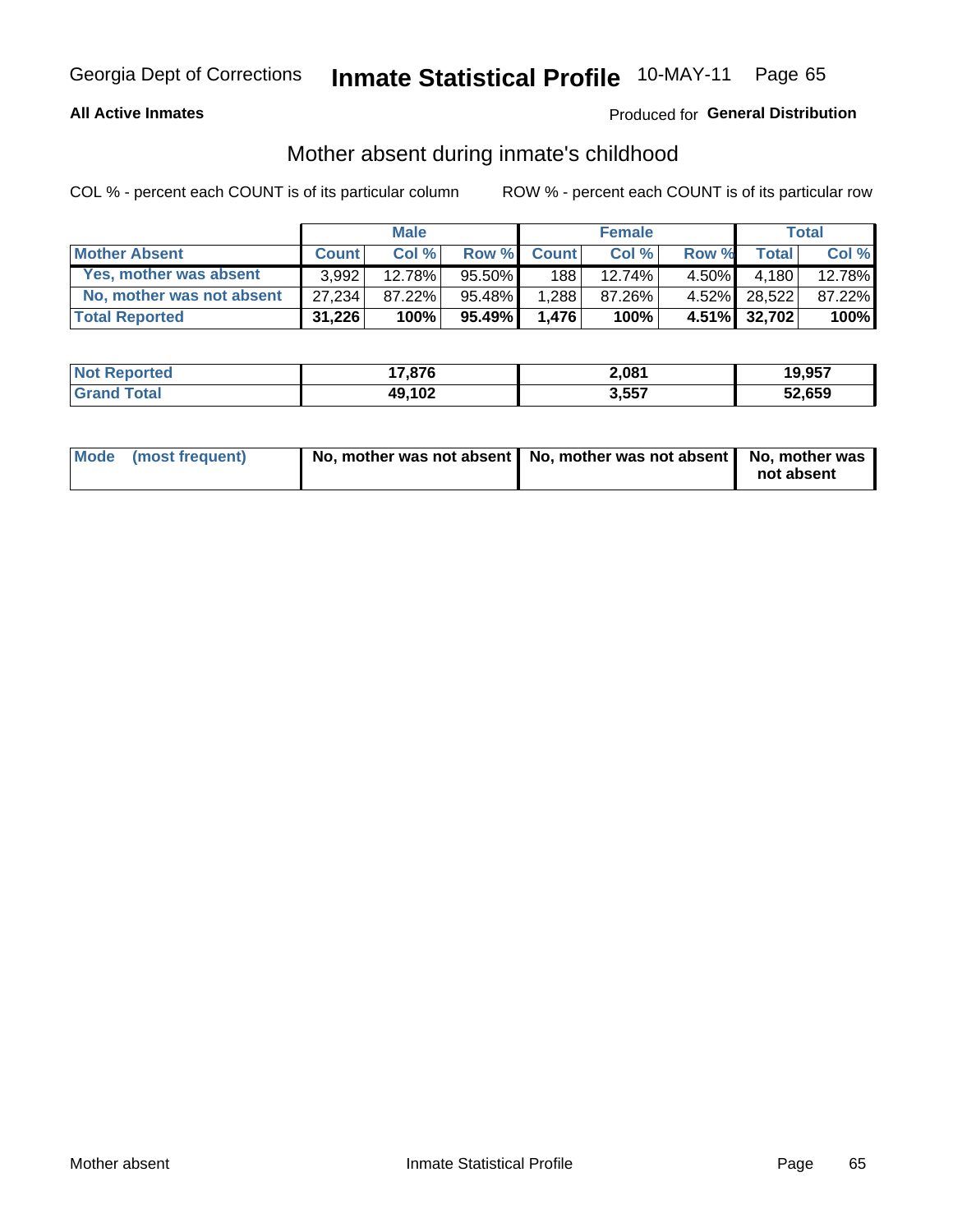## **All Active Inmates**

## Produced for General Distribution

## Inmate diagnosed as manipulative

COL % - percent each COUNT is of its particular column

|                       |              | <b>Male</b> |           |              | <b>Female</b> |          |              | Total  |
|-----------------------|--------------|-------------|-----------|--------------|---------------|----------|--------------|--------|
| <b>Manipulative</b>   | <b>Count</b> | Col %       | Row %     | <b>Count</b> | Col%          | Row %    | <b>Total</b> | Col %  |
| Yes, manipulative     | 5.960        | 20.30%      | 99.53%    | 28           | $1.90\%$      | $0.47\%$ | 5.988        | 19.42% |
| No, not manipulative  | 23,401       | 79.70%      | 94.19%    | .444         | 98.10%        | $5.81\%$ | 24.845       | 80.58% |
| <b>Total Reported</b> | 29,361       | 100%        | $95.23\%$ | 1.472        | 100%          |          | 4.77% 30.833 | 100%   |

| <b>Not Reported</b>   | 19,741 | 2,085 | ∠1,826 |
|-----------------------|--------|-------|--------|
| <b>Grand</b><br>™otai | 49,102 | 3,557 | 52,659 |

|  | Mode (most frequent) | No, not manipulative | No, not manipulative | No. not<br><b>I</b> manipulative |
|--|----------------------|----------------------|----------------------|----------------------------------|
|--|----------------------|----------------------|----------------------|----------------------------------|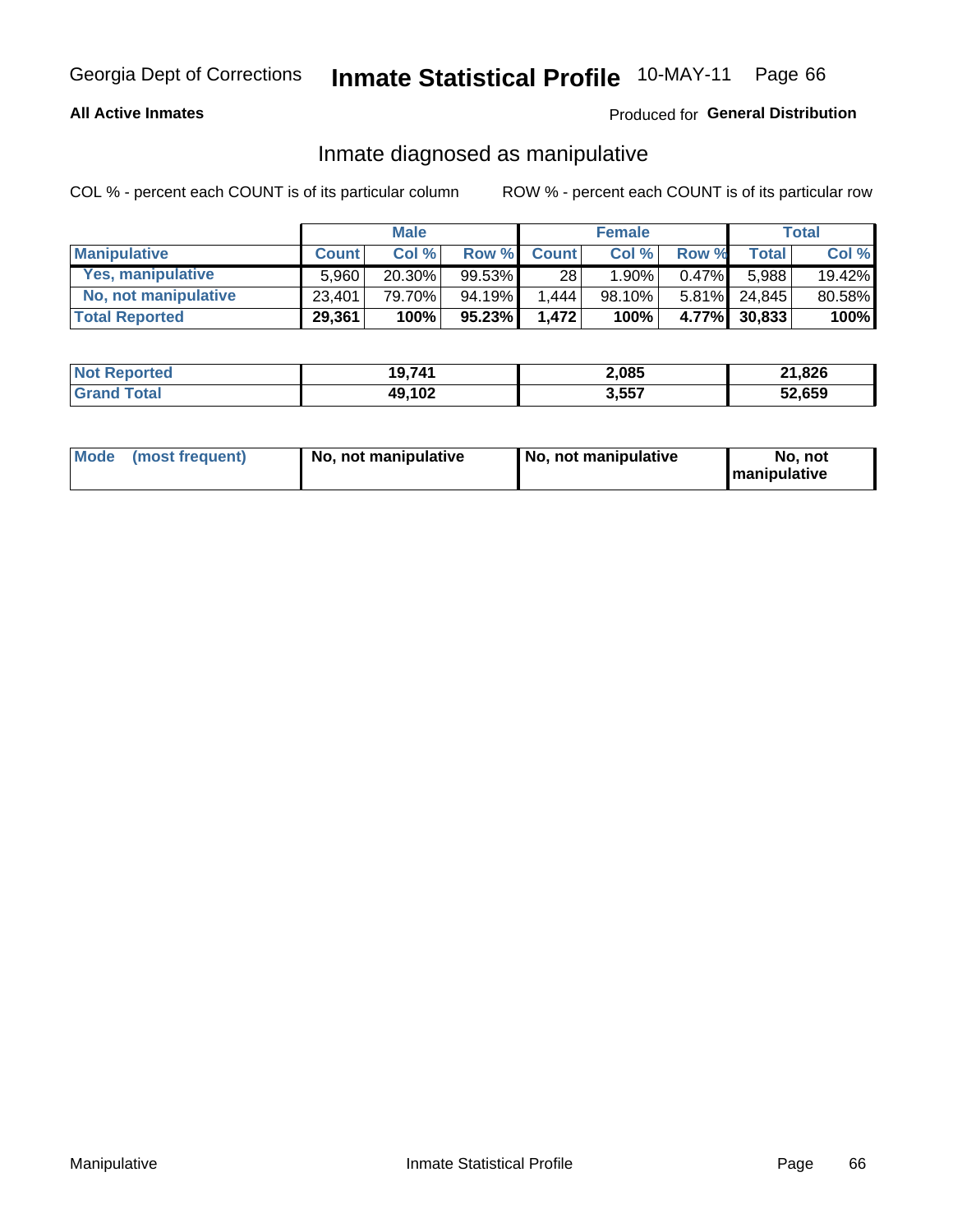## **All Active Inmates**

## Produced for General Distribution

## Inmate diagnosed as assaultive

COL % - percent each COUNT is of its particular column

|                       |              | <b>Male</b> |        |              | <b>Female</b> |          |              | Total  |
|-----------------------|--------------|-------------|--------|--------------|---------------|----------|--------------|--------|
| <b>Assaultive</b>     | <b>Count</b> | Col%        | Row %  | <b>Count</b> | Col %         | Row %    | <b>Total</b> | Col %  |
| Yes, assaultive       | 15.422       | 52.53%      | 95.56% | 716          | 48.64%        | $4.44\%$ | 16,138       | 52.34% |
| No, not assaultive    | 13.939       | 47.47%      | 94.86% | 756          | 51.36%        | $5.14\%$ | 14,695       | 47.66% |
| <b>Total Reported</b> | 29,361       | 100%        | 95.23% | 1.472        | 100%          |          | 4.77% 30,833 | 100%   |

| <b>Not Reported</b> | 19,741 | 2,085 | 21,826 |
|---------------------|--------|-------|--------|
| Tota                | 49,102 | 3,557 | 52,659 |

| Mode (most frequent) | Yes, assaultive | No, not assaultive | <b>Yes, assaultive</b> |
|----------------------|-----------------|--------------------|------------------------|
|----------------------|-----------------|--------------------|------------------------|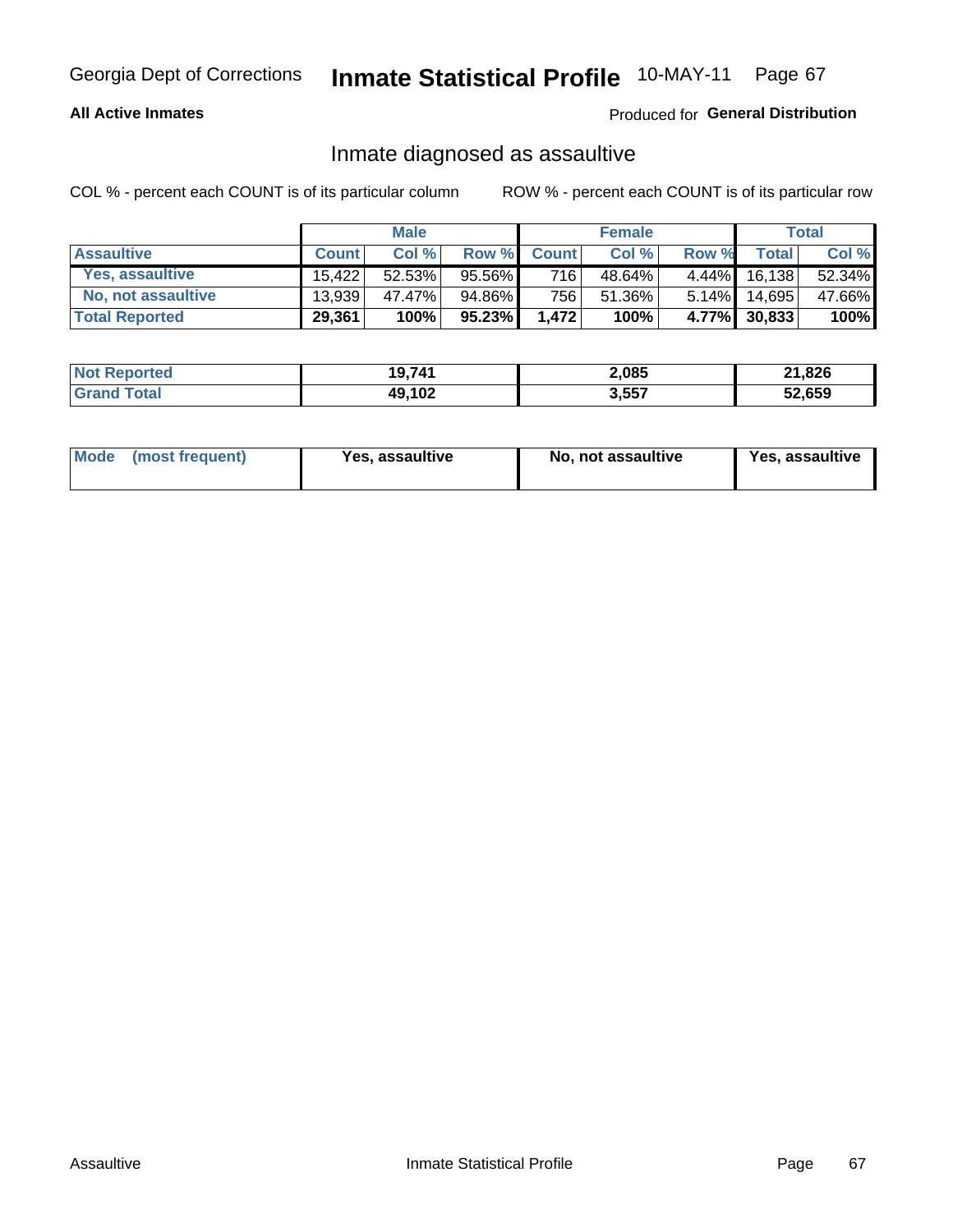#### Inmate Statistical Profile 10-MAY-11 Page 68

**All Active Inmates** 

## **Produced for General Distribution**

## Number of prior Georgia incarcerations

COL % - percent each COUNT is of its particular column

|                                       |              | <b>Male</b> |             |       | <b>Female</b> |       |        | <b>Total</b> |
|---------------------------------------|--------------|-------------|-------------|-------|---------------|-------|--------|--------------|
| <b>Num of Prior GA Incarcerations</b> | <b>Count</b> | Col %       | Row % Count |       | Col %         | Row % | Total  | Col %        |
|                                       | 28,620       | 58.29%      | 91.90%      | 2,521 | 70.87%        | 8.10% | 31,141 | 59.14%       |
|                                       | 8,454        | 17.22%      | 94.97%      | 448   | 12.59%        | 5.03% | 8,902  | 16.90%       |
| $\overline{2}$                        | 4,812        | 9.80%       | 94.71%      | 269   | 7.56%         | 5.29% | 5,081  | 9.65%        |
| 3                                     | 2,872        | 5.85%       | 95.80%      | 126   | 3.54%         | 4.20% | 2,998  | 5.69%        |
| $\boldsymbol{4}$                      | 1,799        | 3.66%       | 95.59%      | 83    | 2.33%         | 4.41% | 1,882  | 3.57%        |
| 5                                     | 1,091        | 2.22%       | 96.12%      | 44    | 1.24%         | 3.88% | 1,135  | 2.16%        |
| <b>More Than 5</b>                    | 1,454        | 2.96%       | 95.66%      | 66    | 1.86%         | 4.34% | 1,520  | 2.89%        |
| <b>Total Reported</b>                 | 49,102       | 100%        | 93.25%      | 3,557 | 100%          | 6.75% | 52,659 | 100%         |

| orted<br>NO. |        |       |                  |
|--------------|--------|-------|------------------|
| 'ota.<br>Gr  | 49,102 | 3,557 | EN CEN<br>ວ∠,໐ວຯ |

| Mean (average)       | l.01 | .99 |
|----------------------|------|-----|
| Median (middle)      |      |     |
| Mode (most frequent) |      |     |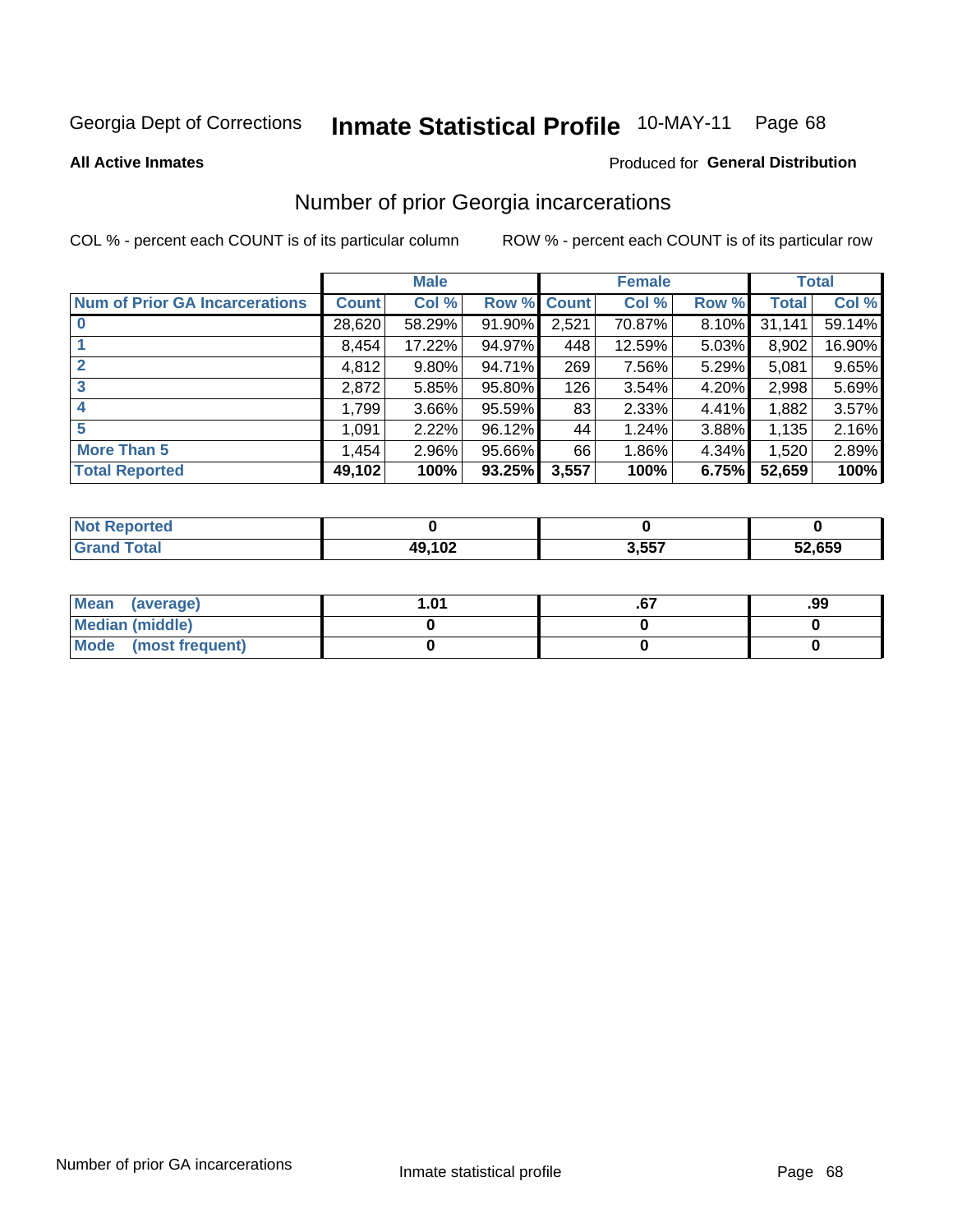#### Inmate Statistical Profile 10-MAY-11 Page 69

#### **All Active Inmates**

#### Produced for General Distribution

## Prison sentence in years

COL % - percent each COUNT is of its particular column

ROW % - percent each COUNT is of its particular row

|                                 |              | <b>Male</b> |         |              | <b>Female</b> |        |              | <b>Total</b> |
|---------------------------------|--------------|-------------|---------|--------------|---------------|--------|--------------|--------------|
| <b>Prison Sentence In Years</b> | <b>Count</b> | Col %       | Row %   | <b>Count</b> | Col %         | Row %  | <b>Total</b> | Col %        |
| $0 - 1$                         | 1,395        | 2.84%       | 87.96%  | 191          | 5.37%         | 12.04% | 1,586        | 3.01%        |
| $1.1 - 2$                       | 3,337        | 6.80%       | 88.07%  | 452          | 12.71%        | 11.93% | 3,789        | 7.20%        |
| $2.1 - 3$                       | 3,875        | 7.89%       | 87.81%  | 538          | 15.13%        | 12.19% | 4,413        | 8.38%        |
| $3.1 - 4$                       | 2,802        | 5.71%       | 90.77%  | 285          | 8.01%         | 9.23%  | 3,087        | 5.86%        |
| $4.1 - 5$                       | 5,080        | 10.35%      | 91.06%  | 499          | 14.03%        | 8.94%  | 5,579        | 10.59%       |
| $5.1 - 6$                       | 1,963        | 4.00%       | 92.16%  | 167          | 4.69%         | 7.84%  | 2,130        | 4.04%        |
| $6.1 - 7$                       | 1,900        | 3.87%       | 93.32%  | 136          | 3.82%         | 6.68%  | 2,036        | 3.87%        |
| $7.1 - 8$                       | 1,806        | 3.68%       | 94.55%  | 104          | 2.92%         | 5.45%  | 1,910        | 3.63%        |
| $8.1 - 9$                       | 869          | 1.77%       | 94.97%  | 46           | 1.29%         | 5.03%  | 915          | 1.74%        |
| $9.1 - 10$                      | 5,823        | 11.86%      | 94.70%  | 326          | 9.17%         | 5.30%  | 6,149        | 11.68%       |
| $10.1 - 12$                     | 2,395        | 4.88%       | 95.34%  | 117          | 3.29%         | 4.66%  | 2,512        | 4.77%        |
| $12.1 - 15$                     | 3,784        | 7.71%       | 96.43%  | 140          | 3.94%         | 3.57%  | 3,924        | 7.45%        |
| $15.1 - 20$                     | 3,689        | 7.51%       | 96.29%  | 142          | 3.99%         | 3.71%  | 3,831        | 7.28%        |
| 20.1 - Over                     | 3,071        | 6.25%       | 97.09%  | 92           | 2.59%         | 2.91%  | 3,163        | 6.01%        |
| <b>Life</b>                     | 6,571        | 13.38%      | 95.51%  | 309          | 8.69%         | 4.49%  | 6,880        | 13.07%       |
| <b>Life Without Parole</b>      | 622          | 1.27%       | 98.26%  | 11           | 0.31%         | 1.74%  | 633          | 1.20%        |
| <b>Death</b>                    | 117          | 0.24%       | 98.32%  | 2            | 0.06%         | 1.68%  | 119          | 0.23%        |
| <b>Youthful Offenders</b>       | 3            | 0.01%       | 100.00% |              |               |        | 3            | 0.01%        |
| <b>Total Reported</b>           | 49,102       | 100%        | 93.25%  | 3,557        | 100.0%        | 6.75%  | 52,659       | 100.0%       |

| <b>Not Reported</b> |           |       |        |
|---------------------|-----------|-------|--------|
| <b>c</b> otal       | 102<br>49 | 3,557 | 52,659 |

#### **Determinate (numeric) sentences only**

| Mear<br>1119.011 | יי ה<br>$13.1 -$ | 1.5t<br>__ | $\sim$ 00<br>ט.טי |
|------------------|------------------|------------|-------------------|
|                  |                  |            |                   |

All sentences (including determinate), with life, life without parole, and death sentences figured at 45 years

| Me | .1.36<br>. .<br>___ | 18 PC<br>. ש | 21.20<br>— III J |
|----|---------------------|--------------|------------------|
|    |                     |              |                  |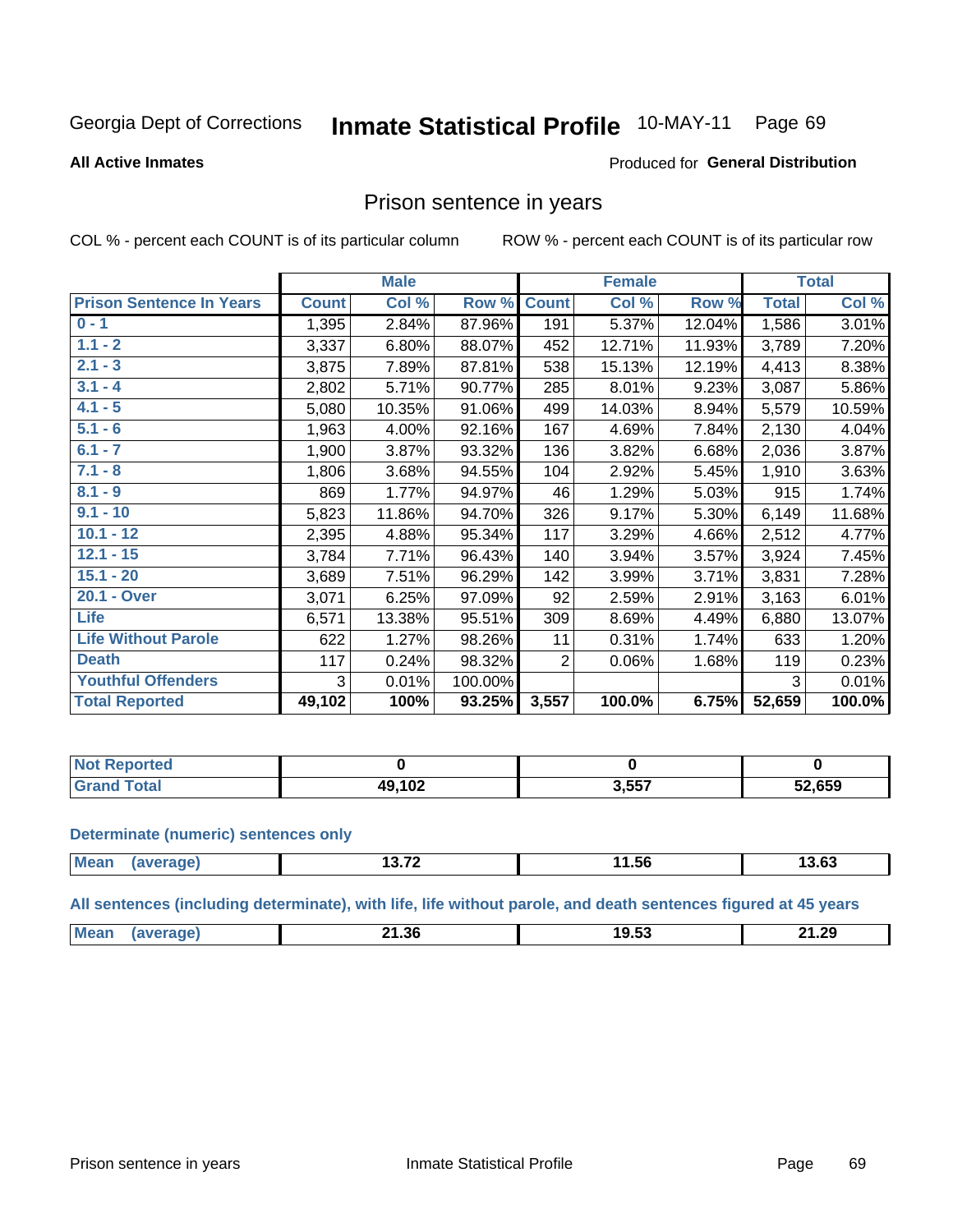#### Inmate Statistical Profile 10-MAY-11 Page 70

### **All Active Inmates**

### Produced for General Distribution

## Primary offense, broken out into felonies vs misdemeanors

COL % - percent each COUNT is of its particular column

|                                  |              | <b>Male</b> |              |       | <b>Female</b> |       | Total        |         |
|----------------------------------|--------------|-------------|--------------|-------|---------------|-------|--------------|---------|
| <b>Felonies and Misdemeanors</b> | <b>Count</b> | Col%        | Row % Count  |       | Col%          | Row % | <b>Total</b> | Col %   |
| <b>Felonies</b>                  | 48,405       | 99.99%      | 93.33%       | 3.457 | 100.00%       | 6.67% | 51.862       | 99.99%  |
| <b>Misdemeanors</b>              | 5            | .01%        | $100.00\%$   |       |               |       |              | $.01\%$ |
| <b>Total Reported</b>            | 48,410       | 100%        | 93.33% 3,457 |       | 100%          | 6.67% | 51,867       | 100%    |

| <b>Not</b><br>eported | 692                        | ,<br>. vu     | 792    |
|-----------------------|----------------------------|---------------|--------|
| Grar<br><b>otal</b>   | 10.10 <sup>-</sup><br>1 V. | <b>AR 510</b> | 52,659 |

| M      | .    | nes | onies |
|--------|------|-----|-------|
| nuenti | ____ | .   | .     |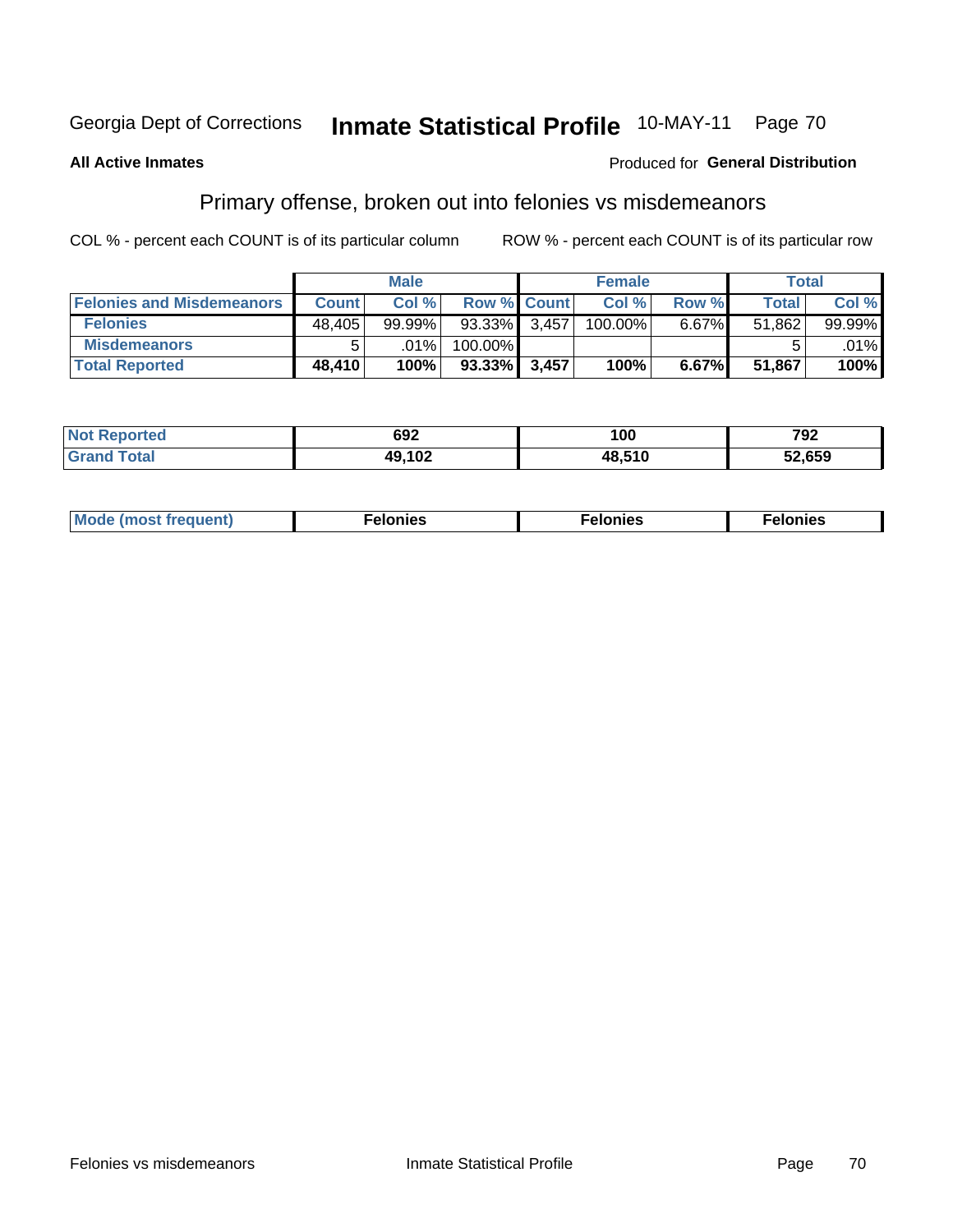#### **Inmate Statistical Profile 10-MAY-11** Page 71

#### **All Active Inmates**

### Produced for General Distribution

## Primary offense, broken out into six broad crime categories

COL % - percent each COUNT is of its particular column

|                                 |              | <b>Male</b> |           |             | <b>Female</b> |        |              | <b>Total</b> |
|---------------------------------|--------------|-------------|-----------|-------------|---------------|--------|--------------|--------------|
| <b>Crime Categories</b>         | <b>Count</b> | Col %       |           | Row % Count | Col %         | Row %  | <b>Total</b> | Col %        |
| <b>Violent</b>                  | 23,085       | 47.69%      | 94.44%    | 1,360       | 39.34%        | 5.56%  | 24,445       | 47.13%       |
| <b>Sex Crime</b><br>2           | 7,648        | 15.80%      | 98.57%    | 111         | 3.21%         | 1.43%  | 7,759        | 14.96%       |
| $\mathbf{3}$<br><b>Property</b> | 8,902        | 18.39%      | 88.82%    | 1,120       | 32.40%        | 11.18% | 10,022       | 19.32%       |
| <b>Drug</b><br>4                | 6,782        | 14.01%      | 90.11%    | 744         | 21.52%        | 9.89%  | 7,526        | 14.51%       |
| <b>Habit/DUI</b><br>5           | 101          | .21%        | 94.39%    | 6           | .17%          | 5.61%  | 107          | .21%         |
| <b>Other</b><br>6               | 1,892        | 3.91%       | 94.22%    | 116         | 3.36%         | 5.78%  | 2,008        | 3.87%        |
| <b>Total Reported</b>           | 48,410       | 100%        | $93.33\%$ | 3,457       | 100%          | 6.67%  | 51,867       | 100%         |

| тес<br>N | 692 | 100           | 792  |
|----------|-----|---------------|------|
|          | 102 | 2 557         | .659 |
|          | 49. | $\cdot$ , JJ. | JZ   |

| Mc | .<br>$\cdots$ | VIOIEM |
|----|---------------|--------|
|    |               |        |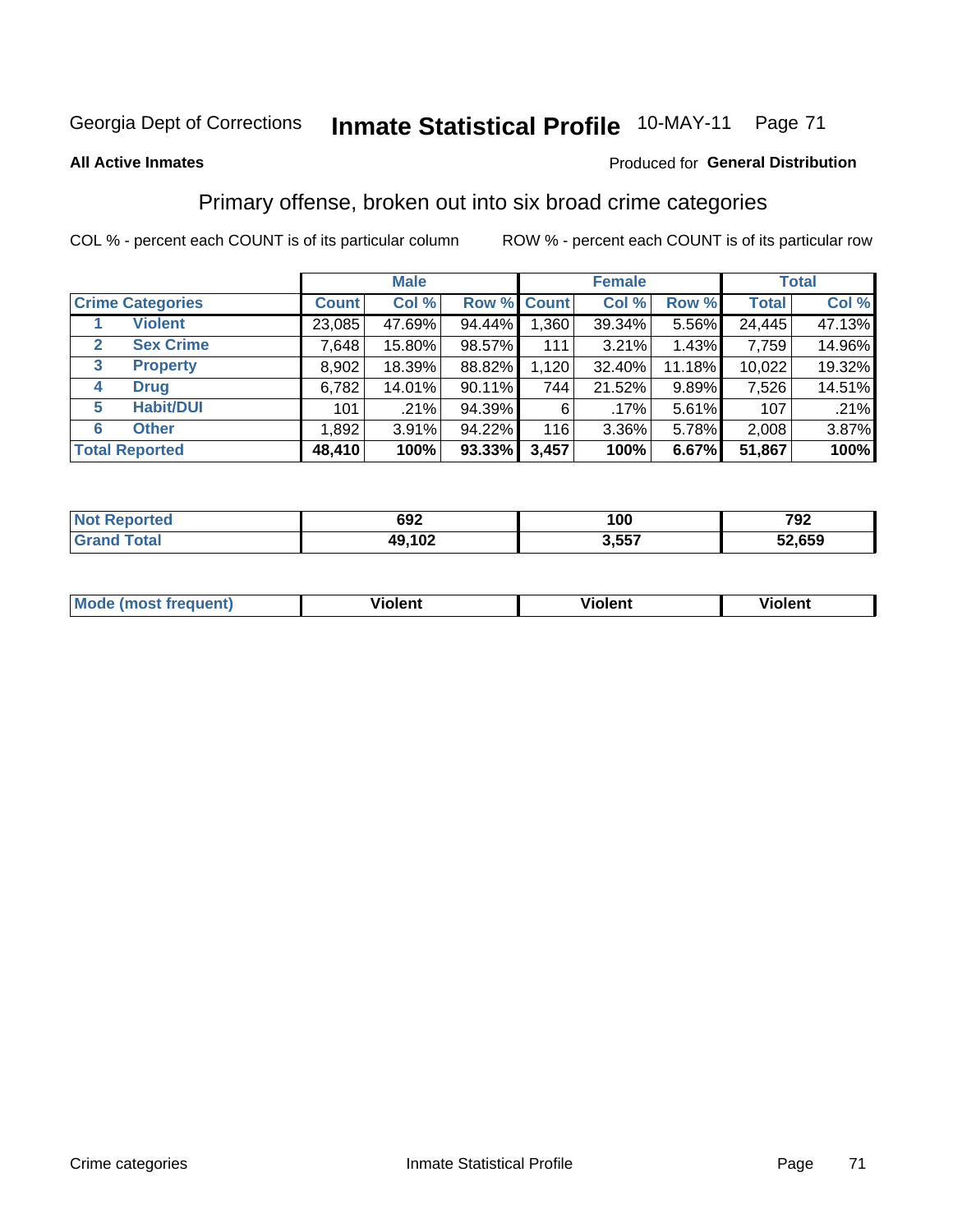#### **Inmate Statistical Profile 10-MAY-11** Page 72

#### **All Active Inmates**

### Produced for General Distribution

## Primary offense, detailed offense code

COL % - percent each COUNT is of its particular column

|      |                                             |                | <b>Male</b> |         |                | <b>Female</b> |        |                | <b>Total</b> |
|------|---------------------------------------------|----------------|-------------|---------|----------------|---------------|--------|----------------|--------------|
|      | <b>Primary Offense</b>                      | <b>Count</b>   | Col %       | Row %   | <b>Count</b>   | Col %         | Row %  | <b>Total</b>   | Col %        |
| 45   | <b>Burglary</b>                             | 1.             | .01%        | 100.00% |                |               |        | 1.             | .01%         |
| 70   | <b>Poss Of Marijuana</b>                    | 1              | .01%        | 100.00% |                |               |        | $\mathbf{1}$   | .01%         |
| 71   | <b>Viol Motor Veh Law</b>                   | 1              | .01%        | 100.00% |                |               |        | 1              | .01%         |
| 341  | <b>Reckless Driving</b>                     | 1              | .01%        | 100.00% |                |               |        | 1              | .01%         |
| 410  | <b>Viol Motor Veh License/P</b>             | 1              | .01%        | 100.00% |                |               |        | 1              | .01%         |
| 1100 | <b>Misc Homicide Offense</b>                | 11             | .02%        | 84.62%  | $\overline{2}$ | .06%          | 15.38% | 13             | .03%         |
| 1101 | <b>Murder</b>                               | 4,939          | 10.20%      | 94.36%  | 295            | 8.53%         | 5.64%  | 5,234          | 10.09%       |
| 1102 | <b>Voluntary Manslaughter</b>               | 1,035          | 2.14%       | 88.99%  | 128            | 3.70%         | 11.01% | 1,163          | 2.24%        |
| 1103 | <b>Involuntary Manslaughter</b>             | 124            | .26%        | 84.35%  | 23             | .67%          | 15.65% | 147            | .28%         |
| 1118 | <b>Feticide By Vehicle</b>                  | $\overline{2}$ | .01%        | 40.00%  | 3              | .09%          | 60.00% | 5              | .01%         |
| 1119 | <b>Vol Manslaughter Of</b><br><b>Fetus</b>  | $\mathbf{1}$   | .01%        | 100.00% |                |               |        | $\mathbf{1}$   | .01%         |
| 1120 | <b>Reckless Abandonment</b>                 | $\overline{2}$ | .01%        | 100.00% |                |               |        | $\overline{2}$ | .01%         |
| 1121 | <b>Feticide</b>                             | $\overline{2}$ | .01%        | 100.00% |                |               |        | $\overline{2}$ | .01%         |
| 1123 | <b>Vehicular Homicide</b>                   | 334            | .69%        | 88.83%  | 42             | 1.21%         | 11.17% | 376            | .72%         |
| 1124 | <b>Homicide By Vessel</b>                   | 18             | .04%        | 90.00%  | $\overline{2}$ | .06%          | 10.00% | 20             | .04%         |
| 1125 | <b>Conceal Death Of</b>                     | 12             | .02%        | 80.00%  | 3              | .09%          | 20.00% | 15             | .03%         |
|      | <b>Another</b>                              |                |             |         |                |               |        |                |              |
| 1190 | <b>Atmpt Murder</b>                         | 23             | .05%        | 95.83%  | 1              | .03%          | 4.17%  | 24             | .05%         |
| 1191 | <b>Murder, Conspire To</b><br><b>Commit</b> | 6              | .01%        | 75.00%  | $\overline{2}$ | .06%          | 25.00% | 8              | .02%         |
| 1300 | <b>Misc Assault/Battery</b>                 | 12             | .02%        | 92.31%  | 1              | .03%          | 7.69%  | 13             | .03%         |
| 1301 | <b>Family Violence Battery</b>              | 97             | .20%        | 98.98%  | $\mathbf{1}$   | .03%          | 1.02%  | 98             | .19%         |
| 1302 | <b>Aggrav Assault</b>                       | 4,473          | 9.24%       | 94.65%  | 253            | 7.32%         | 5.35%  | 4,726          | 9.11%        |
| 1303 | <b>Atmpt Aggrav Assault</b>                 | 5              | .01%        | 71.43%  | $\overline{2}$ | .06%          | 28.57% | $\overline{7}$ | .01%         |
| 1304 | <b>Aggravated Assault On</b>                | 3              | .01%        | 100.00% |                |               |        | 3              | .01%         |
|      | $65+$                                       |                |             |         |                |               |        |                |              |
| 1305 | <b>Aggrav Battery</b>                       | 891            | 1.84%       | 93.79%  | 59             | 1.71%         | 6.21%  | 950            | 1.83%        |
| 1306 | <b>Misc Family Violence</b>                 | 3              | .01%        | 100.00% |                |               |        | 3              | .01%         |
| 1307 | <b>Terrorist Threats &amp; Acts</b>         | 382            | .79%        | 97.70%  | 9              | .26%          | 2.30%  | 391            | .75%         |
| 1308 | <b>False Imprisonment</b>                   | 205            | .42%        | 96.70%  | $\overline{7}$ | .20%          | 3.30%  | 212            | .41%         |
| 1309 | <b>False Impris Color Legal</b>             | 1              | .01%        | 100.00% |                |               |        |                | .01%         |
|      | 1311 Kidnapping                             | 1,553          | 3.21%       | 96.88%  | 50             | 1.45%         | 3.12%  | 1,603          | 3.09%        |
| 1312 | <b>Interference With</b><br><b>Custody</b>  | 12             | .02%        | 92.31%  | 1              | .03%          | 7.69%  | 13             | .03%         |
| 1314 | <b>Aggrav Assault Peace</b><br><b>Ofcr</b>  | 296            | .61%        | 95.48%  | 14             | .40%          | 4.52%  | 310            | .60%         |
| 1315 | <b>Aggrav Battery Peace</b><br><b>Ofcr</b>  | 17             | .04%        | 89.47%  | 2 <sup>1</sup> | .06%          | 10.53% | 19             | .04%         |
| 1316 | <b>Simple Battery</b>                       | 19             | .04%        | 100.00% |                |               |        | 19             | .04%         |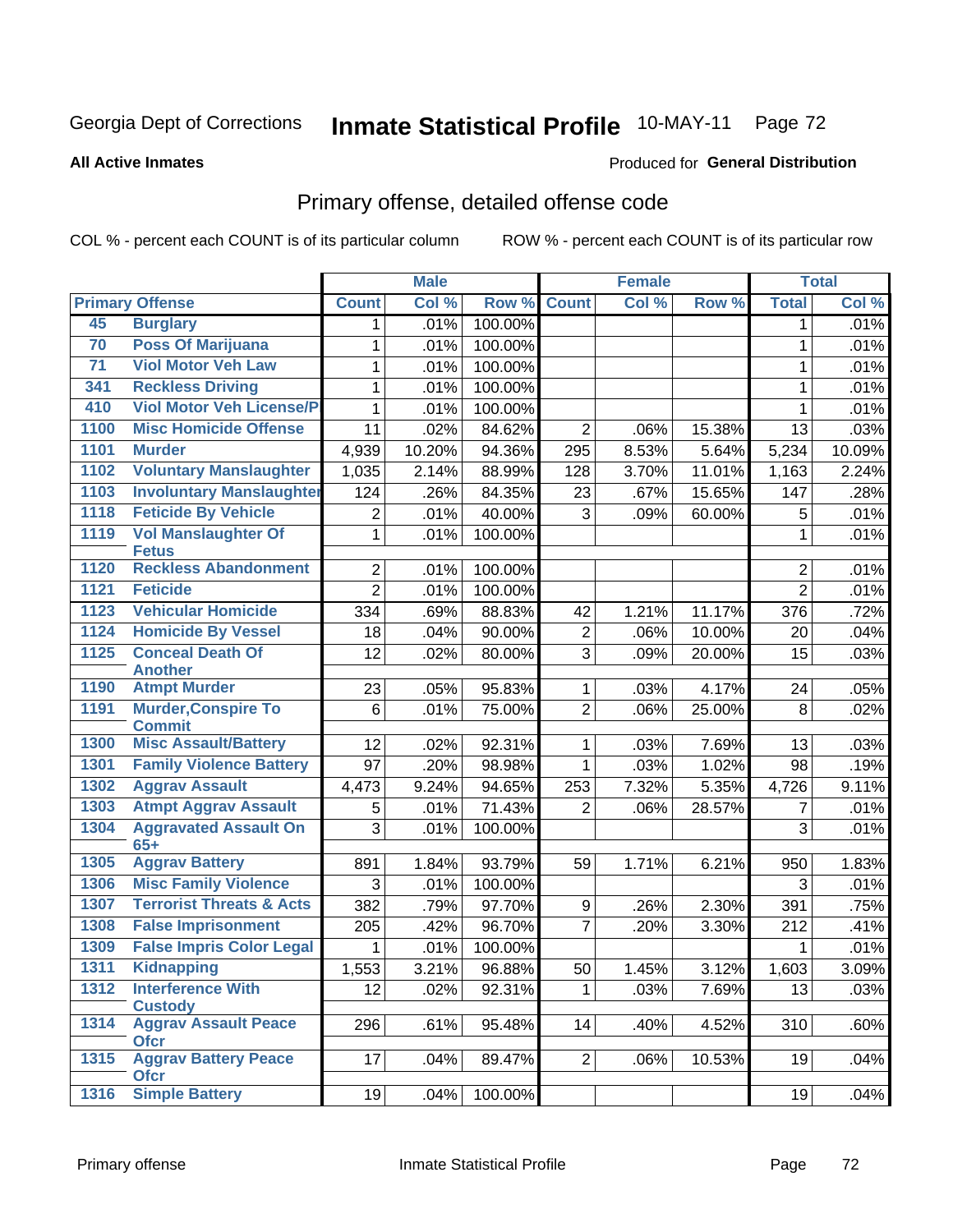#### **Inmate Statistical Profile 10-MAY-11** Page 73

#### **All Active Inmates**

### Produced for General Distribution

## Primary offense, detailed offense code

COL % - percent each COUNT is of its particular column

|      |                                             |                | <b>Male</b> |         |                | <b>Female</b> |         |                 | <b>Total</b> |
|------|---------------------------------------------|----------------|-------------|---------|----------------|---------------|---------|-----------------|--------------|
|      | <b>Primary Offense</b>                      | <b>Count</b>   | Col %       | Row %   | <b>Count</b>   | Col %         | Row %   | <b>Total</b>    | Col %        |
| 1317 | <b>Reck Cond Infected</b>                   | 9              | .02%        | 75.00%  | $\overline{3}$ | .09%          | 25.00%  | $\overline{12}$ | .02%         |
| 1318 | <b>Person</b>                               |                |             |         |                |               |         |                 |              |
|      | <b>Injury By Vehicle</b>                    | 105            | .22%        | 92.11%  | 9              | .26%          | 7.89%   | 114             | .22%         |
| 1320 | <b>Stalking</b>                             | 4              | .01%        | 100.00% |                |               |         | $\overline{4}$  | .01%         |
| 1321 | <b>Aggrav Stalking</b>                      | 257            | .53%        | 97.35%  | $\overline{7}$ | .20%          | 2.65%   | 264             | .51%         |
| 1390 | <b>Atmpt Kidnap</b>                         | 3              | .01%        | 100.00% |                |               |         | 3               | .01%         |
| 1400 | <b>Arson Misc</b>                           | 1              | .01%        | 100.00% |                |               |         | 1               | .01%         |
| 1401 | <b>Arson 1st Degree</b>                     | 88             | .18%        | 80.73%  | 21             | .61%          | 19.27%  | 109             | .21%         |
| 1402 | <b>Arson 2nd Degree</b>                     | 18             | .04%        | 94.74%  | $\mathbf{1}$   | .03%          | 5.26%   | 19              | .04%         |
| 1403 | <b>Arson 3rd Degree</b>                     | $\mathbf{1}$   | .01%        | 100.00% |                |               |         | 1               | .01%         |
| 1501 | <b>Crmnl Damage 1st</b><br><b>Degree</b>    | 25             | .05%        | 96.15%  | 1              | .03%          | 3.85%   | 26              | .05%         |
| 1502 | <b>Crmnl Damage 2nd</b><br><b>Degree</b>    | 95             | .20%        | 97.94%  | $\overline{2}$ | .06%          | 2.06%   | 97              | .19%         |
| 1504 | <b>Damage, Destroy Secr</b><br><b>Prop</b>  | $\mathbf{1}$   | .01%        | 100.00% |                |               |         | 1               | .01%         |
| 1506 | <b>Alter Id</b>                             | $\mathbf{1}$   | .01%        | 100.00% |                |               |         | 1               | .01%         |
| 1601 | <b>Burglary</b>                             | 5,080          | 10.49%      | 96.52%  | 183            | 5.29%         | 3.48%   | 5,263           | 10.15%       |
| 1602 | <b>Poss Tools Commit</b><br><b>Crime</b>    | 35             | .07%        | 100.00% |                |               |         | 35              | .07%         |
| 1690 | <b>Atmpt Burglary</b>                       | 29             | .06%        | 96.67%  | 1              | .03%          | 3.33%   | 30              | .06%         |
| 1701 | <b>Forgery 1st Degree</b>                   | 1,020          | 2.11%       | 72.08%  | 395            | 11.43%        | 27.92%  | 1,415           | 2.73%        |
| 1702 | <b>Forgery 2nd Degree</b>                   | 28             | .06%        | 80.00%  | 7              | .20%          | 20.00%  | 35              | .07%         |
| 1704 | <b>Bad Checks</b>                           | 6              | .01%        | 60.00%  | 4              | .12%          | 40.00%  | 10              | .02%         |
| 1750 | <b>Fraudulent Checks</b>                    | 5              | .01%        | 100.00% |                |               |         | 5               | .01%         |
| 1751 | <b>Theft Credit Card</b>                    | 14             | .03%        | 77.78%  | 4              | .12%          | 22.22%  | 18              | .03%         |
| 1753 | <b>Fraudulent Credit Card</b>               | 64             | .13%        | 68.09%  | 30             | .87%          | 31.91%  | 94              | .18%         |
| 1755 | <b>Recv Gds, Srvs Fraud</b><br><b>Obtnd</b> |                |             |         | 1              | .03%          | 100.00% | 1               | .01%         |
| 1756 | <b>Financial Identity Fraud</b>             | 41             | .08%        | 59.42%  | 28             | .81%          | 40.58%  | 69              | .13%         |
| 1759 | <b>Telecommunications</b><br><b>Fraud</b>   | $\mathbf{1}$   | .01%        | 100.00% |                |               |         | $\mathbf{1}$    | .01%         |
| 1760 | <b>Computer Pornography</b>                 | 32             | .07%        | 100.00% |                |               |         | 32              | .06%         |
| 1761 | <b>Computer Theft</b>                       | $\overline{6}$ | .01%        | 35.29%  | 11             | .32%          | 64.71%  | $17\,$          | .03%         |
| 1762 | <b>Computer Trespass</b>                    | $\mathbf{1}$   | .01%        | 100.00% |                |               |         | $\mathbf 1$     | .01%         |
| 1796 | <b>Fraudulent Access</b>                    | $\overline{2}$ | .01%        | 100.00% |                |               |         | $\overline{2}$  | .01%         |
|      | <b>Compute</b>                              |                |             |         |                |               |         |                 |              |
| 1799 | <b>Misc Fraud</b>                           | 8              | .02%        | 61.54%  | 5              | .14%          | 38.46%  | 13              | .03%         |
| 1802 | <b>Theft By Taking</b>                      | 823            | 1.70%       | 83.38%  | 164            | 4.74%         | 16.62%  | 987             | 1.90%        |
| 1803 | <b>Theft By Deception</b>                   | 41             | .08%        | 80.39%  | 10             | .29%          | 19.61%  | 51              | .10%         |
| 1804 | <b>Theft By Extortion</b>                   | $\mathbf{1}$   | .01%        | 100.00% |                |               |         | $\mathbf{1}$    | .01%         |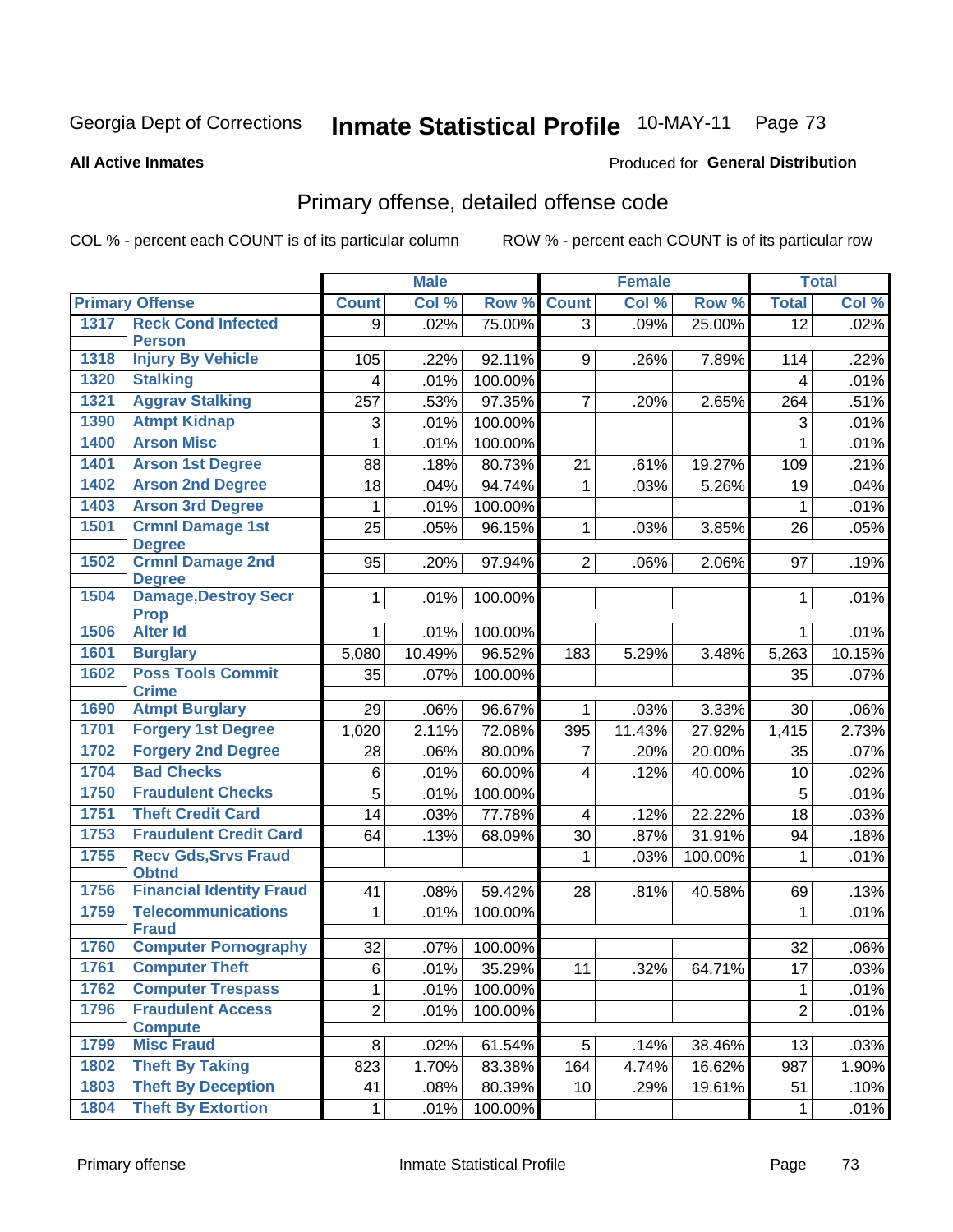#### **Inmate Statistical Profile 10-MAY-11** Page 74

#### **All Active Inmates**

### Produced for General Distribution

## Primary offense, detailed offense code

COL % - percent each COUNT is of its particular column

|      |                                            | <b>Male</b>    |        | <b>Female</b> |                         |       | <b>Total</b> |                |        |
|------|--------------------------------------------|----------------|--------|---------------|-------------------------|-------|--------------|----------------|--------|
|      | <b>Primary Offense</b>                     | <b>Count</b>   | Col %  | Row %         | <b>Count</b>            | Col % | Row %        | <b>Total</b>   | Col %  |
| 1805 | <b>Theft Of Lost Property</b>              | 2 <sup>1</sup> | .01%   | 100.00%       |                         |       |              | $\overline{2}$ | .01%   |
| 1806 | <b>Theft By Rec Stolen Prop</b>            | 786            | 1.62%  | 93.91%        | 51                      | 1.48% | 6.09%        | 837            | 1.61%  |
| 1807 | <b>Theft Of Services</b>                   | $\overline{2}$ | .01%   | 100.00%       |                         |       |              | $\overline{2}$ | .01%   |
| 1808 | <b>Theft By Conversion</b>                 | 28             | .06%   | 73.68%        | 10                      | .29%  | 26.32%       | 38             | .07%   |
| 1812 | <b>Atmpt Theft By Taking</b>               | 6              | .01%   | 100.00%       |                         |       |              | 6              | .01%   |
| 1813 | <b>Theft Motorveh Or Part</b>              | 67             | .14%   | 91.78%        | 6                       | .17%  | 8.22%        | 73             | .14%   |
| 1815 | <b>Theft Bring Prop In State</b>           | 8              | .02%   | 100.00%       |                         |       |              | 8              | .02%   |
| 1816 | <b>Theft Recv Prop Out</b><br><b>State</b> |                |        |               | 1                       | .03%  | 100.00%      | $\mathbf{1}$   | .01%   |
| 1821 | <b>Theft By Shoplifting</b>                | 388            | .80%   | 70.04%        | 166                     | 4.80% | 29.96%       | 554            | 1.07%  |
| 1880 | <b>Entering Vehicle</b>                    | 132            | .27%   | 100.00%       |                         |       |              | 132            | .25%   |
| 1901 | <b>Robbery</b>                             | 1,624          | 3.35%  | 93.98%        | 104                     | 3.01% | 6.02%        | 1,728          | 3.33%  |
| 1902 | <b>Armed Robbery</b>                       | 5,196          | 10.73% | 96.89%        | 167                     | 4.83% | 3.11%        | 5,363          | 10.34% |
| 1903 | <b>Robbery By Force</b>                    | 253            | .52%   | 91.67%        | 23                      | .67%  | 8.33%        | 276            | .53%   |
| 1904 | <b>Robbery By Intimidation</b>             | 274            | .57%   | 93.20%        | 20                      | .58%  | 6.80%        | 294            | .57%   |
| 1905 | <b>Robbery By Sudden</b><br><b>Snatch</b>  | 125            | .26%   | 92.59%        | 10                      | .29%  | 7.41%        | 135            | .26%   |
| 1911 | <b>Hijacking Motor Vehicle</b>             | 38             | .08%   | 100.00%       |                         |       |              | 38             | .07%   |
| 1912 | <b>Carjacking, Attempted</b>               | 1              | .01%   | 100.00%       |                         |       |              | $\mathbf{1}$   | .01%   |
| 1991 | <b>Atmpt Robbery</b>                       | 30             | .06%   | 100.00%       |                         |       |              | 30             | .06%   |
| 1992 | <b>Atmpt Armed Robbery</b>                 | 68             | .14%   | 93.15%        | 5                       | .14%  | 6.85%        | 73             | .14%   |
| 2000 | <b>Misc Sexual Offense</b>                 | 20             | .04%   | 100.00%       |                         |       |              | 20             | .04%   |
| 2001 | <b>Rape</b>                                | 1,755          | 3.63%  | 99.77%        | $\overline{\mathbf{4}}$ | .12%  | .23%         | 1,759          | 3.39%  |
| 2002 | <b>Sodomy</b>                              | 19             | .04%   | 95.00%        | 1                       | .03%  | 5.00%        | 20             | .04%   |
| 2003 | <b>Aggrav Sodomy</b>                       | 212            | .44%   | 99.53%        | 1                       | .03%  | .47%         | 213            | .41%   |
| 2004 | <b>Bestiality</b>                          | 3              | .01%   | 100.00%       |                         |       |              | 3              | .01%   |
| 2006 | <b>Incest</b>                              | 165            | .34%   | 97.63%        | $\overline{\mathbf{4}}$ | .12%  | 2.37%        | 169            | .33%   |
| 2007 | <b>Bigamy</b>                              |                |        |               | 1                       | .03%  | 100.00%      | $\mathbf{1}$   | .01%   |
| 2009 | <b>Aggrav Sexual Battery</b>               | 181            | .37%   | 99.45%        | 1                       | .03%  | .55%         | 182            | .35%   |
| 2011 | <b>Sexual Battery</b>                      | 114            | .24%   | 99.13%        | 1                       | .03%  | .87%         | 115            | .22%   |
| 2016 | <b>Pimping A Minor Under</b><br>18         | 5              | .01%   | 83.33%        | $\mathbf{1}$            | .03%  | 16.67%       | 6              | .01%   |
| 2017 | <b>Pandering By</b><br><b>Compulsion</b>   | $\overline{2}$ | .01%   | 100.00%       |                         |       |              | $\overline{2}$ | .01%   |
| 2018 | <b>Statutory Rape</b>                      | 754            | 1.56%  | 99.08%        | $\overline{7}$          | .20%  | .92%         | 761            | 1.47%  |
| 2019 | <b>Child Molestation</b>                   | 2,447          | 5.05%  | 97.72%        | 57                      | 1.65% | 2.28%        | 2,504          | 4.83%  |
| 2020 | <b>Enticing Child-Indec</b>                | 84             | .17%   | 96.55%        | 3                       | .09%  | 3.45%        | 87             | .17%   |
|      | <b>Purp</b>                                |                |        |               |                         |       |              |                |        |
| 2021 | <b>Aggrav Child Molestation</b>            | 1,279          | 2.64%  | 98.46%        | 20                      | .58%  | 1.54%        | 1,299          | 2.50%  |
| 2022 | <b>Necrophilia</b>                         | $\mathbf 1$    | .01%   | 100.00%       |                         |       |              | 1              | .01%   |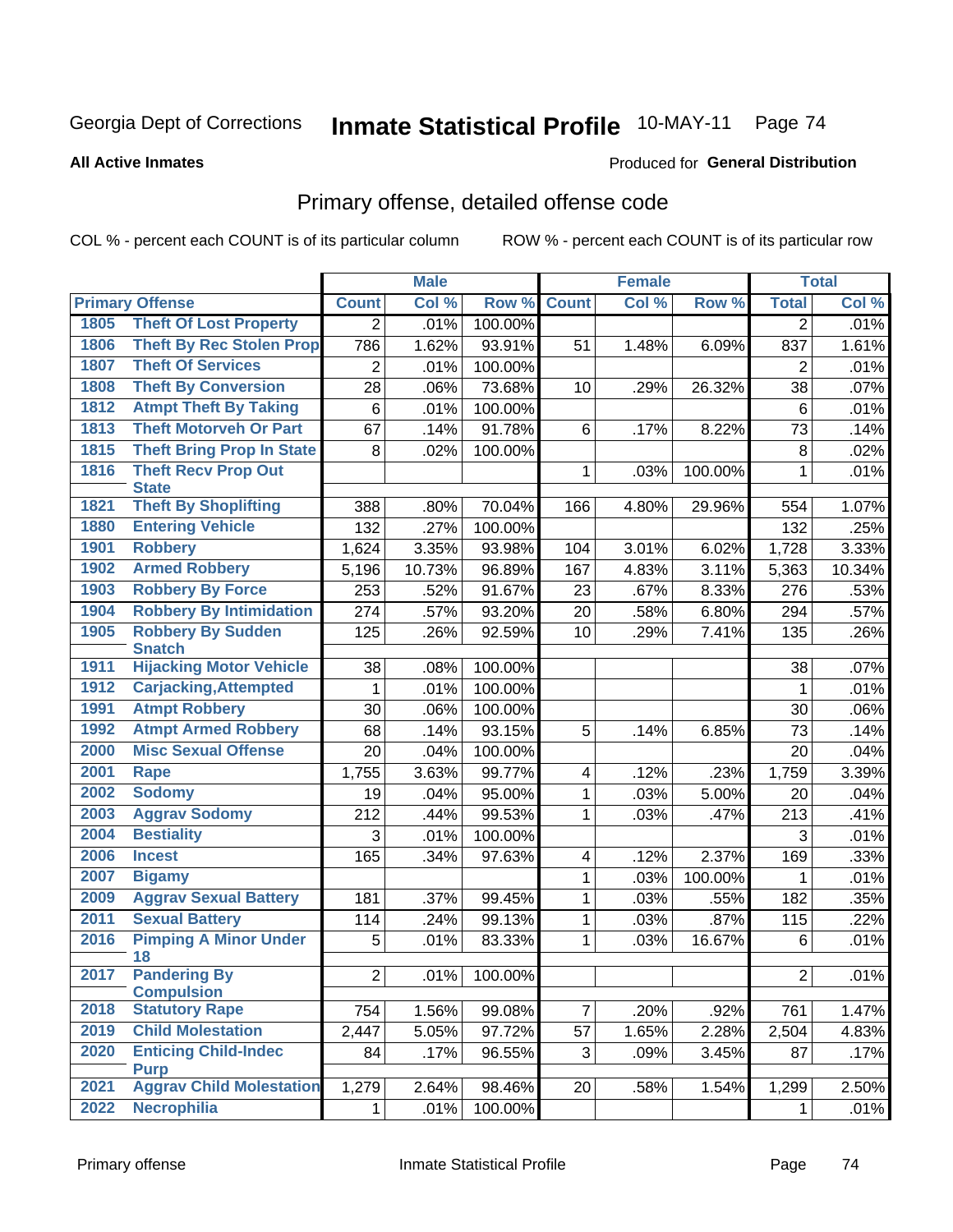#### **Inmate Statistical Profile 10-MAY-11** Page 75

#### **All Active Inmates**

### Produced for General Distribution

## Primary offense, detailed offense code

COL % - percent each COUNT is of its particular column

|      |                                            |                         | <b>Male</b> |         |                         | <b>Female</b> |        |                | <b>Total</b> |
|------|--------------------------------------------|-------------------------|-------------|---------|-------------------------|---------------|--------|----------------|--------------|
|      | <b>Primary Offense</b>                     | <b>Count</b>            | Col %       | Row %   | <b>Count</b>            | Col %         | Row %  | <b>Total</b>   | Col %        |
| 2023 | Sexl/Asslt/Agn/Pers/Cstdy                  | 6                       | .01%        | 100.00% |                         |               |        | 6              | .01%         |
| 2025 | <b>Solicit Sodomy From</b><br><b>Minor</b> | $\overline{\mathbf{4}}$ | .01%        | 100.00% |                         |               |        | 4              | .01%         |
| 2026 | <b>Sex Offender Fail Registr</b>           | 298                     | .62%        | 97.39%  | 8                       | .23%          | 2.61%  | 306            | .59%         |
| 2028 | <b>Sex Offender Fail To</b><br><b>Move</b> | 6                       | .01%        | 100.00% |                         |               |        | 6              | .01%         |
| 2090 | <b>Entice Child, Attempted</b>             | 5                       | .01%        | 100.00% |                         |               |        | 5              | .01%         |
| 2091 | <b>Atmpt Rape</b>                          | 23                      | .05%        | 95.83%  | 1                       | .03%          | 4.17%  | 24             | .05%         |
| 2092 | <b>Atmpt Sodomy</b>                        | $\overline{c}$          | .01%        | 100.00% |                         |               |        | $\overline{2}$ | .01%         |
| 2093 | <b>Atmpt Aggrav Sodomy</b>                 | $\overline{3}$          | .01%        | 100.00% |                         |               |        | 3              | .01%         |
| 2094 | <b>Atmpt Child Molestation</b>             | 29                      | .06%        | 100.00% |                         |               |        | 29             | $.06\%$      |
| 2095 | <b>Agg Aslt W Intnt To Rape</b>            | 45                      | .09%        | 100.00% |                         |               |        | 45             | .09%         |
| 2096 | <b>Aggrav Ch Molest, Atmpt</b>             | 2                       | .01%        | 100.00% |                         |               |        | $\overline{2}$ | .01%         |
| 2097 | <b>Statutory Rape, Atmpt</b>               | $\overline{3}$          | .01%        | 100.00% |                         |               |        | 3              | .01%         |
| 2098 | <b>Incest, Atmpt</b>                       | $\mathbf 1$             | .01%        | 100.00% |                         |               |        | 1              | .01%         |
| 2099 | <b>Agg Sex Battery Atmpt</b>               | $\overline{2}$          | .01%        | 100.00% |                         |               |        | $\overline{2}$ | .01%         |
| 2100 | <b>Misc Obscenity</b>                      | $\overline{3}$          | .01%        | 100.00% |                         |               |        | $\overline{3}$ | .01%         |
| 2200 | <b>Misc Public Order</b>                   | $\mathbf{1}$            | .01%        | 100.00% |                         |               |        | 1              | .01%         |
| 2202 | <b>Insurrection</b>                        | 1                       | .01%        | 100.00% |                         |               |        | 1              | .01%         |
| 2205 | <b>False Swearng Writtn</b><br><b>Stmt</b> | 9                       | .02%        | 69.23%  | $\overline{\mathbf{4}}$ | .12%          | 30.77% | 13             | .03%         |
| 2302 | <b>Viol Oath Public Offcr</b>              | $\overline{2}$          | .01%        | 100.00% |                         |               |        | $\overline{2}$ | .01%         |
| 2307 | <b>Defrauding State</b>                    | $\mathbf{1}$            | .01%        | 50.00%  | 1                       | .03%          | 50.00% | $\overline{2}$ | .01%         |
| 2313 | <b>Influencing Witness</b>                 | 6                       | .01%        | 75.00%  | $\overline{2}$          | .06%          | 25.00% | 8              | .02%         |
| 2314 | <b>Obstr Of Law Enf Officer</b>            | 522                     | 1.08%       | 94.22%  | 32                      | .93%          | 5.78%  | 554            | 1.07%        |
| 2315 | <b>Tampering With</b><br><b>Evidence</b>   | 6                       | .01%        | 75.00%  | $\overline{2}$          | .06%          | 25.00% | 8              | .02%         |
| 2316 | <b>Fleeing/Eluding Police</b>              | 167                     | .34%        | 95.43%  | 8                       | .23%          | 4.57%  | 175            | .34%         |
| 2401 | <b>Perjury</b>                             | 2                       | .01%        | 100.00% |                         |               |        | $\overline{2}$ | .01%         |
| 2402 | <b>False Swearing</b>                      | $\overline{6}$          | .01%        | 85.71%  | 1                       | .03%          | 14.29% | $\overline{7}$ | .01%         |
| 2404 | <b>Impersonation</b>                       | 5                       | .01%        | 100.00% |                         |               |        | 5              | .01%         |
| 2405 | <b>Impersonating Officer</b>               | $\overline{2}$          | .01%        | 66.67%  | 1                       | .03%          | 33.33% | 3              | .01%         |
| 2406 | <b>Barratry</b>                            | $\overline{1}$          | .01%        | 100.00% |                         |               |        | $\mathbf 1$    | .01%         |
| 2408 | <b>False Statements Govt</b>               | 30                      | .06%        | 78.95%  | 8                       | .23%          | 21.05% | 38             | .07%         |
| 2411 | <b>Impersntng In Legal</b><br><b>Procd</b> | 1                       | .01%        | 100.00% |                         |               |        | $\mathbf 1$    | .01%         |
| 2501 | <b>Escape</b>                              | 47                      | .10%        | 85.45%  | 8                       | .23%          | 14.55% | 55             | .11%         |
| 2503 | <b>Hindering Appreh Or Pun</b>             | $\overline{\mathbf{c}}$ | .01%        | 66.67%  | 1                       | .03%          | 33.33% | 3              | .01%         |
| 2507 | <b>Mutiny In Penal Inst</b>                | $\mathbf 1$             | .01%        | 100.00% |                         |               |        | 1              | .01%         |
| 2511 | <b>Bail Jumping</b>                        | 4                       | .01%        | 80.00%  | $\mathbf 1$             | .03%          | 20.00% | 5              | .01%         |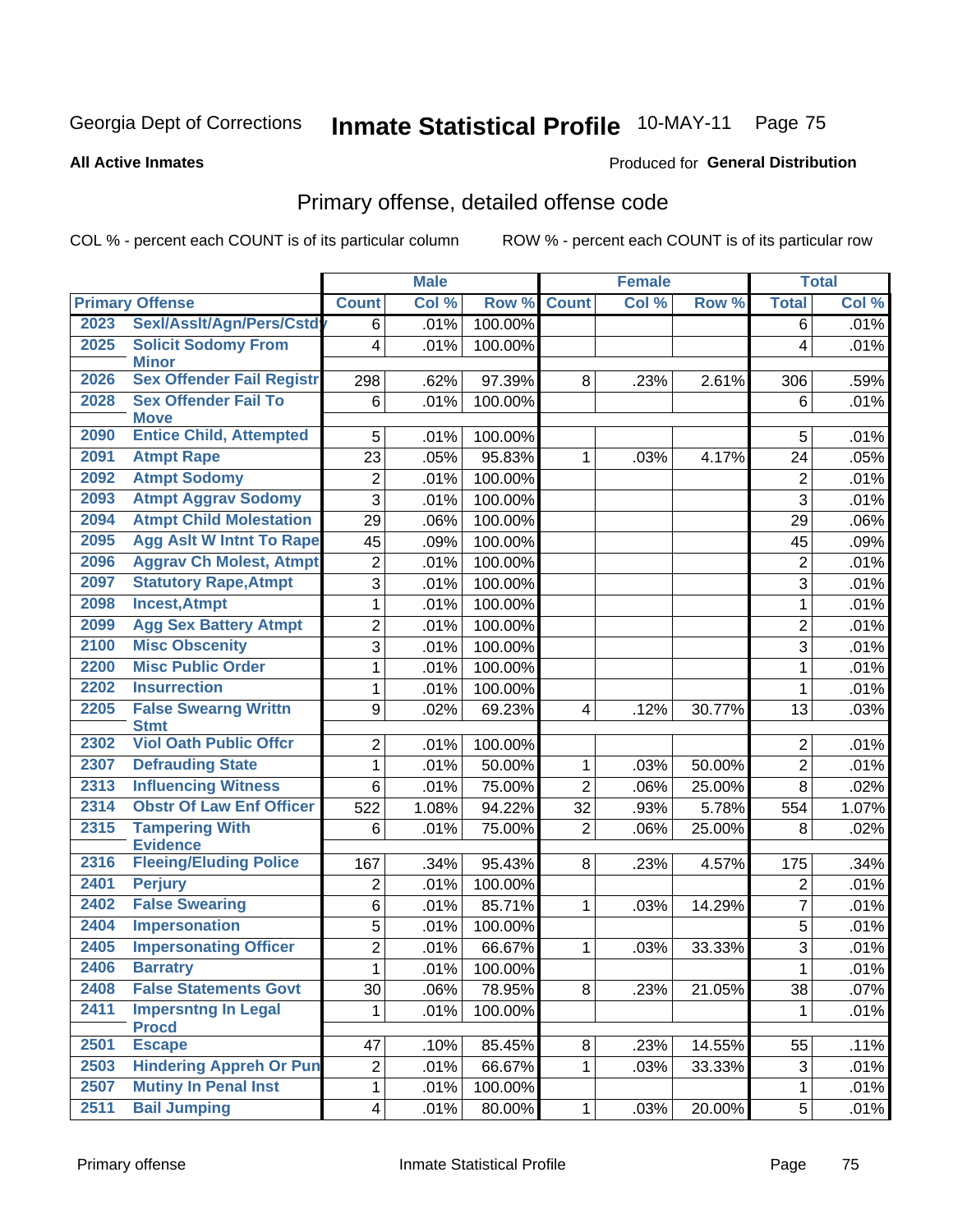#### **Inmate Statistical Profile 10-MAY-11** Page 76

#### **All Active Inmates**

### Produced for General Distribution

## Primary offense, detailed offense code

COL % - percent each COUNT is of its particular column

|      |                                               |                         | <b>Male</b> |         |                | <b>Female</b> |         |                         | <b>Total</b> |
|------|-----------------------------------------------|-------------------------|-------------|---------|----------------|---------------|---------|-------------------------|--------------|
|      | <b>Primary Offense</b>                        | <b>Count</b>            | Col %       | Row %   | <b>Count</b>   | Col %         | Row %   | <b>Total</b>            | Col %        |
| 2609 | <b>False Public Alarm</b>                     | 1 <sup>1</sup>          | .01%        | 100.00% |                |               |         | $\mathbf{1}$            | .01%         |
| 2613 | <b>Crmnl Interfere Govt</b><br><b>Prop</b>    | 20                      | .04%        | 90.91%  | $\overline{2}$ | .06%          | 9.09%   | 22                      | .04%         |
| 2761 | <b>Removal Baggage, Cargo</b><br><b>Etc</b>   |                         |             |         | $\mathbf{1}$   | .03%          | 100.00% | 1                       | $.01\%$      |
| 2801 | <b>Cruelty To Children</b>                    | 220                     | .45%        | 71.43%  | 88             | 2.55%         | 28.57%  | 308                     | .59%         |
| 2802 | <b>Atmpt Cruelty To</b><br><b>Children</b>    | 1                       | .01%        | 100.00% |                |               |         | 1                       | .01%         |
| 2803 | <b>Manufact Meth Near</b><br><b>Child</b>     | 14                      | .03%        | 73.68%  | 5              | .14%          | 26.32%  | 19                      | .04%         |
| 2811 | <b>Cruelty To Elder Person</b>                | 15                      | .03%        | 60.00%  | 10             | .29%          | 40.00%  | 25                      | .05%         |
| 2843 | <b>Sex Exploitation Child</b>                 | 126                     | .26%        | 98.44%  | $\overline{2}$ | .06%          | 1.56%   | 128                     | .25%         |
| 2901 | <b>Carry Concealed Weapon</b>                 | 5                       | .01%        | 100.00% |                |               |         | 5                       | .01%         |
| 2903 | <b>Carry Pistl Without Licns</b>              | $\mathbf{1}$            | .01%        | 100.00% |                |               |         | 1                       | .01%         |
| 2910 | <b>Poss Of Firearm Dur</b><br><b>Crime</b>    | 372                     | .77%        | 96.37%  | 14             | .40%          | 3.63%   | 386                     | .74%         |
| 2911 | <b>Poss Knife During Crime</b>                | 4 <sup>1</sup>          | .01%        | 80.00%  | $\mathbf{1}$   | .03%          | 20.00%  | 5                       | .01%         |
| 2912 | <b>Poss Of Certain</b><br><b>Weapons</b>      | $\overline{23}$         | .05%        | 100.00% |                |               |         | 23                      | .04%         |
| 2913 | <b>Poss Firearm 1st</b><br><b>Offender</b>    | 79                      | .16%        | 95.18%  | $\overline{4}$ | .12%          | 4.82%   | 83                      | .16%         |
| 2914 | <b>Poss Firearm Convct</b><br><b>Felon</b>    | 780                     | 1.61%       | 97.99%  | 16             | .46%          | 2.01%   | 796                     | 1.53%        |
| 2915 | <b>Carry Weapon At School</b>                 | $\overline{\mathbf{4}}$ | .01%        | 100.00% |                |               |         | $\overline{\mathbf{4}}$ | .01%         |
| 2963 | <b>Guard Line</b><br><b>W/Weapon/Drugs</b>    | $\overline{7}$          | .01%        | 63.64%  | $\overline{4}$ | .12%          | 36.36%  | 11                      | .02%         |
| 2965 | <b>Poss Wpn, Drugs By</b><br><b>Prisnr</b>    | 33                      | .07%        | 97.06%  | $\mathbf{1}$   | .03%          | 2.94%   | 34                      | .07%         |
| 2967 | <b>Destroy/Injur Police Dog</b>               | $\mathbf{1}$            | .01%        | 100.00% |                |               |         | 1                       | .01%         |
| 2971 | <b>Cruelty To Animals</b>                     | 6                       | .01%        | 100.00% |                |               |         | 6                       | .01%         |
| 2972 | <b>Aggrav Cruelty To</b><br><b>Animals</b>    | 11                      | .02%        | 100.00% |                |               |         | 11                      | .02%         |
| 3000 | <b>Misc Invasion Of Privacy</b>               | $\overline{2}$          | .01%        | 100.00% |                |               |         | $\overline{2}$          | .01%         |
| 3001 | <b>Eavesdrop &amp;</b><br><b>Surveillance</b> | $\mathbf{1}$            | .01%        | 100.00% |                |               |         | 1                       | .01%         |
| 3002 | <b>Peeping Tom</b>                            | 17                      | .04%        | 100.00% |                |               |         | 17                      | .03%         |
| 3404 | <b>Racketeering</b>                           | 36                      | .07%        | 69.23%  | 16             | .46%          | 30.77%  | 52                      | .10%         |
| 4001 | <b>S/D Narcotics Opiates</b>                  | 27                      | .06%        | 81.82%  | 6              | .17%          | 18.18%  | 33                      | .06%         |
| 4002 | <b>S/D Dep Stim Cntrf Drugs</b>               | 56                      | .12%        | 73.68%  | 20             | .58%          | 26.32%  | 76                      | .15%         |
| 4003 | <b>S/D Of Lsd</b>                             | $\mathbf 1$             | .01%        | 100.00% |                |               |         | $\mathbf 1$             | .01%         |
| 4004 | <b>S/D Of Marijuana</b>                       | 297                     | .61%        | 95.81%  | 13             | .38%          | 4.19%   | 310                     | .60%         |
| 4005 | <b>S/D Of Alcoholic Intox</b>                 | $\mathbf{1}$            | .01%        | 100.00% |                |               |         | 1                       | .01%         |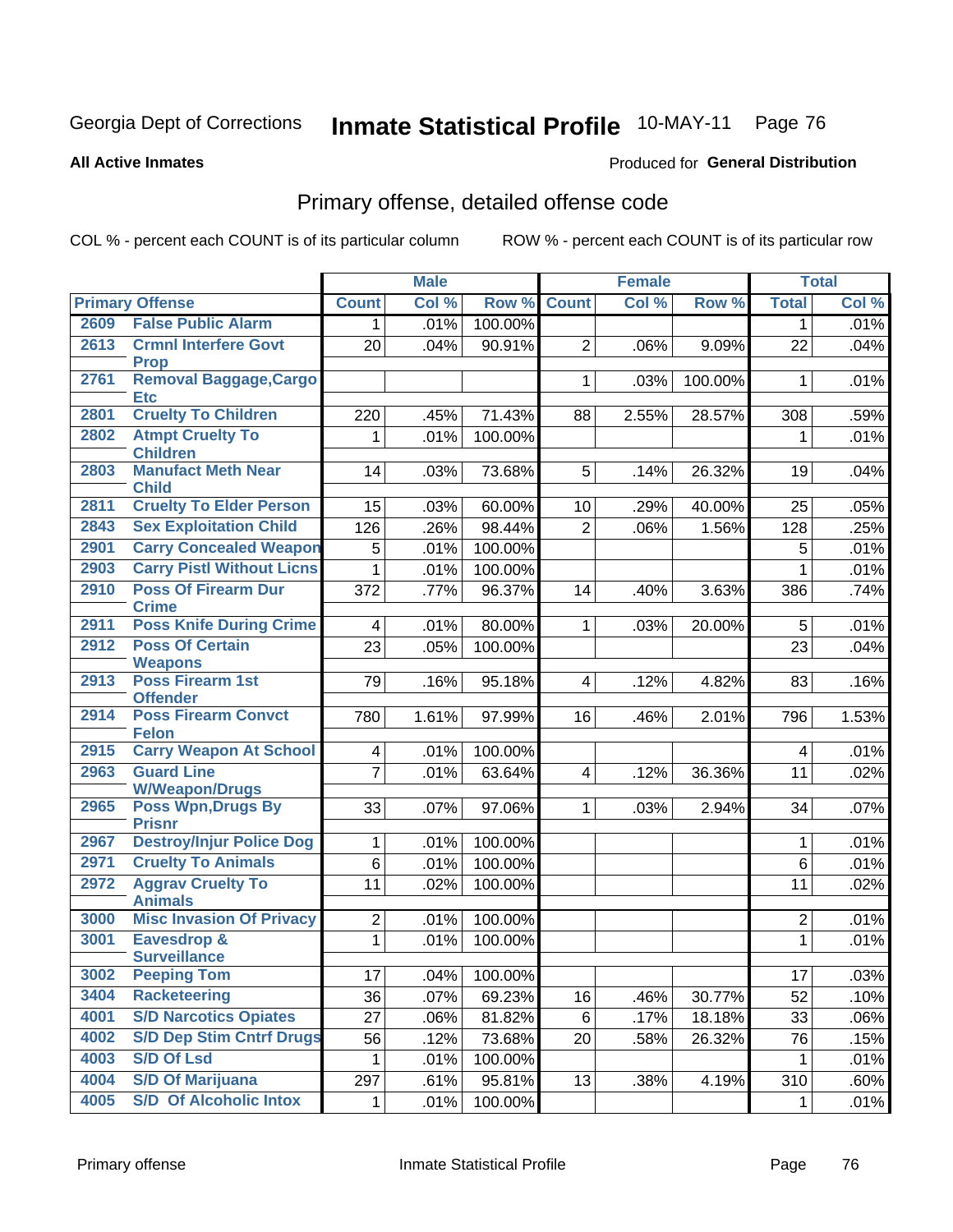#### **Inmate Statistical Profile 10-MAY-11** Page 77

#### **All Active Inmates**

### **Produced for General Distribution**

## Primary offense, detailed offense code

COL % - percent each COUNT is of its particular column

|      |                                            |                         | <b>Male</b> |         |                | <b>Female</b> |        |                         | <b>Total</b> |
|------|--------------------------------------------|-------------------------|-------------|---------|----------------|---------------|--------|-------------------------|--------------|
|      | <b>Primary Offense</b>                     | <b>Count</b>            | Col %       | Row %   | <b>Count</b>   | Col %         | Row %  | <b>Total</b>            | Col %        |
| 4006 | <b>Poss Narcotics Opiates</b>              | 47                      | .10%        | 70.15%  | 20             | .58%          | 29.85% | 67                      | .13%         |
| 4007 | <b>Poss Dep Stim Cntrf</b>                 | 88                      | .18%        | 82.24%  | 19             | .55%          | 17.76% | 107                     | .21%         |
|      | <b>Drugs</b>                               |                         |             |         |                |               |        |                         |              |
| 4009 | <b>Poss Of Marijuana</b>                   | 92                      | .19%        | 89.32%  | 11             | .32%          | 10.68% | 103                     | .20%         |
| 4011 | <b>Illegal Attm To Obt Drugs</b>           | 5                       | .01%        | 41.67%  | $\overline{7}$ | .20%          | 58.33% | 12                      | .02%         |
| 4012 | <b>Viol Ga Cntrl Sbst Act</b>              | 55                      | .11%        | 84.62%  | 10             | .29%          | 15.38% | 65                      | .13%         |
| 4013 | <b>Viol Dngrous Drgs Act</b>               | 69                      | .14%        | 83.13%  | 14             | .40%          | 16.87% | 83                      | .16%         |
| 4014 | <b>Uniwfl Mfg/Del/Dist N-C S</b>           | 26                      | .05%        | 100.00% |                |               |        | 26                      | .05%         |
| 4016 | <b>Poss Drug Related Matri</b>             | 8                       | .02%        | 80.00%  | $\overline{c}$ | .06%          | 20.00% | 10                      | .02%         |
| 4017 | <b>S/D Cont Sub Public</b>                 | 49                      | .10%        | 94.23%  | $\overline{3}$ | .09%          | 5.77%  | 52                      | .10%         |
| 4018 | <b>S/D Cont Sub School</b>                 | 38                      | .08%        | 92.68%  | 3              | .09%          | 7.32%  | 41                      | .08%         |
| 4021 | <b>S/D Cocaine</b>                         | 1,042                   | 2.15%       | 94.30%  | 63             | 1.82%         | 5.70%  | 1,105                   | 2.13%        |
| 4022 | <b>Poss Of Cocaine</b>                     | 948                     | 1.96%       | 88.19%  | 127            | 3.67%         | 11.81% | 1,075                   | 2.07%        |
| 4030 | <b>Poss Ephedrine</b>                      | 11                      | .02%        | 64.71%  | $\,6$          | .17%          | 35.29% | 17                      | .03%         |
| 4031 | <b>Poss Methamphetamine</b>                | 450                     | .93%        | 80.65%  | 108            | 3.12%         | 19.35% | 558                     | 1.08%        |
| 4032 | <b>Sale Methamphetamine</b>                | 103                     | .21%        | 79.23%  | 27             | .78%          | 20.77% | 130                     | .25%         |
| 4033 | <b>Poss Mda/Extsy</b>                      | 14                      | .03%        | 82.35%  | 3              | .09%          | 17.65% | 17                      | .03%         |
| 4034 | <b>Sale Mda/Extsy</b>                      | $\overline{7}$          | .01%        | 100.00% |                |               |        | $\overline{7}$          | .01%         |
| 4050 | <b>Poss W Int Dist Cocaine</b>             | 558                     | 1.15%       | 94.58%  | 32             | .93%          | 5.42%  | 590                     | 1.14%        |
| 4051 | <b>Poss W Int Dist</b>                     | 690                     | 1.43%       | 96.50%  | 25             | .72%          | 3.50%  | 715                     | 1.38%        |
|      | <b>Marijuana</b>                           |                         |             |         |                |               |        |                         |              |
| 4052 | <b>Poss W Int Dist Meth</b>                | 242                     | .50%        | 84.62%  | 44             | 1.27%         | 15.38% | 286                     | .55%         |
| 4053 | <b>Poss W Int Dis Other</b><br><b>Drug</b> | 93                      | .19%        | 85.32%  | 16             | .46%          | 14.68% | 109                     | .21%         |
| 4090 | <b>Atmpt Viol Substance</b>                | 32                      | .07%        | 91.43%  | 3 <sup>1</sup> | .09%          | 8.57%  | 35                      | .07%         |
|      | <b>Act</b>                                 |                         |             |         |                |               |        |                         |              |
| 4100 | <b>Misc Drugs Trafficking</b>              | 31                      | .06%        | 96.88%  | $\mathbf{1}$   | .03%          | 3.13%  | 32                      | .06%         |
| 4101 | <b>Traf Cocaine Less 200</b>               | 497                     | 1.03%       | 96.88%  | 16             | .46%          | 3.12%  | 513                     | .99%         |
|      | Gm                                         |                         |             |         |                |               |        |                         |              |
| 4102 | <b>Traf Cocaine 201-400</b><br>Gm          | 202                     | .42%        | 93.52%  | 14             | .40%          | 6.48%  | 216                     | .42%         |
| 4103 | <b>Traf Cocaine 401+ Gm</b>                | 140                     | .29%        | 94.59%  | 8              | .23%          | 5.41%  | 148                     | .29%         |
| 4111 | <b>Traf Narcotic Less 14 Gm</b>            | 11                      | .02%        | 100.00% |                |               |        | 11                      | .02%         |
| 4112 | <b>Traf Narcotic 15-28 Gm</b>              | 5                       | .01%        | 100.00% |                |               |        | 5                       | $.01\%$      |
| 4113 | <b>Traf Narcotic 29+ Gm</b>                | $\overline{5}$          | .01%        | 100.00% |                |               |        | 5                       | .01%         |
| 4121 | Traf Marijna 10-2000 Lb                    | 108                     | .22%        | 94.74%  | $6 \mid$       | .17%          | 5.26%  | 114                     | .22%         |
| 4122 | Traf Marijna 2001-10k Lb                   | 3                       | .01%        | 100.00% |                |               |        | 3                       | .01%         |
| 4123 | Traf Marijna 10001+ Lb                     | $\overline{\mathbf{4}}$ | .01%        | 100.00% |                |               |        | $\overline{\mathbf{4}}$ | .01%         |
| 4126 | <b>Traf Amphtmine 28-199</b>               | $6\vert$                | .01%        | 85.71%  | $\mathbf{1}$   | .03%          | 14.29% | $\overline{7}$          | .01%         |
|      | Gm                                         |                         |             |         |                |               |        |                         |              |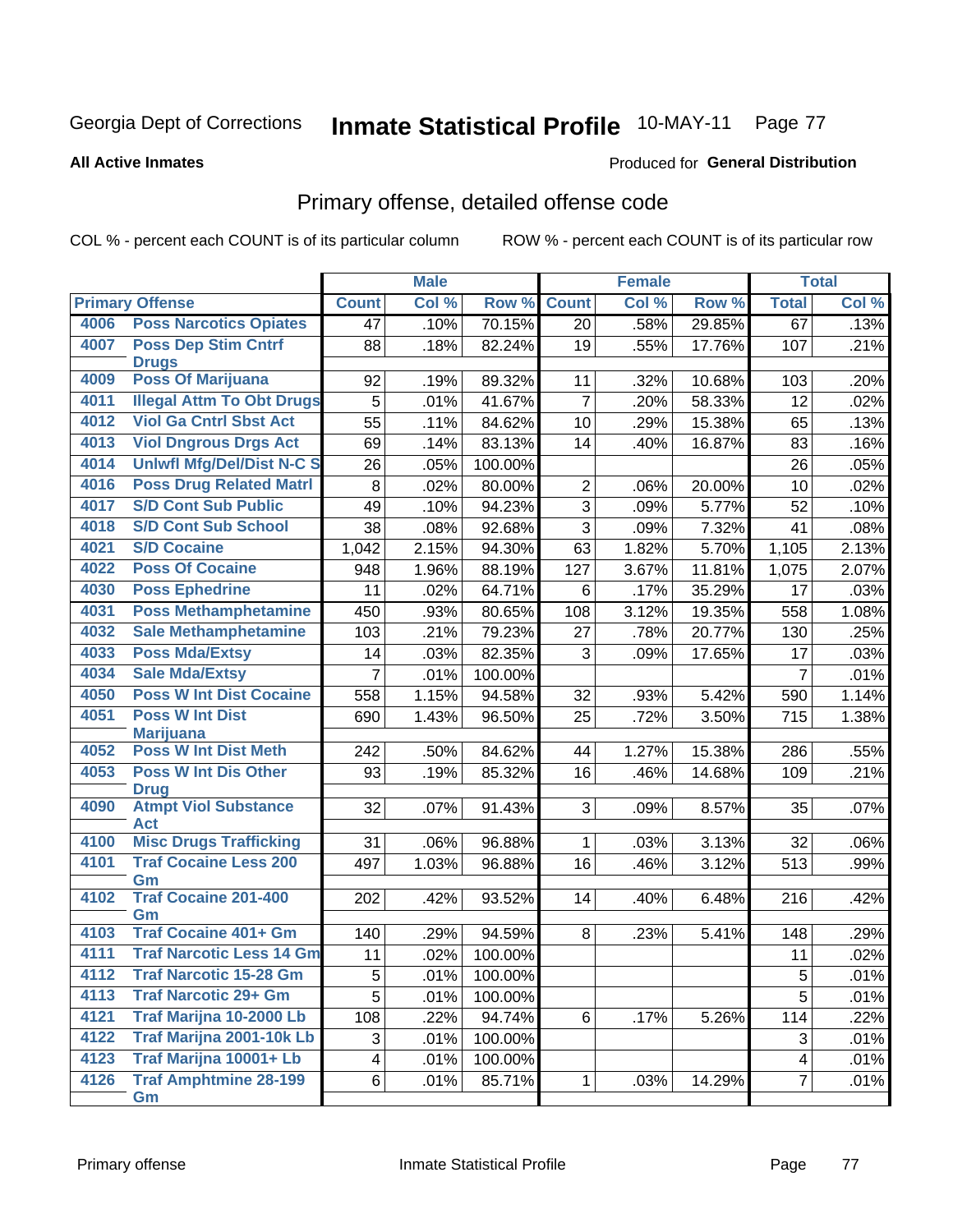#### **Inmate Statistical Profile 10-MAY-11** Page 78

**All Active Inmates** 

### Produced for General Distribution

## Primary offense, detailed offense code

COL % - percent each COUNT is of its particular column

|      |                                       |                         | <b>Male</b> |         | <b>Female</b>  |       |        |                           | <b>Total</b> |
|------|---------------------------------------|-------------------------|-------------|---------|----------------|-------|--------|---------------------------|--------------|
|      | <b>Primary Offense</b>                | <b>Count</b>            | Col %       | Row %   | <b>Count</b>   | Col % | Row %  | <b>Total</b>              | Col %        |
| 4127 | <b>Traf Amphtmine 200-399</b>         | $\overline{2}$          | .01%        | 100.00% |                |       |        | $\overline{2}$            | .01%         |
| 4128 | Gm<br><b>Traf Amphtmine 400+ Gm</b>   |                         |             |         |                |       |        |                           |              |
|      | <b>Cnspire Traffic Cntrl Sub</b>      | 5                       | .01%        | 100.00% |                |       |        | 5                         | .01%         |
| 4130 | <b>Use Comm Facity Vio C</b>          | 14                      | .03%        | 77.78%  | 4              | .12%  | 22.22% | 18                        | .03%         |
| 4133 | <b>Sub</b>                            | 3                       | .01%        | 100.00% |                |       |        | 3                         | .01%         |
| 4134 | <b>Att/Consprcy Commt</b>             | 46                      | .10%        | 80.70%  | 11             | .32%  | 19.30% | 57                        | .11%         |
|      | C/S/Of                                |                         |             |         |                |       |        |                           |              |
| 4135 | <b>Unauth Dist Contrild Sub</b>       | 2                       | .01%        | 66.67%  | $\mathbf 1$    | .03%  | 33.33% | 3                         | .01%         |
| 4136 | <b>Illgl Dist Contrild Subst</b>      | 1                       | .01%        | 100.00% |                |       |        | 1                         | .01%         |
| 4140 | <b>Traf Methamph 28-199</b>           | 218                     | .45%        | 82.58%  | 46             | 1.33% | 17.42% | 264                       | .51%         |
| 4141 | Gm<br><b>Traf Methamph 200-399</b>    |                         |             |         |                |       |        |                           |              |
|      | Gm                                    | 75                      | .15%        | 90.36%  | 8              | .23%  | 9.64%  | 83                        | .16%         |
| 4142 | <b>Traf Methamph 400+ Gm</b>          | 61                      | .13%        | 95.31%  | 3              | .09%  | 4.69%  | 64                        | .12%         |
| 4143 | <b>Manf Methamph 28-199</b>           | 23                      | .05%        | 76.67%  | $\overline{7}$ | .20%  | 23.33% | 30                        | .06%         |
|      | Gm                                    |                         |             |         |                |       |        |                           |              |
| 4144 | <b>Manf Methamph 200-399</b>          | 8                       | .02%        | 100.00% |                |       |        | 8                         | .02%         |
| 4146 | Gm<br><b>Traf Methamph Unspec</b>     | 59                      | .12%        | 92.19%  | 5              | .14%  | 7.81%  | 64                        | .12%         |
|      | Amt                                   |                         |             |         |                |       |        |                           |              |
| 4147 | <b>Manf Methamph Unspec</b>           | 164                     | .34%        | 88.17%  | 22             | .64%  | 11.83% | 186                       | .36%         |
|      | <b>Amt</b>                            |                         |             |         |                |       |        |                           |              |
| 4150 | <b>Traf Mda/Extsy 28-199gm</b>        | 16                      | .03%        | 84.21%  | 3              | .09%  | 15.79% | 19                        | .04%         |
| 4151 | <b>Traf Mda/Extsy 200-</b>            | 6                       | .01%        | 85.71%  | $\mathbf 1$    | .03%  | 14.29% | $\overline{7}$            | .01%         |
| 4152 | <b>399gm</b><br>Traf Mda/Extsy 400+Gm | $\overline{\mathbf{4}}$ | .01%        | 100.00% |                |       |        | $\overline{\mathbf{4}}$   | .01%         |
| 5001 | <b>Viol Motor Vehicle Laws</b>        | 38                      | .08%        | 92.68%  | 3              | .09%  | 7.32%  | 41                        | .08%         |
| 5004 | <b>Drvng Habtl Violator</b>           | 9                       | .02%        | 100.00% |                |       |        | 9                         | .02%         |
| 5005 | <b>Habit Traf Viol/Impaired</b>       | 25                      | .05%        | 96.15%  | 1              | .03%  | 3.85%  | 26                        | .05%         |
| 5006 | <b>Habit Traf Viol/Other</b>          | 22                      | .05%        | 100.00% |                |       |        | 22                        | .04%         |
| 5007 | <b>Hit-Run W/Injury/Fatality</b>      | 6                       | .01%        | 75.00%  | $\overline{2}$ | .06%  | 25.00% | 8                         | .02%         |
| 6000 | <b>Misc Mrals/Pblic H/Safty</b>       | 13                      | .03%        | 86.67%  | $\overline{2}$ | .06%  | 13.33% | 15                        | .03%         |
| 6200 | <b>Misc CorrectionI Inst Off</b>      | 3                       | .01%        | 100.00% |                |       |        | $\ensuremath{\mathsf{3}}$ | .01%         |
| 8001 | <b>Violatn Othr States Law</b>        | $\overline{3}$          | .01%        | 100.00% |                |       |        | $\overline{3}$            | .01%         |
| 9901 | <b>Conspiracy</b>                     | 50                      | .10%        | 84.75%  | 9              | .26%  | 15.25% | 59                        | .11%         |
| 9905 | <b>Crmnl Atmpt</b>                    | 1                       | .01%        | 100.00% |                |       |        | 1                         | .01%         |
| 9906 | <b>Aircraft Hijacking</b>             | 1                       | .01%        | 100.00% |                |       |        | 1                         | .01%         |
| 9907 | <b>Unauth Dist Recrd</b>              | 8                       | .02%        | 100.00% |                |       |        | 8                         | .02%         |
|      | <b>Devices</b>                        |                         |             |         |                |       |        |                           |              |
| 9910 | <b>Crmnl Solicitation</b>             | $\overline{2}$          | .01%        | 100.00% |                |       |        | $\boldsymbol{2}$          | .01%         |
| 9912 | <b>Crmnl Trespassing</b>              | 1                       | .01%        | 100.00% |                |       |        | $\mathbf{1}$              | .01%         |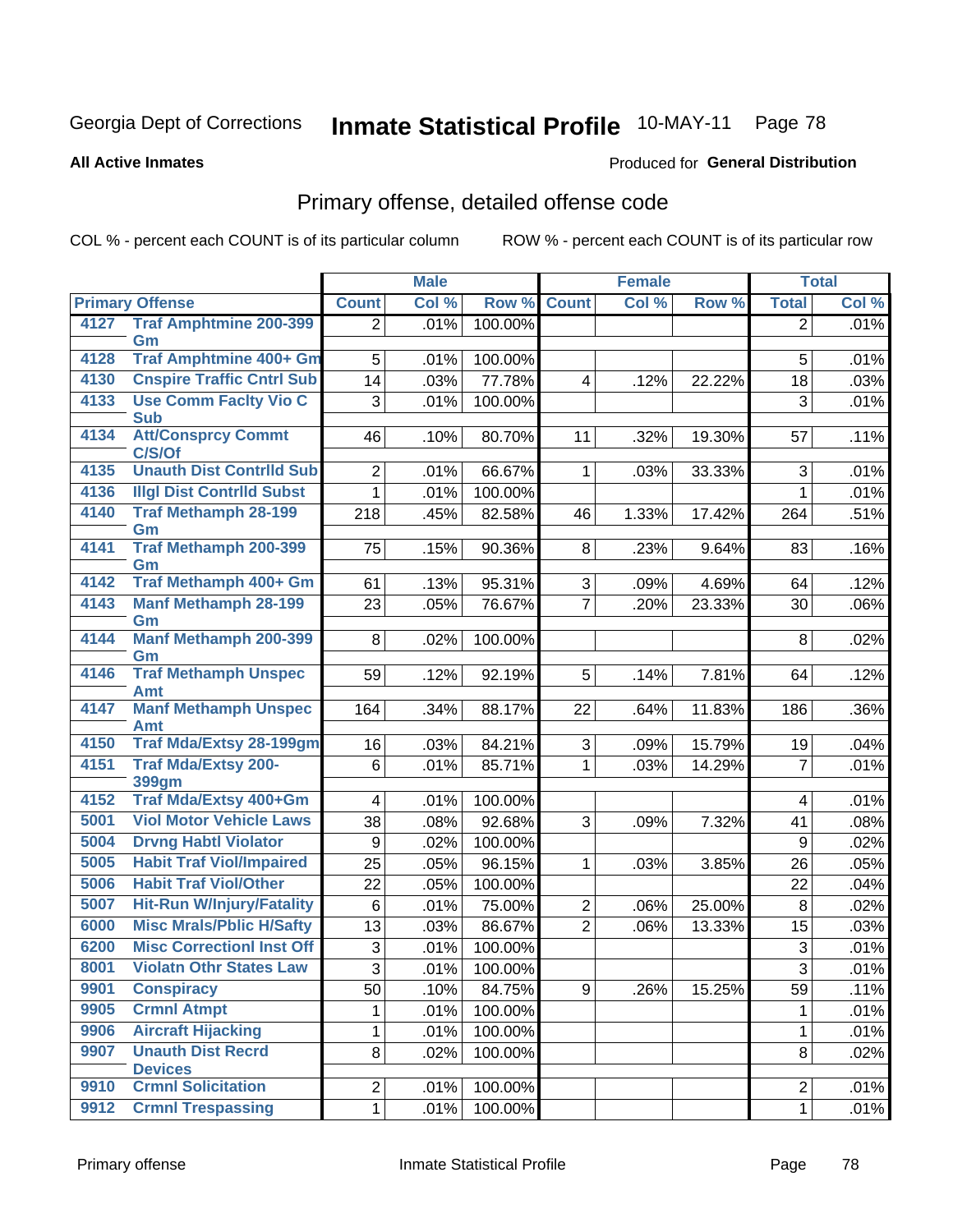#### **Inmate Statistical Profile 10-MAY-11** Page 79

**All Active Inmates** 

### Produced for General Distribution

## Primary offense, detailed offense code

COL % - percent each COUNT is of its particular column

|                                   | <b>Male</b>     |         |             | <b>Female</b> |       |          | <b>Total</b> |         |
|-----------------------------------|-----------------|---------|-------------|---------------|-------|----------|--------------|---------|
| <b>Primary Offense</b>            | <b>Count</b>    | Col %   | Row % Count |               | Col % | Row %    | Total        | Col %   |
| 9914<br><b>Gang Participation</b> | 17 <sup>1</sup> | 04%     | $94.44\%$   |               | .03%  | 5.56%    | 18           | $.03\%$ |
| 9999<br><b>Unknown Offense</b>    | 19              | $.04\%$ | 73.08%      |               | .20%  | 26.92%   | 26           | $.05\%$ |
| <b>Total Rported</b>              | 48,410          | 100%    | 93.33%      | 3,457         | 100%  | $6.67\%$ | 51,867       | 101%    |

| тео | 692                  | 100   | ר ס<br>. JŁ |
|-----|----------------------|-------|-------------|
|     | ,,,,,<br>л<br>73.IVZ | 3,557 | 52,659      |

| Mode (most frequent) | 1902 Armed Robbery | 1701 Forgery 1st Degree | 1902 Armed<br><b>Robbery</b> |
|----------------------|--------------------|-------------------------|------------------------------|
|----------------------|--------------------|-------------------------|------------------------------|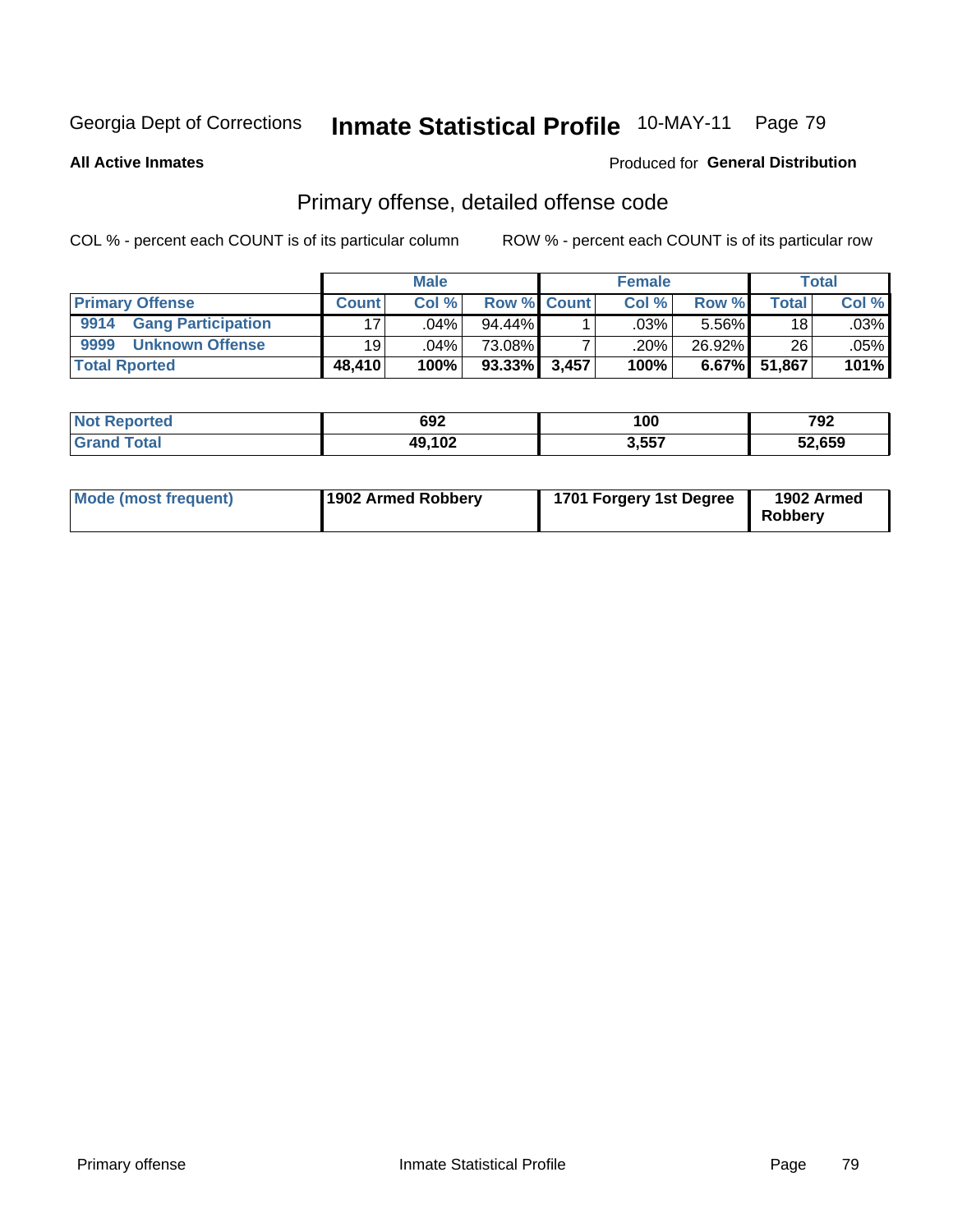#### **Inmate Statistical Profile 10-MAY-11** Page 80

Produced for General Distribution

#### **All Active Inmates**

## County of conviction of primary offense

COL % - percent each COUNT is of its particular column

|                         |                             |              | <b>Male</b> |         |                         | <b>Female</b> |        |              | <b>Total</b> |
|-------------------------|-----------------------------|--------------|-------------|---------|-------------------------|---------------|--------|--------------|--------------|
|                         | <b>County of Conviction</b> | <b>Count</b> | Col %       | Row %   | <b>Count</b>            | Col %         | Row %  | <b>Total</b> | Col %        |
| $\overline{1}$          | <b>Appling</b>              | 96           | .20%        | 96.00%  | $\overline{4}$          | .12%          | 4.00%  | 100          | .19%         |
| $\overline{2}$          | <b>Atkinson</b>             | 42           | .09%        | 93.33%  | 3                       | .09%          | 6.67%  | 45           | .09%         |
| 3                       | <b>Bacon</b>                | 51           | .11%        | 98.08%  | 1                       | .03%          | 1.92%  | 52           | .10%         |
| 4                       | <b>Baker</b>                | 11           | .02%        | 100.00% |                         |               |        | 11           | .02%         |
| 5                       | <b>Baldwin</b>              | 260          | .54%        | 93.86%  | 17                      | .49%          | 6.14%  | 277          | .53%         |
| $\overline{\mathbf{6}}$ | <b>Banks</b>                | 61           | .13%        | 95.31%  | 3                       | .09%          | 4.69%  | 64           | .12%         |
| 7                       | <b>Barrow</b>               | 247          | .51%        | 93.92%  | 16                      | .46%          | 6.08%  | 263          | .51%         |
| 8                       | <b>Bartow</b>               | 573          | 1.18%       | 90.38%  | 61                      | 1.76%         | 9.62%  | 634          | 1.22%        |
| $\overline{9}$          | <b>Ben Hill</b>             | 224          | .46%        | 94.51%  | 13                      | .38%          | 5.49%  | 237          | .46%         |
| 10                      | <b>Berrien</b>              | 76           | .16%        | 96.20%  | 3                       | .09%          | 3.80%  | 79           | .15%         |
| $\overline{11}$         | <b>Bibb</b>                 | 1,040        | 2.15%       | 94.98%  | 55                      | 1.59%         | 5.02%  | 1,095        | 2.11%        |
| 12                      | <b>Bleckley</b>             | 74           | .15%        | 94.87%  | $\overline{\mathbf{4}}$ | .12%          | 5.13%  | 78           | .15%         |
| $\overline{13}$         | <b>Brantley</b>             | 58           | .12%        | 95.08%  | 3                       | .09%          | 4.92%  | 61           | .12%         |
| 14                      | <b>Brooks</b>               | 63           | .13%        | 95.45%  | $\overline{3}$          | .09%          | 4.55%  | 66           | .13%         |
| 15                      | <b>Bryan</b>                | 93           | .19%        | 95.88%  | 4                       | .12%          | 4.12%  | 97           | .19%         |
| 16                      | <b>Bulloch</b>              | 471          | .97%        | 92.35%  | 39                      | 1.13%         | 7.65%  | 510          | .98%         |
| $\overline{17}$         | <b>Burke</b>                | 210          | .43%        | 97.22%  | 6                       | .17%          | 2.78%  | 216          | .42%         |
| 18                      | <b>Butts</b>                | 145          | .30%        | 96.03%  | 6                       | .17%          | 3.97%  | 151          | .29%         |
| 19                      | <b>Calhoun</b>              | 33           | .07%        | 94.29%  | $\overline{2}$          | .06%          | 5.71%  | 35           | .07%         |
| 20                      | <b>Camden</b>               | 172          | .36%        | 95.03%  | 9                       | .26%          | 4.97%  | 181          | .35%         |
| $\overline{21}$         | <b>Candler</b>              | 92           | .19%        | 90.20%  | 10                      | .29%          | 9.80%  | 102          | .20%         |
| $\overline{22}$         | <b>Carroll</b>              | 599          | 1.24%       | 89.94%  | 67                      | 1.94%         | 10.06% | 666          | 1.28%        |
| $\overline{23}$         | <b>Catoosa</b>              | 318          | .66%        | 91.38%  | 30                      | .87%          | 8.62%  | 348          | .67%         |
| 24                      | <b>Charlton</b>             | 57           | .12%        | 91.94%  | 5                       | .14%          | 8.06%  | 62           | .12%         |
| 25                      | <b>Chatham</b>              | 2,430        | 5.02%       | 95.86%  | 105                     | 3.04%         | 4.14%  | 2,535        | 4.89%        |
| 26                      | <b>Chattahoochee</b>        | 26           | .05%        | 96.30%  | $\mathbf 1$             | .03%          | 3.70%  | 27           | .05%         |
| $\overline{27}$         | <b>Chattooga</b>            | 260          | .54%        | 89.04%  | 32                      | .93%          | 10.96% | 292          | .56%         |
| 28                      | <b>Cherokee</b>             | 597          | 1.23%       | 91.99%  | 52                      | 1.50%         | 8.01%  | 649          | 1.25%        |
| 29                      | <b>Clarke</b>               | 474          | .98%        | 93.86%  | 31                      | .90%          | 6.14%  | 505          | .97%         |
| 30                      | <b>Clay</b>                 | 27           | .06%        | 90.00%  | 3                       | .09%          | 10.00% | 30           | .06%         |
| $\overline{31}$         | <b>Clayton</b>              | 1,432        | 2.96%       | 92.87%  | 110                     | 3.18%         | 7.13%  | 1,542        | 2.97%        |
| 32                      | <b>Clinch</b>               | 62           | .13%        | 93.94%  | 4                       | .12%          | 6.06%  | 66           | .13%         |
| 33                      | <b>Cobb</b>                 | 2,534        | 5.23%       | 90.92%  | 253                     | 7.32%         | 9.08%  | 2,787        | 5.37%        |
| 34                      | <b>Coffee</b>               | 255          | .53%        | 94.44%  | 15                      | .43%          | 5.56%  | 270          | .52%         |
| 35                      | <b>Colquitt</b>             | 265          | .55%        | 96.72%  | 9                       | .26%          | 3.28%  | 274          | .53%         |
| 36                      | <b>Columbia</b>             | 291          | .60%        | 92.38%  | 24                      | .69%          | 7.62%  | 315          | .61%         |
| 37                      | <b>Cook</b>                 | 121          | .25%        | 94.53%  | $\overline{7}$          | .20%          | 5.47%  | 128          | .25%         |
| 38                      | <b>Coweta</b>               | 504          | 1.04%       | 92.65%  | 40                      | 1.16%         | 7.35%  | 544          | 1.05%        |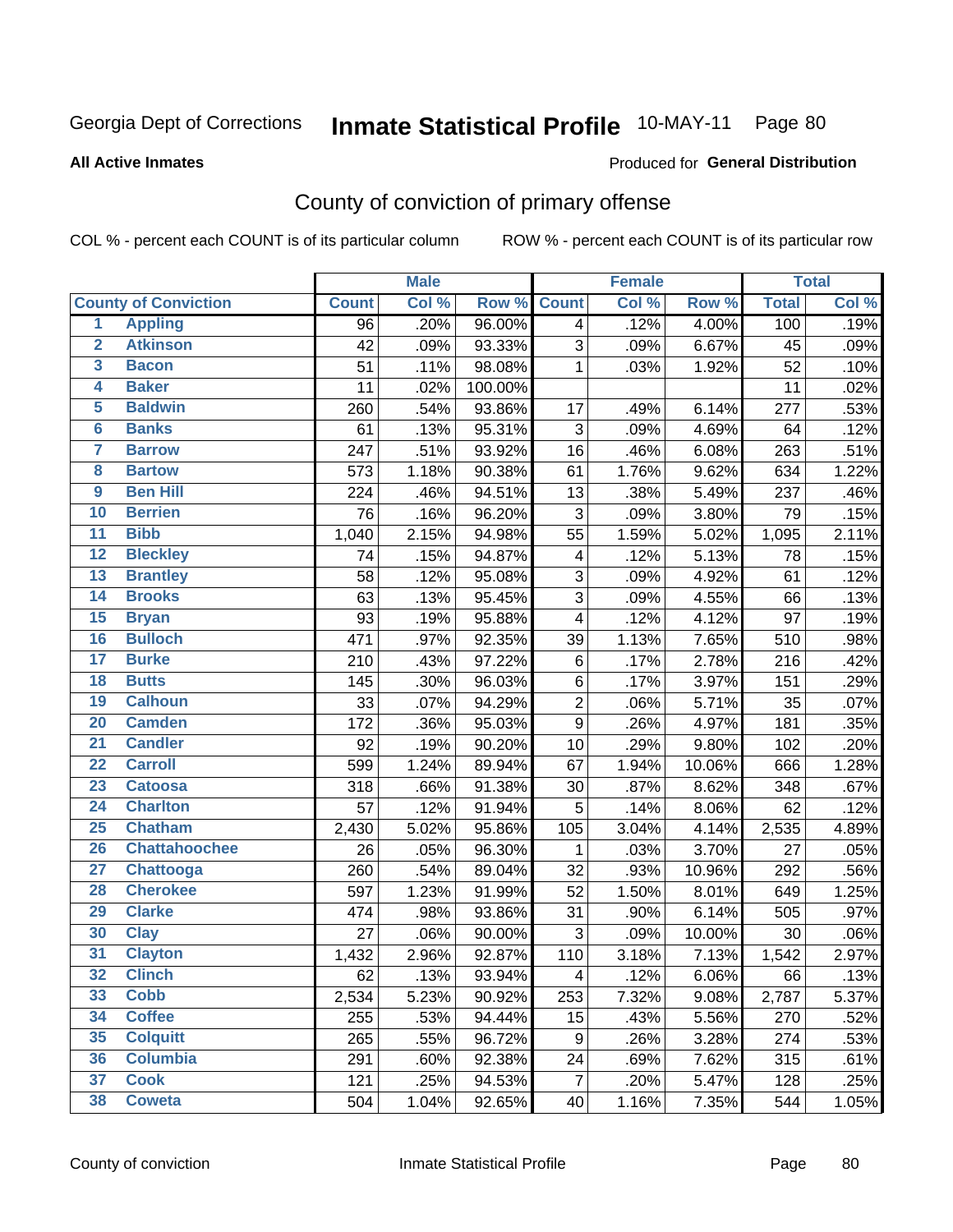# Inmate Statistical Profile 10-MAY-11 Page 81

**All Active Inmates** 

#### Produced for General Distribution

## County of conviction of primary offense

COL % - percent each COUNT is of its particular column

|                 |                             |                 | <b>Male</b> |         |                  | <b>Female</b> |        |                 | <b>Total</b> |
|-----------------|-----------------------------|-----------------|-------------|---------|------------------|---------------|--------|-----------------|--------------|
|                 | <b>County of Conviction</b> | <b>Count</b>    | Col %       | Row %   | <b>Count</b>     | Col %         | Row %  | <b>Total</b>    | Col %        |
| 39              | <b>Crawford</b>             | $\overline{18}$ | .04%        | 94.74%  | $\mathbf{1}$     | .03%          | 5.26%  | $\overline{19}$ | .04%         |
| 40              | <b>Crisp</b>                | 263             | .54%        | 92.93%  | 20               | .58%          | 7.07%  | 283             | .55%         |
| 41              | <b>Dade</b>                 | 137             | .28%        | 95.14%  | $\overline{7}$   | .20%          | 4.86%  | 144             | .28%         |
| 42              | <b>Dawson</b>               | 119             | .25%        | 91.54%  | 11               | .32%          | 8.46%  | 130             | .25%         |
| 43              | <b>Decatur</b>              | 294             | .61%        | 93.04%  | 22               | .64%          | 6.96%  | 316             | .61%         |
| 44              | <b>Dekalb</b>               | 2,804           | 5.79%       | 94.60%  | 160              | 4.63%         | 5.40%  | 2,964           | 5.71%        |
| 45              | <b>Dodge</b>                | 140             | .29%        | 93.33%  | 10               | .29%          | 6.67%  | 150             | .29%         |
| 46              | <b>Dooly</b>                | 82              | .17%        | 95.35%  | 4                | .12%          | 4.65%  | 86              | .17%         |
| 47              | <b>Dougherty</b>            | 918             | 1.90%       | 95.03%  | 48               | 1.39%         | 4.97%  | 966             | 1.86%        |
| 48              | <b>Douglas</b>              | 1,190           | 2.46%       | 90.29%  | 128              | 3.70%         | 9.71%  | 1,318           | 2.54%        |
| 49              | <b>Early</b>                | 88              | .18%        | 94.62%  | 5                | .14%          | 5.38%  | 93              | .18%         |
| 50              | <b>Echols</b>               | 11              | .02%        | 100.00% |                  |               |        | 11              | .02%         |
| $\overline{51}$ | <b>Effingham</b>            | 148             | .31%        | 91.93%  | 13               | .38%          | 8.07%  | 161             | .31%         |
| 52              | <b>Elbert</b>               | 126             | .26%        | 95.45%  | 6                | .17%          | 4.55%  | 132             | .25%         |
| 53              | <b>Emanuel</b>              | 171             | .35%        | 95.00%  | $\boldsymbol{9}$ | .26%          | 5.00%  | 180             | .35%         |
| 54              | <b>Evans</b>                | 101             | .21%        | 96.19%  | 4                | .12%          | 3.81%  | 105             | .20%         |
| 55              | <b>Fannin</b>               | 104             | .21%        | 95.41%  | 5                | .14%          | 4.59%  | 109             | .21%         |
| 56              | <b>Fayette</b>              | 360             | .74%        | 91.14%  | 35               | 1.01%         | 8.86%  | 395             | .76%         |
| 57              | <b>Floyd</b>                | 724             | 1.50%       | 91.07%  | 71               | 2.05%         | 8.93%  | 795             | 1.53%        |
| 58              | <b>Forsyth</b>              | 288             | .59%        | 86.49%  | 45               | 1.30%         | 13.51% | 333             | .64%         |
| 59              | <b>Franklin</b>             | 115             | .24%        | 89.84%  | 13               | .38%          | 10.16% | 128             | .25%         |
| 60              | <b>Fulton</b>               | 4,728           | 9.77%       | 96.25%  | 184              | 5.32%         | 3.75%  | 4,912           | 9.47%        |
| 61              | Gilmer                      | 124             | .26%        | 89.86%  | 14               | .40%          | 10.14% | 138             | .27%         |
| 62              | <b>Glascock</b>             | 6               | .01%        | 85.71%  | $\mathbf{1}$     | .03%          | 14.29% | $\overline{7}$  | .01%         |
| 63              | <b>Glynn</b>                | 391             | .81%        | 93.99%  | 25               | .72%          | 6.01%  | 416             | .80%         |
| 64              | <b>Gordon</b>               | 298             | .62%        | 90.30%  | 32               | .93%          | 9.70%  | 330             | .64%         |
| 65              | <b>Grady</b>                | 203             | .42%        | 93.98%  | 13               | .38%          | 6.02%  | 216             | .42%         |
| 66              | <b>Greene</b>               | 155             | .32%        | 93.94%  | 10               | .29%          | 6.06%  | 165             | .32%         |
| 67              | <b>Gwinnett</b>             | 2,199           | 4.54%       | 92.12%  | 188              | 5.44%         | 7.88%  | 2,387           | 4.60%        |
| 68              | <b>Habersham</b>            | 111             | .23%        | 90.98%  | 11               | .32%          | 9.02%  | 122             | .24%         |
| 69              | <b>Hall</b>                 | 668             | 1.38%       | 91.88%  | 59               | 1.71%         | 8.12%  | 727             | 1.40%        |
| 70              | <b>Hancock</b>              | 33              | .07%        | 97.06%  | 1                | .03%          | 2.94%  | 34              | .07%         |
| 71              | <b>Haralson</b>             | 92              | .19%        | 93.88%  | 6                | .17%          | 6.12%  | 98              | .19%         |
| 72              | <b>Harris</b>               | 123             | .25%        | 95.35%  | 6                | .17%          | 4.65%  | 129             | .25%         |
| 73              | <b>Hart</b>                 | 114             | .24%        | 96.61%  | 4                | .12%          | 3.39%  | 118             | .23%         |
| 74              | <b>Heard</b>                | 68              | .14%        | 94.44%  | 4                | .12%          | 5.56%  | 72              | .14%         |
| 75              | <b>Henry</b>                | 555             | 1.15%       | 88.66%  | 71               | 2.05%         | 11.34% | 626             | 1.21%        |
| 76              | <b>Houston</b>              | 620             | 1.28%       | 94.66%  | 35               | 1.01%         | 5.34%  | 655             | 1.26%        |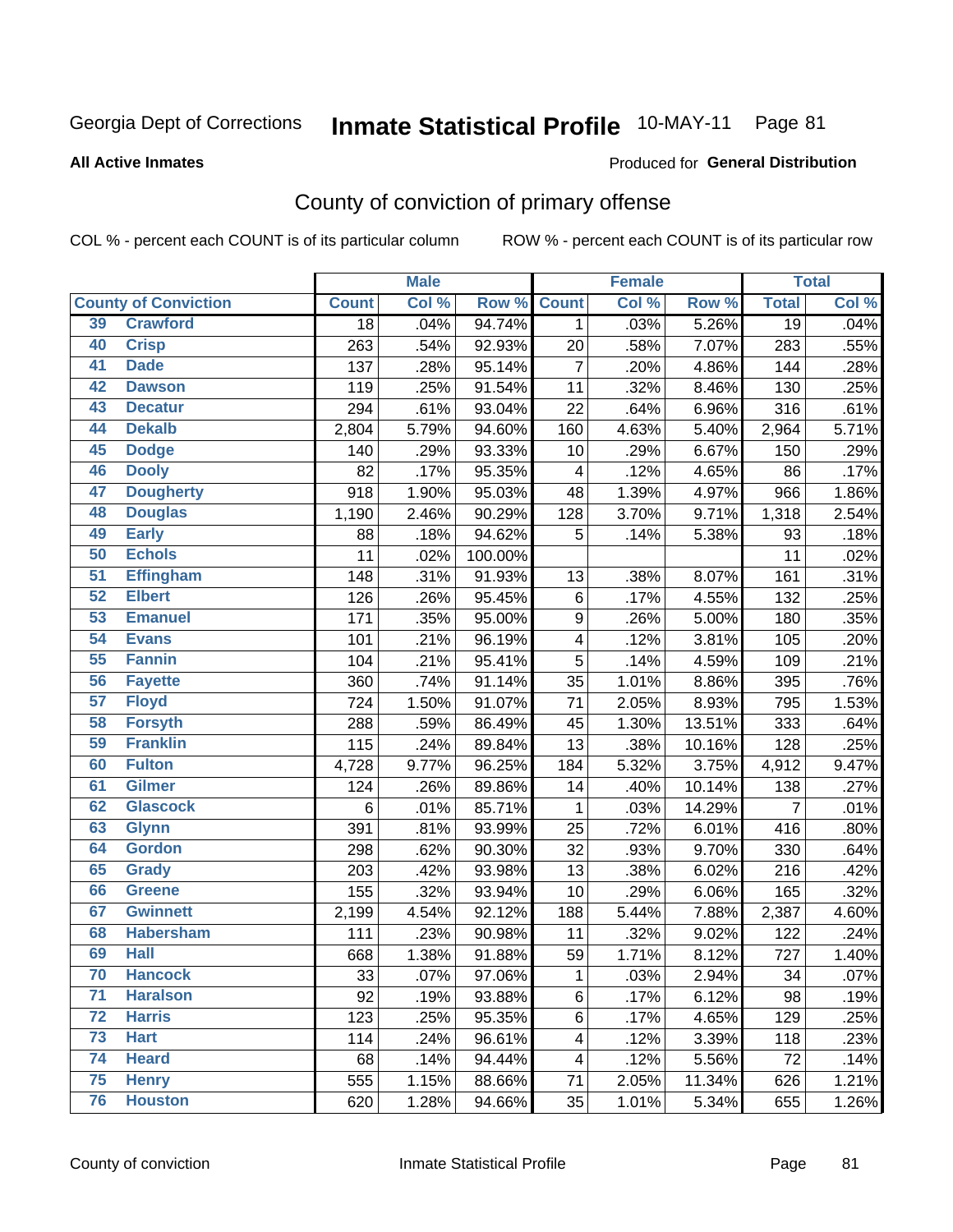# Inmate Statistical Profile 10-MAY-11 Page 82

#### **All Active Inmates**

#### Produced for General Distribution

## County of conviction of primary offense

COL % - percent each COUNT is of its particular column

|                 |                             |                 | <b>Male</b> |         |                         | <b>Female</b> |        |                 | <b>Total</b> |
|-----------------|-----------------------------|-----------------|-------------|---------|-------------------------|---------------|--------|-----------------|--------------|
|                 | <b>County of Conviction</b> | <b>Count</b>    | Col %       | Row %   | <b>Count</b>            | Col %         | Row %  | <b>Total</b>    | Col %        |
| 77              | <b>Irwin</b>                | $\overline{75}$ | .15%        | 98.68%  | $\mathbf{1}$            | .03%          | 1.32%  | $\overline{76}$ | .15%         |
| 78              | <b>Jackson</b>              | 195             | .40%        | 93.30%  | 14                      | .40%          | 6.70%  | 209             | .40%         |
| 79              | <b>Jasper</b>               | 62              | .13%        | 100.00% |                         |               |        | 62              | .12%         |
| 80              | <b>Jeff Davis</b>           | 61              | .13%        | 84.72%  | 11                      | .32%          | 15.28% | 72              | .14%         |
| $\overline{81}$ | <b>Jefferson</b>            | 122             | .25%        | 96.06%  | 5                       | .14%          | 3.94%  | 127             | .24%         |
| 82              | <b>Jenkins</b>              | 53              | .11%        | 94.64%  | 3                       | .09%          | 5.36%  | 56              | .11%         |
| 83              | <b>Johnson</b>              | 52              | .11%        | 91.23%  | 5                       | .14%          | 8.77%  | 57              | .11%         |
| 84              | <b>Jones</b>                | 178             | .37%        | 87.68%  | 25                      | .72%          | 12.32% | 203             | .39%         |
| 85              | <b>Lamar</b>                | 72              | .15%        | 94.74%  | 4                       | .12%          | 5.26%  | 76              | .15%         |
| 86              | <b>Lanier</b>               | 45              | .09%        | 97.83%  | $\mathbf{1}$            | .03%          | 2.17%  | 46              | .09%         |
| 87              | <b>Laurens</b>              | 283             | .58%        | 94.02%  | 18                      | .52%          | 5.98%  | 301             | .58%         |
| 88              | Lee                         | 63              | .13%        | 95.45%  | 3                       | .09%          | 4.55%  | 66              | .13%         |
| 89              | <b>Liberty</b>              | 296             | .61%        | 93.38%  | 21                      | .61%          | 6.62%  | 317             | .61%         |
| 90              | <b>Lincoln</b>              | 25              | .05%        | 100.00% |                         |               |        | 25              | .05%         |
| 91              | Long                        | 73              | .15%        | 96.05%  | 3                       | .09%          | 3.95%  | 76              | .15%         |
| 92              | <b>Lowndes</b>              | 510             | 1.05%       | 94.80%  | 28                      | .81%          | 5.20%  | 538             | 1.04%        |
| 93              | <b>Lumpkin</b>              | 99              | .20%        | 90.83%  | 10                      | .29%          | 9.17%  | 109             | .21%         |
| 94              | <b>Macon</b>                | 71              | .15%        | 97.26%  | $\overline{2}$          | .06%          | 2.74%  | 73              | .14%         |
| 95              | <b>Madison</b>              | 108             | .22%        | 93.10%  | 8                       | .23%          | 6.90%  | 116             | .22%         |
| 96              | <b>Marion</b>               | 44              | .09%        | 97.78%  | 1                       | .03%          | 2.22%  | 45              | .09%         |
| 97              | <b>Mcduffie</b>             | 184             | .38%        | 95.34%  | 9                       | .26%          | 4.66%  | 193             | .37%         |
| 98              | <b>Mcintosh</b>             | 62              | .13%        | 100.00% |                         |               |        | 62              | .12%         |
| 99              | <b>Meriwether</b>           | 233             | .48%        | 97.49%  | 6                       | .17%          | 2.51%  | 239             | .46%         |
| 100             | <b>Miller</b>               | 28              | .06%        | 96.55%  | $\mathbf 1$             | .03%          | 3.45%  | 29              | .06%         |
| 101             | <b>Mitchell</b>             | 200             | .41%        | 93.02%  | 15                      | .43%          | 6.98%  | 215             | .41%         |
| 102             | <b>Monroe</b>               | 154             | .32%        | 89.02%  | 19                      | .55%          | 10.98% | 173             | .33%         |
| 103             | <b>Montgomery</b>           | 53              | .11%        | 94.64%  | 3                       | .09%          | 5.36%  | 56              | .11%         |
| 104             | <b>Morgan</b>               | 162             | .33%        | 94.19%  | 10                      | .29%          | 5.81%  | 172             | .33%         |
| 105             | <b>Murray</b>               | 173             | .36%        | 91.53%  | 16                      | .46%          | 8.47%  | 189             | .36%         |
| 106             | <b>Muscogee</b>             | 1,522           | 3.14%       | 95.13%  | 78                      | 2.26%         | 4.88%  | 1,600           | 3.08%        |
| 107             | <b>Newton</b>               | 618             | 1.28%       | 92.93%  | 47                      | 1.36%         | 7.07%  | 665             | 1.28%        |
| 108             | <b>Oconee</b>               | 51              | .11%        | 94.44%  | 3                       | .09%          | 5.56%  | 54              | .10%         |
| 109             | <b>Oglethorpe</b>           | 50              | .10%        | 98.04%  | 1                       | .03%          | 1.96%  | 51              | .10%         |
| 110             | <b>Paulding</b>             | 254             | .52%        | 92.70%  | 20                      | .58%          | 7.30%  | 274             | .53%         |
| 111             | <b>Peach</b>                | 82              | .17%        | 97.62%  | $\overline{2}$          | .06%          | 2.38%  | 84              | .16%         |
| 112             | <b>Pickens</b>              | 92              | .19%        | 86.79%  | 14                      | .40%          | 13.21% | 106             | .20%         |
| 113             | <b>Pierce</b>               | 62              | .13%        | 92.54%  | 5                       | .14%          | 7.46%  | 67              | .13%         |
| 114             | <b>Pike</b>                 | 52              | .11%        | 92.86%  | $\overline{\mathbf{4}}$ | .12%          | 7.14%  | 56              | .11%         |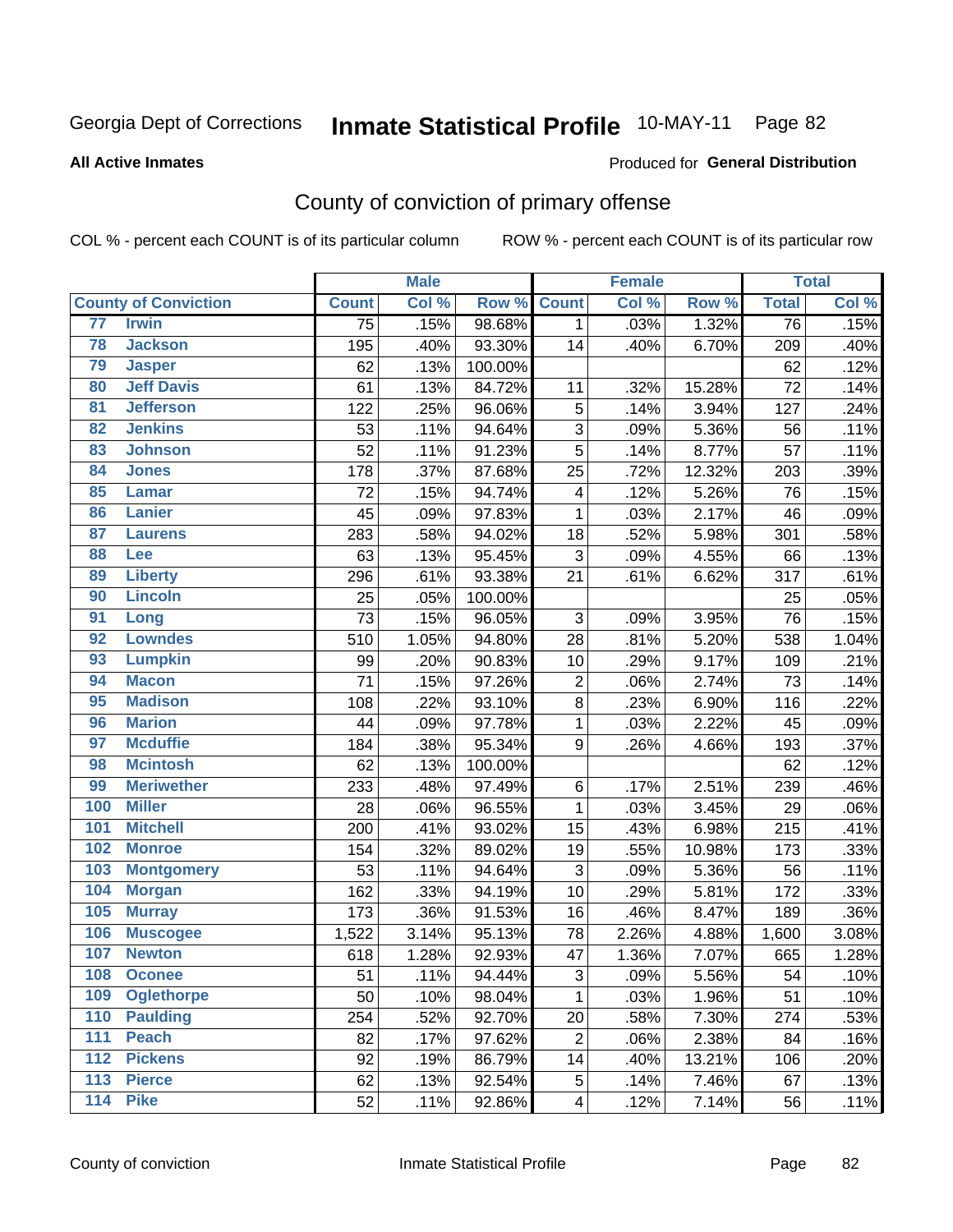# Inmate Statistical Profile 10-MAY-11 Page 83

#### **All Active Inmates**

### **Produced for General Distribution**

## County of conviction of primary offense

COL % - percent each COUNT is of its particular column

|                                    |              |       | <b>Male</b> |         |                           | <b>Female</b> |        |              | <b>Total</b> |
|------------------------------------|--------------|-------|-------------|---------|---------------------------|---------------|--------|--------------|--------------|
| <b>County of Conviction</b>        | <b>Count</b> |       | Col %       | Row %   | <b>Count</b>              | Col %         | Row %  | <b>Total</b> | Col %        |
| 115 Polk                           |              | 153   | .32%        | 92.17%  | 13                        | .38%          | 7.83%  | 166          | .32%         |
| $\overline{116}$<br><b>Pulaski</b> |              | 80    | .17%        | 95.24%  | 4                         | .12%          | 4.76%  | 84           | .16%         |
| 117<br><b>Putnam</b>               |              | 149   | .31%        | 94.90%  | $\bf 8$                   | .23%          | 5.10%  | 157          | .30%         |
| 118<br>Quitman                     |              | 19    | .04%        | 90.48%  | 2                         | .06%          | 9.52%  | 21           | .04%         |
| 119<br><b>Rabun</b>                |              | 44    | .09%        | 89.80%  | $\sqrt{5}$                | .14%          | 10.20% | 49           | .09%         |
| 120<br><b>Randolph</b>             |              | 71    | .15%        | 95.95%  | 3                         | .09%          | 4.05%  | 74           | .14%         |
| 121<br><b>Richmond</b>             |              | 1,731 | 3.58%       | 94.33%  | 104                       | 3.01%         | 5.67%  | 1,835        | 3.54%        |
| 122<br><b>Rockdale</b>             |              | 454   | .94%        | 91.90%  | 40                        | 1.16%         | 8.10%  | 494          | .95%         |
| 123<br><b>Schley</b>               |              | 19    | .04%        | 95.00%  | 1                         | .03%          | 5.00%  | 20           | .04%         |
| 124<br><b>Screven</b>              |              | 120   | .25%        | 97.56%  | 3                         | .09%          | 2.44%  | 123          | .24%         |
| 125<br><b>Seminole</b>             |              | 53    | .11%        | 84.13%  | 10                        | .29%          | 15.87% | 63           | .12%         |
| 126<br><b>Spalding</b>             |              | 536   | 1.11%       | 90.39%  | 57                        | 1.65%         | 9.61%  | 593          | 1.14%        |
| 127<br><b>Stephens</b>             |              | 184   | .38%        | 92.93%  | 14                        | .40%          | 7.07%  | 198          | .38%         |
| 128<br><b>Stewart</b>              |              | 26    | .05%        | 92.86%  | $\mathbf 2$               | .06%          | 7.14%  | 28           | .05%         |
| 129<br><b>Sumter</b>               |              | 208   | .43%        | 95.41%  | 10                        | .29%          | 4.59%  | 218          | .42%         |
| <b>Talbot</b><br>130               |              | 62    | .13%        | 96.88%  | $\overline{2}$            | .06%          | 3.13%  | 64           | .12%         |
| 131<br><b>Taliaferro</b>           |              | 23    | .05%        | 88.46%  | $\sqrt{3}$                | .09%          | 11.54% | 26           | .05%         |
| 132<br><b>Tattnall</b>             |              | 189   | .39%        | 93.56%  | 13                        | .38%          | 6.44%  | 202          | .39%         |
| 133<br><b>Taylor</b>               |              | 89    | .18%        | 91.75%  | $\,8\,$                   | .23%          | 8.25%  | 97           | .19%         |
| <b>Telfair</b><br>134              |              | 99    | .20%        | 87.61%  | 14                        | .40%          | 12.39% | 113          | .22%         |
| $\overline{135}$<br><b>Terrell</b> |              | 74    | .15%        | 97.37%  | $\boldsymbol{2}$          | .06%          | 2.63%  | 76           | .15%         |
| 136<br><b>Thomas</b>               |              | 249   | .51%        | 95.04%  | 13                        | .38%          | 4.96%  | 262          | .51%         |
| <b>Tift</b><br>137                 |              | 282   | .58%        | 95.27%  | 14                        | .40%          | 4.73%  | 296          | .57%         |
| <b>Toombs</b><br>138               |              | 343   | .71%        | 93.21%  | 25                        | .72%          | 6.79%  | 368          | .71%         |
| 139<br><b>Towns</b>                |              | 50    | .10%        | 83.33%  | 10                        | .29%          | 16.67% | 60           | .12%         |
| <b>Treutlen</b><br>140             |              | 62    | .13%        | 95.38%  | $\ensuremath{\mathsf{3}}$ | .09%          | 4.62%  | 65           | .13%         |
| 141<br><b>Troup</b>                |              | 640   | 1.32%       | 92.49%  | 52                        | 1.50%         | 7.51%  | 692          | 1.33%        |
| 142<br><b>Turner</b>               |              | 69    | .14%        | 94.52%  | $\overline{\mathbf{4}}$   | .12%          | 5.48%  | 73           | .14%         |
| $\overline{143}$<br><b>Twiggs</b>  |              | 59    | .12%        | 93.65%  | 4                         | .12%          | 6.35%  | 63           | .12%         |
| 144<br><b>Union</b>                |              | 76    | .16%        | 86.36%  | 12                        | .35%          | 13.64% | 88           | .17%         |
| 145<br><b>Upson</b>                |              | 174   | .36%        | 92.55%  | 14                        | .40%          | 7.45%  | 188          | .36%         |
| 146<br><b>Walker</b>               |              | 418   | .86%        | 92.68%  | 33                        | .95%          | 7.32%  | 451          | .87%         |
| 147<br><b>Walton</b>               |              | 431   | .89%        | 90.74%  | 44                        | 1.27%         | 9.26%  | 475          | .92%         |
| 148<br><b>Ware</b>                 |              | 279   | .58%        | 93.00%  | 21                        | .61%          | 7.00%  | 300          | .58%         |
| 149<br><b>Warren</b>               |              | 38    | .08%        | 95.00%  | $\overline{2}$            | .06%          | 5.00%  | 40           | .08%         |
| 150<br><b>Washington</b>           |              | 143   | .30%        | 91.67%  | 13                        | .38%          | 8.33%  | 156          | .30%         |
| 151<br><b>Wayne</b>                |              | 131   | .27%        | 89.73%  | 15                        | .43%          | 10.27% | 146          | .28%         |
| 152<br><b>Webster</b>              |              | 6     | .01%        | 100.00% |                           |               |        | 6            | .01%         |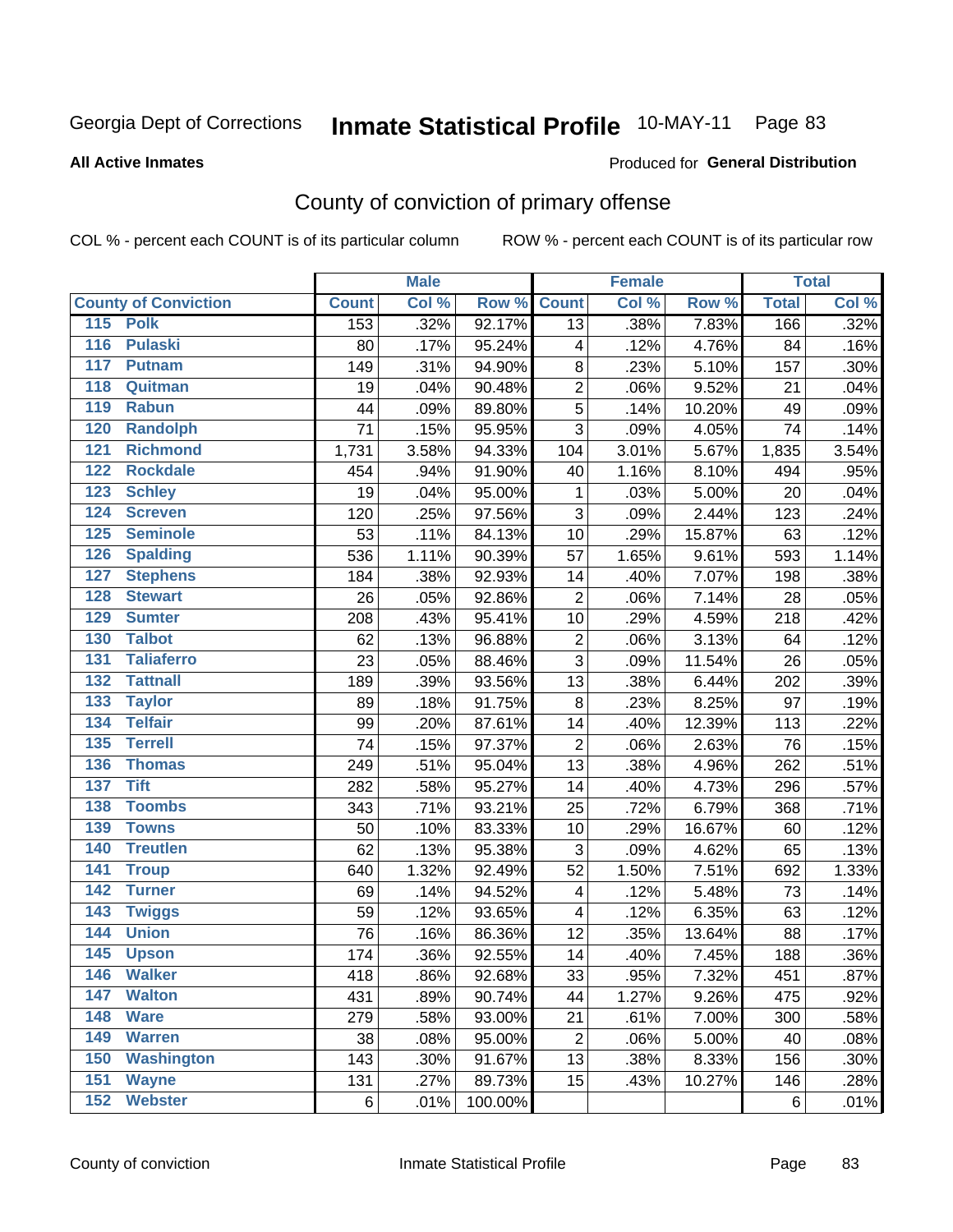# Inmate Statistical Profile 10-MAY-11 Page 84

**All Active Inmates** 

### Produced for General Distribution

## County of conviction of primary offense

COL % - percent each COUNT is of its particular column

|                             |              | <b>Male</b> |             |       | <b>Female</b> |        |              | <b>Total</b> |
|-----------------------------|--------------|-------------|-------------|-------|---------------|--------|--------------|--------------|
| <b>County of Conviction</b> | <b>Count</b> | Col %       | Row % Count |       | Col %         | Row %  | <b>Total</b> | Col %        |
| <b>Wheeler</b><br>153       | 30           | $.06\%$     | 88.24%      | 4     | .12%          | 11.76% | 34           | $.07\%$      |
| <b>White</b><br>154         | 114          | .24%        | 92.68%      | 9     | .26%          | 7.32%  | 123          | .24%         |
| <b>Whitfield</b><br>155     | 615          | 1.27%       | 88.49%      | 80    | 2.31%         | 11.51% | 695          | 1.34%        |
| <b>Wilcox</b><br>156        | 49           | .10%        | 87.50%      |       | .20%          | 12.50% | 56           | .11%         |
| <b>Wilkes</b><br>157        | 70           | .14%        | 95.89%      | 3     | .09%          | 4.11%  | 73           | .14%         |
| <b>Wilkinson</b><br>158     | 38           | $.08\%$     | 95.00%      | 2     | .06%          | 5.00%  | 40           | .08%         |
| <b>Worth</b><br>159         | 109          | .23%        | 93.16%      | 8     | .23%          | 6.84%  | 117          | .23%         |
| <b>Total Rported</b>        | 48,410       | 100%        | 93.33%      | 3,457 | 100%          | 6.67%  | 51,867       | 100%         |

| тео<br>N | 692    | - -<br>n<br>, UU | 792             |
|----------|--------|------------------|-----------------|
|          | 49,102 | 3,557            | $^{\circ}$ ,659 |

| <b>Mou</b><br>frequent)<br>10 IMOST T | ∙ulton | ا¢ob | Fulto⊾ |
|---------------------------------------|--------|------|--------|
|                                       |        |      |        |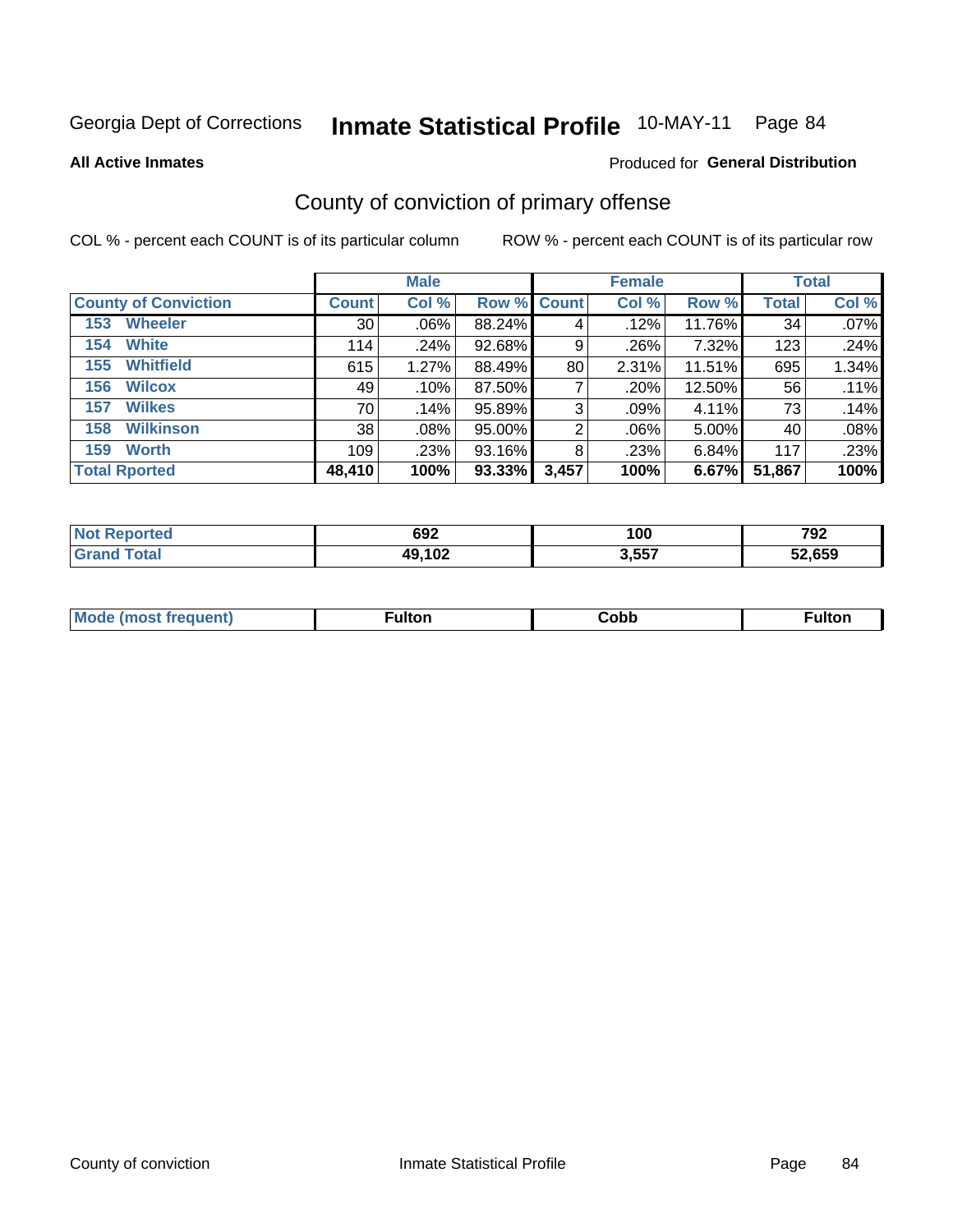# Inmate Statistical Profile 10-MAY-11 Page 85

**All Active Inmates** 

#### Produced for General Distribution

## Circuit of conviction of primary offense

COL % - percent each COUNT is of its particular column

|                         |                                 |              | <b>Male</b> |        |              | <b>Female</b> |        |              | <b>Total</b> |
|-------------------------|---------------------------------|--------------|-------------|--------|--------------|---------------|--------|--------------|--------------|
|                         | <b>Circuit of Conviction</b>    | <b>Count</b> | Col %       | Row %  | <b>Count</b> | Col %         | Row %  | <b>Total</b> | Col %        |
| $\overline{1}$          | <b>Alapaha Circuit</b>          | 346          | .71%        | 95.05% | 18           | .52%          | 4.95%  | 364          | .70%         |
| $\overline{2}$          | <b>Alcovy Circuit</b>           | 1,049        | 2.17%       | 92.02% | 91           | 2.63%         | 7.98%  | 1,140        | 2.20%        |
| $\overline{\mathbf{3}}$ | <b>Atlanta Circuit</b>          | 4,728        | 9.77%       | 96.25% | 184          | 5.32%         | 3.75%  | 4,912        | 9.47%        |
| 4                       | <b>Atlantic Circuit</b>         | 814          | 1.68%       | 94.76% | 45           | 1.30%         | 5.24%  | 859          | 1.66%        |
| 5                       | <b>Augusta Circuit</b>          | 2,232        | 4.61%       | 94.34% | 134          | 3.88%         | 5.66%  | 2,366        | 4.56%        |
| $\overline{\mathbf{6}}$ | <b>Blue Ridge Circuit</b>       | 597          | 1.23%       | 91.99% | 52           | 1.50%         | 8.01%  | 649          | 1.25%        |
| $\overline{\mathbf{7}}$ | <b>Brunswick Circuit</b>        | 851          | 1.76%       | 93.01% | 64           | 1.85%         | 6.99%  | 915          | 1.76%        |
| 8                       | <b>Chattahoochee Circuit</b>    | 1,866        | 3.85%       | 95.11% | 96           | 2.78%         | 4.89%  | 1,962        | 3.78%        |
| $\overline{9}$          | <b>Cherokee Circuit</b>         | 871          | 1.80%       | 90.35% | 93           | 2.69%         | 9.65%  | 964          | 1.86%        |
| 10                      | <b>Clayton Circuit</b>          | 1,432        | 2.96%       | 92.87% | 110          | 3.18%         | 7.13%  | 1,542        | 2.97%        |
| 11                      | <b>Cobb Circuit</b>             | 2,534        | 5.23%       | 90.92% | 253          | 7.32%         | 9.08%  | 2,787        | 5.37%        |
| 12                      | <b>Conasauga Circuit</b>        | 788          | 1.63%       | 89.14% | 96           | 2.78%         | 10.86% | 884          | 1.70%        |
| 13                      | <b>Cordele Circuit</b>          | 618          | 1.28%       | 93.35% | 44           | 1.27%         | 6.65%  | 662          | 1.28%        |
| 14                      | <b>Coweta Circuit</b>           | 2,044        | 4.22%       | 92.36% | 169          | 4.89%         | 7.64%  | 2,213        | 4.27%        |
| 15                      | <b>Dougherty Circuit</b>        | 918          | 1.90%       | 95.03% | 48           | 1.39%         | 4.97%  | 966          | 1.86%        |
| 16                      | <b>Dublin Circuit</b>           | 456          | .94%        | 93.83% | 30           | .87%          | 6.17%  | 486          | .94%         |
| 17                      | <b>Eastern Circuit</b>          | 2,430        | 5.02%       | 95.86% | 105          | 3.04%         | 4.14%  | 2,535        | 4.89%        |
| 18                      | <b>Flint Circuit</b>            | 555          | 1.15%       | 88.66% | 71           | 2.05%         | 11.34% | 626          | 1.21%        |
| 19                      | <b>Griffin Circuit</b>          | 1,122        | 2.32%       | 91.07% | 110          | 3.18%         | 8.93%  | 1,232        | 2.38%        |
| 20                      | <b>Gwinnett Circuit</b>         | 2,199        | 4.54%       | 92.12% | 188          | 5.44%         | 7.88%  | 2,387        | 4.60%        |
| $\overline{21}$         | <b>Houston Circuit</b>          | 620          | 1.28%       | 94.66% | 35           | 1.01%         | 5.34%  | 655          | 1.26%        |
| $\overline{22}$         | <b>Lookout Mountain Circuit</b> | 1,133        | 2.34%       | 91.74% | 102          | 2.95%         | 8.26%  | 1,235        | 2.38%        |
| 23                      | <b>Macon Circuit</b>            | 1,140        | 2.35%       | 95.16% | 58           | 1.68%         | 4.84%  | 1,198        | 2.31%        |
| 24                      | <b>Middle Circuit</b>           | 871          | 1.80%       | 93.35% | 62           | 1.79%         | 6.65%  | 933          | 1.80%        |
| 25                      | <b>Mountain Circuit</b>         | 339          | .70%        | 91.87% | 30           | .87%          | 8.13%  | 369          | .71%         |
| 26                      | <b>Northeastern Circuit</b>     | 787          | 1.63%       | 91.83% | 70           | 2.02%         | 8.17%  | 857          | 1.65%        |
| $\overline{27}$         | <b>Northern Circuit</b>         | 513          | 1.06%       | 94.13% | 32           | .93%          | 5.87%  | 545          | 1.05%        |
| 28                      | <b>Ocmulgee Circuit</b>         | 1,037        | 2.14%       | 93.42% | 73           | 2.11%         | 6.58%  | 1,110        | 2.14%        |
| 29                      | <b>Oconee Circuit</b>           | 476          | .98%        | 92.43% | 39           | 1.13%         | 7.57%  | 515          | .99%         |
| 30                      | <b>Ogeechee Circuit</b>         | 792          | 1.64%       | 93.18% | 58           | 1.68%         | 6.82%  | 850          | 1.64%        |
| $\overline{31}$         | <b>Pataula Circuit</b>          | 360          | .74%        | 93.26% | 26           | .75%          | 6.74%  | 386          | .74%         |
| 32                      | <b>Piedmont Circuit</b>         | 503          | 1.04%       | 93.84% | 33           | .95%          | 6.16%  | 536          | 1.03%        |
| 33                      | <b>Rome Circuit</b>             | 724          | 1.50%       | 91.07% | 71           | 2.05%         | 8.93%  | 795          | 1.53%        |
| 34                      | <b>South Georgia Circuit</b>    | 741          | 1.53%       | 93.44% | 52           | 1.50%         | 6.56%  | 793          | 1.53%        |
| 35                      | <b>Southern Circuit</b>         | 1,098        | 2.27%       | 95.40% | 53           | 1.53%         | 4.60%  | 1,151        | 2.22%        |
| 36                      | <b>Southwestern Circuit</b>     | 393          | .81%        | 95.62% | 18           | .52%          | 4.38%  | 411          | .79%         |
| $\overline{37}$         | <b>Stone Mountain Circuit</b>   | 2,804        | 5.79%       | 94.60% | 160          | 4.63%         | 5.40%  | 2,964        | 5.71%        |
| 38                      | <b>Tallapoosa Circuit</b>       | 245          | .51%        | 92.80% | 19           | .55%          | 7.20%  | 264          | .51%         |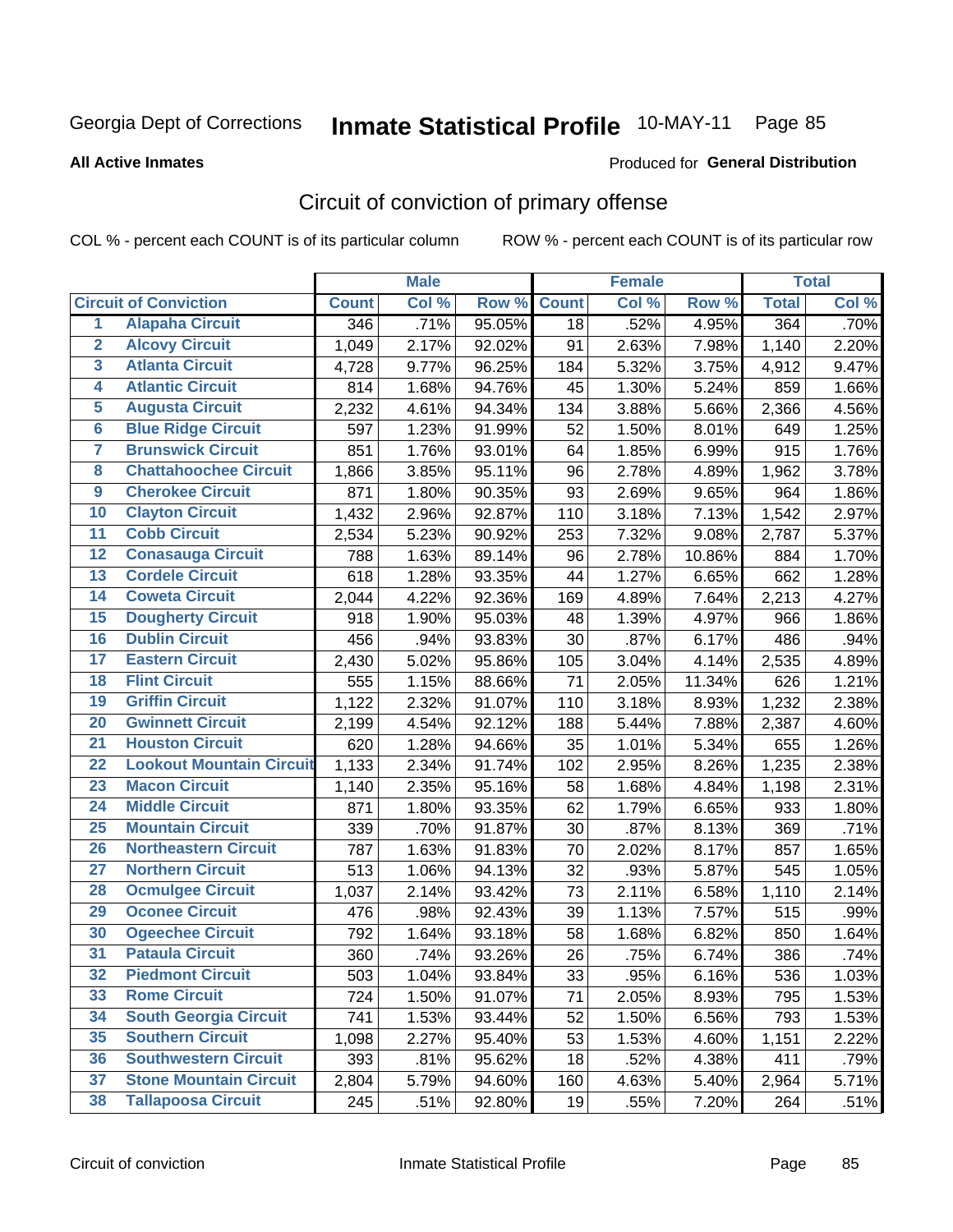#### **Inmate Statistical Profile 10-MAY-11** Page 86

**All Active Inmates** 

### Produced for General Distribution

## Circuit of conviction of primary offense

COL % - percent each COUNT is of its particular column

|    |                              |              | <b>Male</b> |        |              | <b>Female</b> |        |              | <b>Total</b> |  |
|----|------------------------------|--------------|-------------|--------|--------------|---------------|--------|--------------|--------------|--|
|    | <b>Circuit of Conviction</b> | <b>Count</b> | Col %       | Row %  | <b>Count</b> | Col %         | Row %  | <b>Total</b> | Col %        |  |
| 39 | <b>Tifton Circuit</b>        | 535          | 1.11%       | 95.20% | 27           | .78%          | 4.80%  | 562          | 1.08%        |  |
| 40 | <b>Toombs Circuit</b>        | 346          | .71%        | 95.05% | 18           | .52%          | 4.95%  | 364          | .70%         |  |
| 41 | <b>Waycross Circuit</b>      | 762          | 1.57%       | 93.84% | 50           | 1.45%         | 6.16%  | 812          | 1.57%        |  |
| 42 | <b>Western Circuit</b>       | 525          | 1.08%       | 93.92% | 34           | .98%          | 6.08%  | 559          | 1.08%        |  |
| 43 | <b>Rockdale Circuit</b>      | 454          | .94%        | 91.90% | 40           | 1.16%         | 8.10%  | 494          | .95%         |  |
| 44 | <b>Douglas Circuit</b>       | 1,190        | 2.46%       | 90.29% | 128          | 3.70%         | 9.71%  | 1,318        | 2.54%        |  |
| 45 | <b>Appalachian Circuit</b>   | 320          | .66%        | 90.65% | 33           | .95%          | 9.35%  | 353          | .68%         |  |
| 46 | <b>Enotah Circuit</b>        | 339          | .70%        | 89.21% | 41           | 1.19%         | 10.79% | 380          | .73%         |  |
| 47 | <b>Bell-Forsyth Circuit</b>  | 288          | .59%        | 86.49% | 45           | 1.30%         | 13.51% | 333          | .64%         |  |
| 48 | <b>Towaliga Circuit</b>      | 371          | .77%        | 92.75% | 29           | .84%          | 7.25%  | 400          | .77%         |  |
| 49 | <b>Paulding Circuit</b>      | 254          | .52%        | 92.70% | 20           | .58%          | 7.30%  | 274          | .53%         |  |
|    | <b>Total Rported</b>         | 48,410       | 100%        | 93.33% | 3,457        | 100%          | 6.67%  | 51,867       | 100%         |  |

| e | 692              | - -<br>n<br>. vv<br>- - | 700<br>79Z<br>$-$ |
|---|------------------|-------------------------|-------------------|
|   | 102<br>49<br>ש ו | 3,557                   | EN PEN<br>צכס.    |

| M | . | -----<br>oг | ----<br>пLс |
|---|---|-------------|-------------|
|   |   | <b>OUNN</b> |             |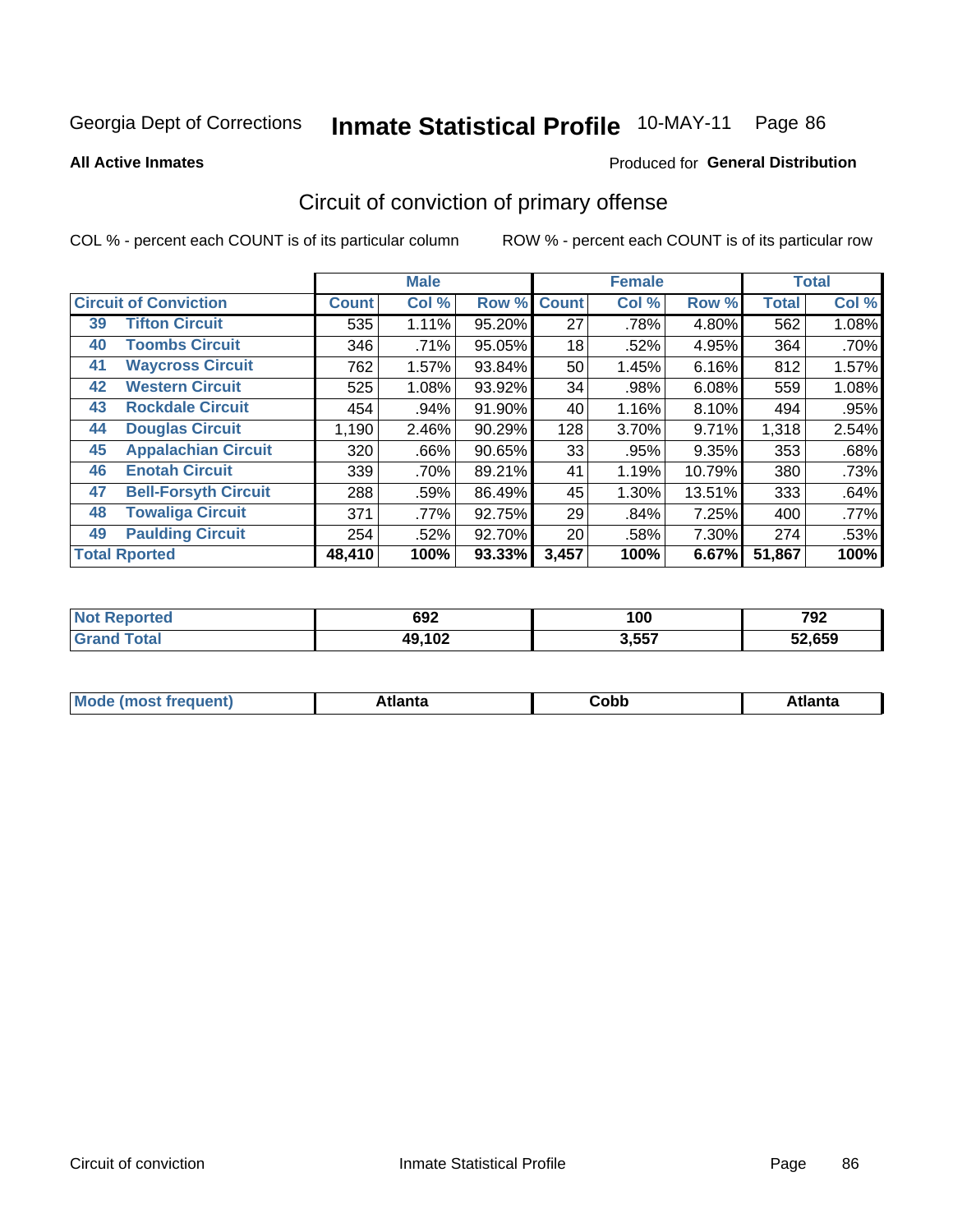#### Inmate Statistical Profile 10-MAY-11 Page 87

### **All Active Inmates**

### Produced for General Distribution

### Years served (jail + prison) in this incarceration

COL % - percent each COUNT is of its particular column

|                       | <b>Male</b>  |        | <b>Female</b> |                |        | <b>Total</b> |              |        |
|-----------------------|--------------|--------|---------------|----------------|--------|--------------|--------------|--------|
| <b>Years Served</b>   | <b>Count</b> | Col %  | Row %         | <b>Count</b>   | Col %  | Row %        | <b>Total</b> | Col %  |
| Less than one year    | 8,659        | 17.68% | 89.16%        | 1,053          | 29.72% | 10.84%       | 9,712        | 18.49% |
| 1 to 1.99 years       | 9,741        | 19.88% | 90.10%        | 1,070          | 30.20% | 9.90%        | 10,811       | 20.58% |
| 2 to 2.99 years       | 6,332        | 12.93% | 93.63%        | 431            | 12.16% | 6.37%        | 6,763        | 12.87% |
| 3 to 3.99 years       | 4,536        | 9.26%  | 95.23%        | 227            | 6.41%  | 4.77%        | 4,763        | 9.07%  |
| 4 to 4.99 years       | 3,189        | 6.51%  | 95.71%        | 143            | 4.04%  | 4.29%        | 3,332        | 6.34%  |
| 5 to 5.99 years       | 2,193        | 4.48%  | 95.93%        | 93             | 2.62%  | 4.07%        | 2,286        | 4.35%  |
| 6 to 6.99 years       | 1,661        | 3.39%  | 95.90%        | 71             | 2.00%  | 4.10%        | 1,732        | 3.30%  |
| 7 to 7.99 years       | 1,517        | 3.10%  | 95.77%        | 67             | 1.89%  | 4.23%        | 1,584        | 3.02%  |
| 8 to 8.99 years       | 1,470        | 3.00%  | 96.27%        | 57             | 1.61%  | 3.73%        | 1,527        | 2.91%  |
| 9 to 9.99 years       | 1,286        | 2.63%  | 95.68%        | 58             | 1.64%  | 4.32%        | 1,344        | 2.56%  |
| 10 to 10.99 years     | 967          | 1.97%  | 96.70%        | 33             | 0.93%  | 3.30%        | 1,000        | 1.90%  |
| 11 to 11.99 years     | 906          | 1.85%  | 95.77%        | 40             | 1.13%  | 4.23%        | 946          | 1.80%  |
| 12 to 12.99 years     | 789          | 1.61%  | 95.75%        | 35             | 0.99%  | 4.25%        | 824          | 1.57%  |
| 13 to 13.99 years     | 841          | 1.72%  | 97.00%        | 26             | 0.73%  | 3.00%        | 867          | 1.65%  |
| 14 to 14.99 years     | 797          | 1.63%  | 97.31%        | 22             | 0.62%  | 2.69%        | 819          | 1.56%  |
| 15 to 15.99 years     | 600          | 1.22%  | 97.09%        | 18             | 0.51%  | 2.91%        | 618          | 1.18%  |
| 16 to 16.99 years     | 541          | 1.10%  | 96.78%        | 18             | 0.51%  | 3.22%        | 559          | 1.06%  |
| 17 to 17.99 years     | 506          | 1.03%  | 96.38%        | 19             | 0.54%  | 3.62%        | 525          | 1.00%  |
| 18 to 18.99 years     | 406          | 0.83%  | 97.13%        | 12             | 0.34%  | 2.87%        | 418          | 0.80%  |
| 19 to 19.99 years     | 378          | 0.77%  | 96.92%        | 12             | 0.34%  | 3.08%        | 390          | 0.74%  |
| 20 to 20.99 years     | 277          | 0.57%  | 96.52%        | 10             | 0.28%  | 3.48%        | 287          | 0.55%  |
| 21 to 21.99 years     | 220          | 0.45%  | 96.92%        | 7              | 0.20%  | 3.08%        | 227          | 0.43%  |
| 22 to 22.99 years     | 195          | 0.40%  | 98.48%        | 3              | 0.08%  | 1.52%        | 198          | 0.38%  |
| 23 to 23.99 years     | 184          | 0.38%  | 95.34%        | 9              | 0.25%  | 4.66%        | 193          | 0.37%  |
| 24 to 24.99 years     | 141          | 0.29%  | 100.00%       |                |        |              | 141          | 0.27%  |
| 25 to 25.99 years     | 128          | 0.26%  | 97.71%        | 3              | 0.08%  | 2.29%        | 131          | 0.25%  |
| 26 to 26.99 years     | 96           | 0.20%  | 97.96%        | $\overline{2}$ | 0.06%  | 2.04%        | 98           | 0.19%  |
| 27 to 27.99 years     | 84           | 0.17%  | 98.82%        | 1              | 0.03%  | 1.18%        | 85           | 0.16%  |
| 28 to 28.99 years     | 52           | 0.11%  | 98.11%        | 1              | 0.03%  | 1.89%        | 53           | 0.10%  |
| 29 to 29.99 years     | 62           | 0.13%  | 100.00%       |                |        |              | 62           | 0.12%  |
| Thirty + years        | 234          | 0.48%  | 99.15%        | $\overline{2}$ | 0.06%  | 0.85%        | 236          | 0.45%  |
| <b>Total Reported</b> | 48,988       | 100%   | 93.26%        | 3,543          | 100%   | 6.74%        | 52,531       | 100.0% |

| <b>Not Reported</b>     | 114                | 14                 | 128           |
|-------------------------|--------------------|--------------------|---------------|
| <b>Grand Total</b>      | 49,102             | 3,557              | 52,659        |
|                         |                    |                    |               |
| Mean<br>(average)       | 5.33               | 3.19               | 5.18          |
| Median (middle)         | 2.95               | 1.62               | 2.83          |
| Mode<br>(most frequent) | Less than one year | Less than one year | Less than one |
|                         |                    |                    | vear          |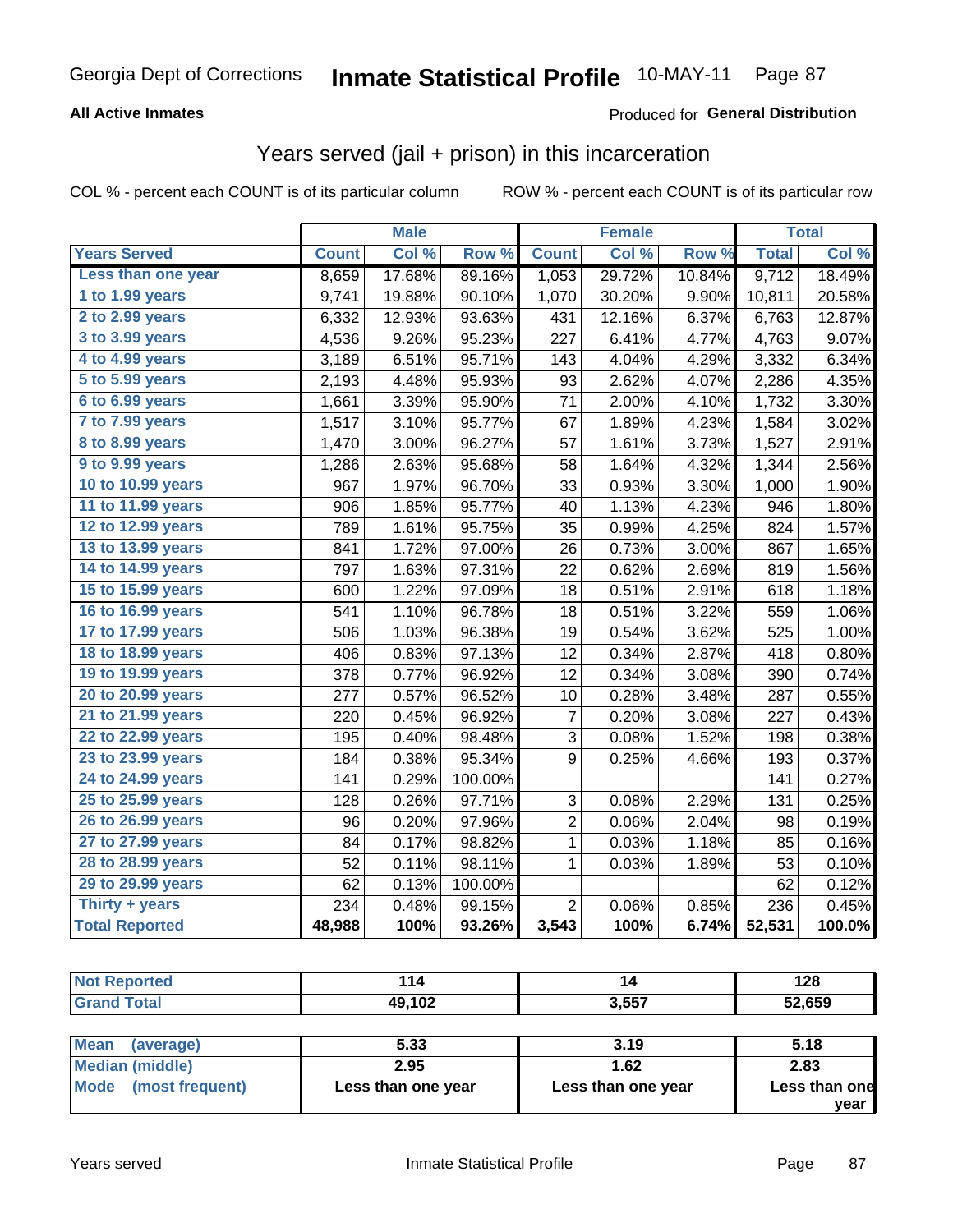# Inmate Statistical Profile 10-MAY-11 Page 88

### **All Active Inmates**

Produced for General Distribution

### Results of most recent HIV tests

COL % - percent each COUNT is of its particular column

|                         | <b>Male</b>  |        |           |              | <b>Female</b> | <b>Total</b> |                    |        |
|-------------------------|--------------|--------|-----------|--------------|---------------|--------------|--------------------|--------|
| <b>HIV Test Results</b> | <b>Count</b> | Col %  | Row %     | <b>Count</b> | Col %         | Row %        | Total <sub>1</sub> | Col %  |
| <b>Positive</b>         | 680          | 1.67%  | $91.77\%$ | 61           | 2.12%         | 8.23%        | 741                | 1.70%  |
| <b>Negative</b>         | 40,115       | 98.31% | 93.44%    | 2,814        | $97.88\%$     | $6.56\%$     | 42,929             | 98.29% |
| Indeterminate           |              | 0.02%  | 100.00%   |              |               |              |                    | 0.02%  |
| <b>Refused</b>          |              | 0.01%  | 100.00%   |              |               |              |                    | 0.01%  |
| <b>Total Reported</b>   | 40,803       | 100%   | 93.42%    | 2,875        | 100%          | 6.58%        | 43,678             | 100.0% |

| <b>Not</b><br>Reported       | 3,299  | 682   | 8.981  |
|------------------------------|--------|-------|--------|
| <b>Fotal</b><br><b>Grand</b> | 49,102 | 3,557 | 52,659 |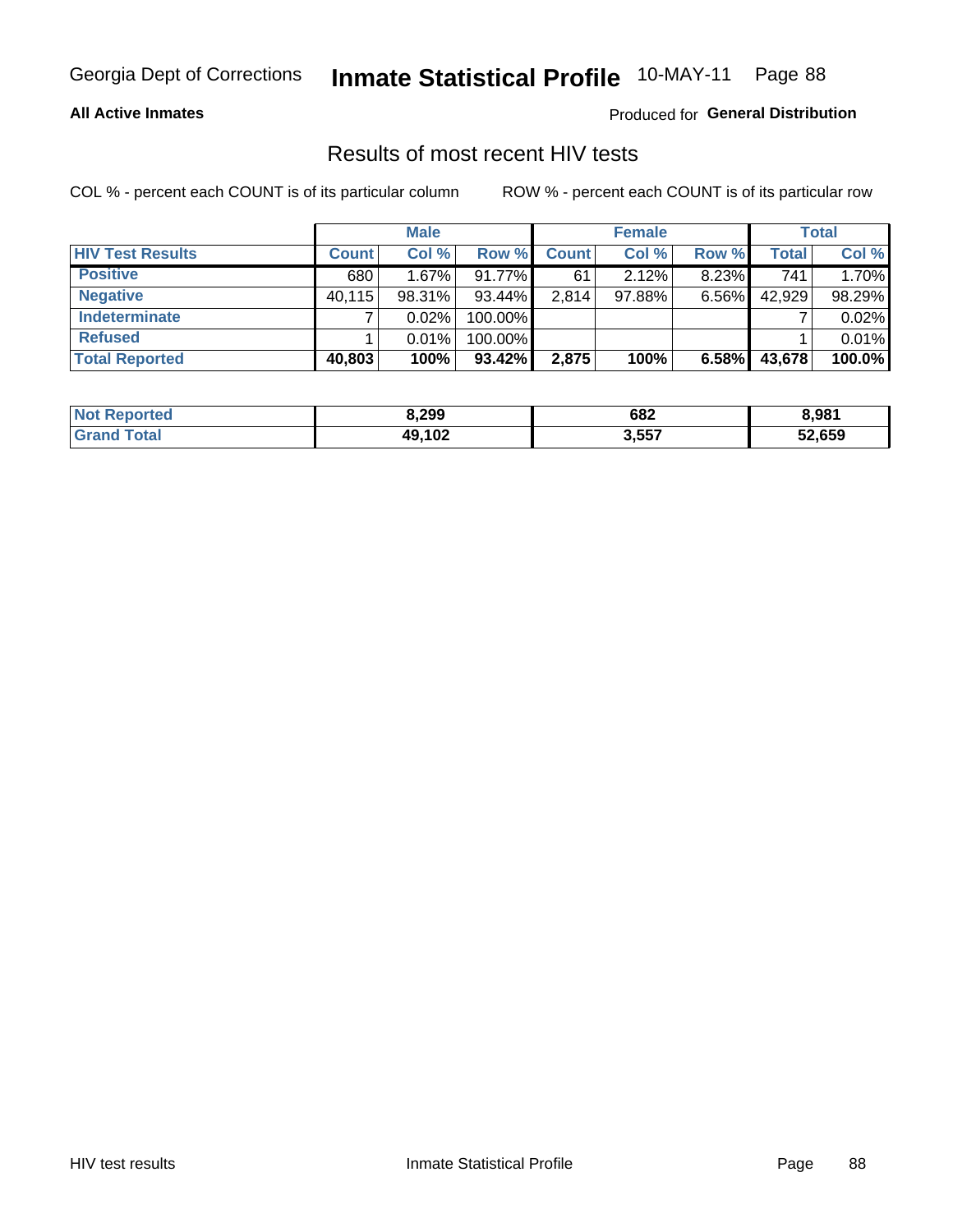# Inmate Statistical Profile 10-MAY-11 Page 89

### **All Active Inmates**

### Produced for General Distribution

### Results of most recent tuberculosis test

COL % - percent each COUNT is of its particular column

|                                  | <b>Male</b>  |        |           | <b>Female</b> |           |          | Total        |        |
|----------------------------------|--------------|--------|-----------|---------------|-----------|----------|--------------|--------|
| <b>Tuberculosis Test Results</b> | <b>Count</b> | Col %  | Row %     | <b>Count</b>  | Col %     | Row %    | <b>Total</b> | Col %  |
| <b>Positive on current test</b>  | 8,567        | 20.21% | 97.60%    | 211           | 7.13%     | $2.40\%$ | 8,778        | 19.36% |
| <b>Positive on previous test</b> | 159          | 0.38%  | 99.38%    |               | 0.03%     | 0.63%    | 160          | 0.35%  |
| <b>Negative</b>                  | 33,659       | 79.41% | 92.45%    | 2,748         | $92.84\%$ | 7.55%    | 36,407       | 80.29% |
| <b>Total Reported</b>            | 42,385       | 100%   | $93.47\%$ | 2,960         | 100%      | 6.53%    | 45,345       | 100%   |

| <b>Not Reported</b> | - 747<br>ν.,   | 597   | 7,314  |
|---------------------|----------------|-------|--------|
| `otal               | 49,102<br>1 VZ | 3,557 | 52,659 |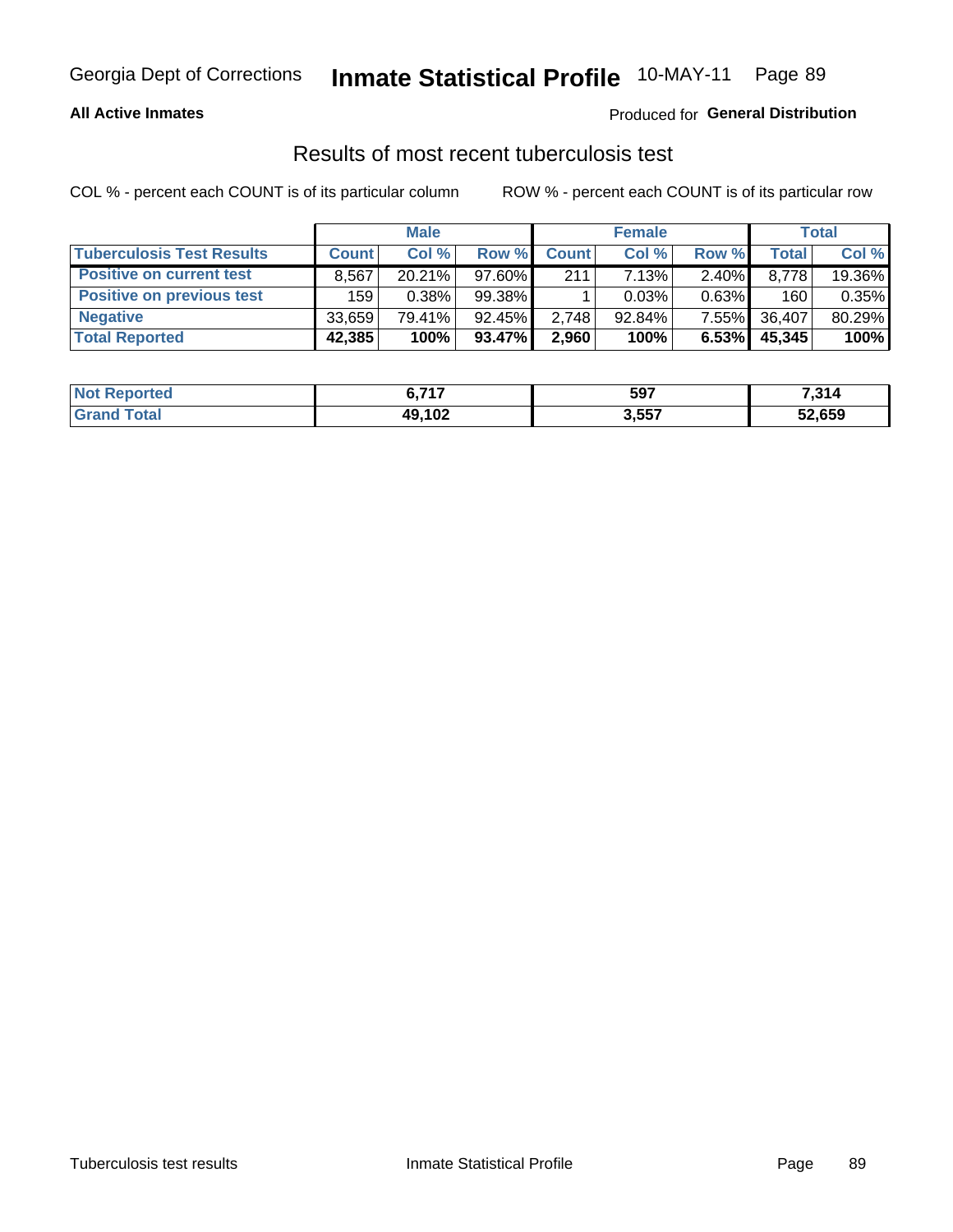#### Inmate Statistical Profile 10-MAY-11 Page 90

### **All Active Inmates**

Produced for General Distribution

### Results of most recent syphilis test

COL % - percent each COUNT is of its particular column

|                                 | <b>Male</b>  |           |           | <b>Female</b> |           |          | Total  |        |
|---------------------------------|--------------|-----------|-----------|---------------|-----------|----------|--------|--------|
| <b>Syphilis Test Results</b>    | <b>Count</b> | Col %     | Row %     | <b>Count</b>  | Col %     | Row %    | Total  | Col %  |
| <b>Positive on current test</b> | 582          | $1.41\%$  | $90.23\%$ | 63            | $2.20\%$  | $9.77\%$ | 645    | .46%   |
| <b>Negative</b>                 | 40.587       | $98.59\%$ | $93.54\%$ | 2,801         | $97.80\%$ | $6.46\%$ | 43,388 | 98.54% |
| <b>Total Reported</b>           | 41,169       | 100%      | 93.50%    | 2,864         | 100%      | $6.50\%$ | 44,033 | 100%   |

| <b>Not Reported</b> | 7,933  | 693   | 8,626  |
|---------------------|--------|-------|--------|
| <b>Grand Total</b>  | 49,102 | 3,557 | 52,659 |